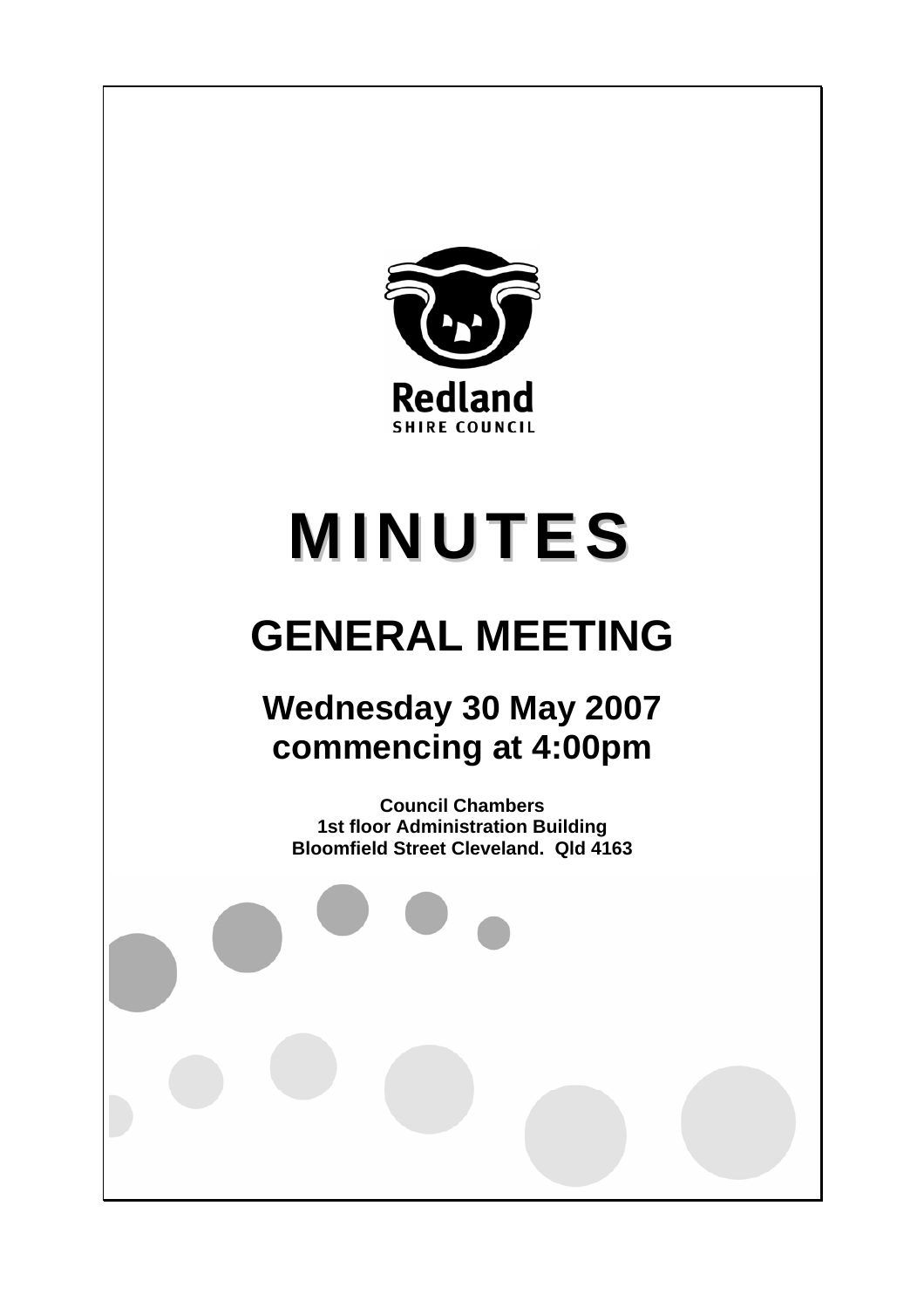# **TABLE OF CONTENTS**

| <b>ITEM</b>    |                                                          | <b>SUBJECT</b>                                                                                 | <b>PAGE NO</b> |
|----------------|----------------------------------------------------------|------------------------------------------------------------------------------------------------|----------------|
| 1              |                                                          |                                                                                                |                |
| $\overline{2}$ |                                                          |                                                                                                |                |
| 3              |                                                          | RECORD OF ATTENDANCE AND LEAVE OF ABSENCE 1                                                    |                |
| 4              |                                                          |                                                                                                |                |
| 5              | MATTERS OUTSTANDING FROM PREVIOUS GENERAL MEETING        |                                                                                                |                |
|                | 5.1                                                      |                                                                                                |                |
|                | 5.1.1                                                    | PETITION (DIVISION 3) INTERFACE BETWEEN<br><b>INDUSTRIAL AND RESIDENTIAL LANDS ALONG SOUTH</b> |                |
|                | 5.1.2                                                    | PETITION (DIVISION 9) - SPEEDING ON ELMHURST                                                   |                |
|                | 5.1.3                                                    | PETITION (DIVISION 2) - SPEEDING ALONG MOSELLE                                                 |                |
|                | 5.1.4                                                    | <b>RESEARCH ON INTRODUCTION OF CARBON MARKETS  2</b>                                           |                |
|                | 5.1.5                                                    | PETITION (DIVISION 10) - REQUEST FOR NAMING OF                                                 |                |
|                | 5.1.6                                                    | PETITION (DIVISION 2) - REQUEST TO SLOW TRAFFIC                                                |                |
| 6              |                                                          |                                                                                                |                |
| $\overline{7}$ |                                                          |                                                                                                |                |
|                | 7.1                                                      |                                                                                                |                |
|                | 7.2                                                      |                                                                                                |                |
|                | 7.3                                                      |                                                                                                |                |
|                | 7.4                                                      |                                                                                                |                |
| 8              |                                                          |                                                                                                |                |
| 9              | <b>DECLARATION OF INTEREST ON ANY ITEMS OF BUSINESS5</b> |                                                                                                |                |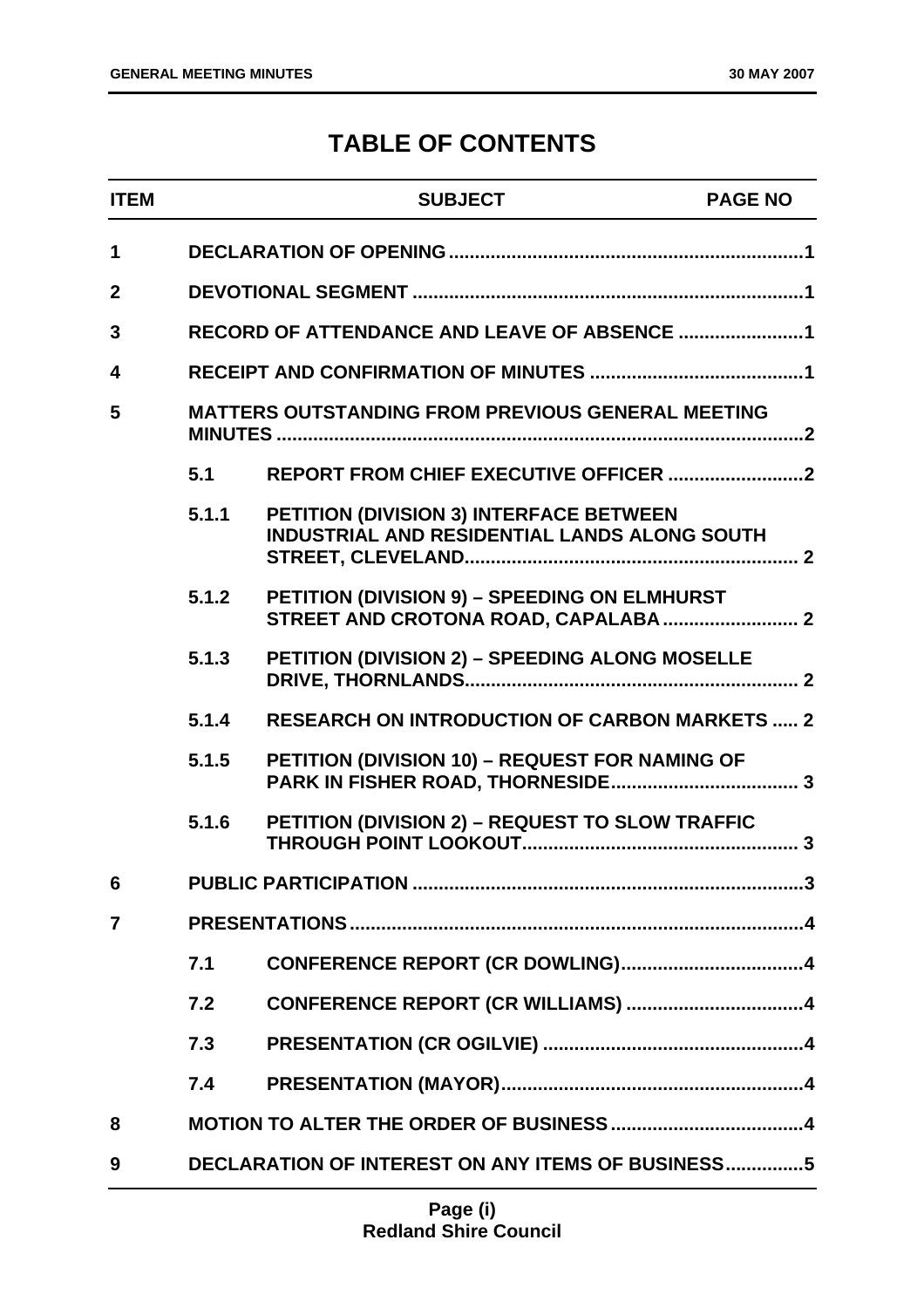| 10 |        | <b>PLANNING &amp; POLICY COMMITTEE 16/05/07 - RECEIPT AND</b>                                                   |
|----|--------|-----------------------------------------------------------------------------------------------------------------|
|    | 10.1   |                                                                                                                 |
|    | 10.1.1 | <b>BIRKDALE SOUTH STATE SCHOOL - COUNCILLORS'</b>                                                               |
|    | 10.2   |                                                                                                                 |
|    | 10.2.1 | <b>UPGRADE OF BARBECUES IN PARKS - COUNCILLORS'</b>                                                             |
|    | 10.3   |                                                                                                                 |
|    | 10.3.1 | <b>PROPOSAL TO PREPARE PRIORITY INFRASTRUCTURE</b>                                                              |
|    | 10.3.2 | <b>CREATION OF TEMPORARY EASEMENT THROUGH</b>                                                                   |
|    | 10.3.3 | PERMANENT ROAD CLOSURE OF A ROAD WITHIN                                                                         |
|    | 10.3.4 | <b>TRUSTEESHIP OF RESERVE FOR COASTAL</b><br><b>MANAGEMEMENT PURPOSES - DUNCAN STREET,</b>                      |
|    | 10.3.5 | <b>CAPALABA ACTIVITY CENTRE OPTIONS REPORT AND</b><br><b>CAPALABA COMMUNITY PROFILE &amp; NEEDS ANALYSIS 26</b> |
|    | 10.3.6 | <b>EFFECTIVENESS OF GRAFFITI MANAGEMENT</b>                                                                     |
|    |        | 10.3.7 SAFER BY DESIGN PLANNING SCHEME POLICY  41                                                               |
|    | 10.4   |                                                                                                                 |
|    | 10.4.1 |                                                                                                                 |
|    |        | 10.4.2 CLEVELAND CBD REVITALISATION PROJECT (EOI'S)  52                                                         |
| 11 |        | <b>REDLAND WATER AND WASTE COMMITTEE 23/05/07 - RECEIPT</b>                                                     |
|    | 11.1   | <b>REPORTS FROM REDLAND WATER AND WASTE 57</b>                                                                  |
|    | 11.1.1 | REDLAND WATER & WASTE COUNCIL BUSINESS UNIT                                                                     |
|    | 11.2   |                                                                                                                 |
|    |        |                                                                                                                 |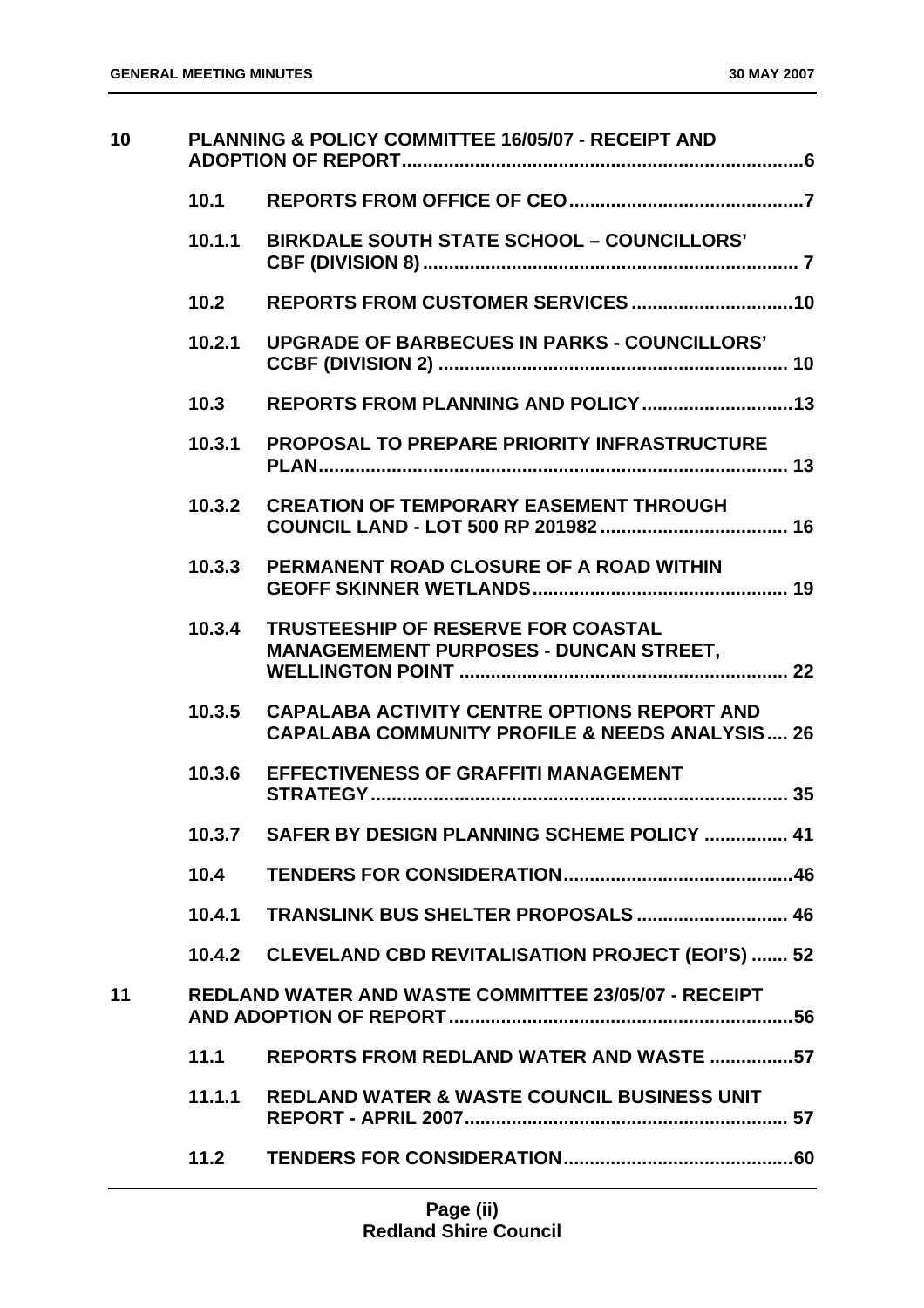|                 | 11.2.1 | <b>TENDER NO 1139-2007-RWW PROVISION OF WATER</b>                                                     |
|-----------------|--------|-------------------------------------------------------------------------------------------------------|
|                 | 11.2.2 | <b>TENDER NO RWW-0029 - LANDFILL GAS TO ENERGY</b><br>PLANT AT BIRKDALE LANDFILL EVALUATION REPORT 64 |
|                 |        |                                                                                                       |
| 12 <sub>2</sub> |        | <b>FINANCE AND CORPORATE MANAGEMENT COMMITTEE</b>                                                     |
|                 | 12.1   |                                                                                                       |
|                 | 12.1.1 |                                                                                                       |
|                 | $12.2$ |                                                                                                       |
|                 | 12.2.1 | APRIL 2007 - MONTHLY FINANCIAL REPORTS  82                                                            |
|                 | 12.2.2 |                                                                                                       |
|                 | 12.2.3 | <b>MARCH 2007 QUARTER - BUDGET REVIEW 2006/07  89</b>                                                 |
|                 | 12.2.4 | <b>TYPE 3 BUSINESS ACTIVITIES - CODE OF COMPETITIVE</b>                                               |
|                 | 12.2.5 | <b>CAPALABA DISTRICT MEALS ON WHEELS INC -</b>                                                        |
|                 | 12.2.6 | <b>RESUMPTION FOR ROAD PURPOSES - COMO STREET,</b>                                                    |
|                 | 12.2.7 | <b>RESUMPTION FOR ROAD PURPOSES - CREST HAVEN &amp;</b>                                               |
|                 |        | 12.2.8 RESUMPTION OF EASEMENT - BEELONG STREET,                                                       |
|                 | 12.2.9 | RESUMPTION OF EASEMENT - BLOOMFIELD STREET,                                                           |
|                 | 12.3   |                                                                                                       |
|                 | 12.3.1 | <b>REGIONAL ARTS DEVELOPMENT FUND 2006/7 ROUND 2</b><br>AND CULTURAL ORGANISATIONS OPERATING GRANTS   |
|                 | 12.4   |                                                                                                       |
|                 | 12.4.1 | <b>APPOINTMENT OF FREEDOM OF INFORMATION</b>                                                          |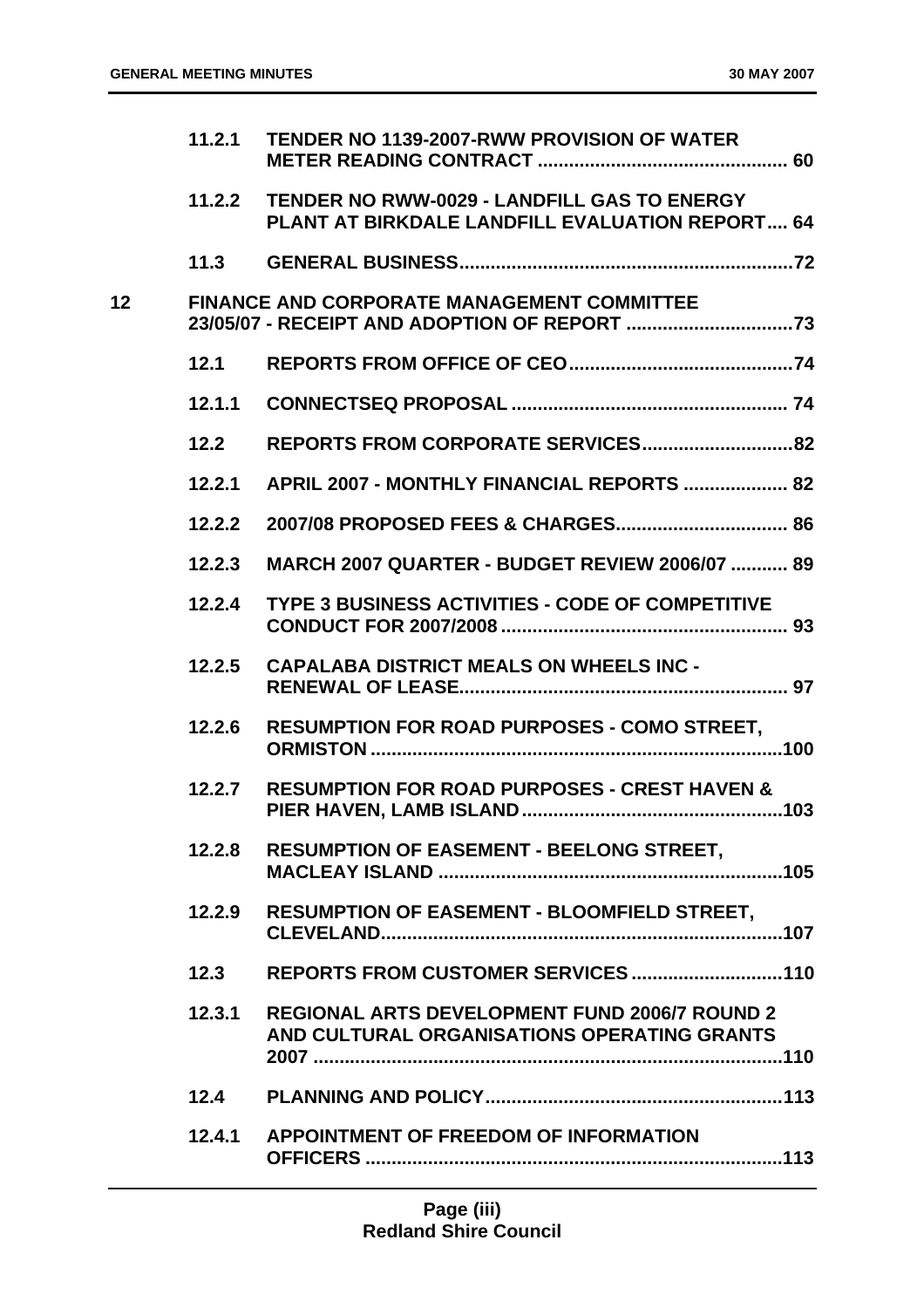|    | 12.4.2 | <b>MONTHLY BALANCED SCORECARD REPORT FOR APRIL</b>                                                                            |  |
|----|--------|-------------------------------------------------------------------------------------------------------------------------------|--|
| 13 |        |                                                                                                                               |  |
|    | 13.1   |                                                                                                                               |  |
|    | 13.1.1 | <b>REDLANDS NETBALL ASSOCIATION INC - CCBF</b>                                                                                |  |
|    | 13.1.2 | <b>APPLICATION FOR SPONSORSHIP - CAREFLIGHT</b>                                                                               |  |
|    | 13.2   |                                                                                                                               |  |
|    | 13.2.1 | <b>MAJOR DEVELOPMENT AREA - SOUTH THORNLANDS126</b>                                                                           |  |
| 14 |        | NOTICE OF MOTION UNDER SECTION 451 OF LOCAL                                                                                   |  |
|    | 14.1   | NOTICE OF MOTION TO AMEND COUNCIL RESOLUTION<br>OF 28 MARCH 2007- SOUTHERN MORETON BAY<br>ISLANDS OPEN SPACE PLAN (MAYOR) 127 |  |
| 15 |        |                                                                                                                               |  |
|    | 15.1   | <b>REQUEST FOR REPORT - SALARY SACRIFICING</b>                                                                                |  |
| 16 |        |                                                                                                                               |  |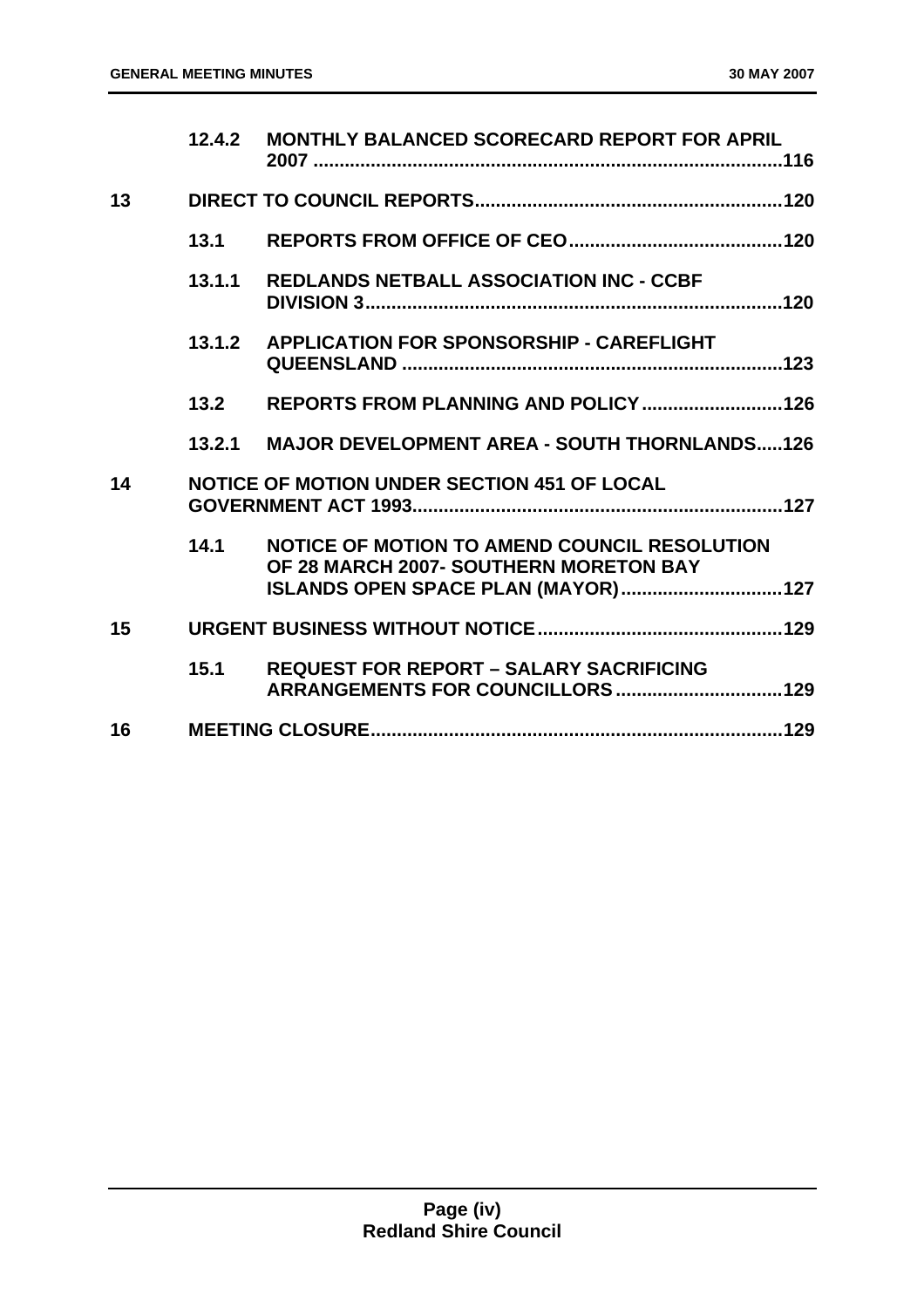# <span id="page-5-0"></span>**1 DECLARATION OF OPENING**

The Mayor declared the meeting open at 4:00pm.

# **2 DEVOTIONAL SEGMENT**

Pastor George Gebran from the Redlands Ministers' Fellowship led Council in a brief devotional segment.

# **3 RECORD OF ATTENDANCE AND LEAVE OF ABSENCE**

#### **MEMBERS PRESENT:**

| Cr D H Seccombe | Mayor                                  |
|-----------------|----------------------------------------|
| Cr P J Dowling  | Deputy Mayor and Councillor Division 4 |
| Cr A G Barker   | <b>Councillor Division 1</b>           |
| Cr C B Ogilvie  | <b>Councillor Division 2</b>           |
| Cr D A Henry    | <b>Councillor Division 3</b>           |
| Cr T Bowler     | <b>Councillor Division 6</b>           |
| Cr M A Elliott  | <b>Councillor Division 7</b>           |
| Cr A R Beard    | <b>Councillor Division 8</b>           |
| Cr K M Williams | <b>Councillor Division 9</b>           |
| Cr H J Murray   | <b>Councillor Division 10</b>          |
|                 |                                        |

# **EXECUTIVE LEADERSHIP GROUP:**

| <b>Chief Executive Officer</b>             |
|--------------------------------------------|
| <b>General Manager Customer Services</b>   |
| <b>General Manager Corporate Services</b>  |
| General Manager Redland Water & Waste      |
| <b>General Manager Planning and Policy</b> |
|                                            |

# **MINUTES:**

Mrs T Dunn **Corporate Meetings & Registers Team Leader** 

# **LEAVE OF ABSENCE:**

Moved by: Cr Beard Seconded by: Cr Dowling

That leave of absence from today's meeting be approved for Cr Burns.

CARRIED

# **4 RECEIPT AND CONFIRMATION OF MINUTES**

| Moved by:    | Cr Ogilvie        |
|--------------|-------------------|
| Seconded by: | <b>Cr Dowling</b> |

That the minutes of the General Meeting of Council held on 2 May 2007 be confirmed.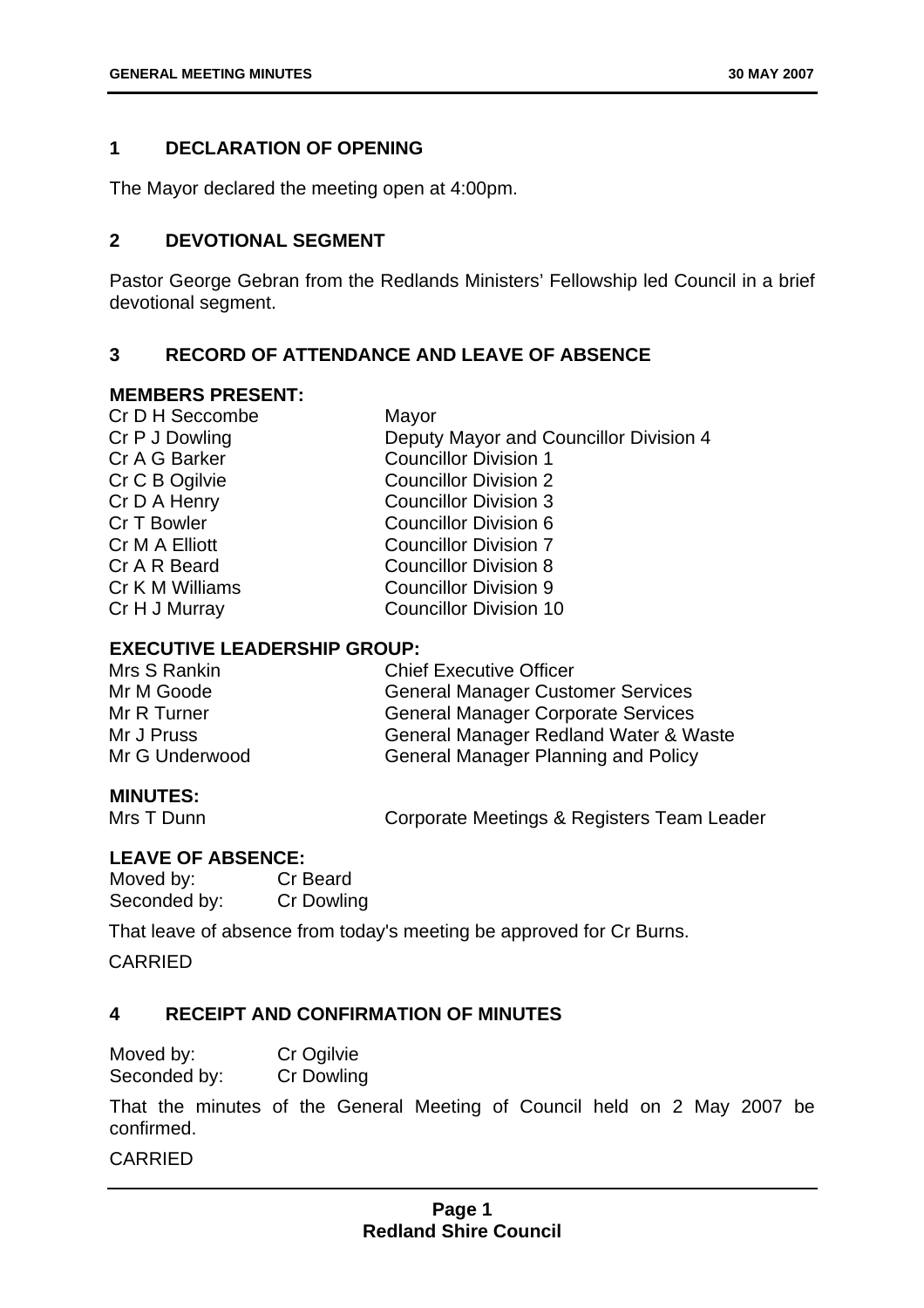#### <span id="page-6-0"></span>**5 MATTERS OUTSTANDING FROM PREVIOUS GENERAL MEETING MINUTES**

# **5.1 REPORT FROM CHIEF EXECUTIVE OFFICER**

# **5.1.1 PETITION (DIVISION 3) INTERFACE BETWEEN INDUSTRIAL AND RESIDENTIAL LANDS ALONG SOUTH STREET, CLEVELAND**

At the General Meeting of 20 December 2006, Council resolved that the petition requesting Council undertake a master planned upgrade of the interface between industrial and residential lands along South Street, Cleveland, with a view to resolving matters including noise buffering, visual amenity, vehicular/motorist safety, be received and referred to the appropriate area of Council for a report.

It was noted that a report addressing this petition will be presented to the Planning and Policy Committee meeting on 18 July 2007.

# **5.1.2 PETITION (DIVISION 9) – SPEEDING ON ELMHURST STREET AND CROTONA ROAD, CAPALABA**

At the General Meeting of 28 March 2007, Council resolved that the petition requesting that Council investigate all measures to eliminate hooning and speeding on Elmhurst Street, corner of Crotona Road, Capalaba, be referred to the appropriate area of Council for consideration and report.

It was noted that a report addressing this petition will be presented to a future Planning and Policy Committee meeting.

# **5.1.3 PETITION (DIVISION 2) – SPEEDING ALONG MOSELLE DRIVE, THORNLANDS**

At the General Meeting of 28 March 2007, Council resolved that the petition requesting that Council "do something about the speeding along Moselle Drive, Thornlands" be referred to the appropriate area of Council for consideration and report.

It was noted that a report addressing this petition will be presented to a future Planning and Policy Committee meeting.

# **5.1.4 RESEARCH ON INTRODUCTION OF CARBON MARKETS**

At the General Meeting of 28 March 2007, Council resolved to undertake research and report back to Council on the potential revenue opportunities that have been created by the introduction of carbon markets like the NSW Benchmark Scheme.

It was noted that a report on this matter will be presented to a future Planning and Policy Committee meeting.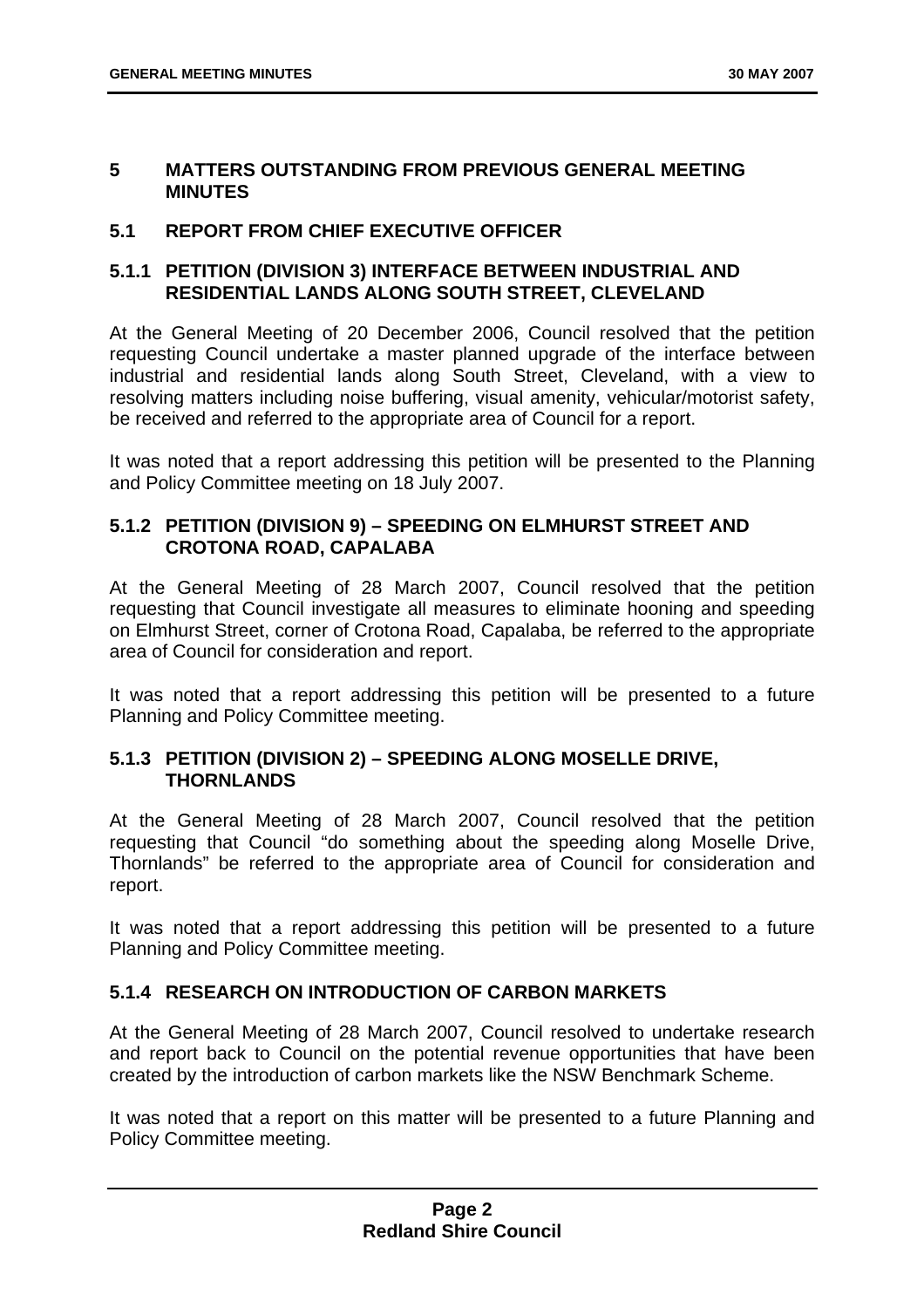# <span id="page-7-0"></span>**5.1.5 PETITION (DIVISION 10) – REQUEST FOR NAMING OF PARK IN FISHER ROAD, THORNESIDE**

At the General Meeting of 2 May 2007, Council resolved that petition requesting Council name the parkland in Fisher Road, up to the corner with Leon Street, currently known as the "Fisher Road Park" to be renamed "Vic Arthur Park", be received and referred to the appropriate area of Council for consideration and report to the relevant Committee.

It was noted that a report addressing this petition will be presented to a future Planning and Policy Committee meeting.

# **5.1.6 PETITION (DIVISION 2) – REQUEST TO SLOW TRAFFIC THROUGH POINT LOOKOUT**

At the General Meeting of 2 May 2007, Council resolved that petition requesting Council take responsibility for the main road through Point Lookout, lower traffic speed limits and make the Point a pedestrian-friendly traffic environment safe for their children, be received and referred to the appropriate area of Council for a report to a future Planning and Policy Committee.

It was noted that this petition has been forwarded to the Infrastructure Planning Group and a report will be presented to the Planning and Policy Committee meeting scheduled for 18 July 2007.

# **6 PUBLIC PARTICIPATION**

## **MOTION TO ADJOURN MEETING**

Moved by: Cr Dowling Seconded by: Cr Beard

That the meeting adjourn for a public participation segment.

**CARRIED** 

• Ms Kathleen Crees of Victoria Point addressed Council on matters of interest to local government, including traffic safety issues in her neighbourhood and wildlife/koala legislation.

## **MOTION TO RESUME MEETING**

Moved by: Cr Elliott Seconded by: Cr Williams

That the proceedings of the meeting resume.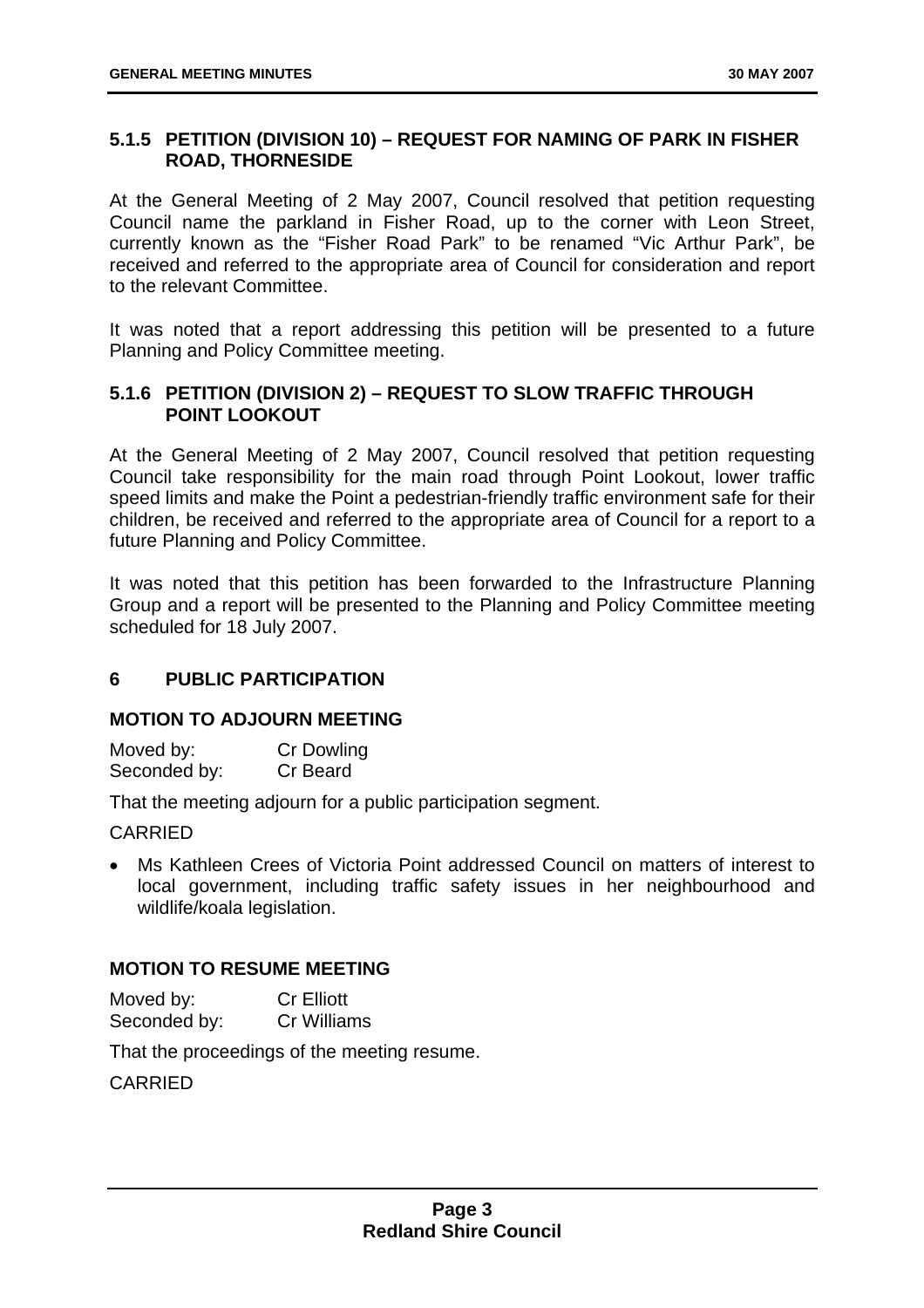# <span id="page-8-0"></span>**7 PRESENTATIONS**

# **7.1 CONFERENCE REPORT (CR DOWLING)**

Permission was granted for Cr Dowling to report on his attendance in May at the Urban Local Government Association's 56<sup>th</sup> Annual Conference in Toowoomba. Cr Dowling reported that the conference was very interesting and he advised he will make conference papers available to councillors.

Cr Dowling further reported that the conference adopted their Urban Local Government Policy Statement, which provides direction on matters which includes Governance, Finance and Administration, Environment and Community Health and Roads, Transport and Infrastructure.

# **7.2 CONFERENCE REPORT (CR WILLIAMS)**

Permission was granted for Cr Williams to report on her attendance in May at the Council for Local Environmental Initiatives (ICLEI) Conference 'Accelerating Now!' hosted by the ICLEI-A/NZ Local Governments for Sustainability. This was a gathering of leaders in local government, ICLEI Campaigns and sustainable development from the Oceania region.

This event focussed on strengthening council's capacity for effective and lasting action and captured the conversation of how local governments are progressing the agenda through campaigns and provides a road map for how the sector can create the partnerships, leadership and the vision required for this change to occur over the next decade.

Cr Williams thanked Council for allowing her to attend this conference and presented Council with an ICLEI trophy from this event.

# **7.3 PRESENTATION (CR OGILVIE)**

Permission was granted for Cr Ogilvie to present to Council, a plaque from the Point Lookout Surf Life Saving Club in appreciation for Council's ongoing support to the Club.

# **7.4 PRESENTATION (MAYOR)**

The Mayor presented to Council, a Certificate from the EPA Sustainable Industries Awards 2007, presented to Council as a finalist in these awards.

# **8 MOTION TO ALTER THE ORDER OF BUSINESS**

Nil.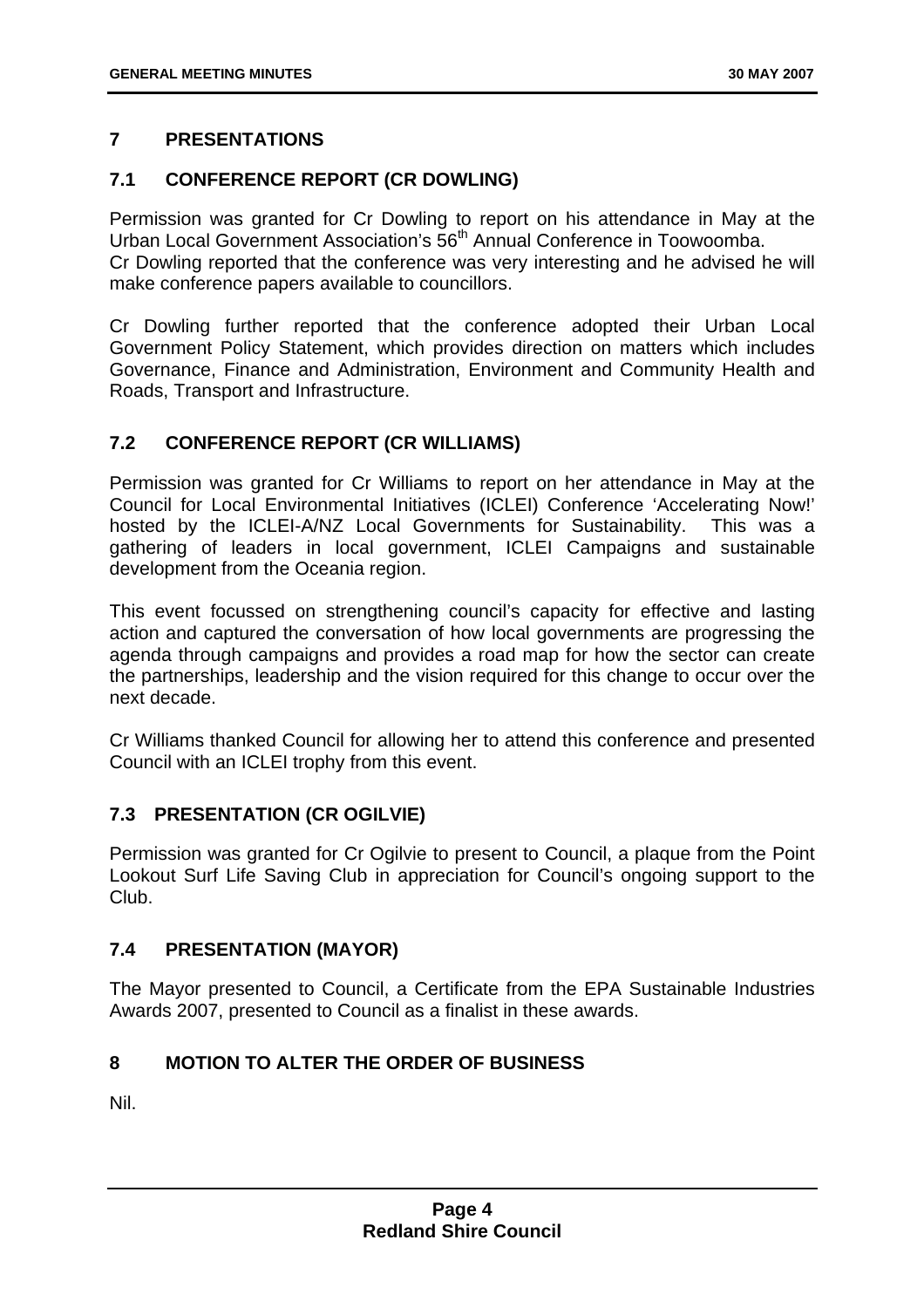# <span id="page-9-0"></span>**9 DECLARATION OF INTEREST ON ANY ITEMS OF BUSINESS**

The Mayor reminded Councillors that in accordance with *Local Government Act 1993*–

# *"s.244 Exclusion from meeting of councillor with material personal interest*

- *(1) A councillor who has a material personal interest in an issue to be considered at a meeting of the local government, or any of its committees—* 
	- *(a) must disclose the interest to the meeting; and*
	- *(b) must not be present at or take part in the meeting while the issue is being considered or voted on.*
- *(2) A councillor who is barred from a meeting under sub-section(1) must not be in the chamber where the meeting is being conducted, including any area set apart for the public".*

# *"s.246A Recording of conflict of interest*

- *(1) This section applies if a councillor of a local government has a conflict of interest, or could reasonably be taken to have a conflict of interest, in an issue being considered or to be considered at a meeting of the local government or any of its committees.*
- *(2) For subsection (1), a councillor has a conflict of interest in an issue if there is a conflict between the councillor's private interest and the honest performance of the councillor's role of serving the public interest.*
- *(3) The councillor must declare the conflict of interest to the meeting.*
- *(4) The local government must ensure the declaration is recorded in the minutes for the meeting.*
- *(5) The record must include—* 
	- *(a) the nature of the conflict of interest as described by the councillor; and*
	- *(b) how the councillor dealt with the conflict of interest; and*
	- *(c) if the councillor voted on the issue—how the councillor voted.*
- *(6) In this section—*

*conflict of interest, for a councillor in an issue, does not include a conflict of interest arising out of a material personal interest the councillor has in the issue. private interest includes both pecuniary and non-pecuniary interests, and may include having received a donation to be used for electoral purposes".*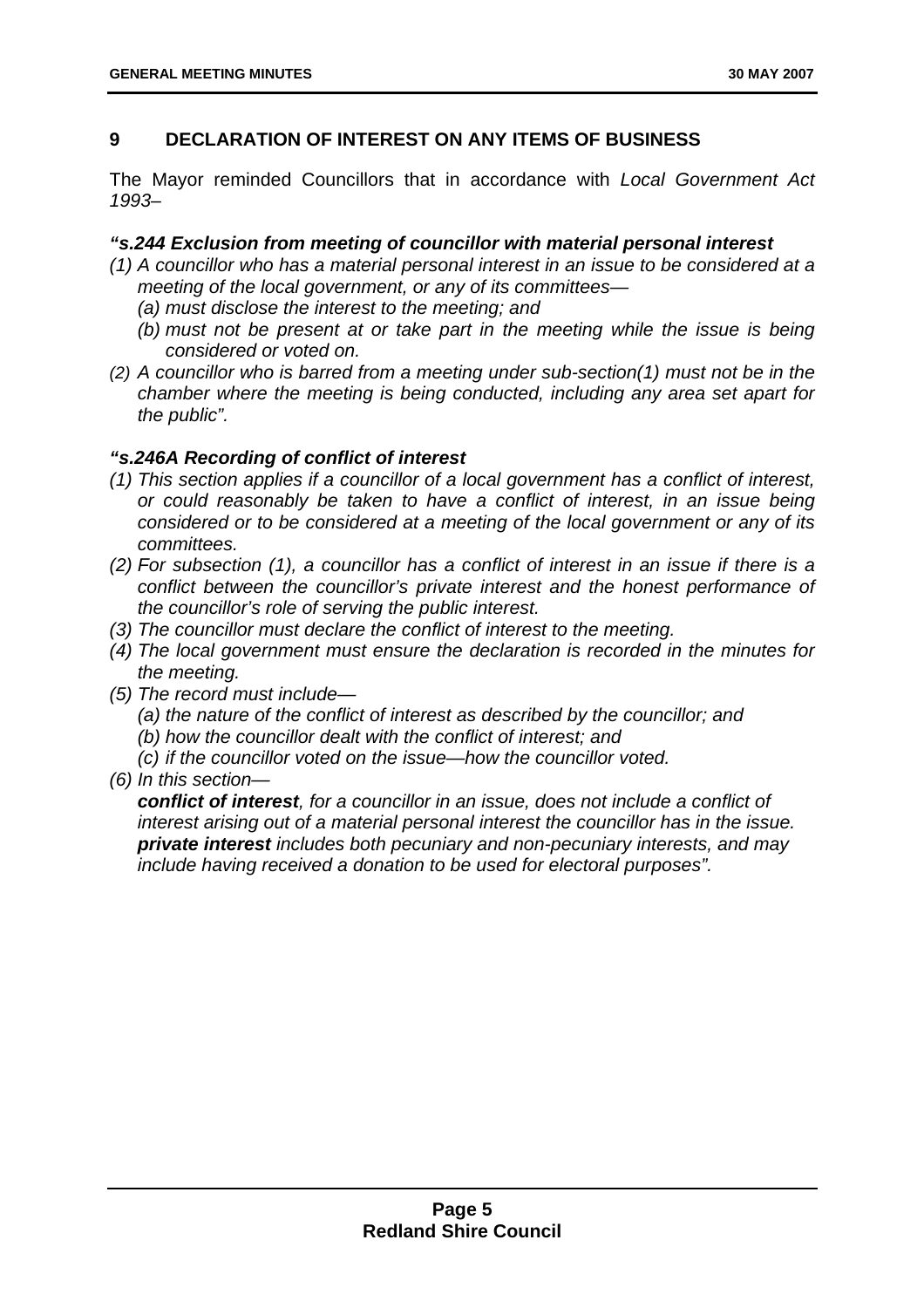# <span id="page-10-0"></span>**10 PLANNING & POLICY COMMITTEE 16/05/07 - RECEIPT AND ADOPTION OF REPORT**

| Moved by:    | Cr Dowling |
|--------------|------------|
| Seconded by: | Cr Ogilvie |

That the following Planning & Policy Committee Report of 16 May 2007 be received.

# CARRIED

#### **DECLARATION OF OPENING**

Cr Burns declared the meeting open at 9.00 am.

#### **RECORD OF ATTENDANCE AND LEAVE OF ABSENCE**

# **Present:**

| <b>Members</b><br>Cr J L Burns<br>Cr D H Seccombe<br>Cr A G Barker<br>Cr C B Ogilvie<br>Cr D A Henry<br>Cr P J Dowling<br>Cr T Bowler<br>Cr A R Beard<br>Cr K M Williams<br>Cr H J Murray | <b>Chair and Councillor Division 5</b><br>Mayor<br><b>Councillor Division 1</b><br><b>Councillor Division 2</b><br><b>Councillor Division 3</b><br>Deputy Mayor and Councillor Division 4<br><b>Councillor Division 6</b><br>Councillor Division 8 - entered at 9.01 am<br><b>Councillor Division 9</b><br><b>Councillor Division 10</b>             |
|-------------------------------------------------------------------------------------------------------------------------------------------------------------------------------------------|------------------------------------------------------------------------------------------------------------------------------------------------------------------------------------------------------------------------------------------------------------------------------------------------------------------------------------------------------|
| <b>Committee Manager</b><br>Mr G Underwood                                                                                                                                                | <b>General Manager Planning and Policy</b>                                                                                                                                                                                                                                                                                                           |
| <b>Officers</b><br>Mrs S Rankin<br>Mr W Dawson<br>Ms R Bonnin<br>Ms L Galatola<br>Ms A Horton<br>Ms L Brown<br>Mr D Elliott<br>Mr D Carter                                                | <b>Chief Executive Officer</b><br><b>Manager Land Use Planning</b><br><b>Manager Community and Social Planning</b><br><b>Community Safety Officer</b><br><b>Project Officer Community and Social Planning</b><br><b>Strategic Advisor Community and Social Planning</b><br>Manager Infrastructure Planning<br>Senior Advisor Natural Area Management |
| <b>Minutes</b><br>Mrs J Thomas                                                                                                                                                            | Corporate Meetings & Registers Officer                                                                                                                                                                                                                                                                                                               |
| <b>Apologies:</b>                                                                                                                                                                         |                                                                                                                                                                                                                                                                                                                                                      |
| Cr M A Elliott                                                                                                                                                                            | <b>Councillor Division 7</b>                                                                                                                                                                                                                                                                                                                         |

[Cr Burns vacated the Chair at 9.56am (during item 3.5) and Cr Dowling presided; Cr Dowling vacated the Chair at 10.21am (during item 3.5) and Cr Burns resumed the Chair; Cr Bowler left the meeting at 10.57am (during item 3.5) and returned at 11.08am (during item 3.6); Cr Williams left the meeting at 11.13am (during item 3.6)

# **Page 6 Redland Shire Council**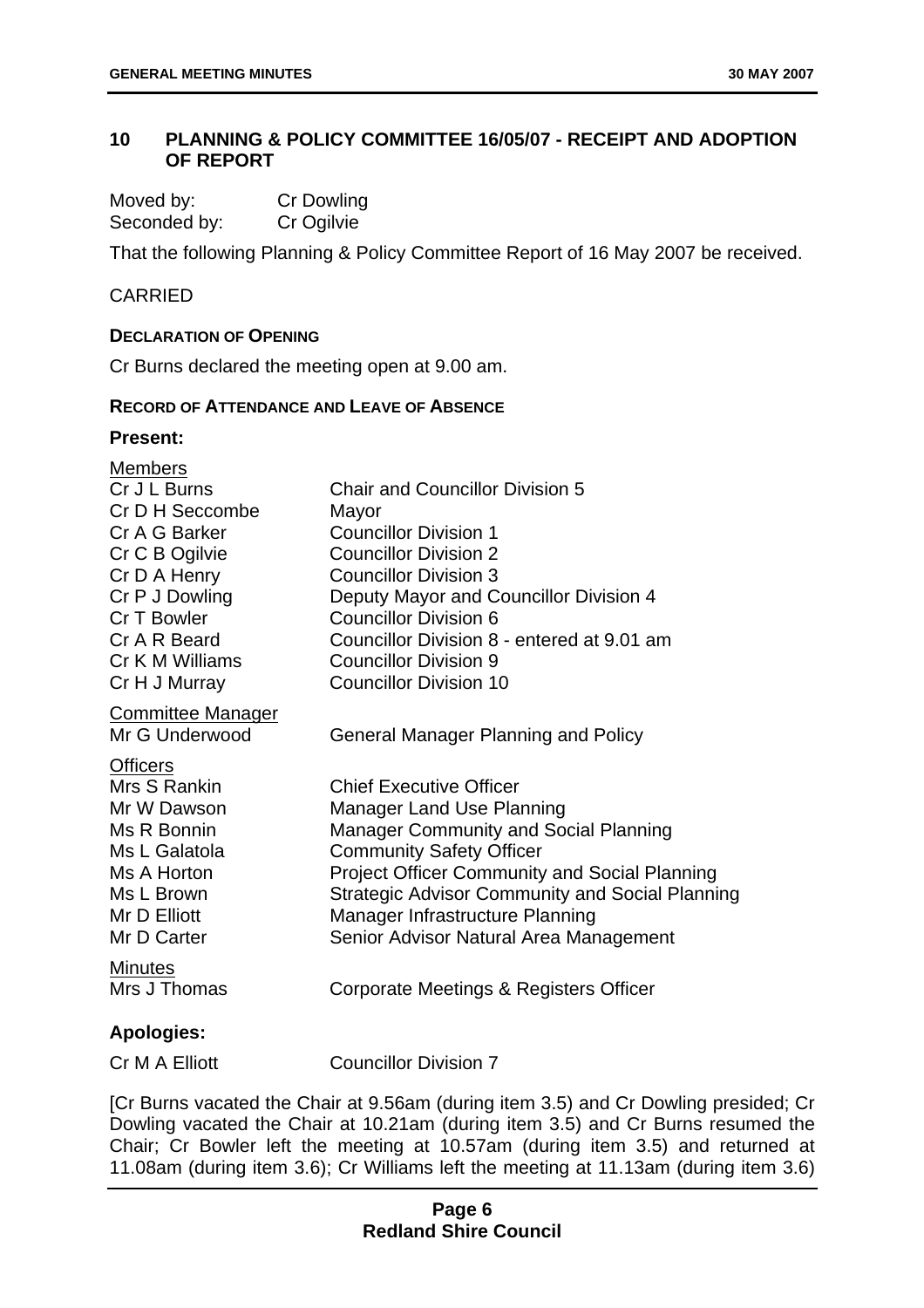<span id="page-11-0"></span>and returned at 11.19am (during item 3.6); Cr Henry left the meting at 11.18am (during item 3.6) and returned at 11.24am (during item 3.6); Cr Williams left the meeting at 12.27pm (during closed session).]

**PUBLIC PARTICIPATION AT MEETING**

Nil.

**DECLARATION OF INTEREST**

Nil.

**MOTION TO ALTER THE ORDER OF BUSINESS**

Nil.

# **10.1 REPORTS FROM OFFICE OF CEO**

## **10.1.1 BIRKDALE SOUTH STATE SCHOOL – COUNCILLORS' CBF (DIVISION 8)**

| <b>Dataworks Filename:</b>       | <b>G&amp;S Community Benefit Fund - Division 8</b>       |
|----------------------------------|----------------------------------------------------------|
| <b>Responsible Officer Name:</b> | <b>Susan Rankin</b><br><b>Chief Executive Officer</b>    |
| <b>Author Name:</b>              | <b>Tina Robinson</b><br><b>Executive Support Officer</b> |

## **EXECUTIVE SUMMARY**

Council annually allocates in its budget an amount of discretionary spending by the Divisional Councillors known as the Councillors' Community Benefit Fund (CCBF). All requests for funding individual projects with a greater expenditure than \$5,000 require approval from Council.

This request is for the amount of \$5,000 (GST Exc) to be allocated form the Division 8 portion of the CCBF to assist the Birkdale South State School in purchasing a storage shed which will be utilised by the school and local community groups.

## **PURPOSE**

The purpose of this report is to seek Council approval for an allocation of \$5,000 (GST Exc) from the Division 8 portion of the CCBF to purchase a storage shed which will be utilised by the school and local community groups.

## **BACKGROUND**

- The Birkdale South State School has made application to purchase a shed for storage purposes;
- Cr Alan Beard wishes to allocate \$5,000 (GST Exc) from the Division 8 portion of the CCBF for this purpose;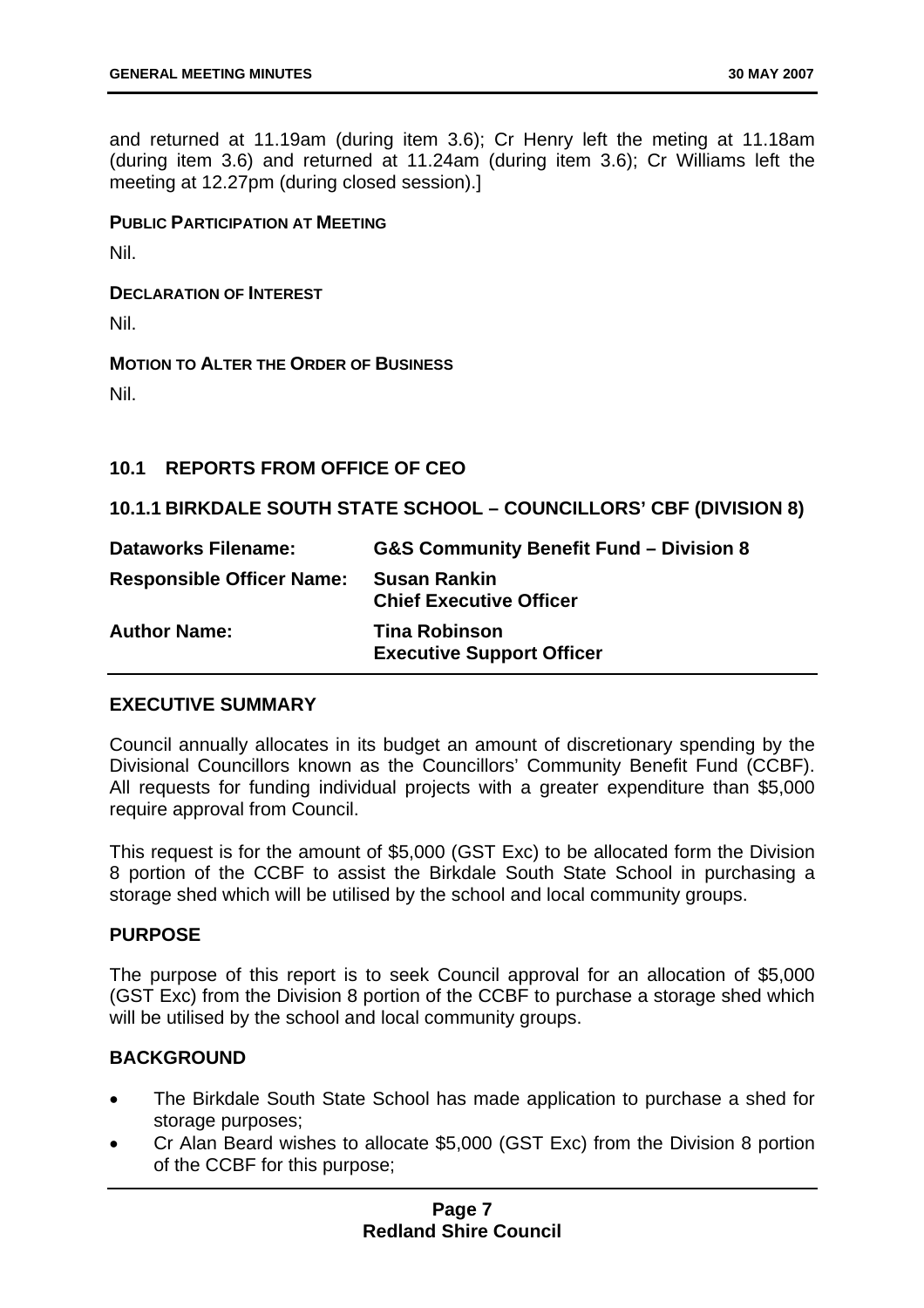• Council approval is required for allocations \$5,000 and over.

#### **ISSUES**

The Birkdale South State School has sought funding from Councillor Alan Beard for the purchase of a storage shed to be utilised by the school and local community groups.

The Office of the CEO has received the requested quotes from the school and written confirmation that the project has not commenced.

## **RELATIONSHIP TO CORPORATE PLAN**

The recommendation primarily supports Council's strategic priority to build safe, strong and self reliant communities with access to community services, infrastructure and opportunities for participation in community life.

#### **FINANCIAL IMPLICATIONS**

Cr Alan Beard has sufficient funds in the Division 8 portion of the CCBF to allocate \$5,000 (GST Exc) towards the purchase of a storage shed which is to be utilised by the school and local community groups.

As per CCBF Guidelines (GL-2034), two written quotations have been received.

# **CONSULTATION**

The Division 8 Councillor has held discussions with Birkdale South State School regarding the need to purchase a shed for storage purposes.

The Office of the CEO has consulted with the Principal from Birkdale South State School and requested updated quotations and written confirmation that the project has not yet commenced was received.

## **OPTIONS**

#### **PREFERRED**

That Council resolve to approve the allocation of \$5,000 (GST Exc) from the Division 8 portion of the CCBF to purchase a storage shed which is to be utilised by the Birkdale south State School and local community groups.

#### **ALTERNATIVE**

That Council not approve the allocation of \$5,000 (GST Exc) from the Division 8 portion of the CCBF to purchase a storage shed which is to be utilised by the school and local community groups.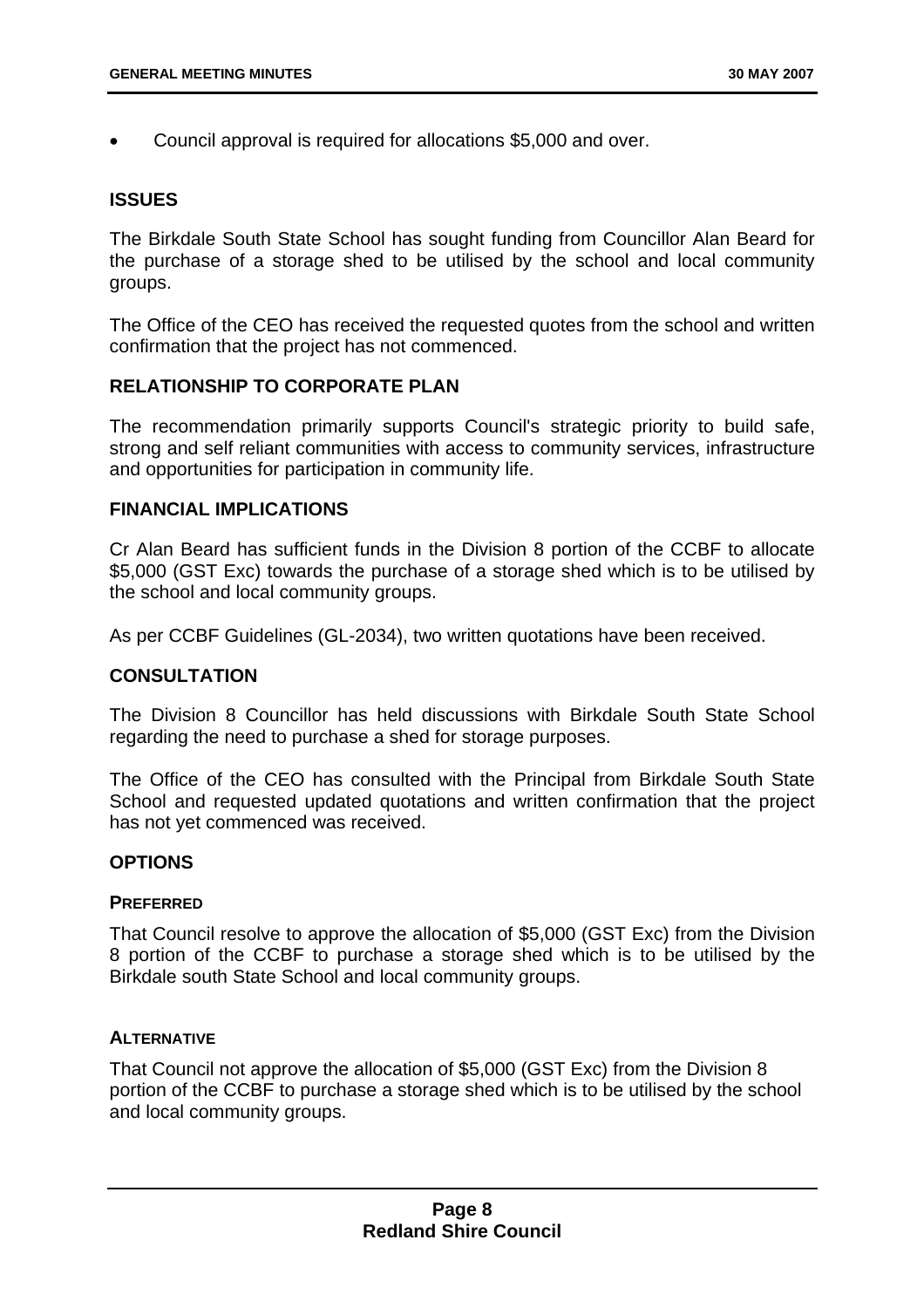# **OFFICER'S/COMMITTEE RECOMMENDATION/ COUNCIL RESOLUTION**

| Moved by:    | Cr Dowling  |
|--------------|-------------|
| Seconded by: | Cr Williams |

**That Council resolve to approve the allocation of \$5,000 (GST Exc) from the Division 8 portion of the CCBF to purchase a storage shed which is to be utilised by the Birkdale South State School and local community groups.**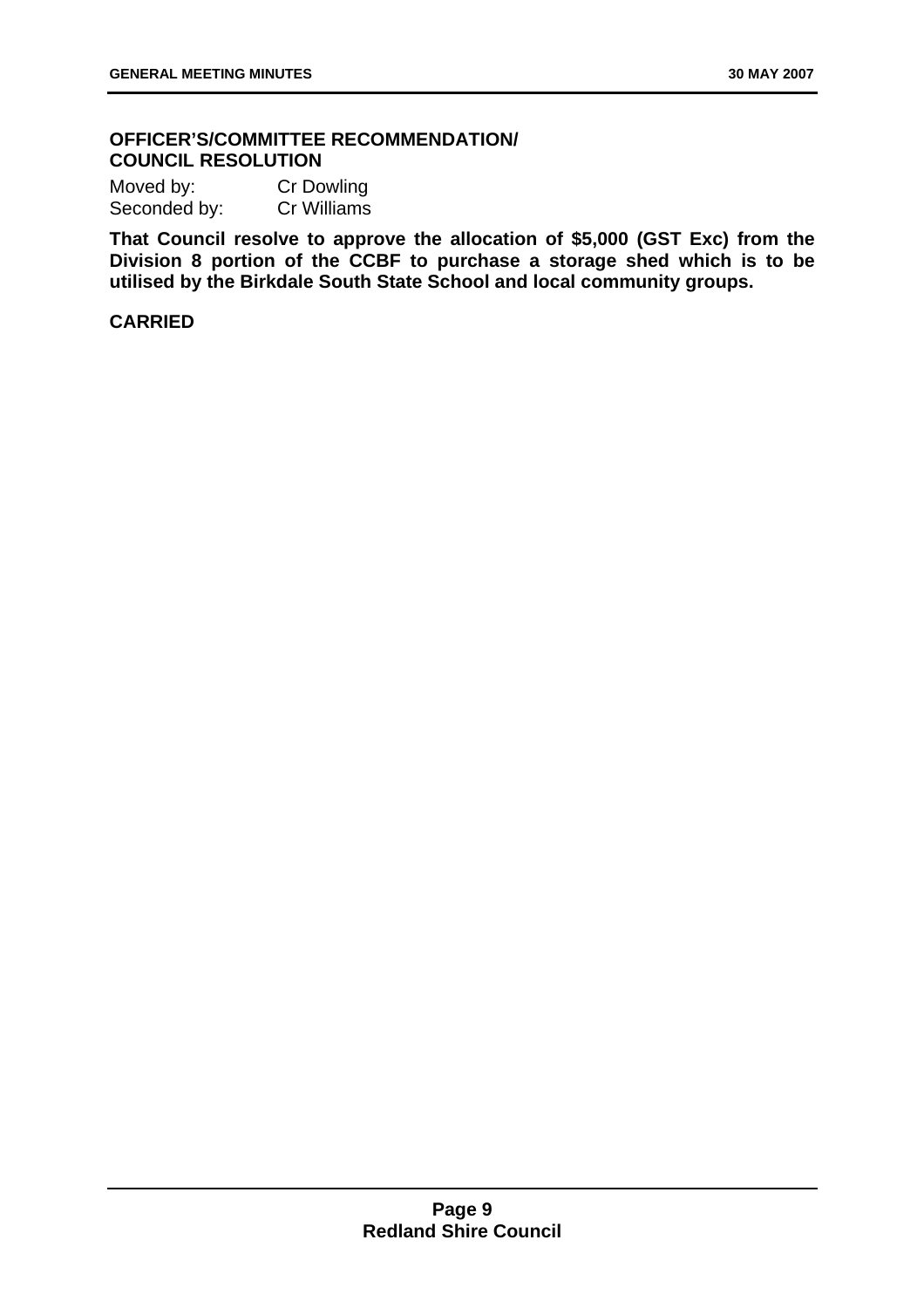# <span id="page-14-0"></span>**10.2 REPORTS FROM CUSTOMER SERVICES**

# **10.2.1 UPGRADE OF BARBECUES IN PARKS - COUNCILLORS' CCBF (DIVISION 2)**

| <b>Dataworks Filename:</b>       | G & S Community Benefit Fund Division 2                               |
|----------------------------------|-----------------------------------------------------------------------|
| <b>Responsible Officer Name:</b> | <b>Neil Kesur</b><br><b>Services Manager Parks &amp; Conservation</b> |
| <b>Author Name:</b>              | <b>Bill McDowell</b><br><b>Senior Advisor Urban Landscape</b>         |

## **EXECUTIVE SUMMARY**

Council annually allocates in its budget an amount for discretionary spending by Divisional Councillors known as the Councillors' Community Benefit Fund (CCBF). All requests for funding individual projects with a greater expenditure than \$5,000 require approval from Council.

This request is for an amount of \$13,000.00 (GST exclusive) to be allocated for the provision of 4 new electric barbecues as part of an upgrade program in two parks located within Division 2. The parks in Division 2 are GJ Walter Park and Oyster Point Park.

#### **PURPOSE**

The purpose of this report is to seek approval from Council for an allocation from the Division 2 portion of the CCBF of \$13,000.00 (GST exclusive) for the provision of 2 barbecues for GJ Walter Park and 2 barbecues for Oyster Point Park.

# **BACKGROUND**

The Councillor for Division 2 requested Parks & Conservation to investigate the costs associated with the installation of some new park infrastructure within Division 2 as a part of the process of utilising the funds available within the Community Benefit Fund.

Following the supply of some costs and discussion with the Services Manager Parks & Conservation, it was recommended to the Division 2 Councillor that the funds be used to upgrade some existing infrastructure, namely barbecues. The existing electric barbecues in GJ Walter Park, Cleveland and Oyster Point Park, Cleveland were also recommended as the sites to be upgraded with these new facilities.

## **ISSUES**

The existing barbecues in GJ Walter Park, Cleveland and Oyster Point Park, Cleveland were identified as requiring upgrading based on their age and being located in high profile parks.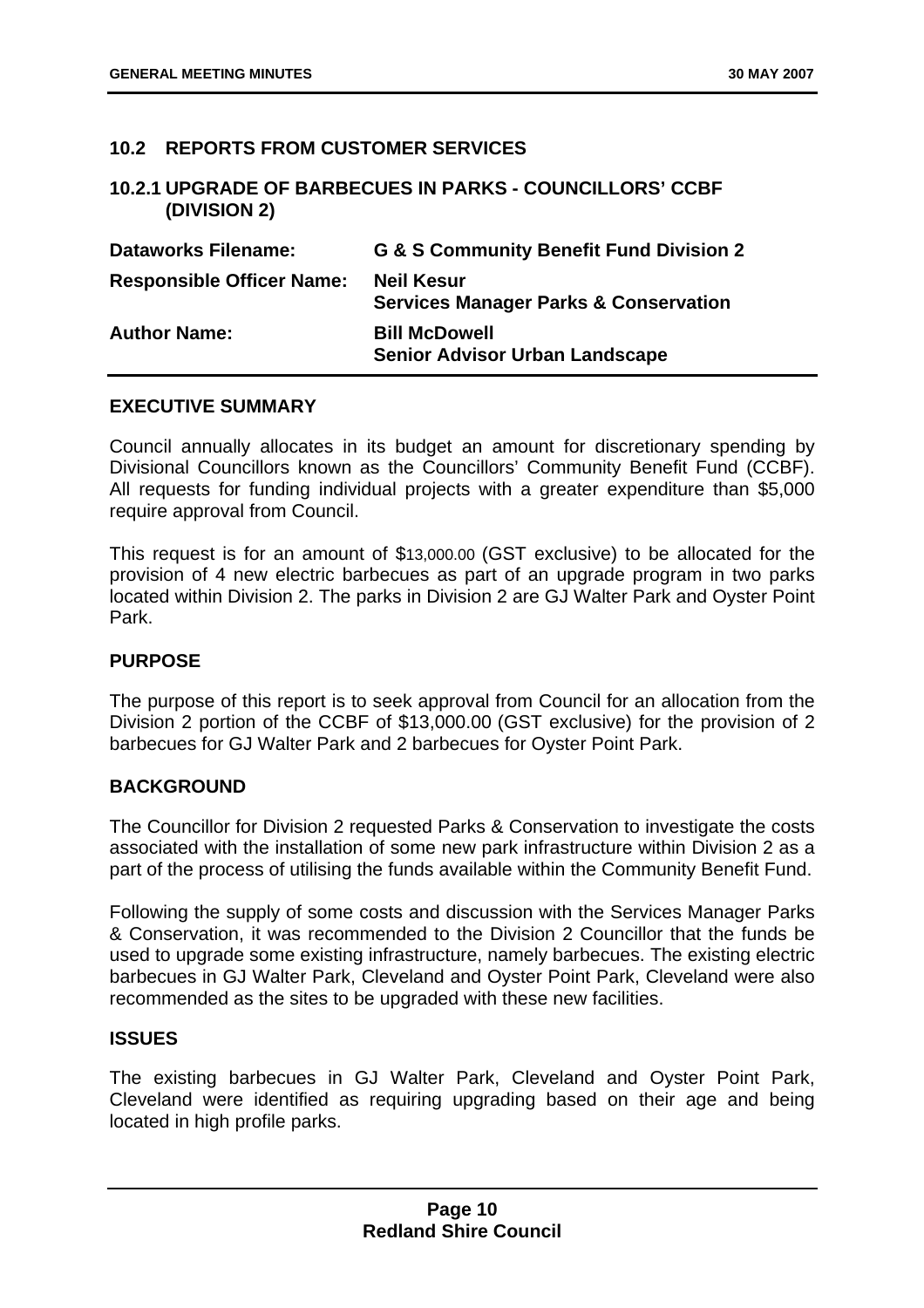A quotation was sought by the Senior Advisor Urban Landscape from suppliers listed in the Register of Pre-Qualified Suppliers for park infrastructure and other accredited suppliers.

A quotation was received from All Park Products Pty Ltd for the supply of 4 single free standing electric barbecues. A total purchase cost of \$12,752.00 (GST exclusive) was submitted.

Other costs associated with this project include installation. The balance of funds (\$248.00) together with funds supplied from Parks & Conservation will be used to accommodate the cost of installation. These costs amount to \$1,000.00 (GST exclusive).

# **RELATIONSHIP TO CORPORATE PLAN**

The recommendation primarily supports Council's strategic priority to Build safe, strong and self reliant communities with access to community services, infrastructure and opportunities for participation in community life.

## **FINANCIAL IMPLICATIONS**

The Division 2 Councillor supports this project and has sufficient funds to allocate an amount of \$13,000.00 (GST exclusive) from the Division 2 portion of the CCBF.

# **PLANNING SCHEME IMPLICATIONS**

The Land Use Planning Group was consulted and it is considered that the outcome of recommendations in this report will not require any amendments to the Redlands Planning Scheme.

## **CONSULTATION**

The Councillor for Division 2 had initial discussions with the Services Manager Parks & Conservation regarding the installation of new park infrastructure in Division 2. This followed with further discussion regarding the upgrading of barbecues once it was identified this upgrade would better serve the development of these parks.

The Services Manager Parks & Conservation consulted with the Senior Advisor Urban Landscape to advise the intended upgrade.

The Councillor Division 10 has advised the Senior Advisor Urban Landscape to proceed with this project for its approval by Council.

# **OPTIONS**

#### **PREFERRED**

That Council resolve to approve an allocation of \$13,000.00 (GST exclusive) from the Division 2 portion of the Councillors' Community Benefit Fund for the supply and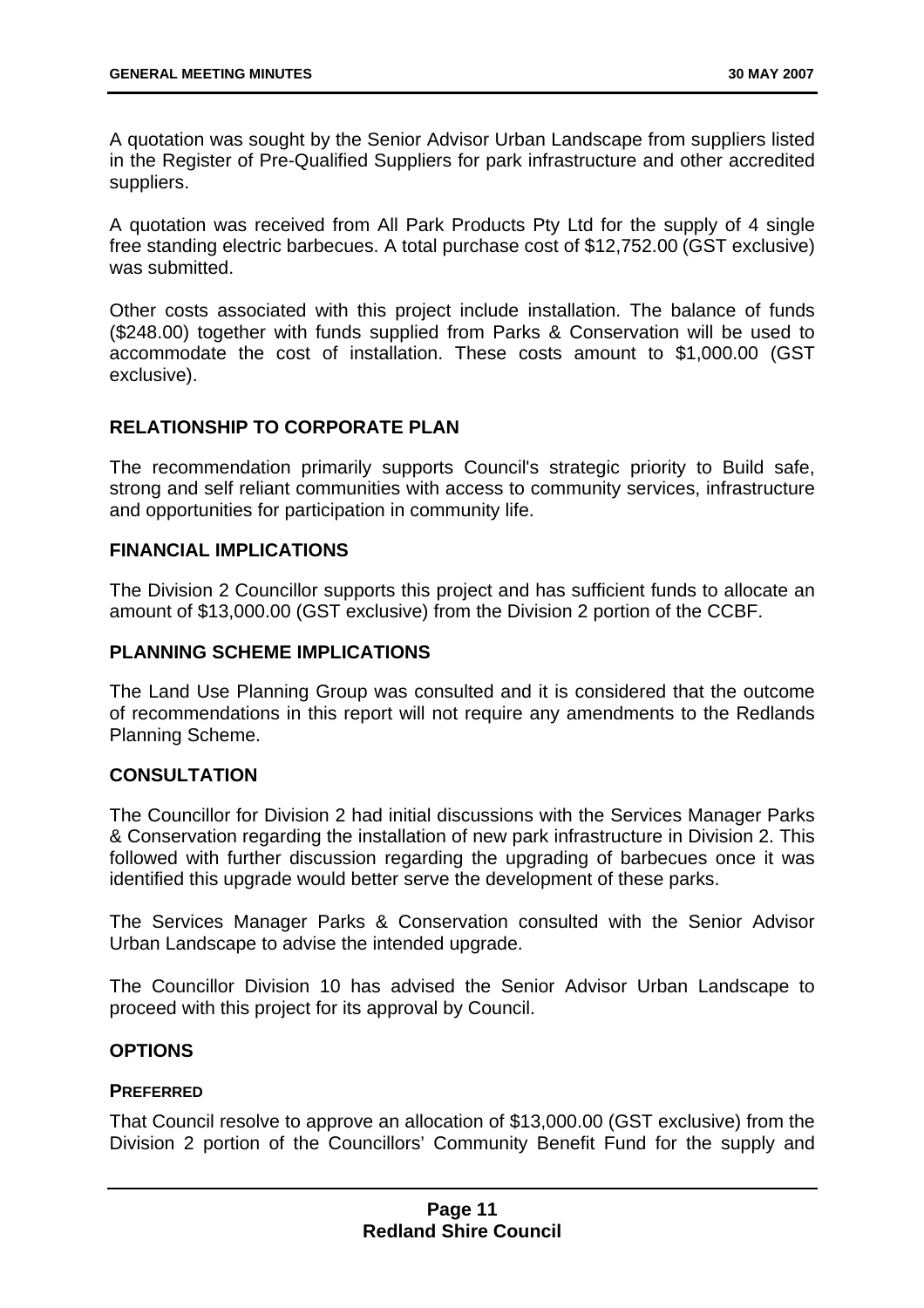installation of 2 barbecues for GJ Walter Park, Cleveland, and 2 barbecues for Oyster Point Park, Cleveland.

# **ALTERNATIVE**

That Council not approve the allocation of \$13,000.00 (GST exclusive) for this project.

# **OFFICER'S/COMMITTEE RECOMMENDATION/ COUNCIL RESOLUTION**

Moved by: Cr Dowling Seconded by: Cr Williams

**That Council resolve to approve an allocation of \$13,000.00 (GST exclusive) from the Division 2 portion of the Councillors' Community Benefit Fund for the supply and installation of 2 barbecues for GJ Walter Park, Cleveland, and 2 barbecues for Oyster Point Park, Cleveland.**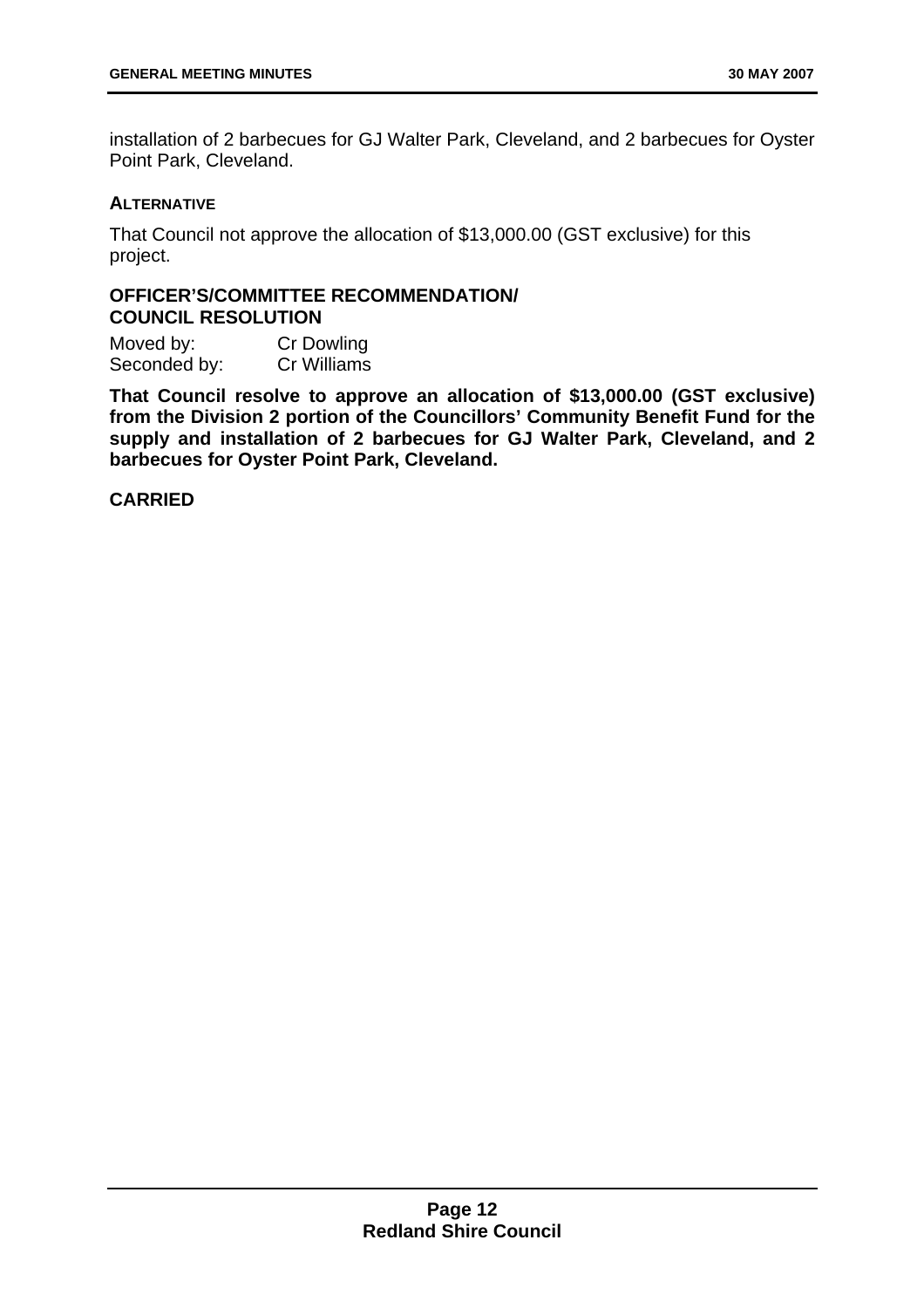# <span id="page-17-0"></span>**10.3 REPORTS FROM PLANNING AND POLICY**

## **10.3.1 PROPOSAL TO PREPARE PRIORITY INFRASTRUCTURE PLAN**

| <b>Dataworks Filename:</b>       | LUP Studies - Infrastructure Charges Plan                          |
|----------------------------------|--------------------------------------------------------------------|
| <b>Responsible Officer Name:</b> | <b>Wayne Dawson</b><br><b>Manager Land Use Planning</b>            |
| <b>Author Name:</b>              | <b>Michael Kriedemann</b><br><b>Infrastructure Charges Advisor</b> |

#### **EXECUTIVE SUMMARY**

In accordance with the *Integrated Planning Act 1997* (IPA), Council is required to prepare a Priority Infrastructure Plan (PIP) for Redland Shire; with the PIP being included into the Redlands Planning Scheme as an amendment (as new Part 10). The PIP will set the level of service and infrastructure provision required for all new prescribed development in the Shire over a planning period of 15 years to 2021. The PIP will, through the Infrastructure Charges Schedules (ICS) identify the planned trunk infrastructure networks for the following infrastructure items:-

- Water Reticulation;
- Sewer Reticulation;
- Trunk Road and Cycleway Infrastructure;
- Trunk Stormwater Infrastructure (including water quality);
- Community Purpose and Open Space Lands.

As a procedural requirement of IPA, a resolution to prepare the PIP and the Scheme amendment is required. It is recommended that Council formally resolve to prepare a Priority Infrastructure Plan as an amendment to the Redlands Planning Scheme (Part 10) in accordance with the provisions of the *Integrated Planning Act 1997.*

## **PURPOSE**

To resolve to prepare a Priority Infrastructure Plan for Redland Shire in accordance with the provisions of the *Integrated Planning Act 1997*.

## **BACKGROUND**

It is essential that infrastructure is considered as part of an integrated planning process.

The purpose of the Priority Infrastructure Plan (PI) is to define the scale, type, timing and location of growth in the Priority Infrastructure Area (PIA) of the Shire, in order to plan future trunk infrastructure and to determine the charges required to fund it in a timely fashion.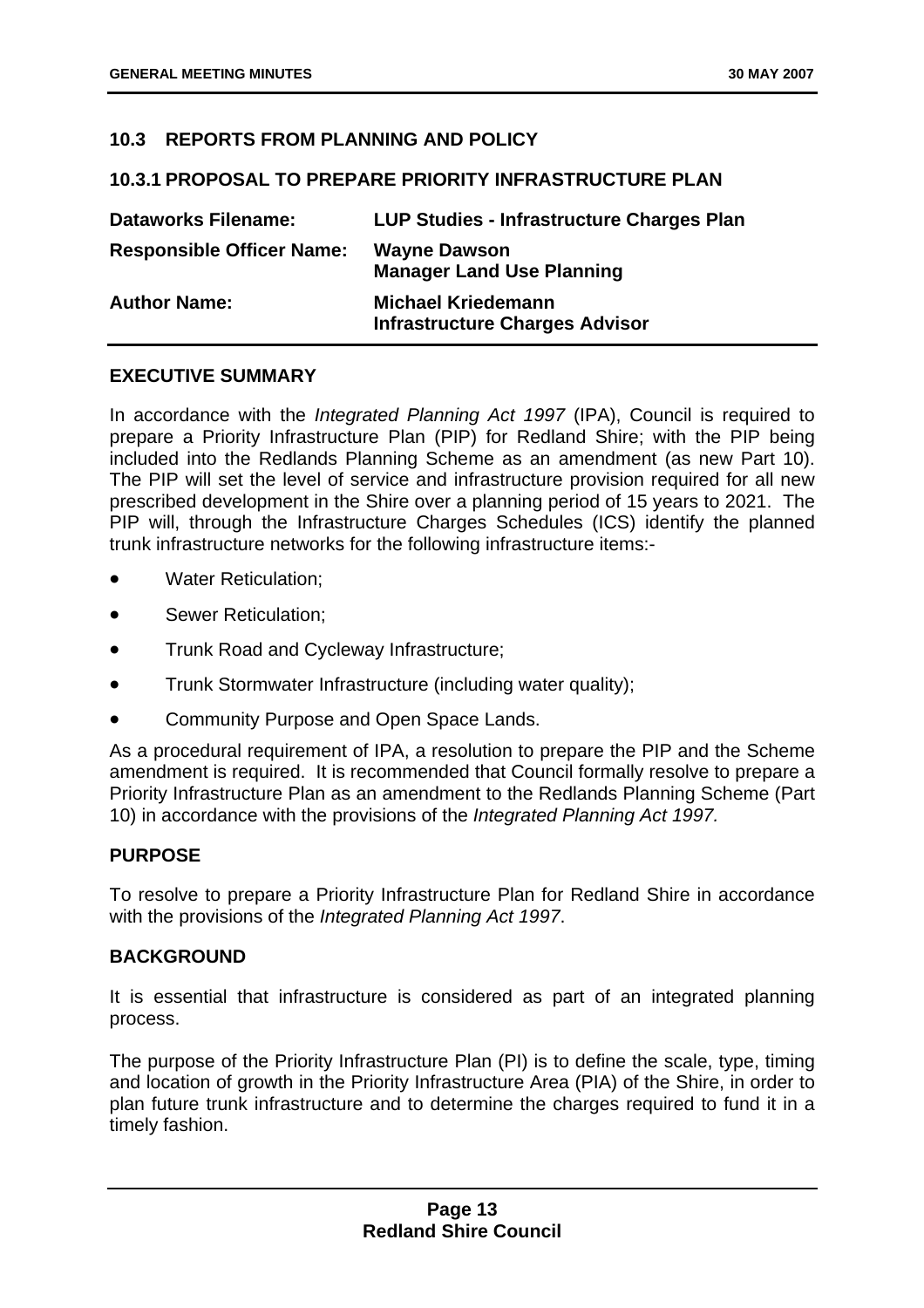IPA requires integration of land use and infrastructure planning to ensure that infrastructure is rolled out and/or provided in a coordinated, efficient and orderly manner. This has a major influence on achieving sustainable development and allows for urban growth to be encouraged in areas where adequate infrastructure exists or can be provided efficiently.

A Priority Infrastructure Plan will form part of Redlands Planning Scheme; an IPA compliant scheme. The PIP and accompanying Infrastructure Charges Schedules, enable Council to apply infrastructure charges on new development (as specified) and recover additional infrastructure costs. The current transitional Infrastructure Contributions Planning Scheme Policies will be repealed with the adoption of the PIP and ICSs.

# **ISSUES**

Over the past 12-18 months, Council officers have been preparing background planning reports for the various infrastructure items. These planning reports have been completed and are translated into the PIP and ICS documents.

Some infrastructure items already have transitional infrastructure contributions planning scheme policies which in time will be superseded by the introduction of the PIP.

Through consultation with the Department of Local Government and Planning, the required sign off under Schedule 1.Section 8A (2a) of the IPA has been obtained. This is in respect of agreement with the State infrastructure suppliers to the assumptions made in respect of the preparation of the PIP and the location and size of the Priority Infrastructure Area (PIA). Formal written notification of sign off was obtained in March 2007 from the Department.

It is expected that the program for the draft PIP and associated ICSs will be as follows:

- Completion and checking by Council officers of the draft PIP and associated ICS by mid to late May 2007;
- Draft PIP and ICSs presented to a Councillor workshop in the first week of June;
- The PIP be presented to Council as a report for adoption for referral to the State for first State Interest Review – June 2007.

# **RELATIONSHIP TO CORPORATE PLAN**

The recommendation primarily supports Council's strategic priority to provide and maintain water, waste services, roads, drainage and support the provision of transport and waterways infrastructure.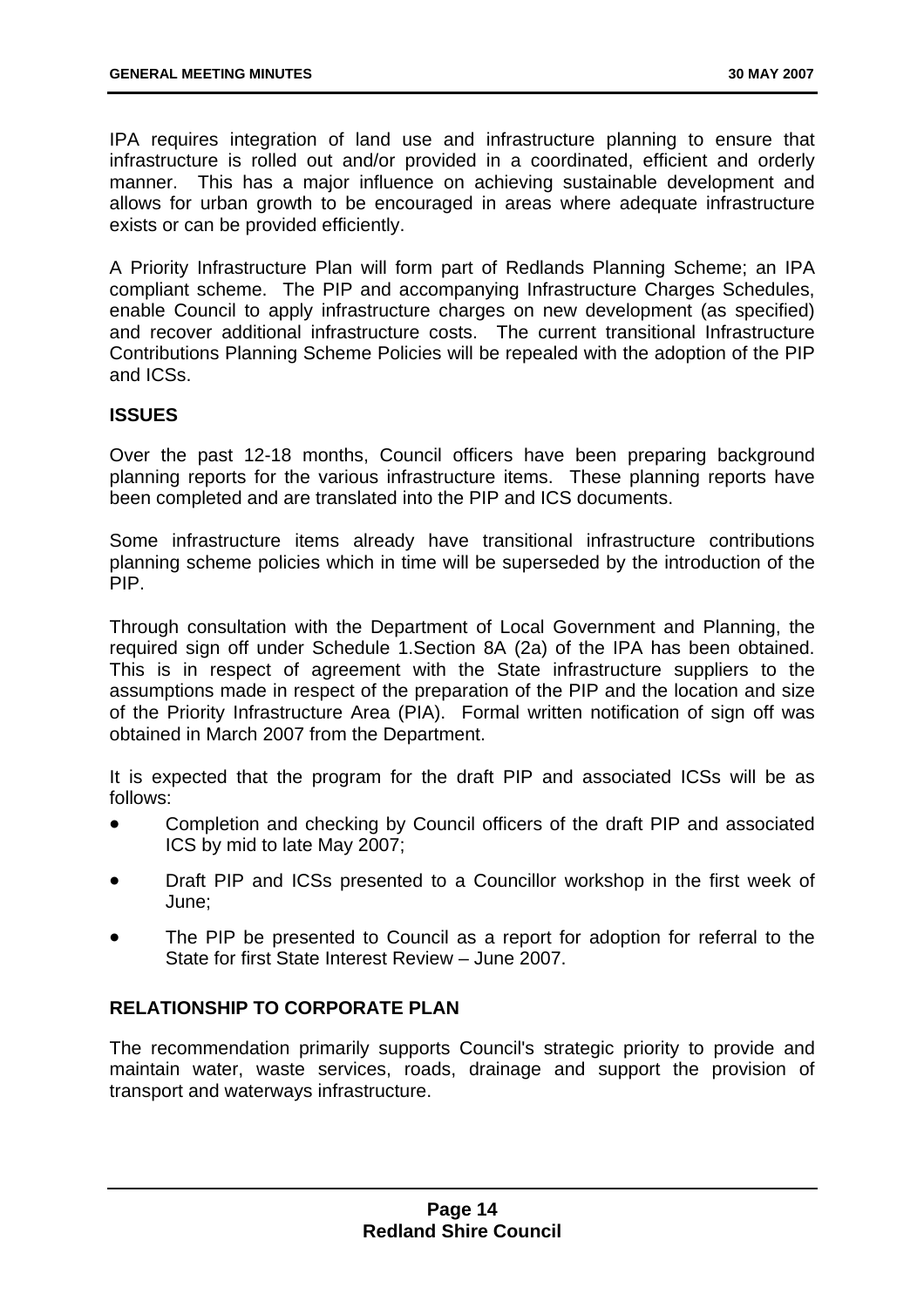#### **FINANCIAL IMPLICATIONS**

The planning reports and drafting of the PIP have been budgeted in the current and future capital budgets. A small component of the PIP charge will be for the ongoing administration and maintenance of the document. Staffing costs incurred by Council will be recovered through the charge.

#### **PLANNING SCHEME IMPLICATIONS**

The Land Use Planning Group was consulted and it is considered that the outcome of recommendations in this report will result in amendments to the Redlands Planning Scheme, with the PIP being inserted into Part 10 – Priority Infrastructure Plan.

## **CONSULTATION**

In preparing this report, consultation was undertaken with:

- General Manager Planning & Policy;
- GHD (consultants employed by Council to prepare the PIP);
- State Government Agencies – essentially the Department of Local Government & Planning.

# **OPTIONS**

#### **PREFERRED**

That Council resolve to propose to prepare a Priority Infrastructure Plan (PIP) as an amendment to the Redlands Planning Scheme in accordance with the provisions of Schedule 1 of the *Integrated Planning Act 1997* (IPA).

#### **ALTERNATIVE**

There is no alternative as a PIP is required under legislation as part of Redlands Planning Scheme.

# **OFFICER'S/COMMITTEE RECOMMENDATION/ COUNCIL RESOLUTION**

Moved by: Cr Henry Seconded by: Cr Bowler

**That Council resolve to propose to prepare a Priority Infrastructure Plan (PIP) as an amendment to the Redlands Planning Scheme, in accordance with the provisions of Schedule 1 of the** *Integrated Planning Act 1997* **(IPA).**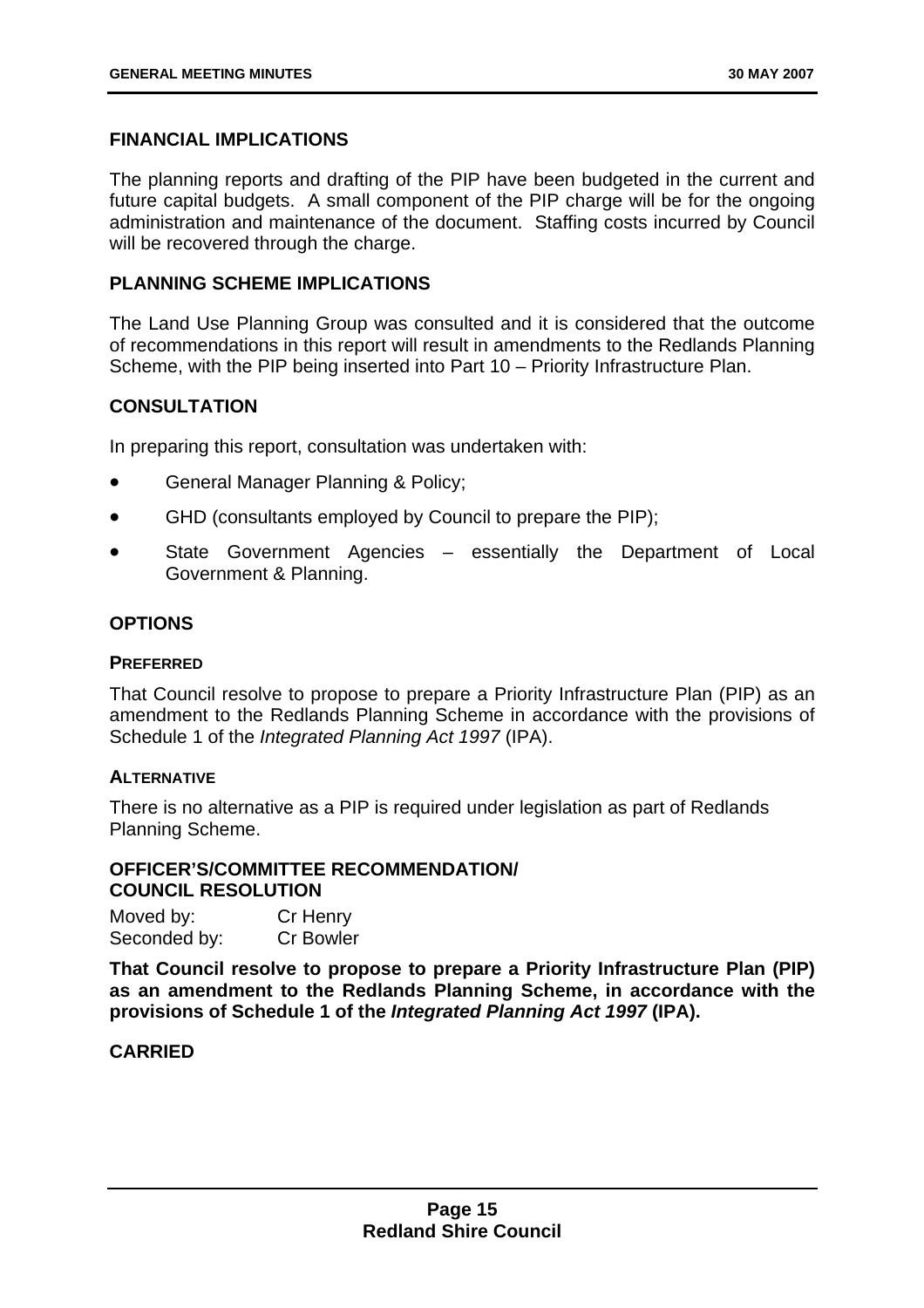# <span id="page-20-0"></span>**10.3.2 CREATION OF TEMPORARY EASEMENT THROUGH COUNCIL LAND - LOT 500 RP 201982**

| <b>Dataworks Filename:</b>       | Lot 500 RP 201982                                               |
|----------------------------------|-----------------------------------------------------------------|
| Attachment:                      | <b>Survey Plan &amp; Aerial Map - Temporary Easement</b>        |
| <b>Responsible Officer Name:</b> | <b>Gary Photinos</b><br><b>Manager Environmental Management</b> |
| <b>Author Name:</b>              | <b>Dan Carter</b><br><b>Senior Advisor Natural Environment</b>  |

# **EXECUTIVE SUMMARY**

Council has been notified by the State Government's Department of Natural Resources and Water that in order to Gazette lots 90-91 on SP174432, Council will need to either provide temporary easement through Council owned land Lot 500 RP 201982 or surrender Lot 500 RP 201982 to the State for it to be gazetted reserve with Council as trustee.

Lots 90-91 on SP 174432 come from a material change of use and reconfiguration of Lots 14 and 16 RP123875 on 23 March. The Department of Natural Resources and Water cannot gazette the properties at this stage, as they are currently land locked between freehold properties. Council is requested to consider the preferred option of the provision of a temporary easement through Lot 500 RP201982 to proposed lots 90-91 SP174432. In doing this the parcels of land would no longer be land locked and can be gazetted and trusteeship of land handed to Council. In the long term if and when other properties are developed along Greenfield Street and when parcels of land are connected to Greenfield Street, the easement can be removed off Lot 500 RP201982.

## **PURPOSE**

That Council resolve to approve a temporary access easement over Lot 500 RP 201982 providing access to the proposed reserves of lots 90-91 on plan SP174432.

## **BACKGROUND**

Council granted a development permit on 23 March 2005 for Lots 14 and 16 RP123875 for material change of use and reconfiguration.

January 2007 - Letter from DNR&W requesting to resolve and allow the gazettal of Lots 90-91 on plan SP174432, Council is required to undertake options to either:-

- Register an access easement on Lot 500 on plan RP201982, which Council owns in freehold, providing access to the proposed reserves; or
- Surrender Lot 500 on plan RP201982, which Council owns in freehold, and have it gazetted as a reserve with Council as trustee.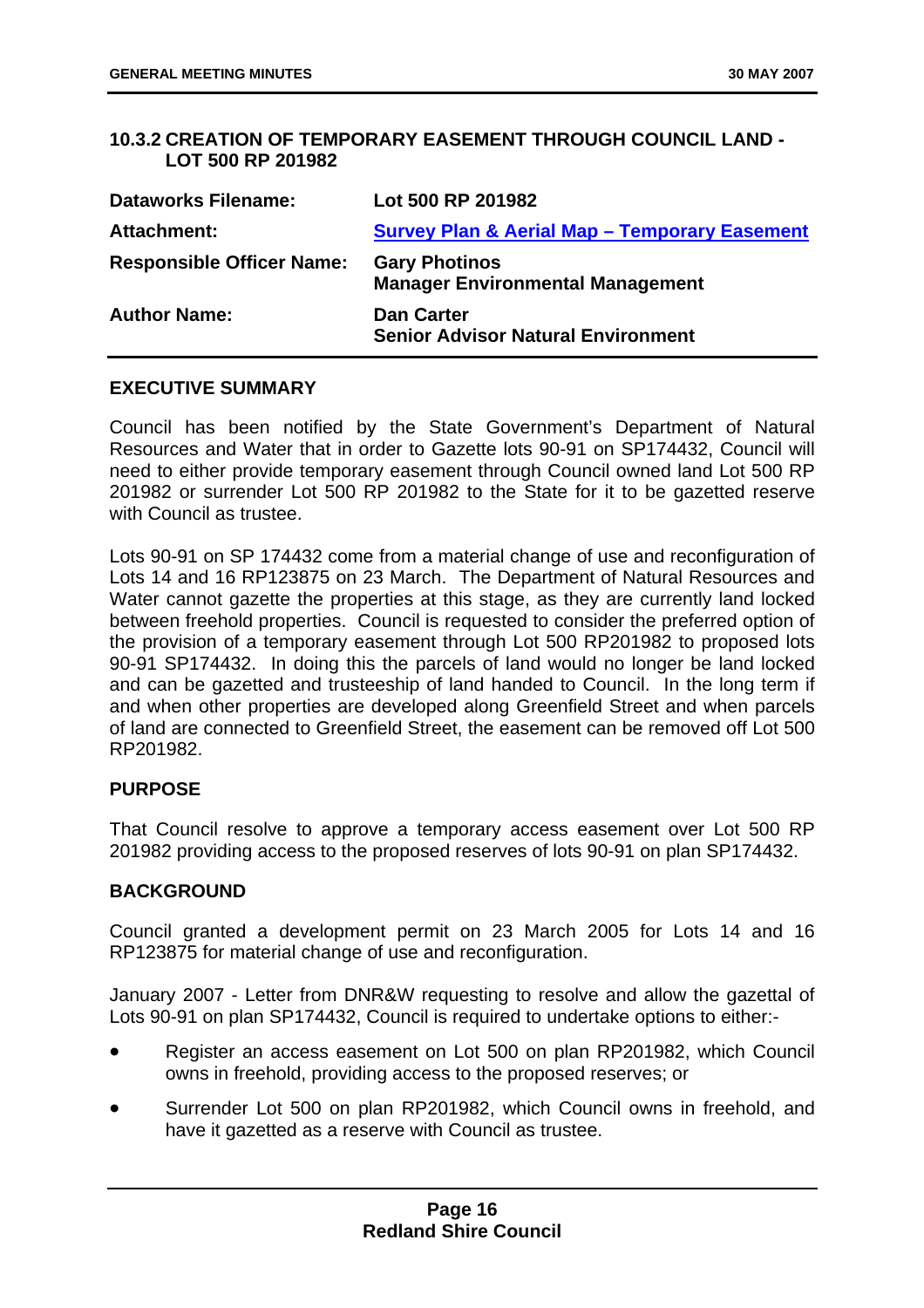# **ISSUES**

# TEMPORARY ACCESS EASEMENT IN LOT 500 ON PLAN RP 201982

The Department of Natural Resources and Water have advised Council that to allow gazettal of lots 90-91 on plan SP174432, dedicated access is required. Council has been advised two options are available which are:

- To register an access easement in Lot 500 on plan RP201982, which Council owns in freehold, providing access to the proposed reserves; or
- To surrender Lot 500 on plan RP201982, which Council owns in freehold, and have it gazetted as a reserve with Council as trustee.

In further discussion with Department of Natural Resource officers they have identified in the future dedicated access will be provided off Greenfield Road. Therefore they recommend that Council may wish to place a temporary easement over Lot 500 on plan RP 201982, rather then register permanent access as the letter has indicated.

The easement could be placed over the existing fire break along the back of the properties starting at Lot 601 RP 216254and finishing at Lot 91 SP174432.

# **RELATIONSHIP TO CORPORATE PLAN**

The recommendation primarily supports Council's strategic priority to ensure the enhancement of biodiversity including koala habitat, bushland, greenspace, waterways, catchments, air and coastal ecosystems in recognition of our unique location on Moreton Bay.

## **FINANCIAL IMPLICATIONS**

It is estimated the financial cost for undertaking the above actions is unlikely to exceed \$400.

# **PLANNING SCHEME IMPLICATIONS**

The Land Use Planning Group was consulted and it is considered that the outcome of recommendations in this report will not require any amendments to the Redlands Planning Scheme.

# **CONSULTATION**

In the preparation of this report officer from the following sections of Council and the State Government have been consulted:

- Land Development;
- Property Services;
- Land Use Planning; and
- Department of Natural Resources and Water.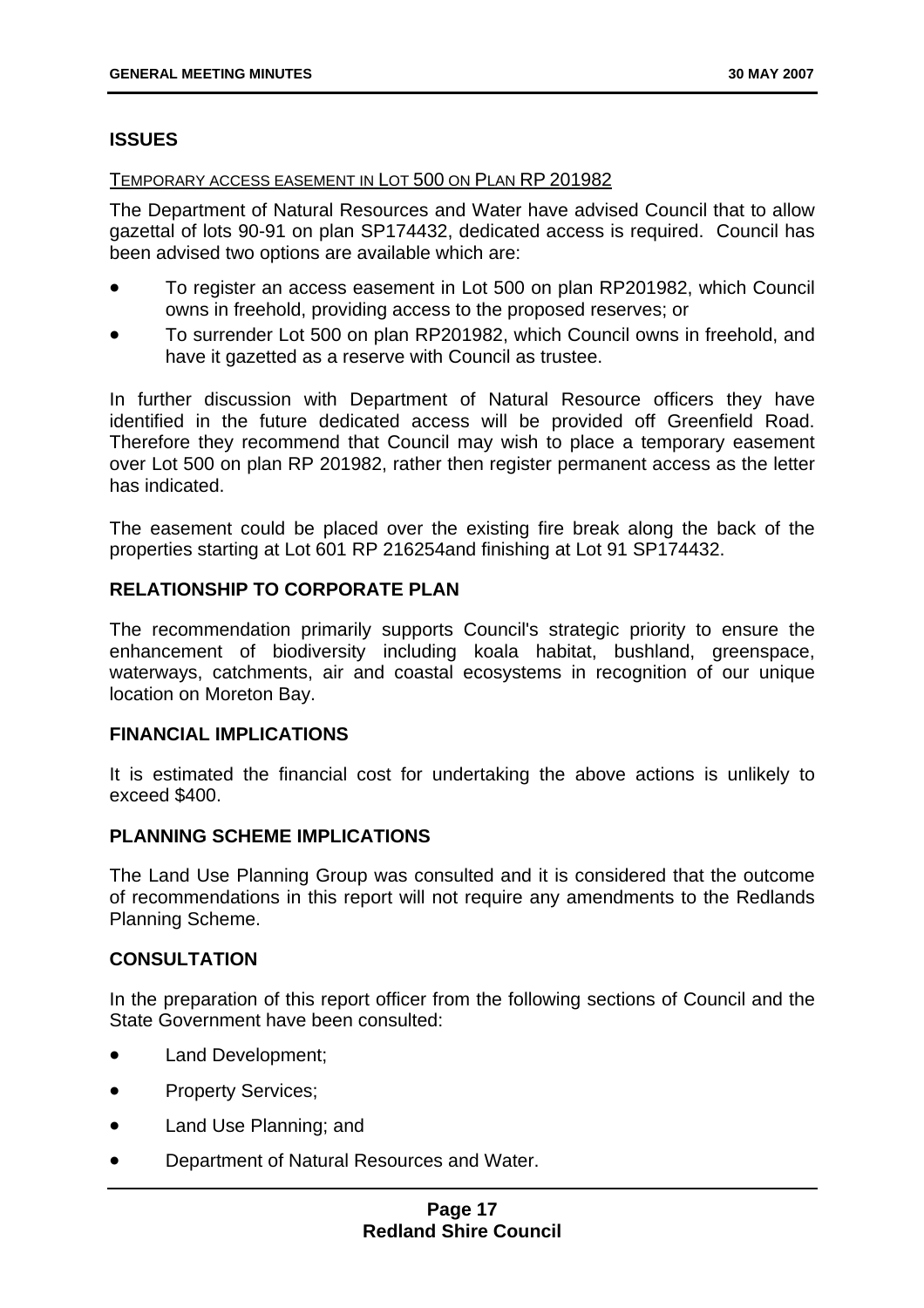Support has been provided for the proposed recommendation of a temporary easement access to be provided.

#### **OPTIONS**

#### **PREFERRED**

That Council resolve as follows:

- To approve a temporary access easement over Lot 500 RP 201982 providing access to the proposed reserves of lots 90-91 on plan SP174432; and
- That the Mayor and Chief Executive Officer be delegated authority to sign and seal all associated documentation.

#### **ALTERNATIVE**

That Council resolve to surrender the freehold land situated at Lot 500 on plan RP201982 and have it gazetted as a reserve for open space with Council accepting its trusteeship.

# **OFFICER'S/COMMITTEE RECOMMENDATION/ COUNCIL RESOLUTION**

Moved by: Cr Dowling Seconded by: Cr Williams

**That Council resolve as follows:** 

- **1. To approve a temporary access easement over Lot 500 RP 201982 providing access to the proposed reserves of lots 90-91 on plan SP174432; and**
- **2. That the Mayor and Chief Executive Officer be delegated authority to sign and seal all associated documentation.**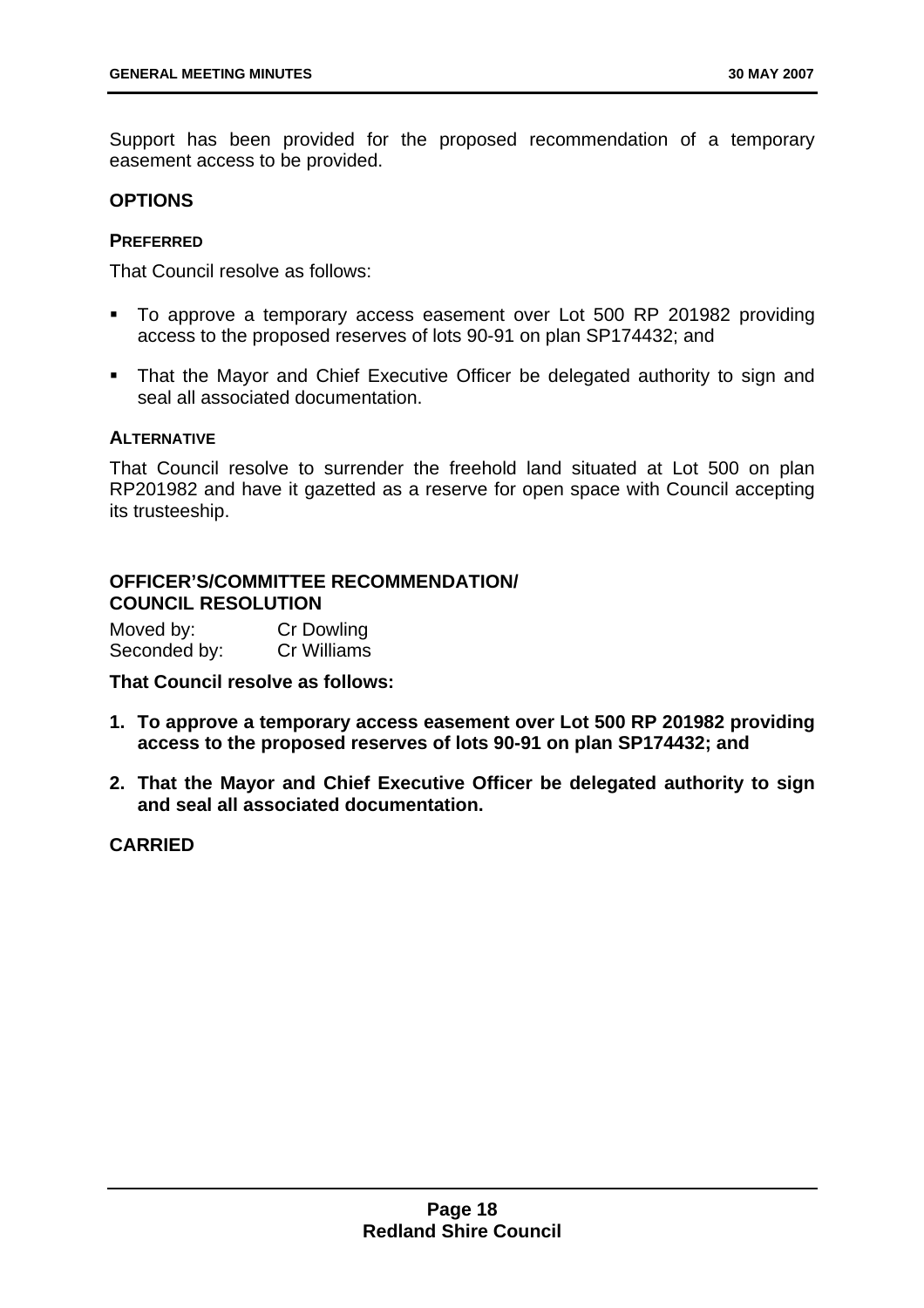# <span id="page-23-0"></span>**10.3.3 PERMANENT ROAD CLOSURE OF A ROAD WITHIN GEOFF SKINNER WETLANDS**

| <b>Dataworks Filename:</b>       | <b>Fernbourne Road/Bligh Street</b>                             |
|----------------------------------|-----------------------------------------------------------------|
| <b>Attachments:</b>              | <b>Road Closure - Geoff Skinner Wetlands</b>                    |
| <b>Responsible Officer Name:</b> | <b>Gary Photinos</b><br><b>Manager Environmental Management</b> |
| <b>Author Name:</b>              | <b>Dan Carter</b><br><b>Senior Advisor Natural Environment</b>  |

# **EXECUTIVE SUMMARY**

Council purchased two properties, Lot 3 RP 141170 and Lot 2 RP 141171, for environmental purposes in 2005, which were subsequently named the "Geoff Skinner Wetlands". There is a small section of Fernbourne Road, Wellington Point, north of Bligh Street, which now runs into the wetlands.

This section of Fernbourne Road does not provide access to any private property and it is therefore requested that Council consider the road closure to all traffic in the interest of public safety under section 915 of the *Local Government Act* and submit an application for permanent road closure to Department of Natural Resources and Water under the *Land Act*.

It will be requested that the land created from the road closure become a reserve for environmental purposes with Council accepting the trusteeship of this new reserve.

## **PURPOSE**

That Council resolve as follows:

- 1. To close part of Fernbourne Road, Wellington Point, north of Bligh Street in the interest of public safety under section 915 of the *Local Government Act 1993*;
- 2. To make application to the Department of Natural Resources and Water under Section 99 of the *Land Act* for the permanent closure part of Fernbourne Road; and
- 3. That the land from this road closure be declared a Reserve for Environmental Purposes with Council accepting trusteeship of this land.

## **BACKGROUND**

Council resolved on 9 November 2005 to purchase Lot 3 RP 141170 and Lot 2 RP 141171 with the Environment Separate Charge.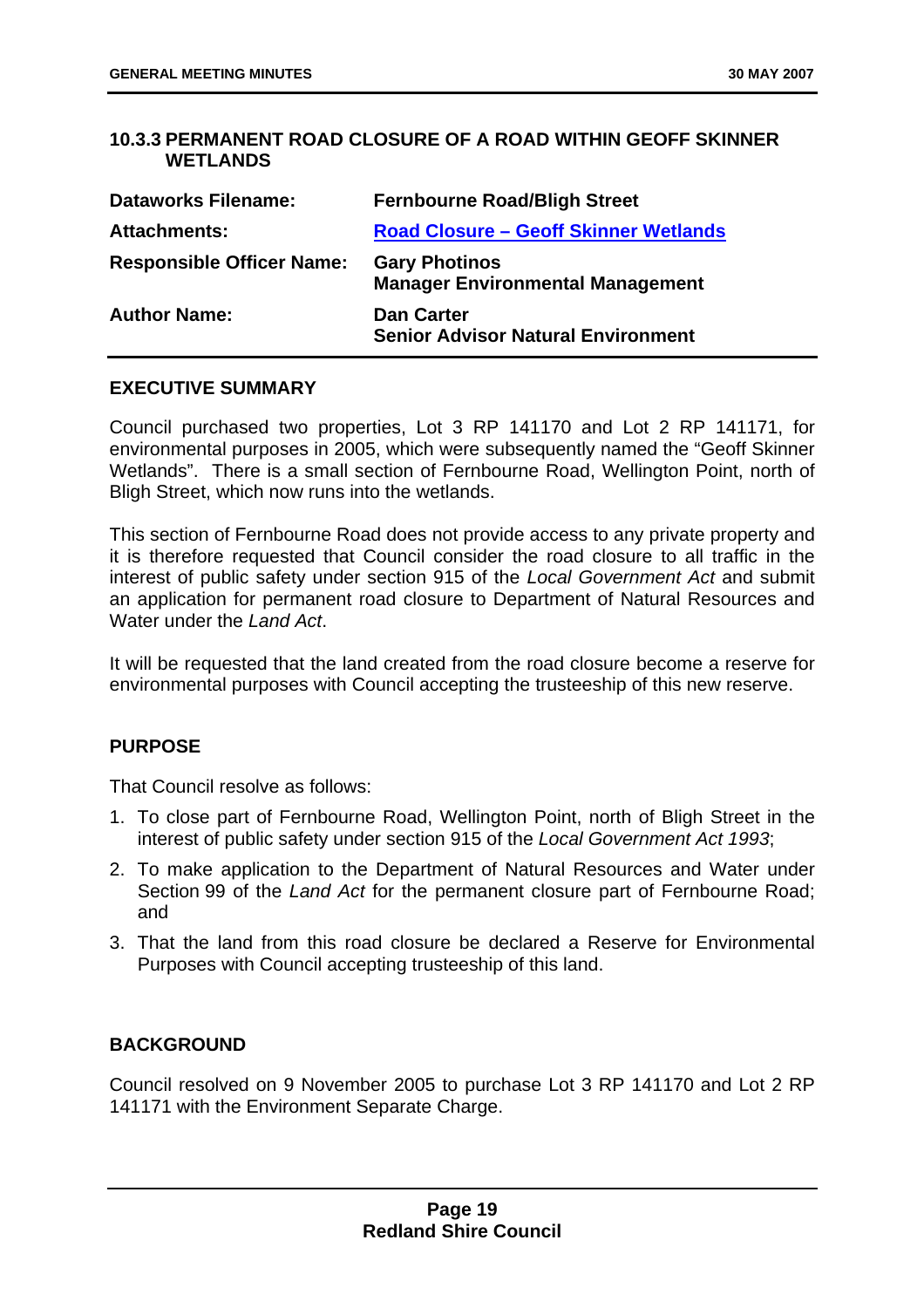# **ISSUES**

# ROAD CLOSURE:

Section 915 of the *Local Government Act* allows Council, by public notice, to close a road to all traffic if it is desirable to close the road in the interests of public safety.

This section of road through the wetlands is not required to provide access to any other land owner, as Council is the sole land owner for this part of the road. In addition, it enables Council to fence off the road reserve to stop access into the Geoff Skinner wetlands, to protect the public from unlawful access by motorbikes and four wheel drive vehicles. It is necessary to close the road in the interests of public safety. Another issue is the impacts these vehicles have on the environmental values of the area.

This action is necessary while the Department of Natural Resources and Water asses the application for permanent road closure under the provisions of the *Land Act*.

# CONVERSION OF NORTHERN SECTION OF FERNBOURNE ROAD TO RESERVE IN COUNCIL TRUSTEESHIP

Under section 99 of the *Land Act 1994,* Council can make an application for the permanent road closure of Fernbourne Road, North of Bligh Street. It would be appropriate that Council request that the closed road be transferred to a Reserve for Environmental purposes in Council trusteeship. An estimated  $8764m<sup>2</sup>$  of land will then be added to the Geoff Skinner Wetlands.

# **RELATIONSHIP TO CORPORATE PLAN**

The recommendation primarily supports Council's strategic priority to ensure the enhancement of biodiversity including koala habitat, bushland, greenspace, waterways, catchments, air and coastal ecosystems in recognition of our unique location on Moreton Bay.

## **FINANCIAL IMPLICATIONS**

It is estimated the financial cost for undertaking the above actions is unlikely to exceed \$400. This includes the lodgement fee of \$150 and application fee of \$190. The other cost will be advertising of road closure under section 915 of the *Local Government Act.*

# **PLANNING SCHEME IMPLICATIONS**

The Land Use Planning Group was consulted and it is considered that the outcome of recommendations in this report will require some amendments to the Redlands Planning Scheme. If the Department of Natural Resources and Water approve the road closure then mapping of the road will be required to be amended to CN2.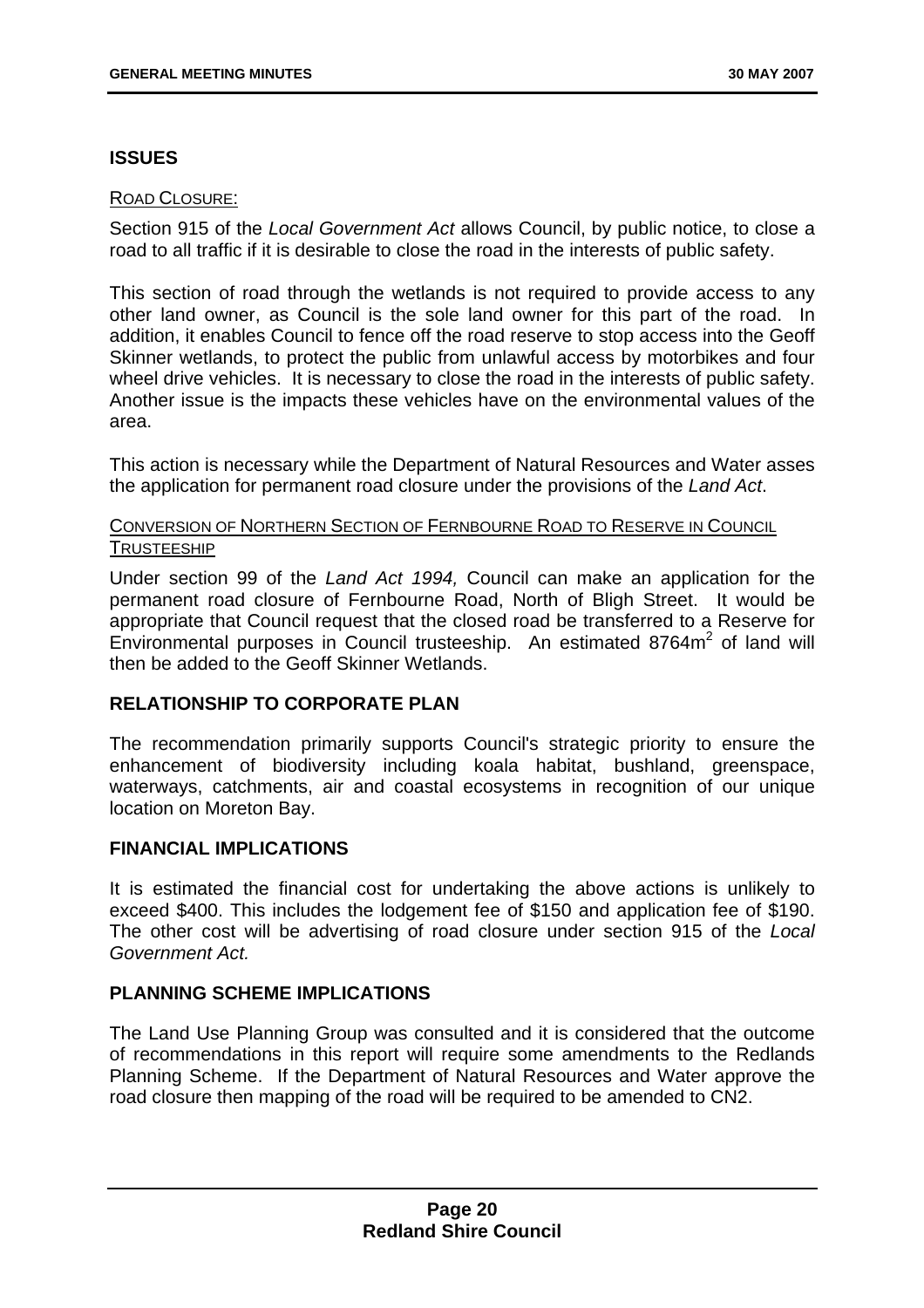# **CONSULTATION**

Consultation has occurred with Infrastructure Planning Group, Land Use Planning Group, Parks and Conservation and the Department of Natural Resources and Water.

# **OPTIONS**

# **PREFERRED**

That Council resolve as follows:

- 1. To close part of Fernbourne Road, Wellington Point, north of Bligh Street, in the interest of public safety under section 915 of the *Local Government Act 1993*;
- 2. To make application to the Department of Natural Resources and Water under Section 99 of the *Land Act 1994 ,*for the permanent closure part of Fernbourne Road, Wellington Point, north of Bligh Street;
- 3. That the land from this road closure be declared a Reserve for Environmental Purposes with Council accepting trusteeship of this land; and
- 4. That the Chief Executive Officer be delegated authority to sign and seal all associated documentation.

# **ALTERNATIVE**

That Council resolve to defer this matter pending the provision of any additional information that may be required to make a decision.

# **OFFICER'S/COMMITTEE RECOMMENDATION/ COUNCIL RESOLUTION**

| Moved by:    | Cr Dowling  |
|--------------|-------------|
| Seconded by: | Cr Williams |

**That Council resolve as follows:** 

- **1. To close part of Fernbourne Road, Wellington Point, north of Bligh Street, in the interest of public safety under section 915 of the** *Local Government Act 1993***;**
- **2. To make application to the Department of Natural Resources and Water under Section 99 of the** *Land Act 1994* **for the permanent closure part of Fernbourne Road, Wellington Point, north of Bligh Street;**
- **3. That the land from this road closure be declared a Reserve for Environmental Purposes with Council accepting trusteeship of this land; and**
- **4. That the Chief Executive Officer be delegated authority to sign and seal all associated documentation.**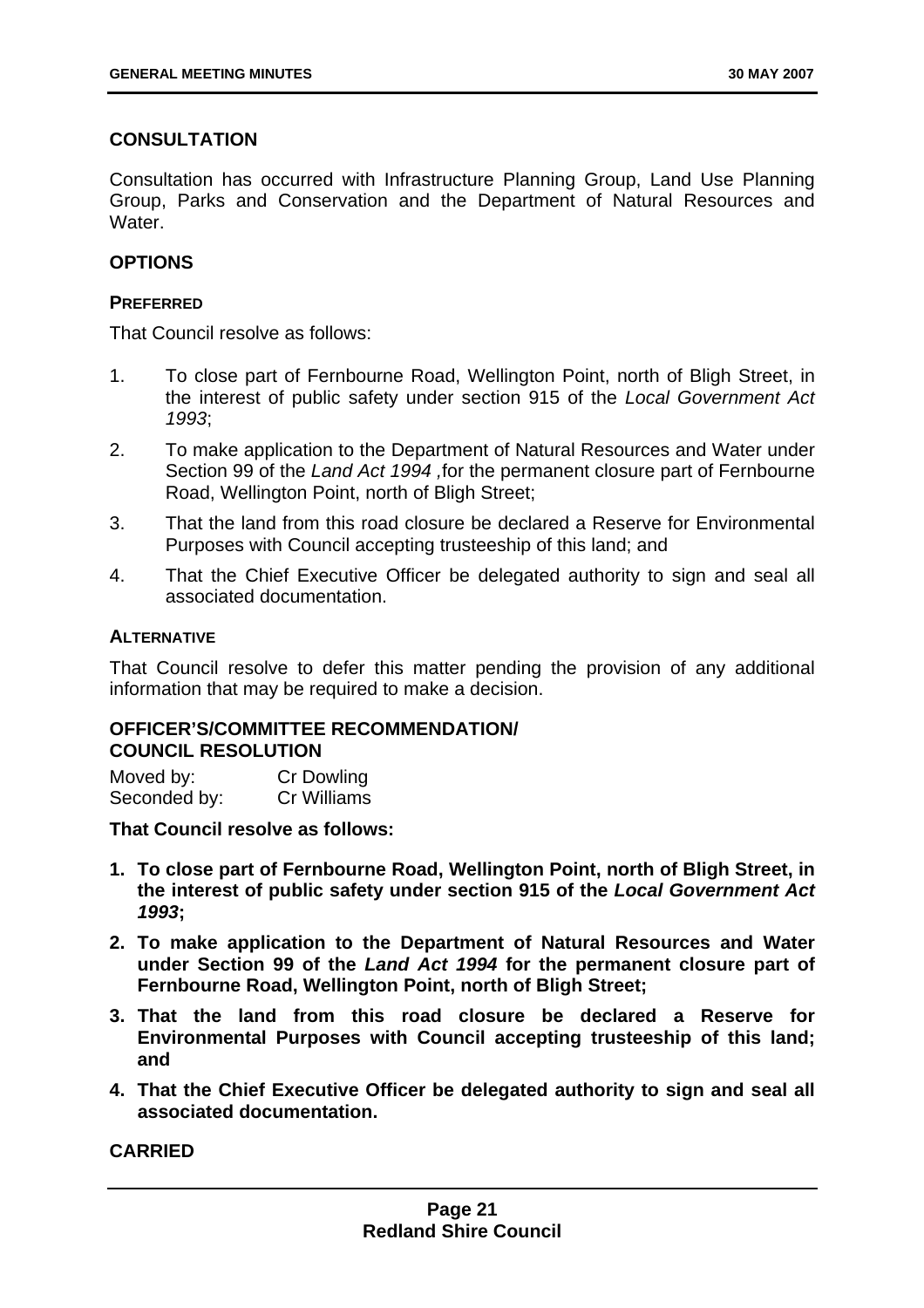## **10.3.4 TRUSTEESHIP OF RESERVE FOR COASTAL MANAGEMEMENT PURPOSES - DUNCAN STREET, WELLINGTON POINT**

| <b>Dataworks Filename:</b>       | <b>LUP State Coastal Management Plan</b>                                             |
|----------------------------------|--------------------------------------------------------------------------------------|
| <b>Attachments:</b>              | <b>Photographs &amp; Lot Reconfiguration - Coastal</b><br><b>Management District</b> |
| <b>Responsible Officer Name:</b> | <b>Gary Photinos</b><br><b>Manager Environmental Management</b>                      |
| <b>Author Name:</b>              | <b>Dan Carter</b><br><b>Senior Advisor Natural Environment</b>                       |

#### **EXECUTIVE SUMMARY**

In March 2006, Council considered a report regarding accepting trusteeship over reserves surrendered under the *Coastal Protection and Management Act* from the Environmental Protection Agency. Council resolved to consider these requests, but only on a case by case basis.

One such request for land situated at 65-101 Duncan Street, Wellington Point and described as Lot 3 on RP 14670 has been assessed by Council officers and it is recommended that on this occasion Council accept trusteeship over this reserve.

# **PURPOSE**

That Council resolve to accept trusteeship of a reserve for beach protection and coastal management purposes which is being surrendered under the provision of section 110 of the *Coastal Protection and Management Act 1995,* as part of the development of 65-101 Duncan Street, Wellington Point, described as Lot 3 on RP 14670.

## **BACKGROUND**

- State Government produced the South-East Queensland regional coastal management plan which outlines that any development will be required to surrender coastal management district land that forms part of the development.
- On 1 March 2006, Council resolved to consider trusteeships for beach protection and coastal management purposes which are surrendered under section 110 of the *Coastal Protection and Management Act 1995*, subject to Council acceptance on a case to case basis.
- November 2006 Council received a letter from MCC consultant town planners in relation to EPA and applicant reached agreement, in relation to the dedication of land for Coastal Management District purposes at 65-101 Duncan Street Wellington Point.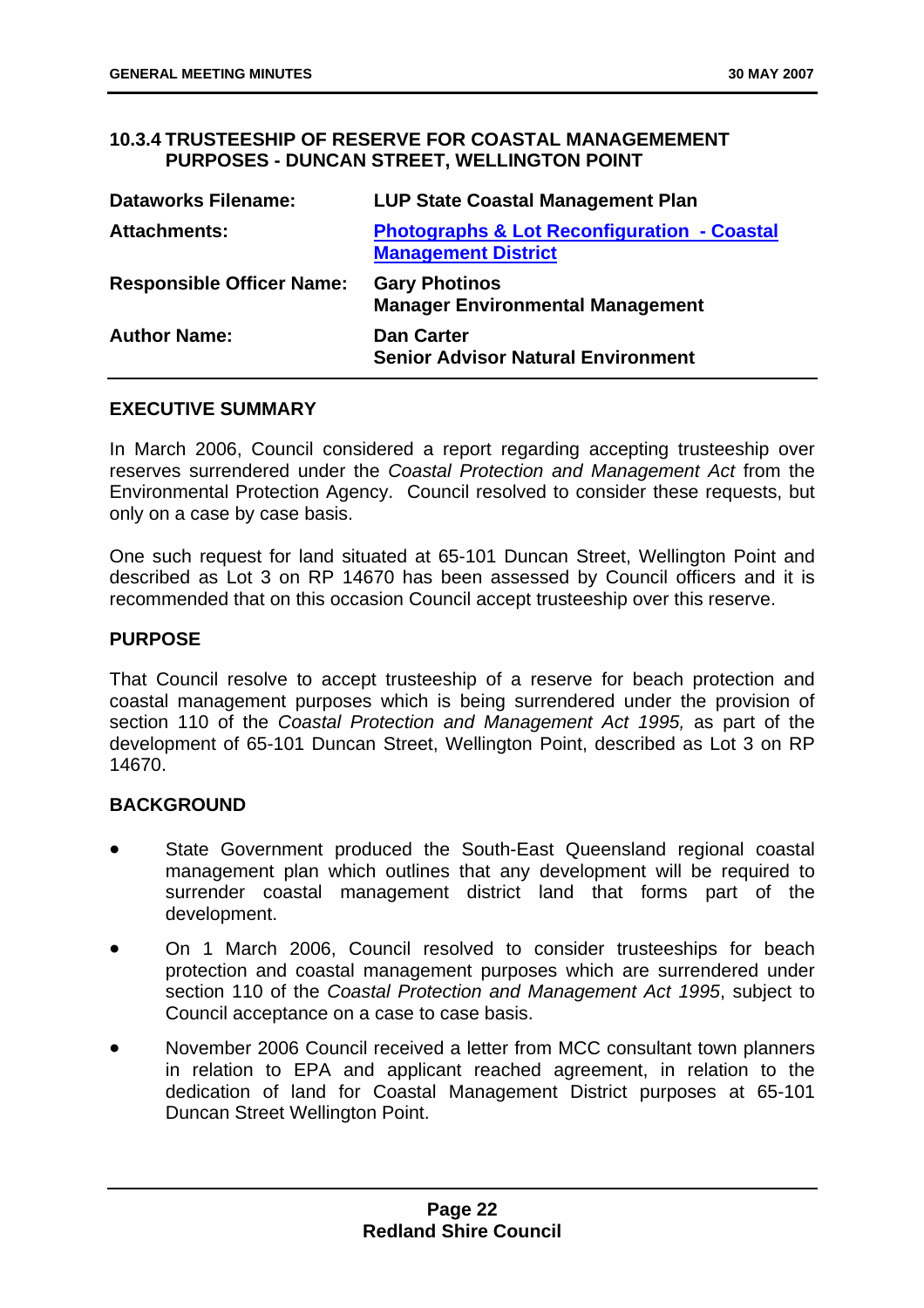# <span id="page-27-0"></span>**ISSUES**

EPA is seeking advice from Council as to whether it is willing to accept trusteeship of a reserve for coastal management purposes at the development of 65-101 Duncan Street, Wellington Point. EPA has negotiated with the developer and an agreement has been reached (see map attached).

## ADVICE FROM ENVIRONMENTAL PROTECTION AGENCY

The Environmental Protection Agency recommends that the surrendered land be dedicated as "Reserve, Beach Protection and Coastal Management Purposes" under the trusteeship of Redland Shire Council.

General management of, and trustee responsibilities for, reserves for beach protection and coastal management purposes is similar to the management of other reserves for which Redland Shire Council are trustees. Currently the coastal management district is directly adjacent to open space dedication, except for a small section on the bend of the creek.

The aim of managing a reserve for beach protection and coastal management purposes is to allow natural coastal processes to continue on land vulnerable to shoreline movements and to minimise detrimental impacts on coastal resources. This is achieved by retaining the land in a relatively natural state and free from nonexpendable assets.

Management of this should involve:

- Retention of native vegetation;
- Retention of natural topography;
- Provision of controlled public access to the foreshore where deemed necessary by the trustee;
- Rehabilitation of degraded areas and weed control where deemed necessary by the trustee.

Therefore, EPA would not object to the use of landward areas of such reserves for low level passive recreational purposes, including walking tracks, viewing platforms, and picnic tables which would be considered as non permanent development. However, EPA would not support any permanent development as the land has been identified as vulnerable to sea erosion and tidal inundation and has been removed from private ownership to prevent such development.

EPA would not support clearing, thinning or other damage to native vegetation except for establishing or maintaining limited recreational areas.

## COASTAL MANAGEMENT DISTRICT AT 65-101 DUNCAN ST

An inspection of the area was carried out on 26 April 2007 (see photos attached).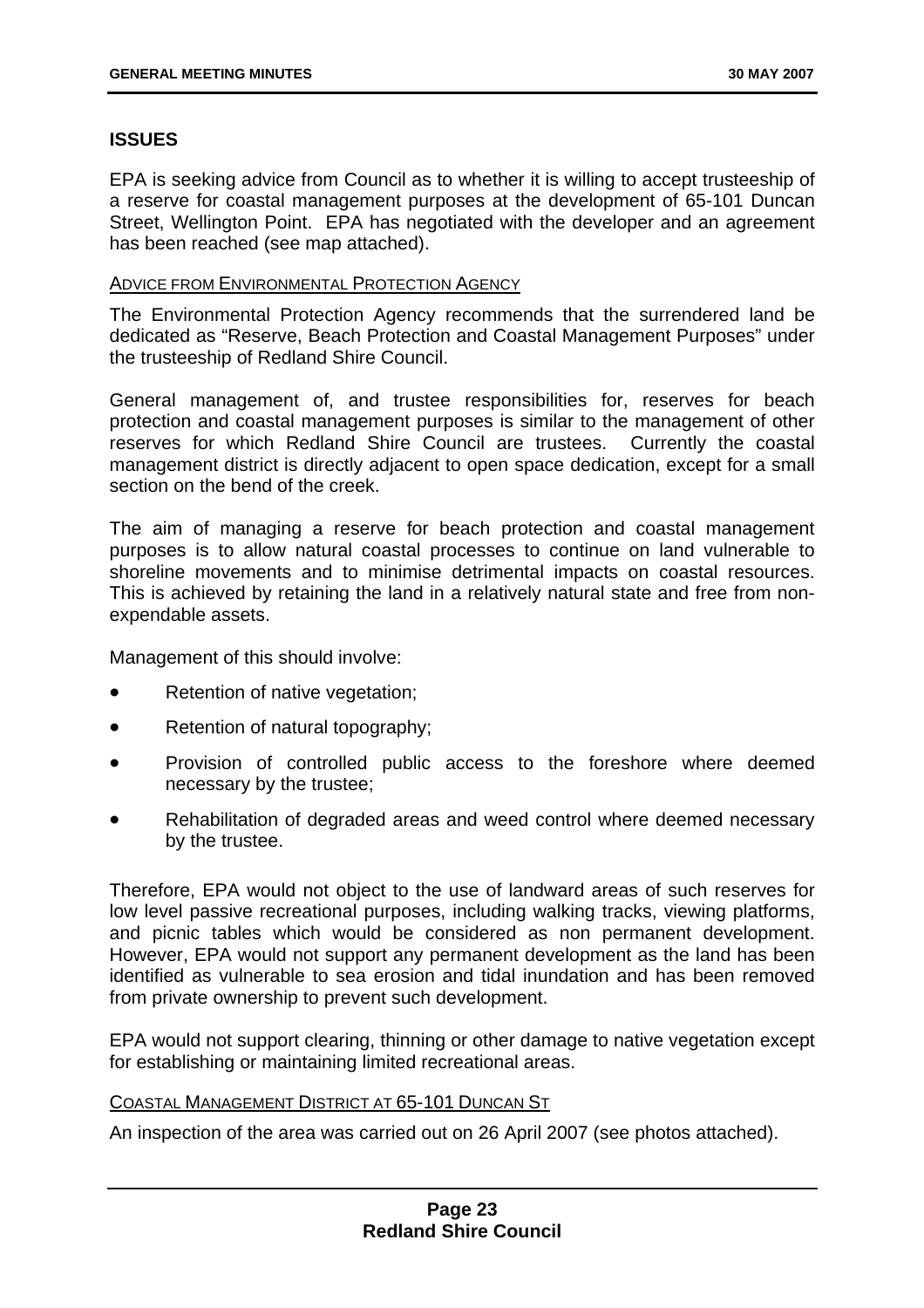Natural vegetation exists on the batter with open pasture grass on top of batter. Weed species are present with groundsel, umbrella trees and other non-native species including Golden Cane palm trees. These will all be removed as part of a development condition in the operational works permit. Some rubbish still exists within the area and will also be required to be removed as part of the development. It is intended that the coastal management district be revegetated with access provided to open space dedication south of the lot.

The site did show signs of natural Eucalyptus revegetation with a number identified within the coastal management district. The removal of horses and slashing of this will allow these and other native species to revegetate naturally. Given proximity to "Station Street Wetlands" seed migration will occur naturally and will enhance any replanting undertaken by the developers.

# **RELATIONSHIP TO CORPORATE PLAN**

The recommendation primarily supports Council's strategic priority to ensure the enhancement of biodiversity including koala habitat, bushland, greenspace, waterways, catchments, air and coastal ecosystems in recognition of our unique location on Moreton Bay.

## **FINANCIAL IMPLICATIONS**

All revegetation works will be undertaken and funded by the developer as part of the approval; however the ongoing maintenance of revegetation of the 3ha coastal management district is estimated to cost \$173,000 over 10 years, which will be borne by Council.

This is not dissimilar to all other land dedications that Council obtains under the development approval process for similar developments. It is anticipated that the increased rates base that is generated from this development should fund the ongoing maintenance of this reserve on the assumption that operations and maintenance budgets are indexed accordingly - currently this index is 1% on top of CPI index.

| Year after      | Cost of     |
|-----------------|-------------|
| off maintenance | maintenance |
|                 | \$45,000    |
| 2               | \$36,000    |
| 3               | \$30,000    |
| 4               | \$24,000    |
| 5               | \$18,000    |
| 6               | \$12,000    |
|                 | \$3,000     |
| 8               | \$3,000     |
| 9               | \$2,000     |
| Total           | \$173,000   |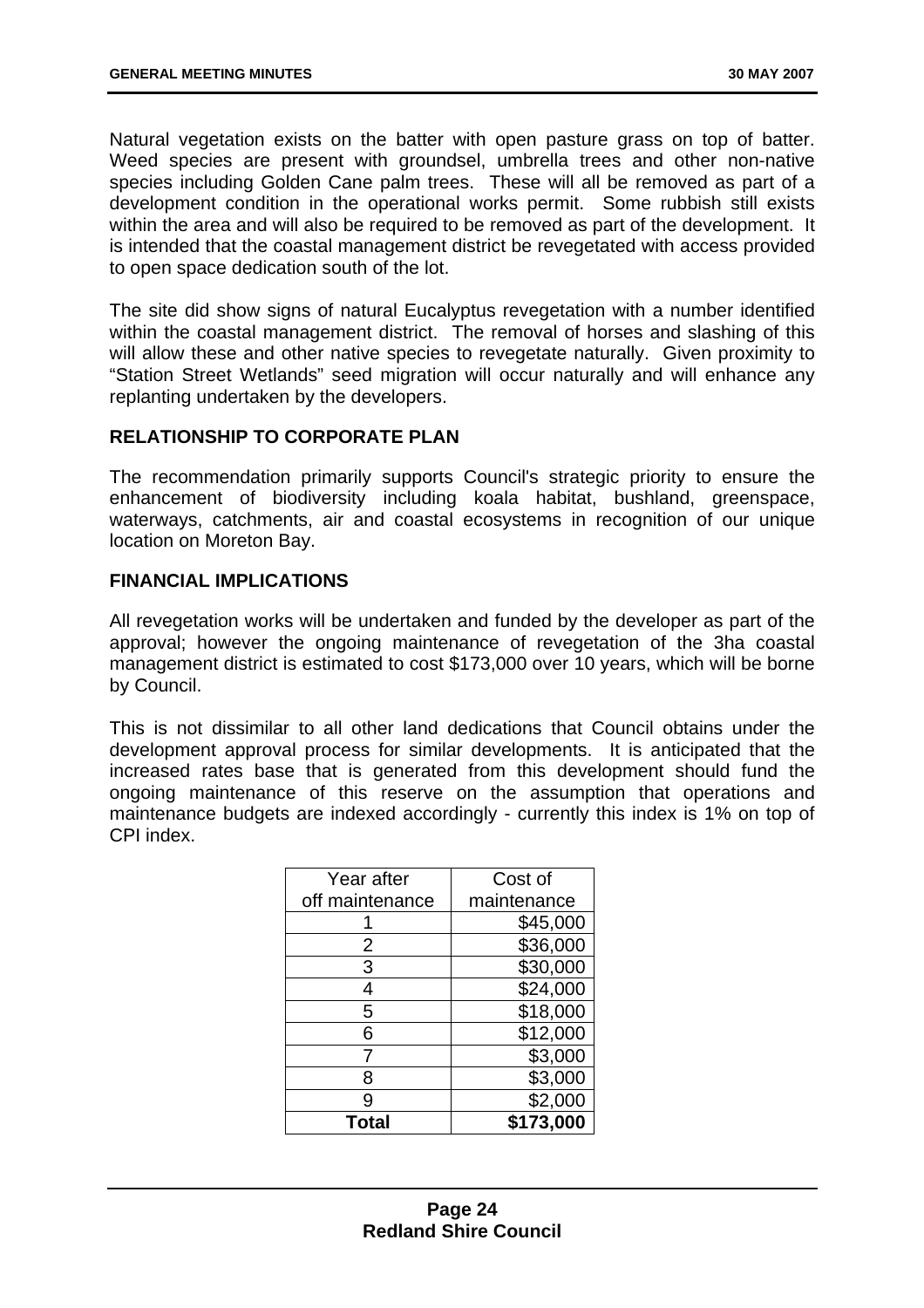# **PLANNING SCHEME IMPLICATIONS**

The Land Use Planning Group was consulted and it is considered that the outcome of recommendations in this report will result in possible amendments to the Redlands Planning Scheme, such as rezoning of the open space and coastal management district to CN2 when the RPS is subject to the next periodic review.

# **CONSULTATION**

Consultation has occurred with:

- Parks and Conservation;
- Environmental Assessment Team;
- Land Use Planning;
- Environmental Protection Agency.

# **OPTIONS**

## **PREFERRED**

That Council resolve to accept trusteeship of a reserve for beach protection and coastal management purposes which is being surrendered under the provision of section 110 of the *Coastal Protection and Management Act 1995,* as part of the development of 65-101 Duncan Street, Wellington Point, described as Lot 3 on RP 14670.

## **ALTERNATIVE**

That Council resolve to not accept trusteeship of a reserve for beach protection and coastal management purposes which is being surrendered under the provision of section 110 of the *Coastal Protection and Management Act 1995* as part of the development of 65-101 Duncan Street, Wellington Point, described as Lot 3 on RP14670.

## **OFFICER'S/COMMITTEE RECOMMENDATION/ COUNCIL RESOLUTION**

| Moved by:    | <b>Cr Dowling</b> |
|--------------|-------------------|
| Seconded by: | Cr Williams       |

**That Council resolve to accept trusteeship of a reserve for beach protection and coastal management purposes which is being surrendered under the provision of section 110 of the** *Coastal Protection and Management Act 1995* **as part of the development of 65-101 Duncan Street, Wellington Point, described as Lot 3 on RP14670.**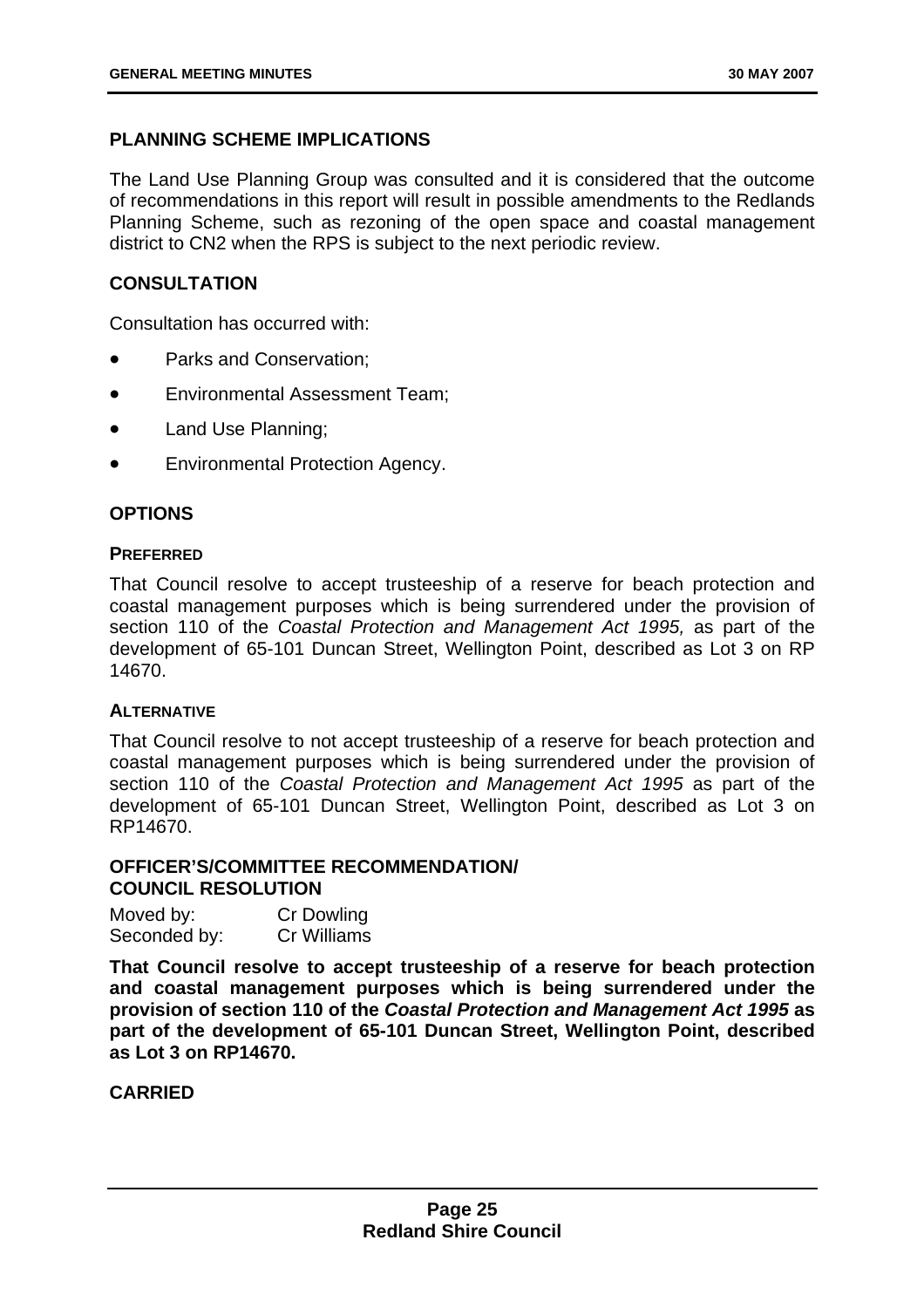# **10.3.5 CAPALABA ACTIVITY CENTRE OPTIONS REPORT AND CAPALABA COMMUNITY PROFILE & NEEDS ANALYSIS**

| <b>Dataworks Filename:</b>       | <b>CS Capalaba Intergenerational Activity Initiative</b>                                                                                                        |
|----------------------------------|-----------------------------------------------------------------------------------------------------------------------------------------------------------------|
| <b>Attachments:</b>              | <b>Volume 1 - Needs Analysis &amp; Recommendations</b><br><b>Volume 2 - Scoping &amp; Feasibility</b><br><b>Capalaba Community Profile &amp; Needs Analysis</b> |
| <b>Responsible Officer Name:</b> | <b>Roberta Bonnin</b><br><b>Manager Community &amp; Social Planning</b>                                                                                         |
| <b>Author Name:</b>              | <b>Col Griffiths</b><br><b>Senior Advisor Community Development</b>                                                                                             |
|                                  | <b>Andrea Horton</b><br><b>Project Officer Community &amp; Social Planning</b>                                                                                  |

# **EXECUTIVE SUMMARY**

Two reports have recently been completed focusing on community needs and future planning for the Capalaba Area. These reports are:

• *Capalaba Community Profile & Needs Analysis*

The Capalaba Community Profile & Needs Analysis provides a focused assessment of community need for Capalaba, Alexandra Hills and Birkdale.

# • *Capalaba Activity Centre Options Report – Volumes 1 and 2*

The Capalaba Activity Centre Options Report focuses on needs identified in the Capalaba area and recommends a staged approach to meet these needs through community development programming, integration with other groups, better use of existing facilities, and coordination of planning. It also provides options for the future development of an activity centre in the Capalaba area.

These reports are being presented to Council for noting. It is also proposed that an action plan be developed to implement the recommendations of the Capalaba Activity Centre Options Report.

These projects together with several other planning projects recently completed or in progress have highlighted the urgent need for the development of a Social Infrastructure Plan to provide a coordinated, staged and whole-of-shire approach to social infrastructure provision. The type, size, location and priority of a future facility in the Capalaba area would be considered as part of the whole-of-shire needs and priorities in the development of the Social Infrastructure Plan.

## **PURPOSE**

1. To present the Capalaba Community Profile & Needs Analysis for noting and endorsement for the purpose of planning and distribution;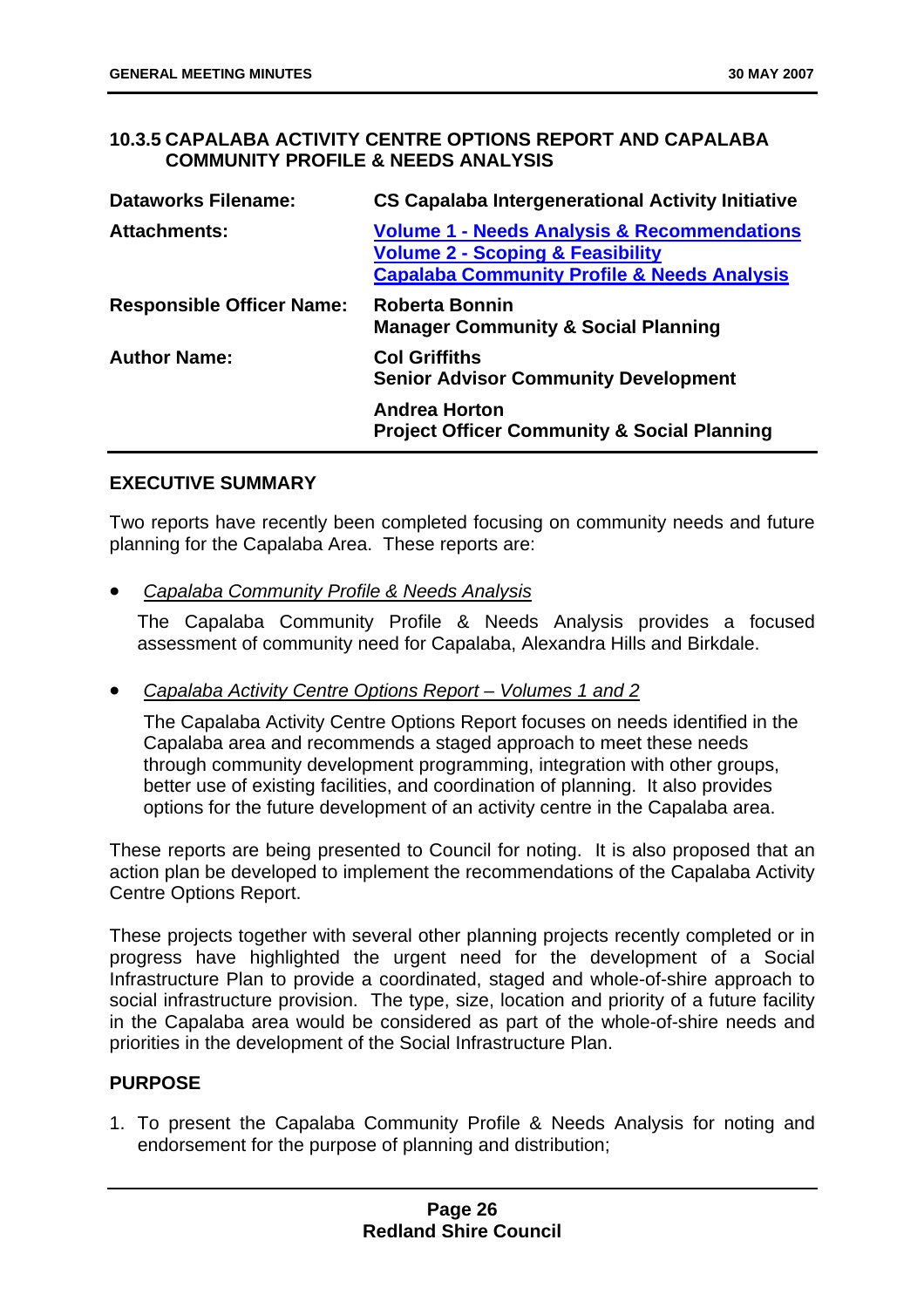- <span id="page-31-0"></span>2. To present the Capalaba Activity Centre Options Report – Volumes 1 and 2 for noting and endorsement for the purpose of planning and distribution;
- 3. To recommend the development of an action plan for the Capalaba Activity Centre Options Report; and
- 4. To recommend the development of a Social Infrastructure Plan.

# **BACKGROUND**

## Capalaba Activity Centre Options Report

This project was commenced in response to requests from the community, and in particular from a community group, Redlands Intergenerational Netweavers Group (RING), which was established by interested groups in the Capalaba area to look at addressing needs and issues (particularly seniors and youth) in the Capalaba area through an intergenerational activity centre.

The project involved collaboration between Redland Shire Council, Queensland Department of Communities, and the Redlands Intergenerational Netweavers Group (RING). The Queensland Department of Communities contributed 50% of the funding to complete the Capalaba Activity Centre Options Report, with Council contributing the remaining funding.

In June 2006, 99 Consulting were engaged to complete the Capalaba Activity Centre Options Report. The objectives of the project were to:

- provide an analysis of the current and future needs;
- determine if sufficient need and support for a facility exists, and if so, provide options for the physical type and layout, location, management and operation of the facility and its activities; and
- provide options for fostering and providing opportunities for interaction between different generations.

# *Capalaba Community Profile & Needs Analysis*

It was identified during the Capalaba Activity Centre Options Report development process that the development of a concise community profile and general needs analysis for the Capalaba area would be beneficial to address gaps in current information and inform planning. 99 Consulting were engaged to complete the Capalaba Community Profile & Needs Analysis.

## *Other Planning Projects*

A number of other planning projects that are currently being undertaken or have been completed interrelate with these reports and have highlighted the need for the development of a Social Infrastructure Plan. These projects include: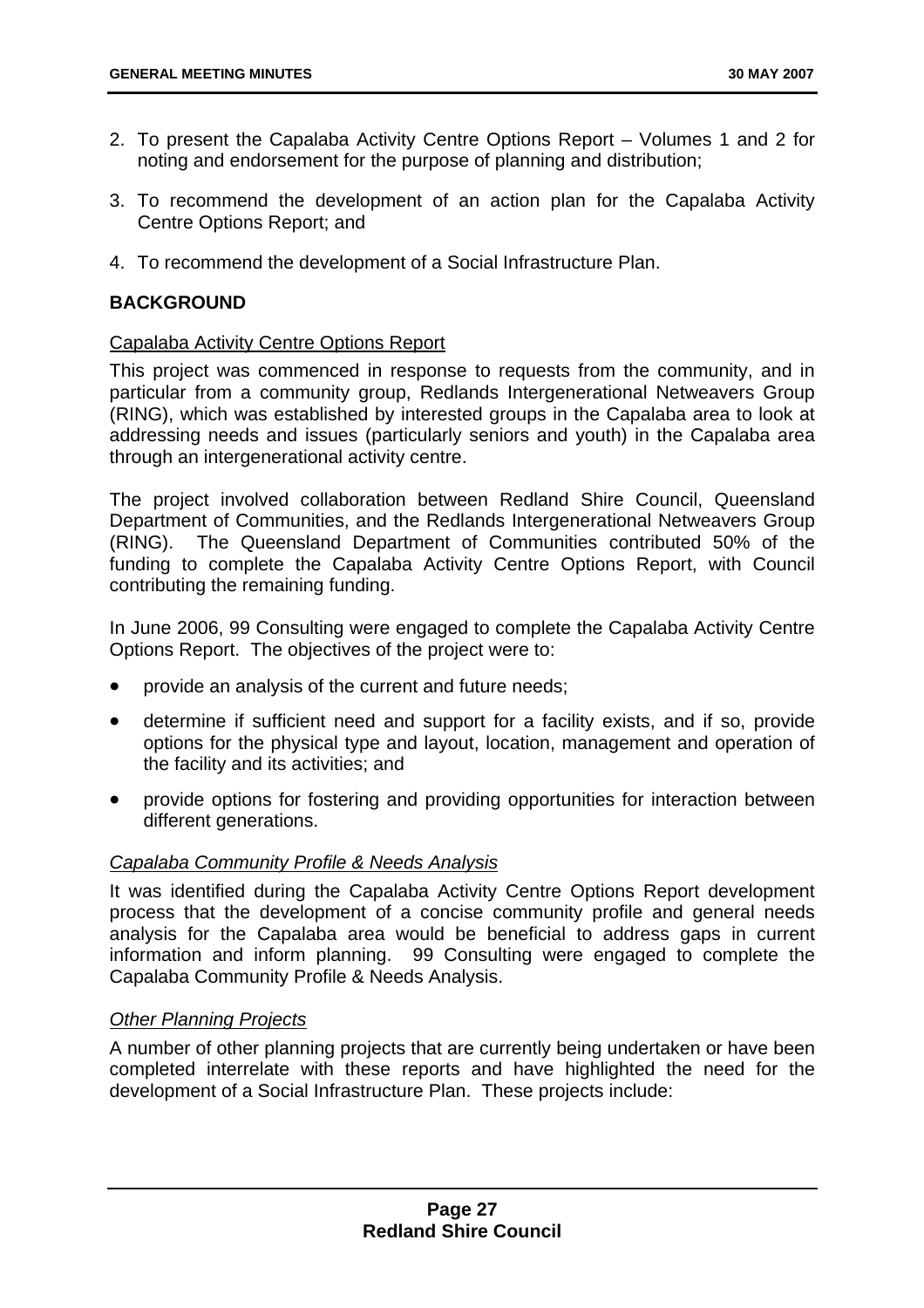• *Community Facilities and Services Study* 

The Community Facilities and Services Study (2003) provided detailed information on residents' needs and the services required to support existing unmet and future needs. The report, however, did not detail the cost or location of hard social infrastructure required to support such services.

• *Priority Infrastructure Plan and Infrastructure Charges Schedules* 

The Priority Infrastructure Plan (PIP) and the Infrastructure Charges Schedules (ICS) presently being prepared have provided strong evidence to support the need for a Social Infrastructure Plan to guide Council in determining its direction and priorities regarding all social infrastructure provision not just community facilities. Preparation of the Social Infrastructure Plan is scheduled for 2007/08.

• *Redlands Strong Communities Framework* 

Scoping of the Strong Communities Framework (SCF) is presently being undertaken by the Community & Social Planning Group. Development of the Framework itself will be undertaken during 2007/08.

The SCF will provide an understanding of how to build neighbourhoods and communities that work together. It will be Council's Social Policy that provides an overarching guide for an integrated approach to planning, delivering and evaluating policy, products and services to enhance the well-being of people and places in the Redlands.

• *Human Services Strategy (HSS) and Human Services Policy (HSP)* 

The HSS & HSP are presently being developed and are expected to be completed in May 2007. They recognize the importance of empowering the community to achieve greater levels of self-reliance through building individual and community capacity while encouraging independence, and supporting the provision of an appropriate level of social infrastructure.

The HSS will provide an important 'tool-kit' to assist Council to assess and decide 'what, how, by whom, when and if' such services and facilities are provided to the community, what long-term implications may result and the extent to which Council should be involved.

The primary focus of this approach is to identify if Council is or is not the 'best-fit' provider for the provision of such facilities/services/programs. It will support the need for advocacy to other levels of government to address needs.

## **ISSUES**

#### Capalaba Activity Centre Options Report

The Capalaba Activity Centre Options Report was completed by 99 Consulting (with Wyeth Planning Services and Miriam Martin Consulting) in February 2007 and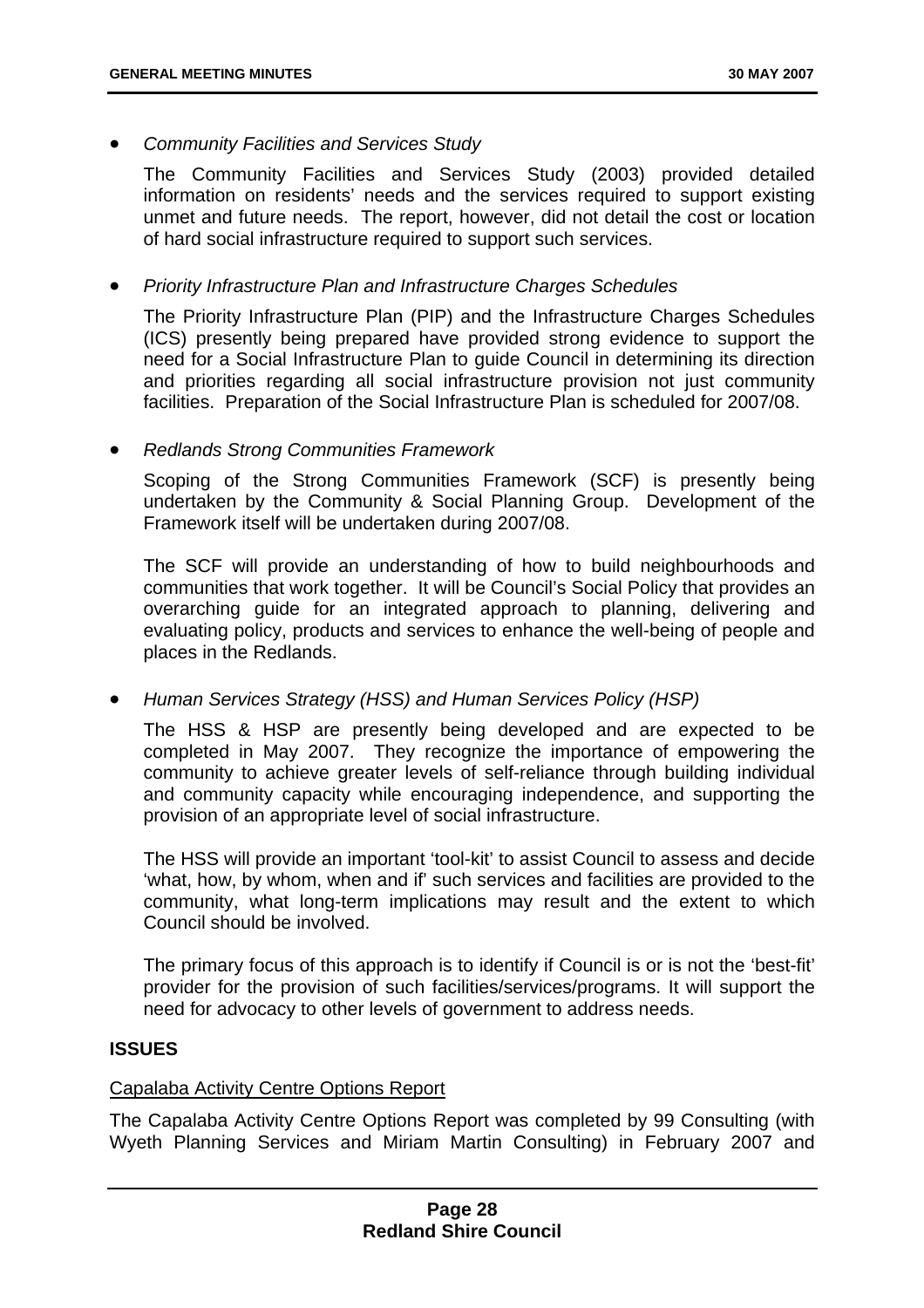responds to gaps in social infrastructure particularly for seniors and youth in Capalaba, Birkdale and Alexandra Hills.

The report recommends the implementation of a staged approach involving community capacity building and better integration and use of existing community facilities and services, with the longer term construction or development of a purposebuilt facility should it still be required.

An action plan will need to be developed to implement the recommendations of the report. Subject to budget considerations and external funding, particularly from the State, the plan will include:

- Improving planning processes and links to other projects.
- The employment of a Community Development Officer to focus on better utilisation of community facilities in the Shire. This role would initially focus on the Capalaba area, but would progress to other areas in the Shire.
- The establishment of community development and intergenerational programs, initially focusing on the Capalaba area.
- The development and implementation of a plan to improve use of existing facilities.
- The periodic evaluation and review of the action plan.
- The review of the need and support for a centre following implementation of the above initiatives.

## Social Infrastructure Plan

The Capalaba Activity Centre Options Report together with several other planning projects currently in progress or recently completed have highlighted the need for the development of a Social Infrastructure Plan.

Social Infrastructure includes hard and soft social infrastructure such as social services, community facilities, networks and community development processes that enhance the social capacity of communities.

The Social Infrastructure Plan will provide a coordinated, staged and whole-of-shire approach to addressing social infrastructure provision. The Plan will consolidate and expand on the findings of prior projects, and will investigate the need for:

- Provision of new physical infrastructure, including development (location, type, timeframes, costs, funding options, etc) and long-term operation (operational models, funding requirements, funding options, etc).
- Maintenance or upgrade of existing physical infrastructure
- $\bullet$ Programs and services, including community development and capacity building
- $\bullet$ Further planning and research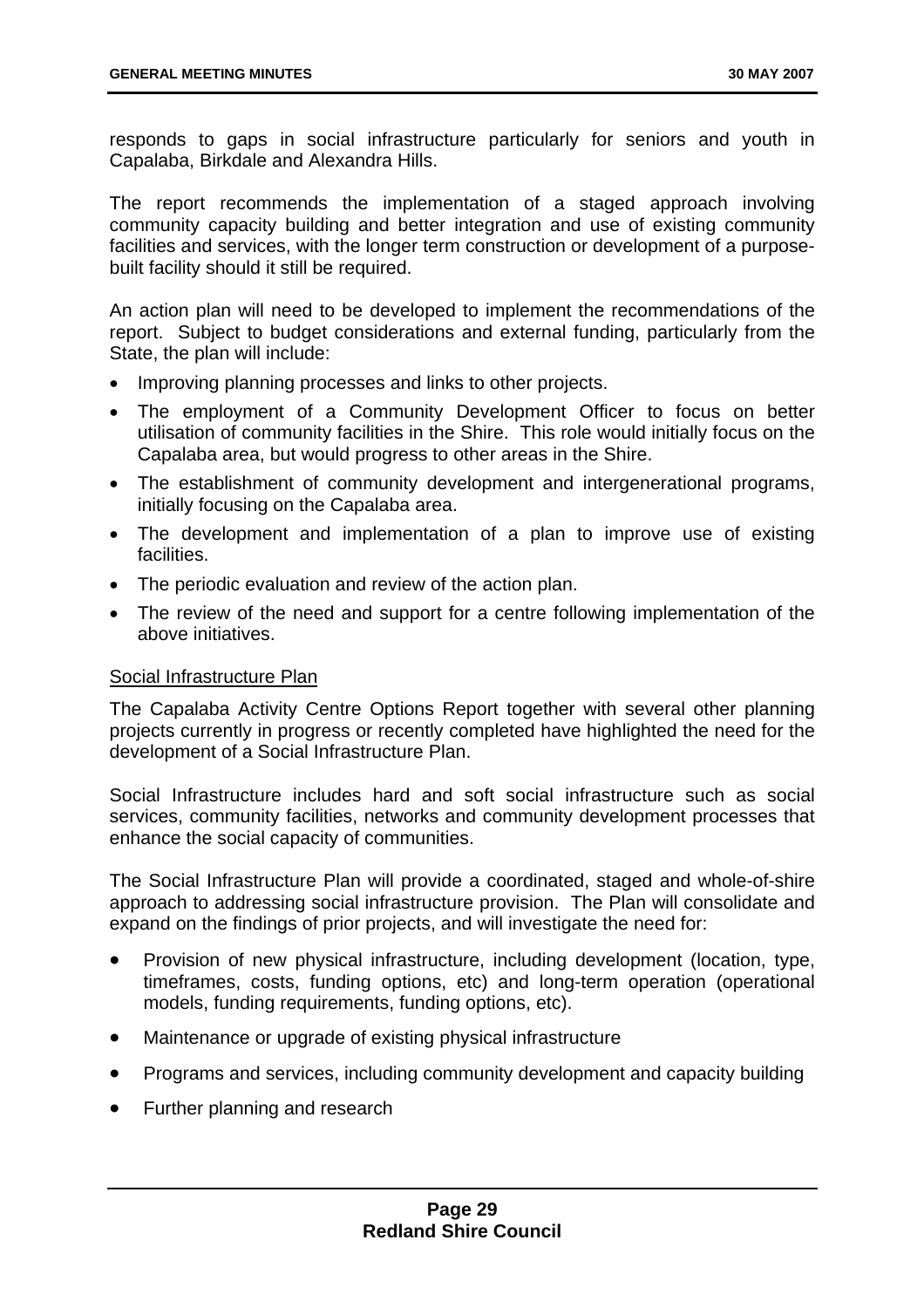It is envisaged that it will provide a consolidated and prioritised list of social infrastructure required throughout the Shire and will identify Council's role and the resource implications in addressing these. The need, type, size and location of a future facility in the Capalaba area would be considered as part of the whole-of-shire needs and priorities in the development of the Social Infrastructure Plan.

Funding opportunities would be investigated as part of the Social Infrastructure Plan development. However, with the termination of the Local Governing Bodies Capital Works Subsidy Scheme (LGBWS), there does not appear to be any specific State Government capital funding for hard social infrastructure compared to past arrangements, and future projects would need to meet specific funding criteria. Some opportunity may exist with Federal funding but there is no certainty of a positive outcome.

The Office of Urban Management (OUM) has prepared Social Infrastructure Planning Guidelines for SEQ which are currently awaiting Ministerial decision. The project specification for these guidelines seeks a determination of the demand for social infrastructure (both hard and soft), facility location and sequenced delivery to improve social infrastructure planning in South East Queensland. Its objectives are to address:

- 'Planning – to develop a non-statutory social infrastructure planning guideline for social infrastructure planning in SEQ;
- Funding – to articulate current and innovative funding options for land acquisition, establishment and operation of community facilities and services across the range of types of social infrastructure; and
- Implementation – to articulate mechanisms for implementing the framework at a regional and sub regional level.'

The Local Government Association of Qld (LGAQ) is aware of the current situation regarding social infrastructure provision. LGAQ is working with OUM on the development of a project proposal to undertake research about social infrastructure provision, particularly in SEQ, to use in advocating to other levels of government for support. They are proposing to prepare a number of case-studies of various local government authorities to identify issues, including funding, to use in advocating on behalf of their members. Redland Shire has been invited to participate in this project.

The table below provides a calendar of significant events in relation to social infrastructure planning.

| <b>Significant Event</b>       | <b>Period/Timing</b> | <b>Outcomes Sought</b>   |
|--------------------------------|----------------------|--------------------------|
| <b>Human Services Strategy</b> | To be completed May  | Policy and Tool-Kit to   |
| &                              | 2007                 | assess social            |
| <b>Human Services Policy</b>   |                      | infrastructure needs and |
|                                |                      | Council's role           |
|                                |                      |                          |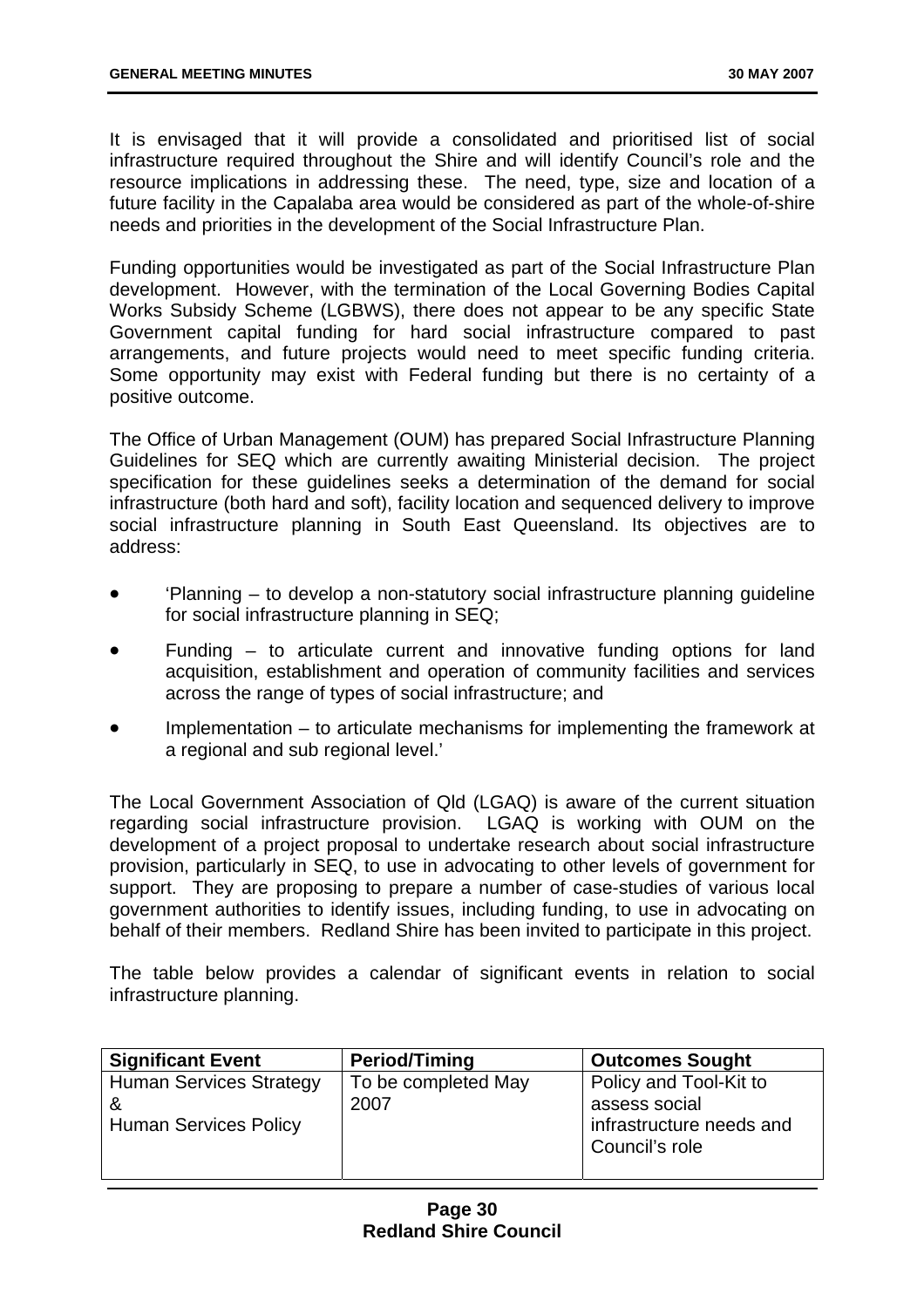| <b>Significant Event</b>                                                      | <b>Period/Timing</b>         | <b>Outcomes Sought</b>                                                                                                                                                                                                                                                                                                                                       |
|-------------------------------------------------------------------------------|------------------------------|--------------------------------------------------------------------------------------------------------------------------------------------------------------------------------------------------------------------------------------------------------------------------------------------------------------------------------------------------------------|
| <b>Employment of Community</b><br><b>Development Officer</b>                  | To commence July 2007        | Undertake capacity<br>building pilot at Capalaba;<br>program development; and<br>assessment of facilities to<br>address needs                                                                                                                                                                                                                                |
| <b>Strong Communities</b><br>Framework                                        | July 2007 onwards            | Council's Social Policy -<br>overarching guide to social<br>infrastructure planning and<br>provision                                                                                                                                                                                                                                                         |
| C&SP Budget<br>Development 2008-09                                            | November $2007 - y$          | Infrastructure Charges<br>Schedule (ICS) - Revenue<br>Strategy;<br><b>Planning Forums;</b><br><b>Redlands Community</b><br>Vision;<br>Southern Redlands/SMBI<br><b>Community Development -</b><br>Place Project;<br><b>Community Grants;</b><br>Good Neighbourhood<br>Project;<br><b>Regional Sport &amp;</b><br><b>Recreation Facility Site</b><br>Planning |
| Social Infrastructure Plan                                                    | December 2007-June<br>2008   | Infrastructure Provision:<br>$\triangleright$ Location<br>$\triangleright$ Cost<br>$\triangleright$ Priority<br>Sequencing                                                                                                                                                                                                                                   |
| <b>C&amp;SP Social Infrastructure</b><br>Budget Development &<br>Partnerships | July 2008 - December<br>2008 | <b>Prioritisation of Social</b><br>Infrastructure Proposals;<br>Costs;<br>Revenue                                                                                                                                                                                                                                                                            |

# **RELATIONSHIP TO CORPORATE PLAN**

The recommendation primarily supports Council's strategic priority to build safe, strong and self reliant communities with access to community services, infrastructure and opportunities for participation in community life.

# **FINANCIAL IMPLICATIONS**

Council noting and endorsing the reports for distribution purposes will result in no additional budgetary implications for Council.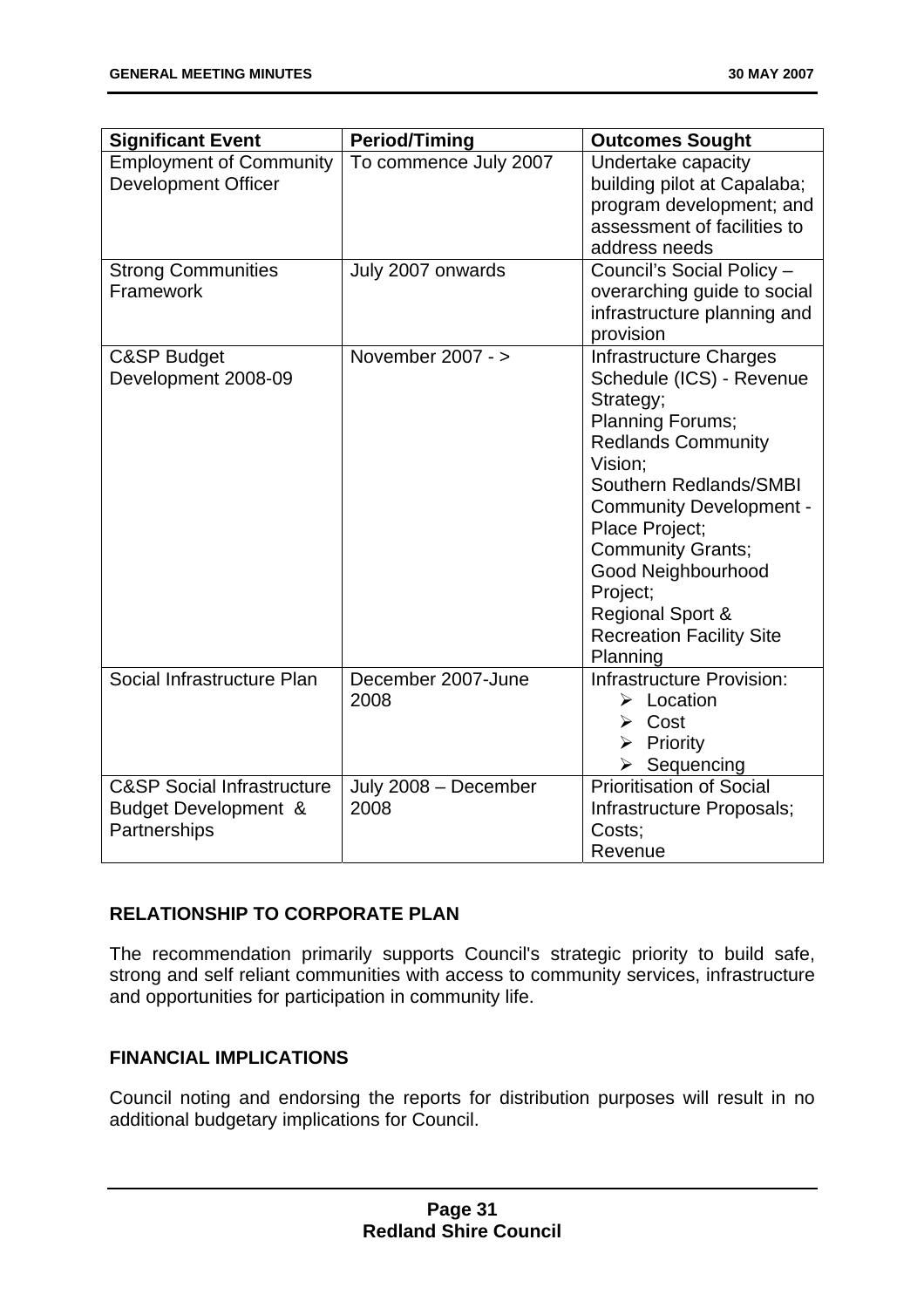An action plan will need to be prepared to implement the outcomes and recommendations of the Capalaba Activity Centre Options Report, and will be subject to approval through Council's budget process. Funding of \$52,497 for the appointment of a Community Development Officer has been proposed in the 2007/08 operational budget. Financial contributions will be sought from the Queensland Department of Communities and other sources to help offset costs. The Queensland Department of Communities is supportive of this project and has provided informal agreement to negotiate providing funding.

The development of a Social Infrastructure Plan has been proposed through the 2007/2008 budget development process, with a budget of \$62,400.

## **PLANNING SCHEME IMPLICATIONS**

The Land Use Planning Group was consulted and it is considered that the outcome of recommendations in this report will not result in possible amendments to the Redlands Planning Scheme.

## **CONSULTATION**

The following people have been consulted in regard to this report:

- Manager Customer & Community Services;
- Acting Human Services Manager;
- Manager Infrastructure Development;
- Manager Land Use Planning.

A wide range of stakeholders were consulted in the Capalaba Activity Centre Options Report development process. Consultation details can be found in each volume of the report.

## **OPTIONS**

## **PREFERRED**

That Council resolve as follows:

- 1. To note and endorse for the purpose of planning and distribution to stakeholders the following reports:
	- a) Capalaba Community Profile & Needs Analysis;
	- b) Capalaba Activity Centre Options Report Volume 1 Needs Analysis & Recommendations; and
	- c) Capalaba Activity Centre Options Report Volume 2 Capalaba Activity Centre Scoping & Feasibility;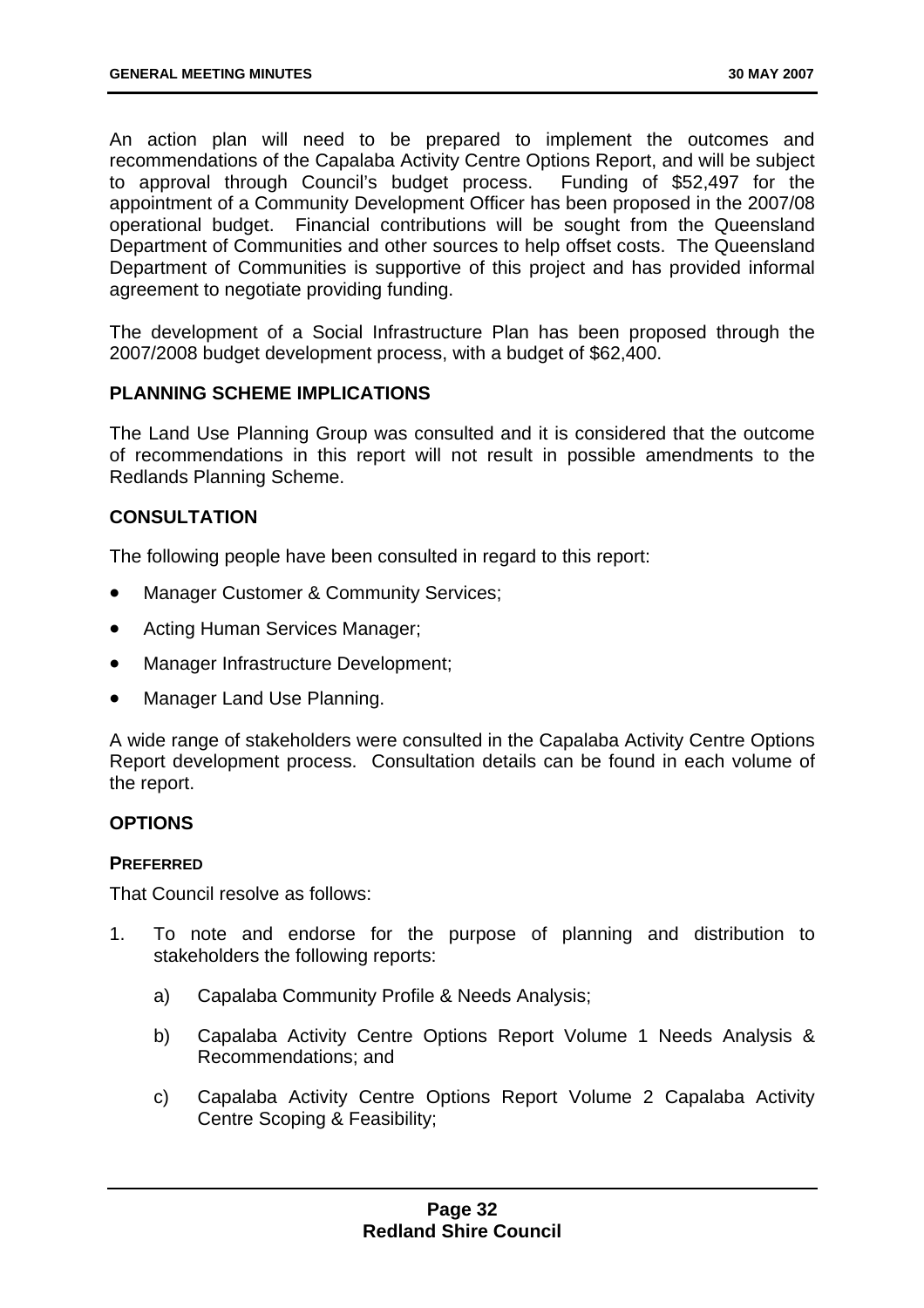- 2. That an action plan be developed and approved through Council's budget process, to implement the outcomes and recommendations of the Capalaba Activity Centre Options Report Volume 1 Needs Analysis & Recommendations;
- 3. That, subject to approval through Council's budget processes, a Community Development Officer be appointed and a Social Infrastructure Plan be developed; and
- 4. To provide feedback to all stakeholders engaged in these projects about the resulting outcomes and decisions.

## **ALTERNATIVE**

That Council resolve as follows:

- 1. To note and endorse for the purpose of planning and distribution to stakeholders the following reports:
	- a) Capalaba Community Profile & Needs Analysis;
	- b) Capalaba Activity Centre Options Report Volume 1 Needs Analysis & Recommendations; and
	- c) Capalaba Activity Centre Options Report Volume 2 Capalaba Activity Centre Scoping & Feasibility; and
- 2. To request that further investigation be undertaken.

# **OFFICER'S/COMMITTEE RECOMMENDATION/ COUNCIL RESOLUTION**

Moved by: Cr Williams Seconded by: Cr Dowling

**That Council resolve as follows:** 

- **1. To note and endorse for the purpose of planning and distribution to stakeholders the following reports:** 
	- **a) Capalaba Community Profile & Needs Analysis**
	- **b) Capalaba Activity Centre Options Report Volume 1 Needs Analysis & Recommendations;**
	- **c) Capalaba Activity Centre Options Report Volume 2 Capalaba Activity Centre Scoping & Feasibility; and**
- **2. That an action plan be developed and approved through Council's budget process, to implement the outcomes and recommendations of the Capalaba Activity Centre Options Report Volume 1 Needs Analysis & Recommendations;**
- **3. That, subject to approval through Council's budget processes, a Community Development Officer be appointed and a Social Infrastructure Plan be developed; and**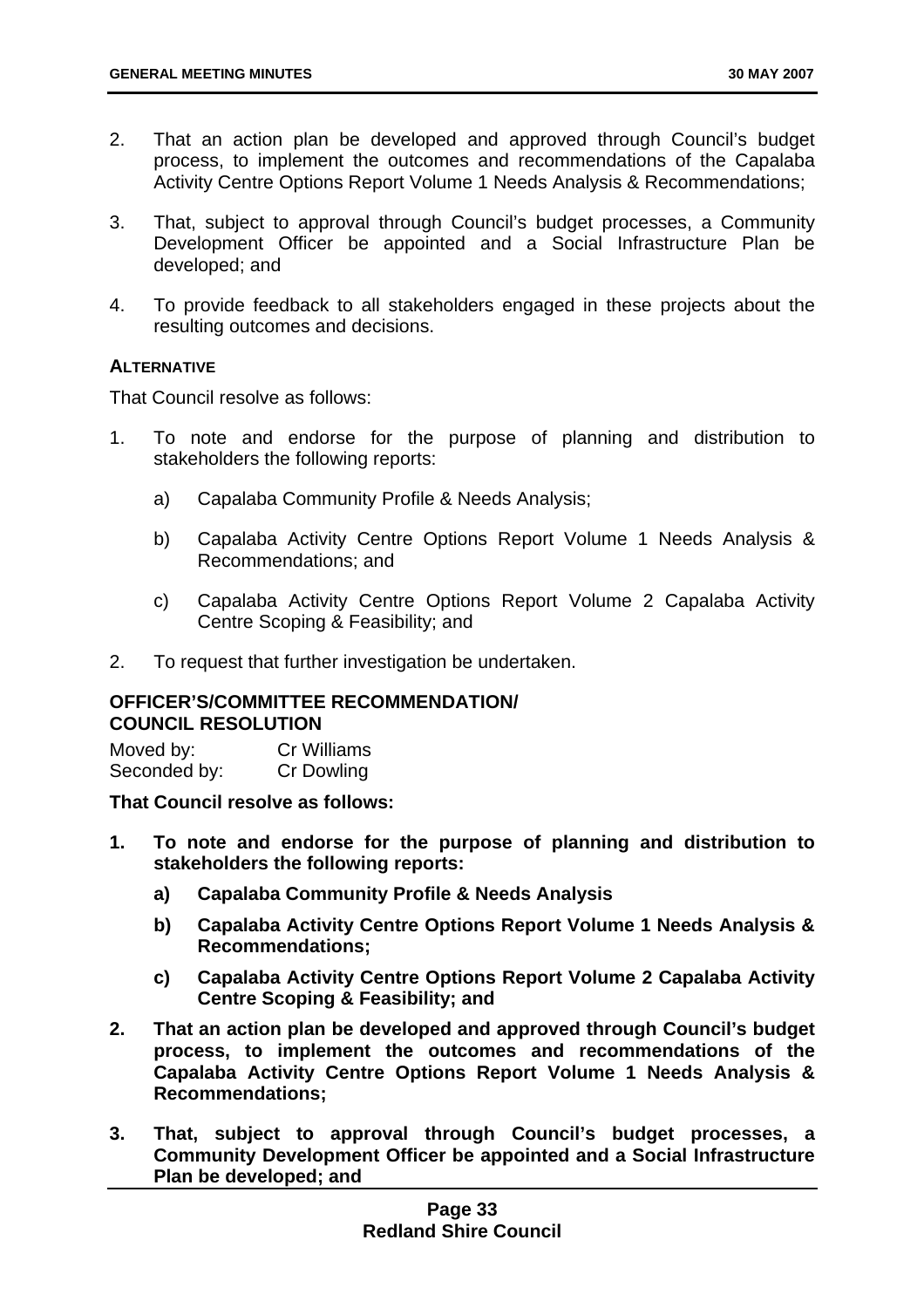**4. To provide feedback to all stakeholders engaged in these projects about the resulting outcomes and decisions.** 

# **CARRIED**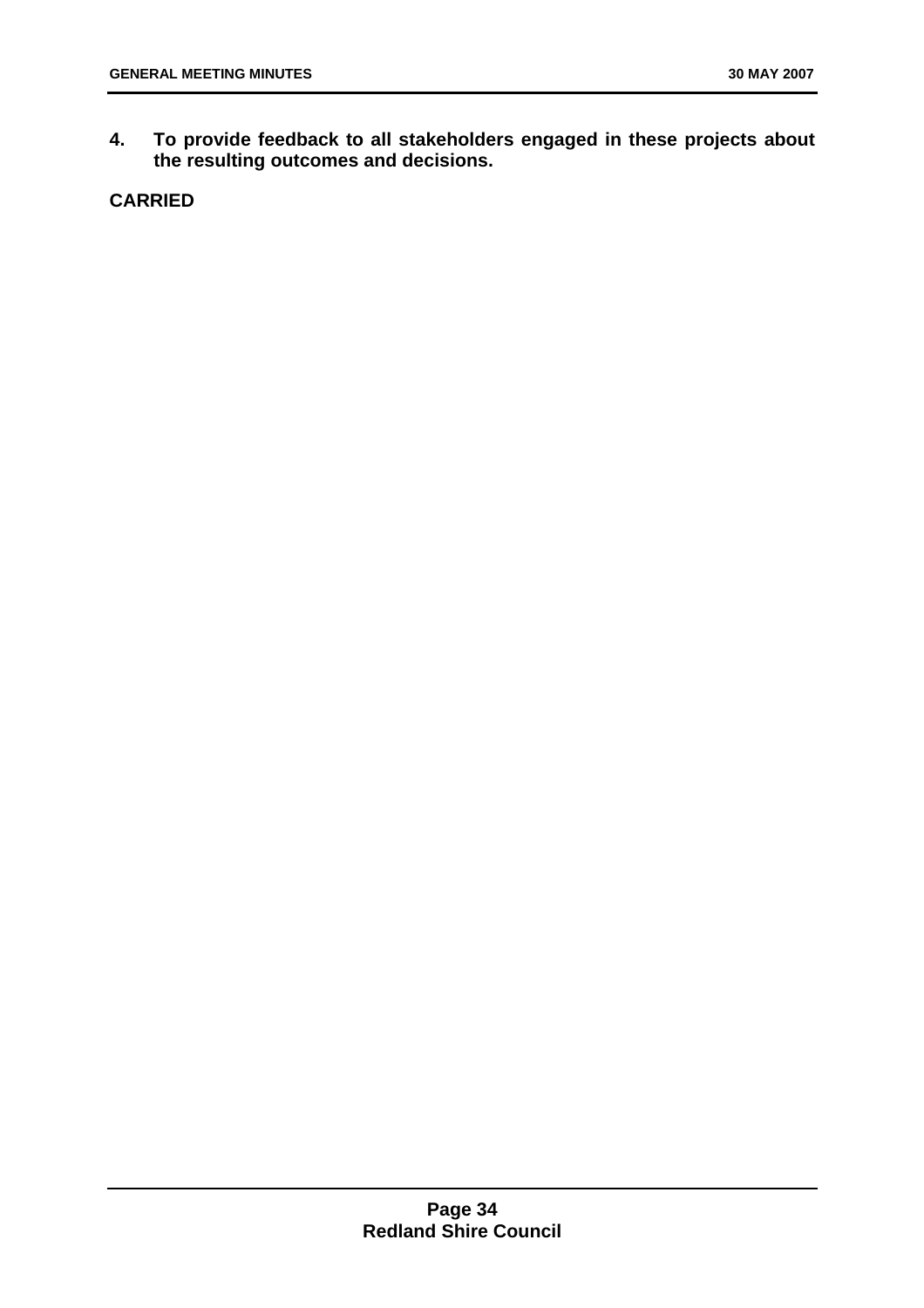## **10.3.6 EFFECTIVENESS OF GRAFFITI MANAGEMENT STRATEGY**

| <b>Dataworks Filename:</b>       | <b>CP - Graffiti Management Policy</b>                                                                                                                           |
|----------------------------------|------------------------------------------------------------------------------------------------------------------------------------------------------------------|
| <b>Attachments:</b>              | <b>Graffiti Management and Prevention - Policy POL-</b><br>3022<br><b>Graffiti Removal Guideline - GL-3022-001</b><br><b>Graffiti Operational Outcomes Table</b> |
| <b>Responsible Officer Name:</b> | <b>Roberta Bonnin</b><br><b>Manager Community and Social Planning</b>                                                                                            |
| <b>Author Name:</b>              | Lina Galatola<br><b>Community Safety Officer</b>                                                                                                                 |

#### **EXECUTIVE SUMMARY**

This report outlines the objectives of the graffiti management policy, Council's operational response to the policy and the effectiveness of these outcomes. Council's current graffiti removal, management and data collection systems are uncoordinated resulting in a need for improved responsiveness, a centralised graffiti management system and improvement to the efficiency and accuracy of available data. This report considers opportunities for improvement to the graffiti management strategy in advance of the graffiti policy review scheduled for 16 March 2008.

## **PURPOSE**

The purpose of this report is to respond to Council's request for a report on the effectiveness of the current graffiti management program in preparation for the Graffiti Management and Prevention Policy review scheduled for 16 March 2008.

## **BACKGROUND**

At the General Meeting of 28 March 2007, Council requested that a report on the effectiveness of Council's graffiti management strategy be prepared. This report was also to be completed in time to be considered in the 2007/08 budget deliberations.

The Graffiti Management Policy and Guidelines are due to be reviewed by 16 March 2008 and this report is presented in preparation for this review.

## Current Policy

Council's Graffiti Management and Prevention Policy POL-3022 and Guideline GL-3022-00, attached, were adopted in March 2005 and formalise Council's "zero tolerance" approach to graffiti. The policy focuses on Council assets and a commitment to effective management and prevention of graffiti. The graffiti management guidelines focus upon time frames and priorities for graffiti removal.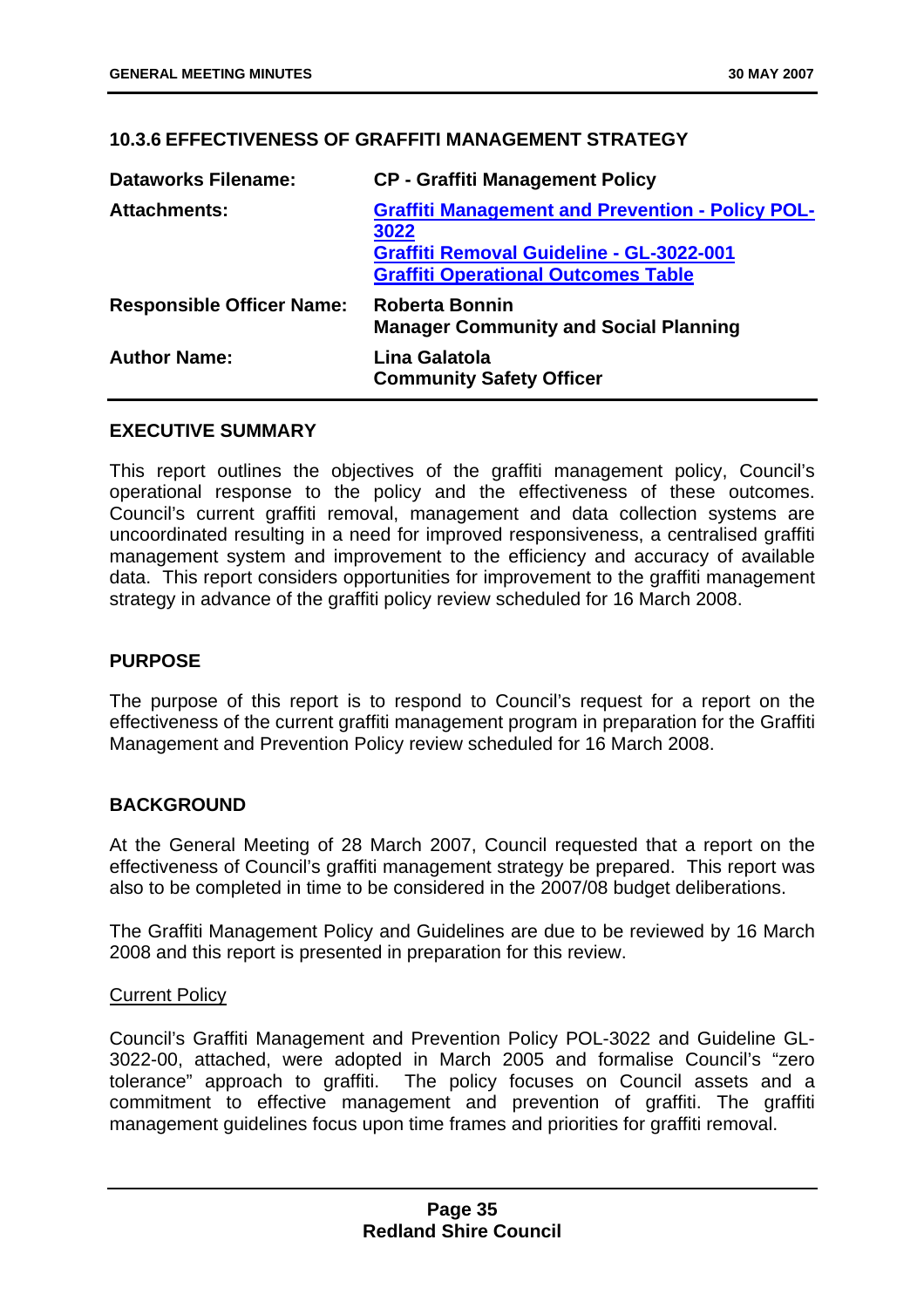## **ISSUES**

#### Policy and Operational Outcomes

Council is committed to achieving the aims of the Graffiti Management Policy and Guidelines through a range of strategies outlined in the attached Operational Outcomes Table. The table highlights operational outcomes of the current policy and an assessment of its effectiveness.

## Graffiti in the Shire

An investigation of graffiti in the Shire was recently undertaken to develop a better local understanding of graffiti. Findings from this investigation will assist in the policy review scheduled for 16 March 2008:

- Graffiti in Redland Shire appears to be at a manageable level with approximately ten (10) graffiti reports entered into the 'Proclaim' system each month and 'Corvu' removal targets consistently met, but the reporting and recording of the levels, locations, removal targets and financial implications of graffiti should be audited to ensure Council's graffiti management strategy is effective and efficient.
- Parks and Conservation are conducting an audit of the graffiti on private fences adjoining Council parks and to date graffiti tags of an insignificant size have been found on private fences. Graffiti on Council assets in parks has been reported as a more significant issue.
- A significant portion of graffiti occurs on State Government property and commercial/private property. Council does not have graffiti removal partnerships in place to address this.
- On Council property, most graffiti occurs on underpasses, pathways, street signs, public toilets and park assets (e.g. playground equipment). According to the Graffiti Removal Guidelines graffiti is not removed as a priority from some of these locations (e.g. underpasses, secluded pathways, some street signs). The Guideline definitions of "non-public area assets", "public area assets" and "excluded assets" need to be reviewed.
- Graffiti is a form of communication and contains a range of messages in the public realm. The type of graffiti depends on motivation, medium, location and opportunity. Graffiti differs in its impact and seriousness where certain types of graffiti may offend more than other forms. Graffiti may not always be a safety issue, but one of visual amenity, costly nuisance, vandalism and provoking negative perceptions of young people.
- Graffiti is evolving and responsive to changes in legislation, technology, environment and security. Some preventative measures may be met with counter offensive responses by graffiti vandals.
- Motivations for graffiti differ significantly between offenders and sites. The differing motivations should guide Council's responses.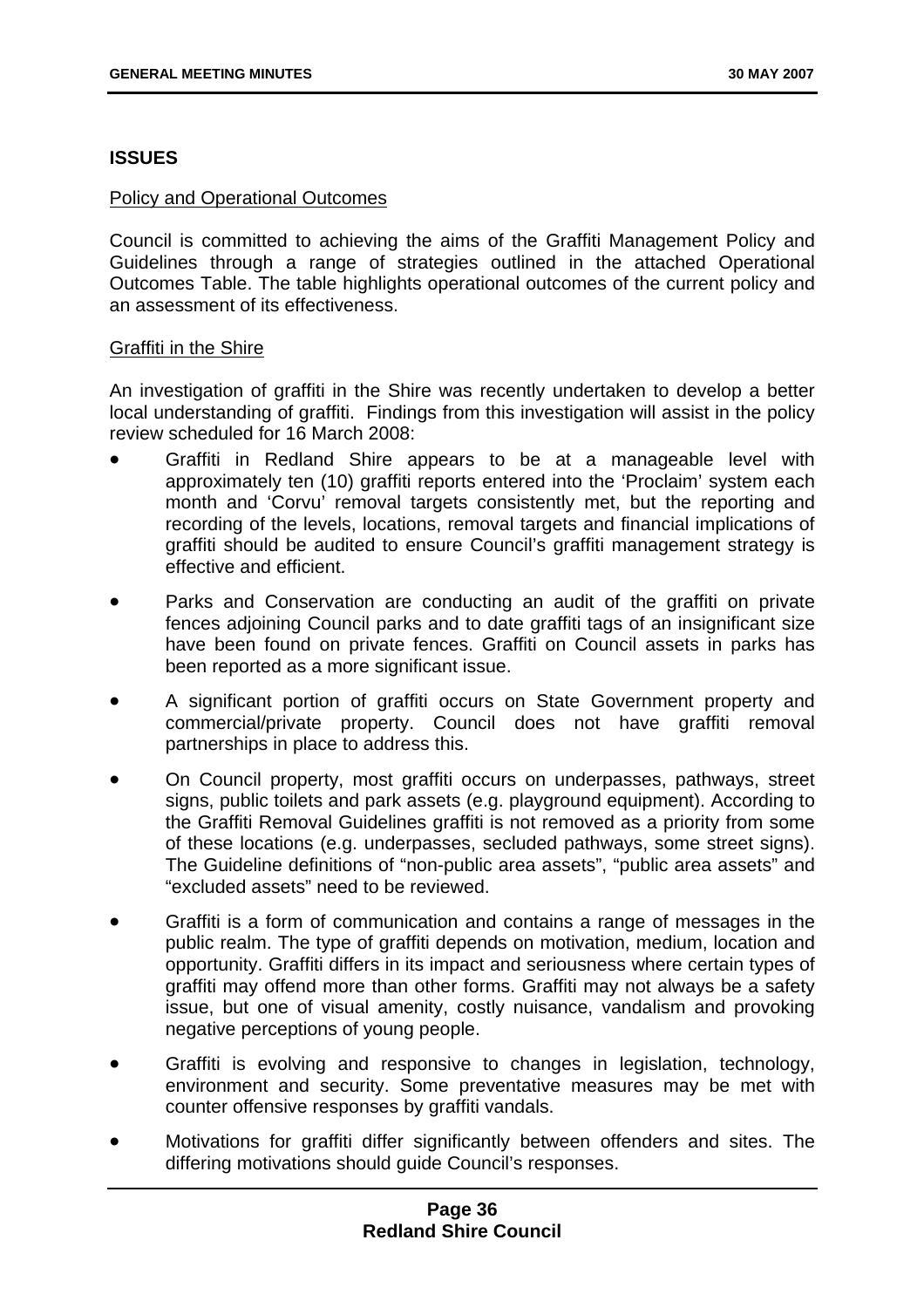- Graffiti is removed by Operations and Maintenance, Facilities Services and Redland Water and Waste on a prioritised basis. A panel arrangement is used to contract out graffiti removal tasks and in some instances Council staff may also remove graffiti. This has resulted in uncoordinated reporting and management where each Council group reports graffiti differently and uses different contractors for removal. This lack of centralisation makes it difficult to obtain consistent graffiti removal data and information regarding hot spot locations.
- Council does not have a centralised costing system for graffiti removal. The cost of graffiti removal tasks is not currently recorded because of the lack of a uniform reporting system. Two of the three Council groups involved in graffiti removal do not have a dedicated graffiti removal budget (it is absorbed into maintenance budgets) making it difficult to determine the money spent on graffiti removal over specified timeframes.
- Council's Young Citizen Program does not incorporate graffiti education. Education Queensland does not formally include graffiti education in the curriculum at this stage.
- Management of graffiti may be more effective than eradication or prevention in certain situations. Graffiti is highly site specific and is best addressed through targeted responses which are tailored to the location, population, demographics and motivation of offenders
- Processes for inclusion and engagement of young people contribute to the successful management of graffiti. Recognised processes take the form of graffiti prevention programs, diversionary activities, community murals and involvement in genuine public art

## Future Opportunities

A comprehensive graffiti strategy should address the following elements of graffiti prevention and management:

- Eradication – rapid removal and cleaning of offensive graffiti in public spaces.
- Enforcement – legislation and police response to graffiti offences.
- Engineering – use of vandal-resistant, easy-to-clean materials, access, design, lighting and Crime Prevention through Environmental Design (CPTED) measures to help prevent graffiti.
- Education – education programs for young people presenting the consequences of graffiti and the importance of respecting other's property, and community education regarding perceptions and understanding of graffiti.
- Management – effective management of graffiti in those areas where eradication is difficult or unlikely to be efficient.
- Prevention – diversionary programs for those involved in graffiti.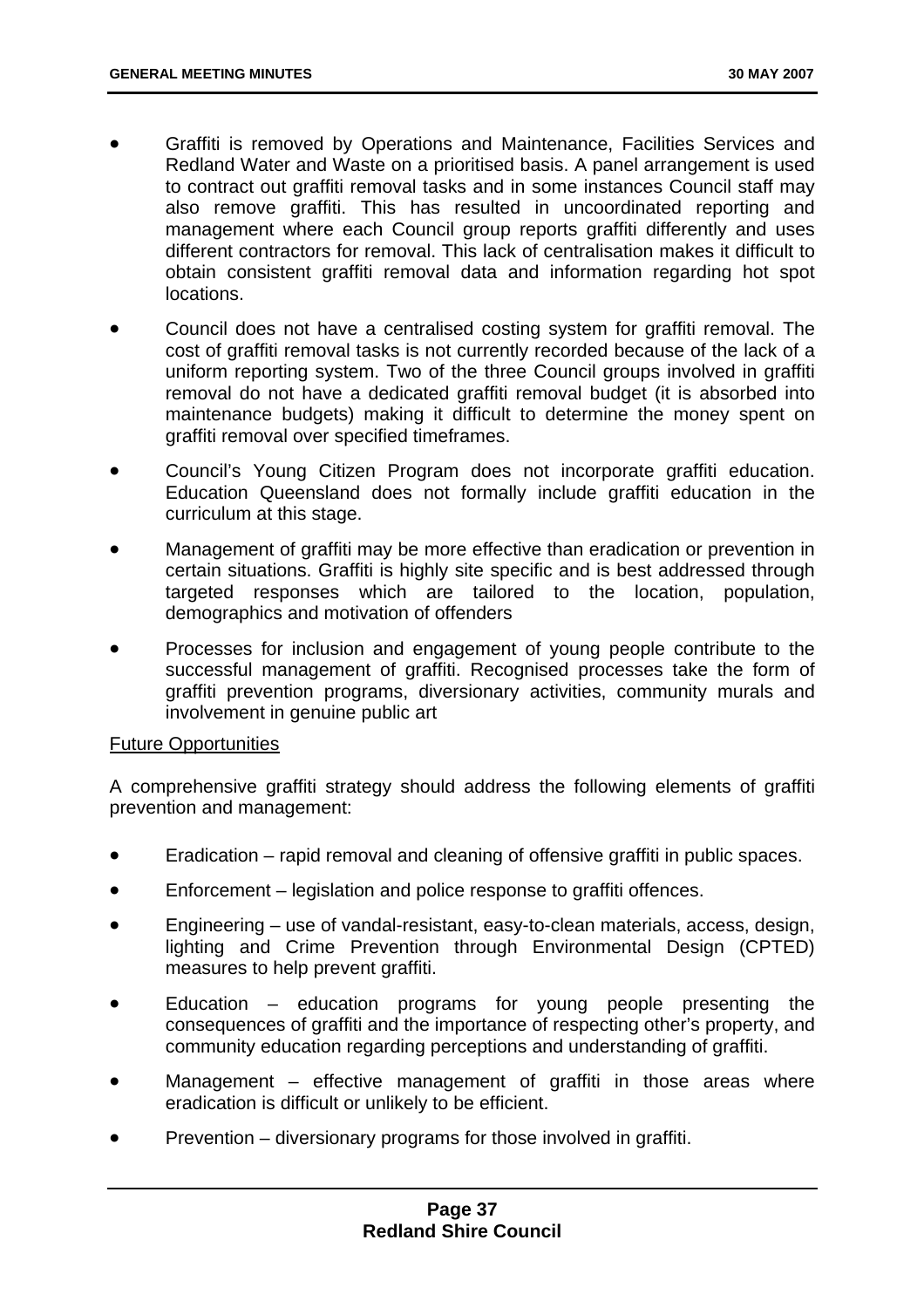• Inclusion - providing space for young people in the community through initiatives such as youth programs, public art, gallery exhibitions, the Redlands Performing Arts Complex and festivals.

The attached table indicates possible directions for Council's graffiti management strategy in the future.

#### Issues Summary

To date, it has been found that:

- Improved responsiveness and a centralised graffiti management system are needed and the efficiency and accuracy of the data currently available requires improvement.
- The effectiveness and efficiency of the Graffiti Removal Guidelines need to be assessed. Timeframes and priorities may need to be re-evaluated to ensure assets such as road signs are cleaned quickly.
- Graffiti removal, management and recording in the Shire are uncoordinated given the lack of a centralised reporting and removal system. The efficiency and accuracy of data requires improvement.
- Accessible information on graffiti removal is required to support private/commercial property owners and groups leasing Council property in fulfilling their responsibilities.
- Council lacks educational strategies to address graffiti.
- Youth arts programs are deficient in the Shire and opportunities for youth inclusion and expression are limited.

## Recommendations

Based upon the above findings it is recommended that the following be undertaken in advance of the 16 March 2008 policy review or for earlier implementation in order of priority:

- 1. The coordination of removal services throughout Council.
- 2. An audit of the effectiveness and efficiency of the graffiti removal data that is currently available.
- 3. The investigation of partnership options for the removal of graffiti from private and commercial properties, particularly those that have been previously raised as future considerations.
- 4. The development of an MOU with Energex, QR and Telstra regarding the removal of graffiti from assets in the Shire in line with the SEQ CEOs Regional Collaboration.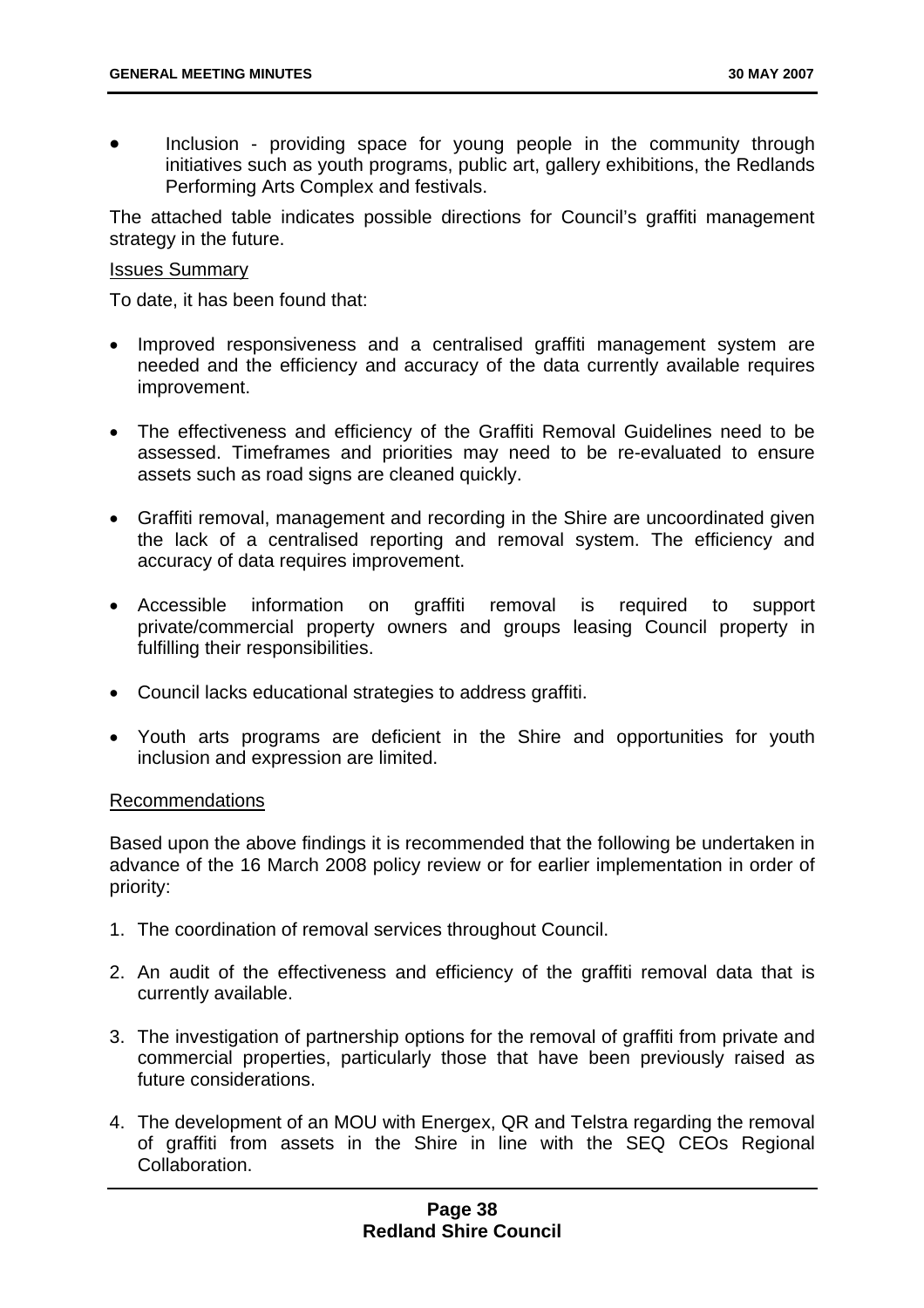5. Consideration of the inclusion of graffiti education in Council's graffiti management strategy either through a consultant/structured program or through Council's Young Citizen's Program.

A graffiti management strategy may be developed in conjunction with the policy review scheduled for 16 March 2008.

## **RELATIONSHIP TO CORPORATE PLAN**

The recommendation primarily supports Council's strategic priority to Build safe, strong and self reliant communities with access to community services, infrastructure and opportunities for participation in community life.

#### **FINANCIAL IMPLICATIONS**

#### Current Budgets

The Community and Social Planning budget available for graffiti management is \$10,000 through the Graffiti Solutions budget. A portion of these funds are planned to be used for the delivery of the Traffic Signal Box project in 2007/08.

Facilities Services Unit has an annual budget of \$30,000 for graffiti removal and to date \$21,450 has been spent on removing graffiti from toilet blocks and other Council buildings.

Redland Water and Waste and Operations and Maintenance do not have a dedicated graffiti removal budget so it is difficult to ascertain the exact costs of graffiti removal. Roads and Drainage have an annual budget of \$1000 for contractor costs for graffiti removal and to date \$937 has been spent. Additional graffiti is removed through the general operational budget. Parks and Conservation do not have a budget specific to graffiti removal by contractors, but it has been estimated that at least \$15,000 is spent per year on removal of graffiti from Parks and Conservation assets.

## Future Costs and Removal Partnerships

The Traffic Signal Box project will cost approximately \$15,000 which will be funded through the Graffiti Solutions budget and additional Councillors' Community Benefit Funds. Some of the options listed in the attached table would incur significant costs. Contractors have quoted Council \$50,000 for the initial program set-up and delivery of a graffiti education program. There would be an ongoing cost of \$45,000 for subsequent years. Partnerships with service clubs and local hardware sponsors would also incur some cost to Council. Any of these or other graffiti projects will need to be included in the standard budget processes.

# **PLANNING SCHEME IMPLICATIONS**

The Land Use Planning Group was consulted and it is considered that the outcome of recommendations in this report will not require any amendments to the Redlands Planning Scheme.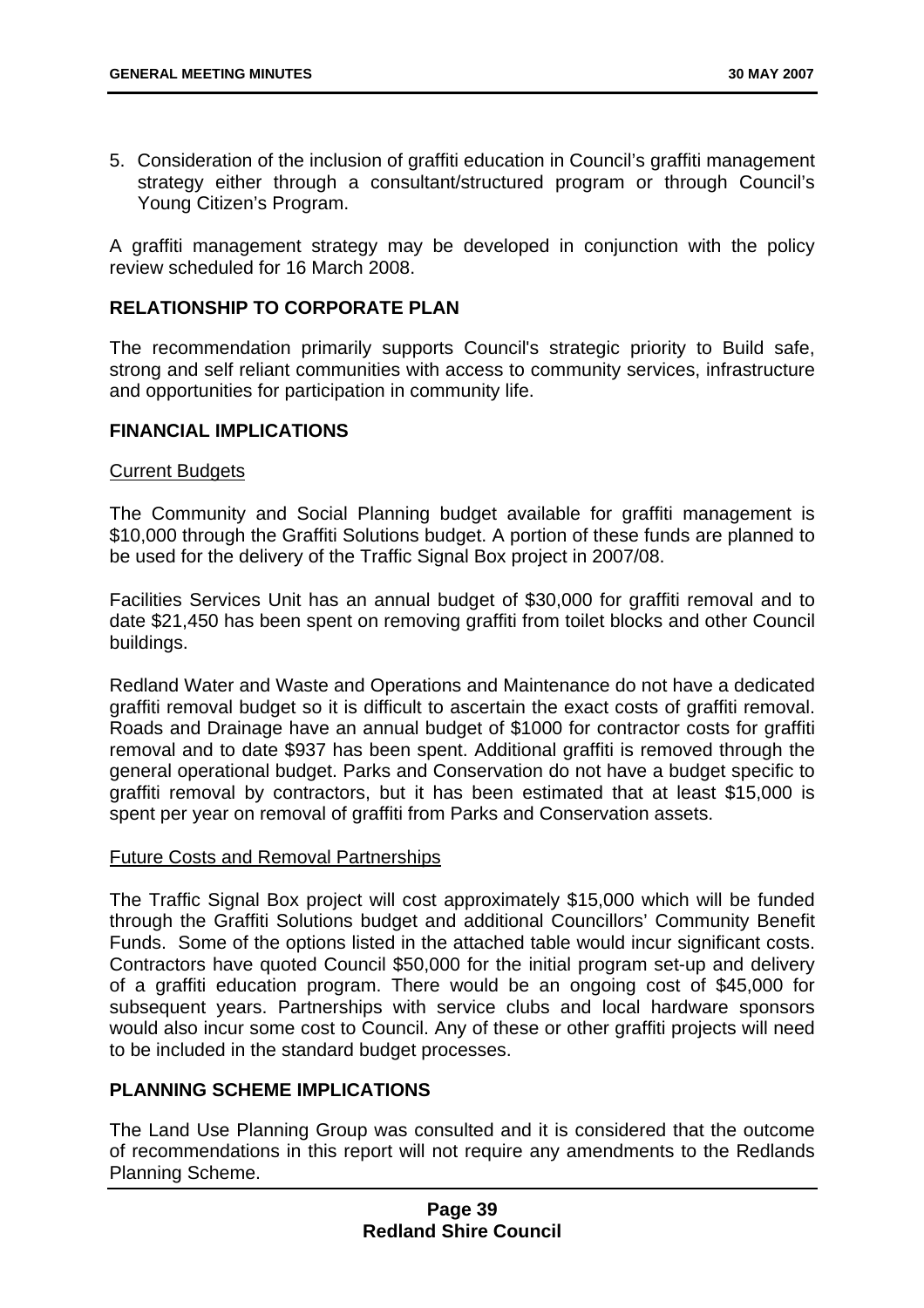# **CONSULTATION**

The following have been consulted:

- Facilities Services Unit;
- Operations and Maintenance;
- Redland Water and Waste;
- Senior Advisor Cultural Services; and
- Youth Development Officer.

Discussions have also taken place with various Councillors and the Redland Community Safety Committee.

## **OFFICER'S RECOMMENDATION**

That Council resolve as follows:

- 1. To note the report on this matter for planning purposes; and
- 2. That further research be undertaken as part of the 16 March 2008 policy review.

## **COMMITTEE DISCUSSION**

It was agreed to amend report recommendation number 3 as follows:

- to include 'community properties' in addition to private and commercial properties; and
- that the word 'community' be included before the word 'partnership' on the first line.

## **COMMITTEE RECOMMENDATION/ COUNCIL RESOLUTION**

Moved by: Cr Murray Seconded by: Cr Bowler

**That Council resolve as follows:** 

- **1. To note the report on this matter for planning purposes;**
- **2. That further research be undertaken as part of the 16 March 2008 policy review; and**
- **3. That 'community' properties be added to private and commercial properties and the word 'community' be included before the word 'partnership' in the report recommendation 3; to read as follows:**

**"The investigation of community partnership options for the removal of graffiti from private, community and commercial properties, particularly those that have been previously raised as future considerations".** 

**CARRIED**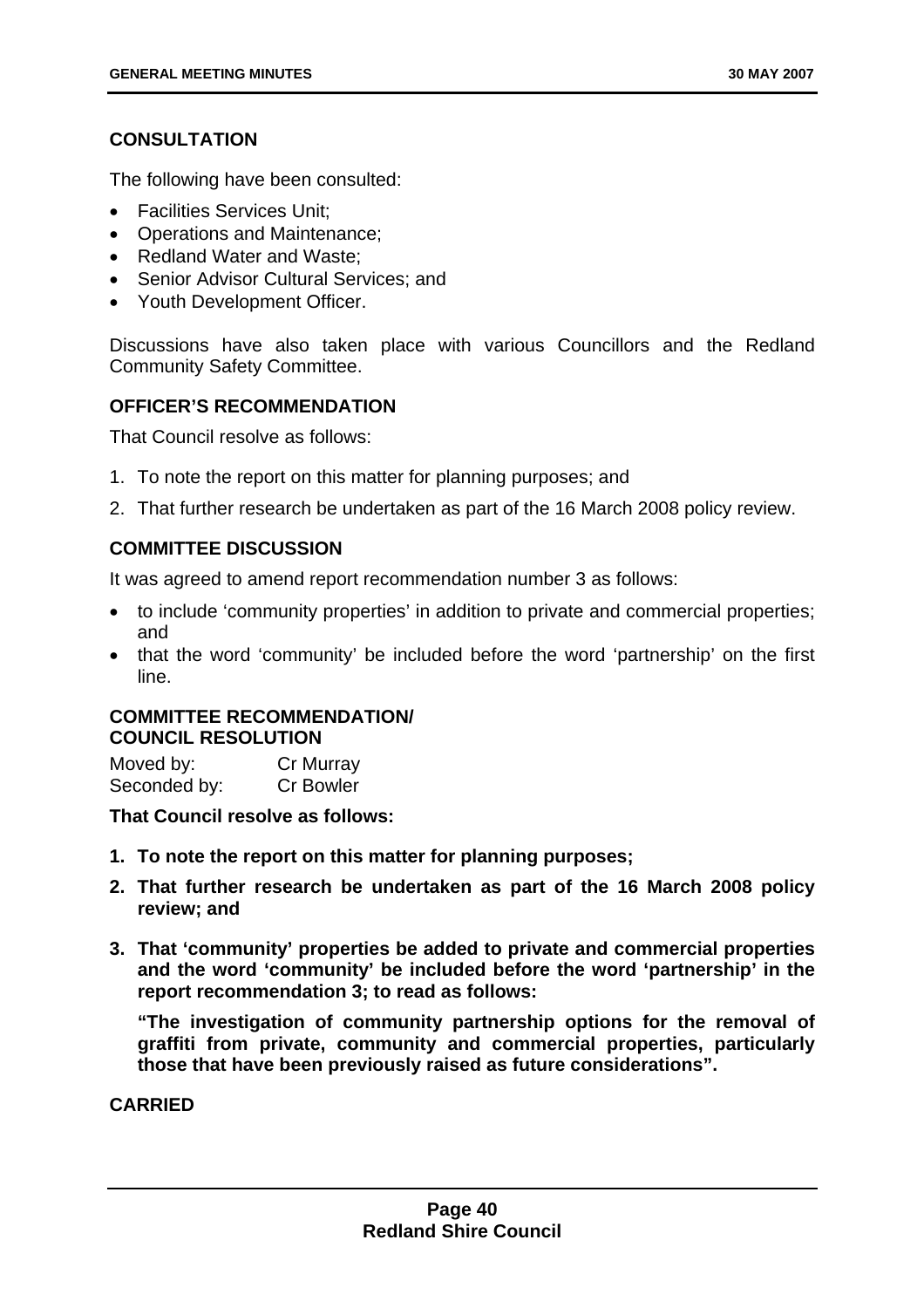# **10.3.7 SAFER BY DESIGN PLANNING SCHEME POLICY**

| <b>Dataworks Filename:</b>       | <b>CS Crime Prevention through Environmental</b><br><b>Design</b>                 |
|----------------------------------|-----------------------------------------------------------------------------------|
| <b>Attachments:</b>              | <b>Safer by Design Planning Scheme Policy</b><br><b>Safer by Design Checklist</b> |
| <b>Responsible Officer Name:</b> | <b>Roberta Bonnin</b><br><b>Manager Community and Social Planning</b>             |
| <b>Author Name:</b>              | Lina Galatola<br><b>Community Safety Officer</b>                                  |

## **EXECUTIVE SUMMARY**

Crime Prevention through Environmental Design (CPTED) principles are fundamental to the safety and security of public and private spaces. The Safer by Design Planning Scheme Policy, as attached, is proposed for public notification to be included in the Redlands Planning Scheme. The policy will raise awareness of CPTED principles in the design, construction and assessment phases of development.

The proposed policy is based on up-to-date national and international best practice in CPTED and is in line with the draft Queensland Government CPTED Guidelines.

It is recommended that Council propose to make Planning Scheme Policy 16 - Safer by Design for the purposes of public notification.

# **PURPOSE**

To resolve to propose to make Planning Scheme Policy 16 - Safer by Design for the purpose of public notification in accordance with the *Integrated Planning Act 1997*, Schedule 3 – 'Process for making or amending planning scheme policies'.

## **BACKGROUND**

In June 2006, Council committed to safe design through adopting the Community Safety Policy stating "*Council is committed to enhancing the safe design of public spaces (by) design(ing) public spaces which meet the needs of all individuals and groups, improv(ing) the safety of existing public areas and facilities, (and) ensur(ing) that Crime Prevention Through Environmental Design (CPTED) is incorporated into the design of new public spaces to maximise community access and use*".

The Redlands Planning Scheme contains references to CPTED/safe design in various Zone and Use Codes but it does not provide sufficient guidance for Council staff and/or developers in the principles and applications of CPTED. Adopting the proposed Planning Scheme Policy will formalise Council's commitment to including safe design principles in all future development and re-development works.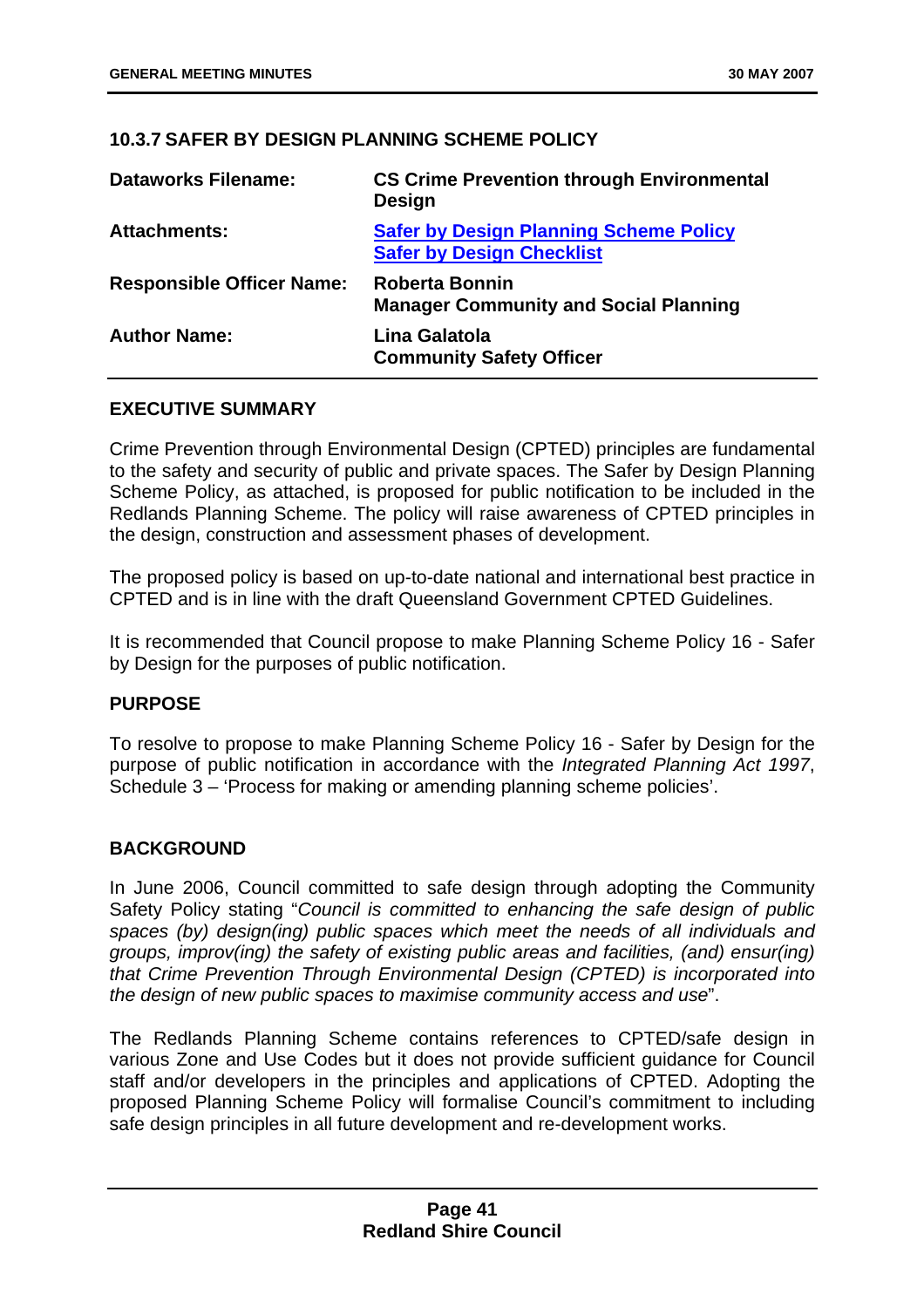## **ISSUES**

## What is Safer by Design or CPTED?

Crime Prevention through Environmental Design (CPTED) is the "*…application of a range of design initiatives and principles to a…location…to minimise the potential for that site to facilitate and support criminal behaviour. CPTED is based on the premise that proper design and effective use of the physical environment can produce behavioural effects that will reduce the incidence and fear of crime thereby improving quality of life*" (Crowe, 1991).

CPTED principles help to reduce opportunities for crime by encouraging legitimate use of the area and making detection of offenders easier.

The primary objectives of safe design are to:

- o Support desired behaviours and use of the space
- o Enhance the intended functionality of the space
- o Reduce undesirable behaviours
- o Place potential offenders at a disadvantage

CPTED is only one crime prevention tool but is recognised as an effective way of improving community safety proactively or in response to concerns in a given location. Safe design principles are effective in preventing theft, assault, break and enter and a range of other opportunistic offences as it is based upon the premise that offenders make rational choices about their targets (Cornish & Clarke, 1986).

The built environment can be altered to affect behaviour but this does not necessarily create a sense of 'community'. Community safety and CPTED should be integrated because strong social interactions are necessary for safe design to enhance overall safety (Bassard, 2003).

#### Local Government and Safe Design

CPTED can heavily influence the way Councils design, plan, assess, develop and manage public space.

The Local Government Association of Queensland Policy Statement (September 2004) states that to achieve community safety outcomes, "*Local Government will consider community safety issues and concerns as part of the planning process*". CPTED is best incorporated at the planning stage of any development to achieve optimal community safety outcomes.

Redland Shire Council can play a key role in promoting and implementing safe design principles through the:

- Identification of community outcomes
- Initiation of works in public areas and associated community consultation
- Management of public places and assets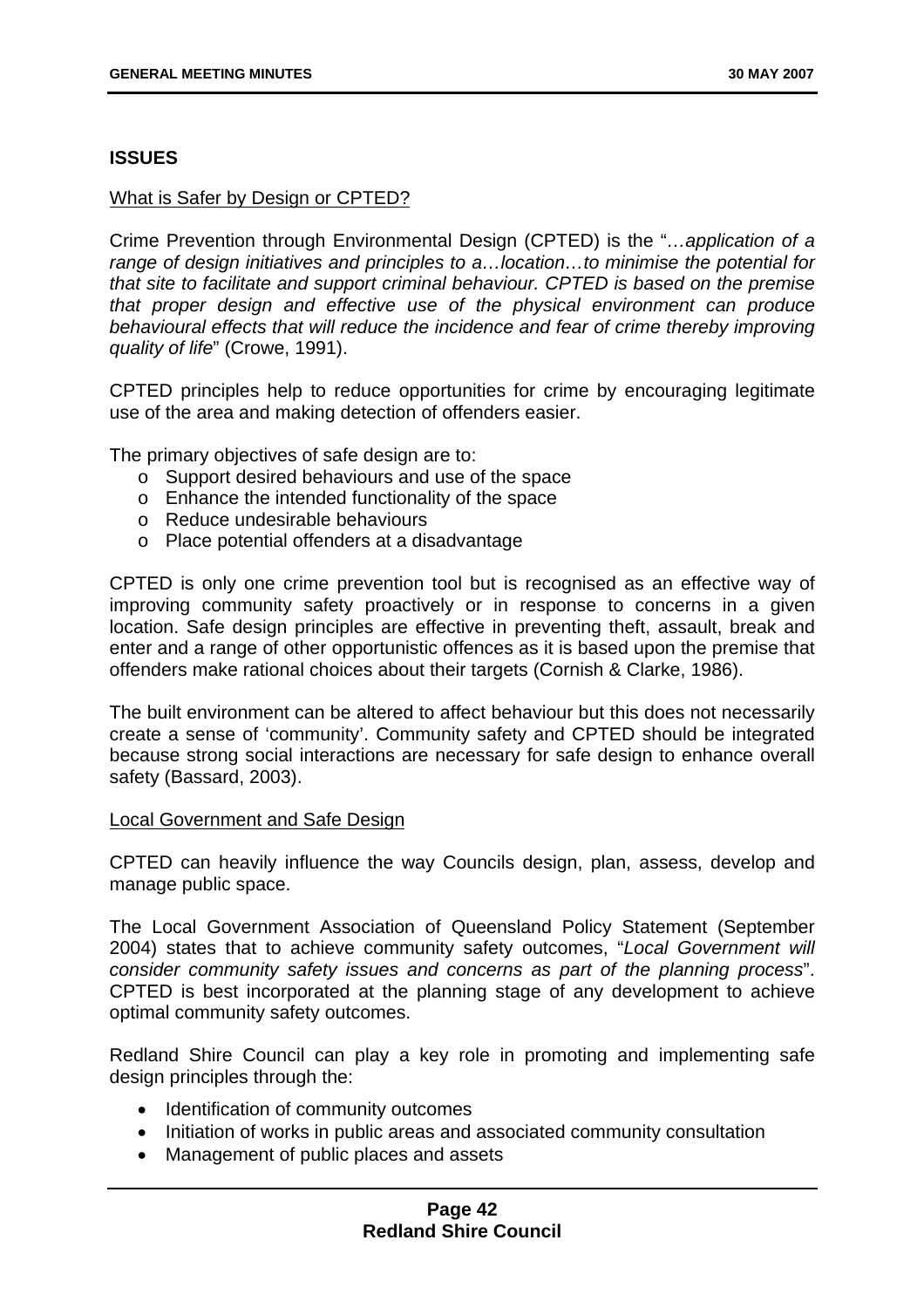• Leading partnerships with other levels of government and community groups

## Application of the Policy

The proposed Safer by Design Planning Scheme Policy will guide relevant Council officers in their assessment of development applications. It can also be used by areas of Council involved in design, development, re-development and management of public spaces.

A training package will be developed and delivered to relevant Council staff to familiarise them with the Planning Scheme Policy and promote the use of checklists to assist in the planning and management of public space and the assessment of development applications (a sample checklist is attached). Staff will be trained in conducting safety audits in the early stages of public works to reduce the need to reactively implement CPTED. Training will raise awareness across departments about safe design and its application.

The training package will also be available to members of the community including residents, designers, developers, community organisations and builders. This will help to raise awareness about the principles and application of safe design.

# **RELATIONSHIP TO CORPORATE PLAN**

The recommendation primarily supports Council's strategic priority to build safe, strong and self reliant communities with access to community services, infrastructure and opportunities for participation in community life.

## **FINANCIAL IMPLICATIONS**

There are no immediate costs associated with the adoption of the proposed Safer by Design Planning Scheme Policy but the policy supports a range of community safety projects (such as toilet block upgrades and the installation of lighting) which may have financial implications for Council. As projects are identified, they will be submitted for consideration during the normal budgetary processes.

Funding for Council-led CPTED projects is also available through the State Government's Security Improvement Program and Crime Prevention grants. Over the last three (3) years, Council has been successful in obtaining \$237,332 in external funding for projects that are CPTED-focused. External funding will continue to be sought to enhance Council's application of CPTED throughout the Shire.

Council funding of \$4,000 has been secured for the production of a training resource, which will include an online (and CD Rom) training tool and information brochure for both staff and developers, and the training of relevant Council staff.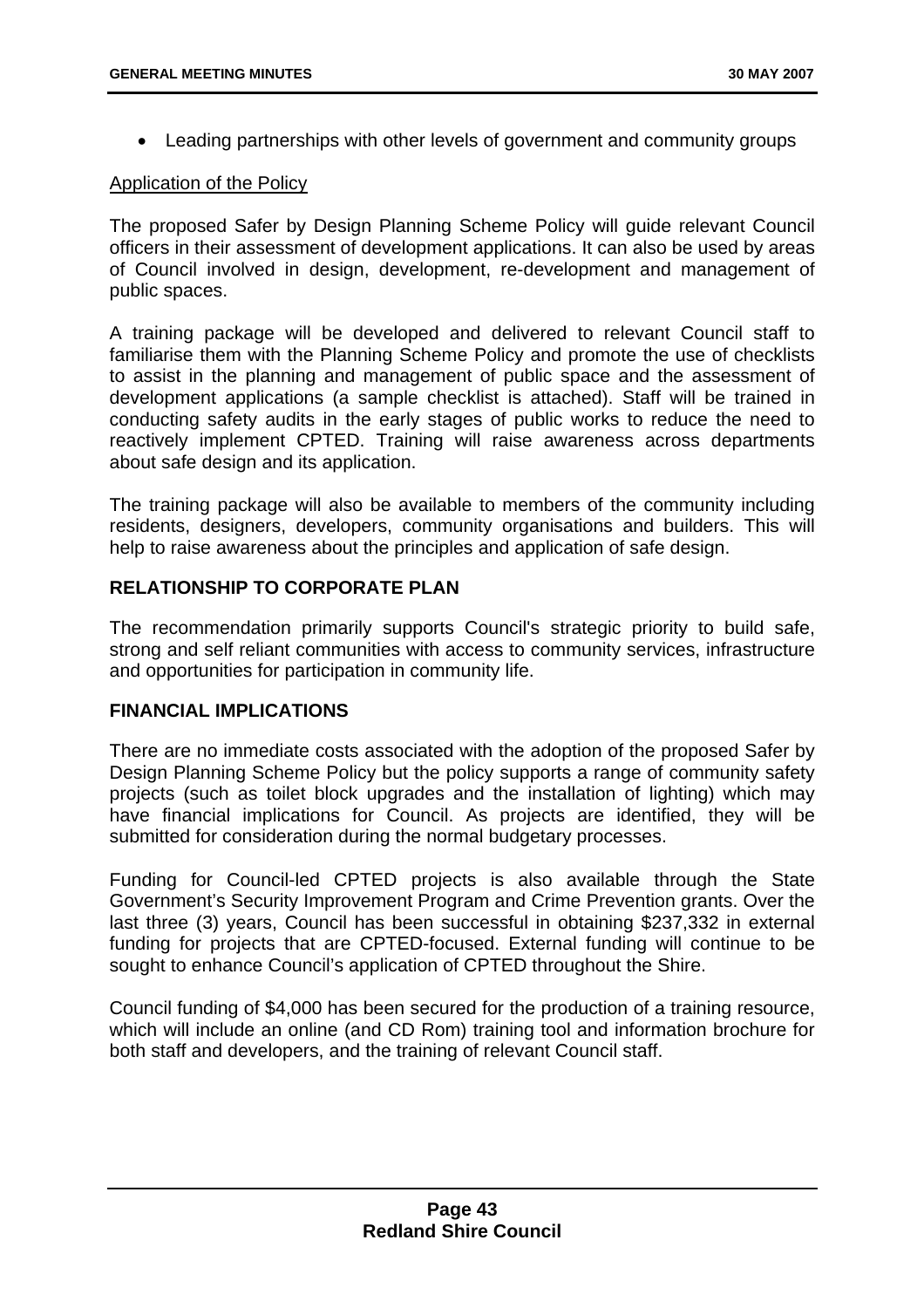# **PLANNING SCHEME IMPLICATIONS**

The Land Use Planning Group was consulted and it is considered that the outcome of recommendations in this report will result in possible amendments to the Redlands Planning Scheme, such as the inclusion of the proposed Safer by Design Planning Scheme Policy. It does not affect the scheme's intent and overall outcomes.

# **CONSULTATION**

Consultation has occurred with a number of stakeholders including:

## Internal

- o Land Use Planning Group
- o Development Assessment
- o Environmental Management
- o Parks and Conservation
- o Corporate Communications
- o Customer Service
- o Infrastructure Planning Group

## **External**

- o Queensland Police Service
- o Other local Councils such as Logan City Council, Brisbane City Council, Cairns City Council
- o Other national and international government agencies that have produced CPTED guidelines and policies

Public consultation is now required via notification in accordance with the *Integrated Planning Act 1997* – Schedule 3 – Process for making or amending planning scheme policies pending amendments to the documents.

# **OPTIONS**

## **PREFERRED**

That Council resolve to propose to make Planning Scheme Policy 16 - Safer by Design, for the purposes of public notification in accordance with the *Integrated Planning Act 1997* – Schedule 3 – Process for making or amending planning scheme policies.

# **ALTERNATIVE**

That Council resolve not to propose to make Planning Scheme Policy 16 - Safer by Design and request that further research be undertaken.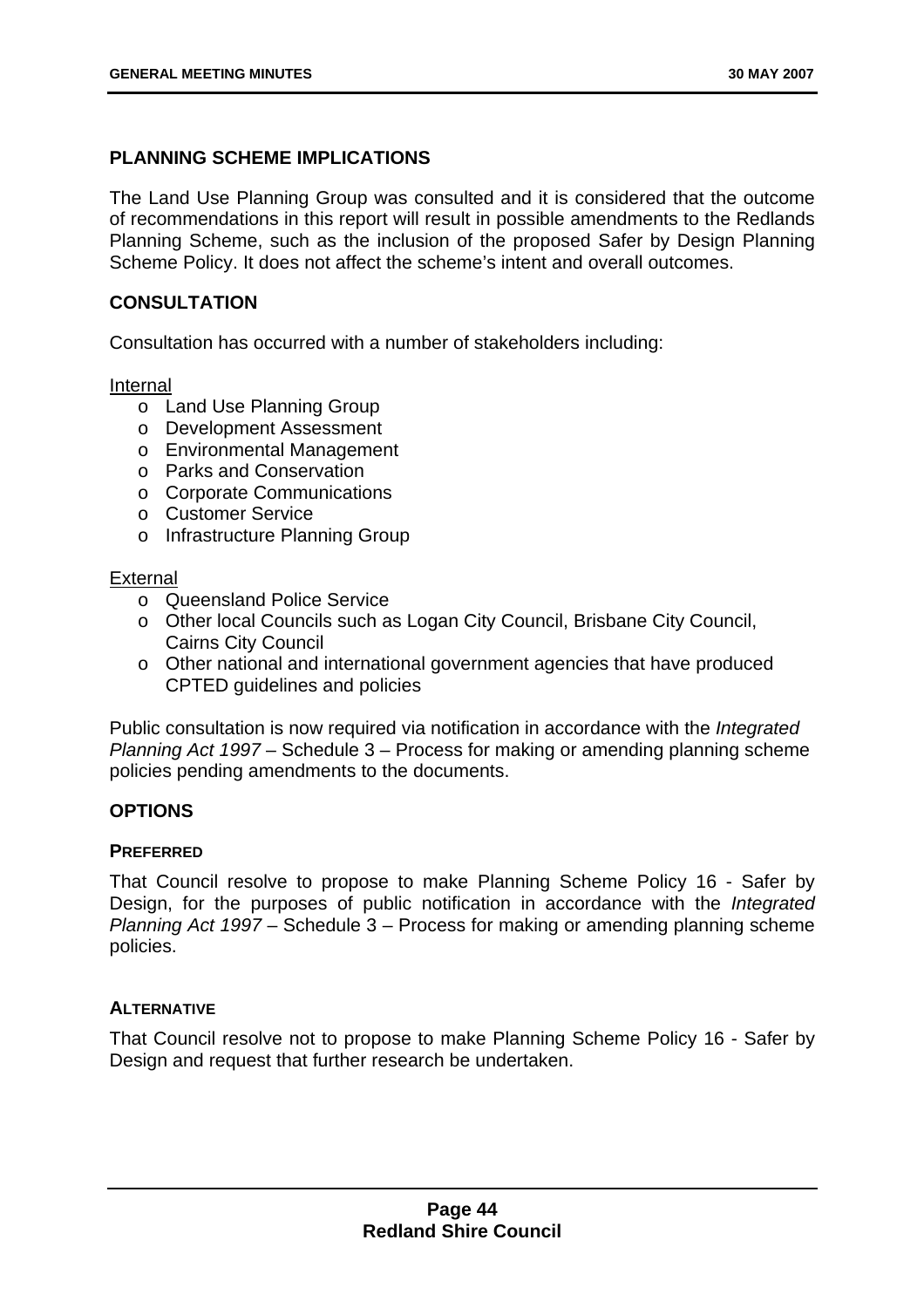# **OFFICER'S/COMMITTEE RECOMMENDATION/ COUNCIL RESOLUTION**

Moved by: Cr Henry Seconded by: Cr Elliott

**That Council resolve to propose to make Planning Scheme Policy 16 - Safer by Design, and that public notification be undertaken in accordance with the** *Integrated Planning Act 1997* **– Schedule 3 Process for making or amending planning scheme policies.** 

**CARRIED**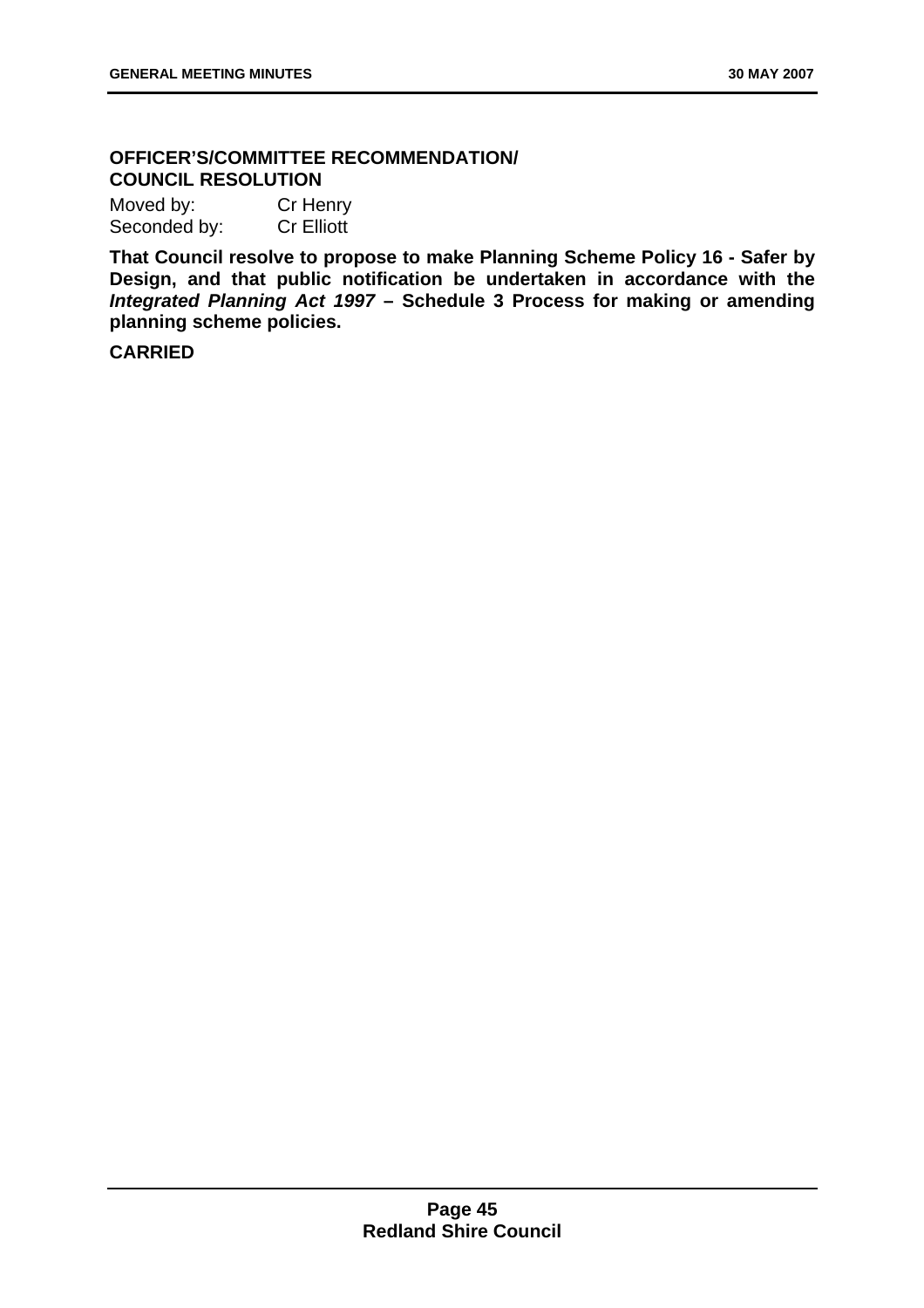## **10.4 TENDERS FOR CONSIDERATION**

The meeting was closed to the public under Section 463(1)(h) of the *Local Government Act 1993* to discuss item 10.4.1 *Translink Bus Shelter Proposals* and 10.4.2 *Cleveland CBD Revitalisation Project (EOI'S).*

The meeting was again opened to the public.

#### **10.4.1 TRANSLINK BUS SHELTER PROPOSALS**

| <b>Dataworks Filename:</b>       | <b>RTT Bus Shelters/Stops</b>                                        |
|----------------------------------|----------------------------------------------------------------------|
| <b>Attachments:</b>              | <b>Attachment - Photos of Shelters</b>                               |
| <b>Responsible Officer Name:</b> | <b>David Elliott</b><br><b>Manager Infrastructure Planning Group</b> |
| <b>Author Name:</b>              | <b>Crawford Connell</b><br><b>Transport Planning Officer</b>         |

## **EXECUTIVE SUMMARY**

TransLink has identified a number of bus shelters along the major public transport corridors within the Shire and is willing to fund new shelters as part of progressively developing a uniform public transport image throughout the whole of SEQ. TransLink has a revenue stream available that encourages Councils in SEQ to utilise a 50% subsidy for the installation of new TransLink designed bus shelters.

Council officers invited both TransLink accredited suppliers/manufacturers ADSHEL and CDC/ABSee to submit proposals with a zero contribution by Council option and a 50% cost to Council option to establish the best financial outcome.

Due to the new shelters having an advertising component associated with them, Council has the opportunity to outsource advertising and receive financial returns from external agencies. If the ADSHEL proposal is accepted with Council contributing 50% funding, the new bus stop infrastructure will be able to generate more advertising revenue than the current advertising scheme and the 81 replacement shelters will provide a positive rate of return (in excess of the initial financial commitment) by 1st Quarter of the 4th year including installing the shelters over the first 2 years.

The ADSHEL proposal where Council contributes half of the cost of infrastructure provides the most favourable rate of return, with a projected net positive cash flow of \$7,433,028 over the 15 year contract period.

Council can continue the current bus shelter advertising program on all of the remaining RSC shelters with no change.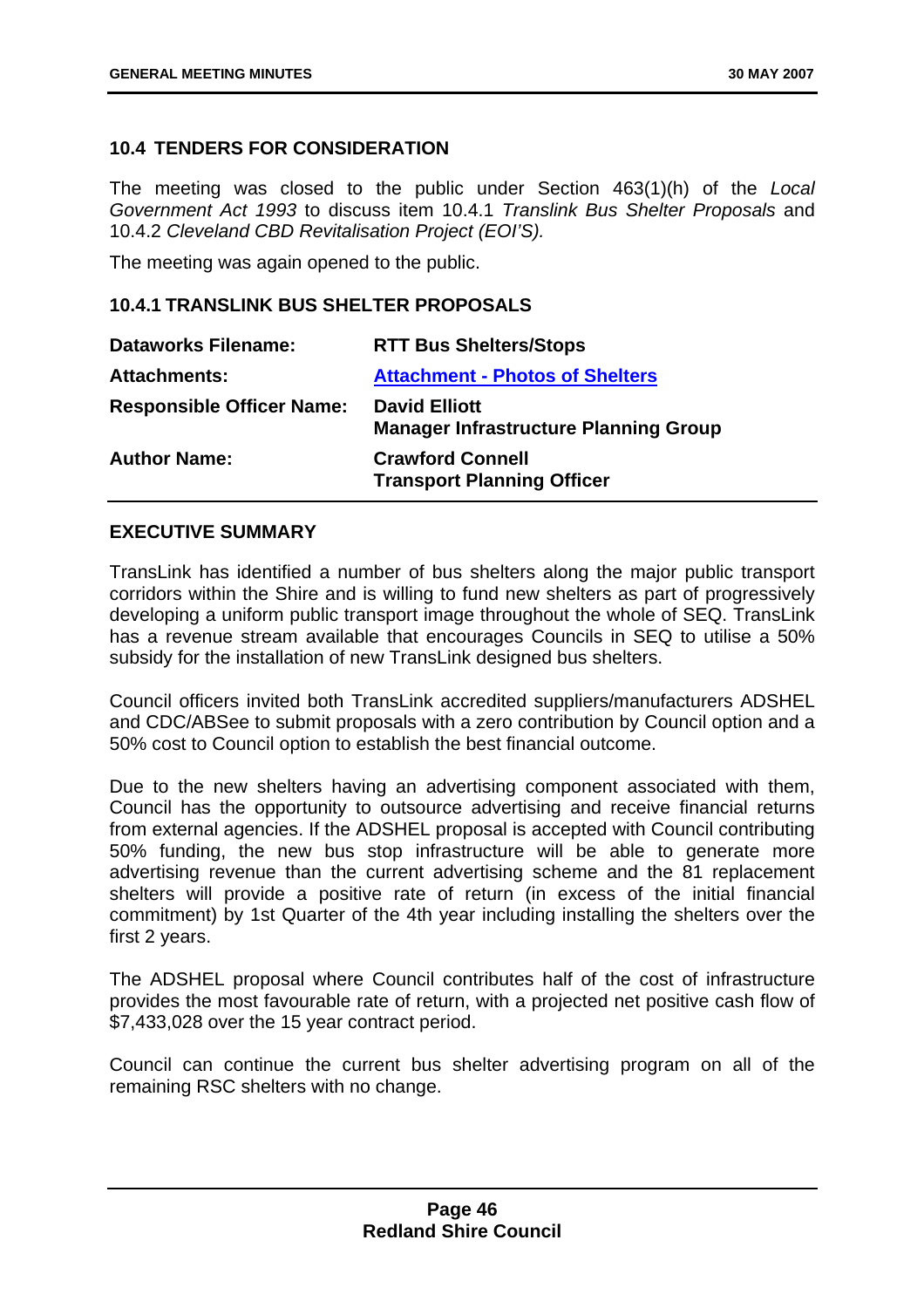## **PURPOSE**

The purpose of the report is to present Council with the options available to utilise the TransLink SASIIG subsidy for the installation of a number of new TransLink specification bus shelters. Specifically:

- Present the available options;
- Seek agreement to enter a long term contract with the preferred supplier;
- Seek agreement on the funding of the preferred option.

## **BACKGROUND**

## *New TransLink Shelters:*

As part of TransLink's aim toward a seamless public transport system for South East Queensland, successful initiatives such as integrated ticketing are being followed up with agendas like the current SASIIG (Station and Stop Infrastructure Improvement Grant) initiative, which is seeking to ensure that the image of public transport infrastructure along major routes is the same throughout the region. See attachment 1 for a photo of a typical style TransLink design bus shelter.

TransLink has identified 81 sites on the major public transport routes for the installation of the new bus shelters and is prepared to fund 50% of the supply and installation cost.

TransLink are currently offering a 50% subsidy to Council to upgrade a number of bus shelters to the TransLink specification, thus entitling Council to as much as \$807,000.

Each TransLink shelter has an advertising panel, to be utilised by the successful shelter for revenue purposes with a proportion to be returned to Council.

## *RSC Current Bus Shelter Arrangement:*

Currently RSC has around 280 bus shelters within the Shire, many of which are generating advertising revenue. All shelters including advertising are currently managed by the Operations and Maintenance (O&M) Group of Council. The new arrangement would mean that O&M would still be responsible for the maintenance and cleaning of the remaining non-advertising bus shelters within the Shire (currently being undertaken by a contractor).

Council's 2006/07 net revenue from bus shelters is budgeted at approximately \$143,000 (\$270,000 advertising less \$127,000 administration, cleaning and maintenance costs).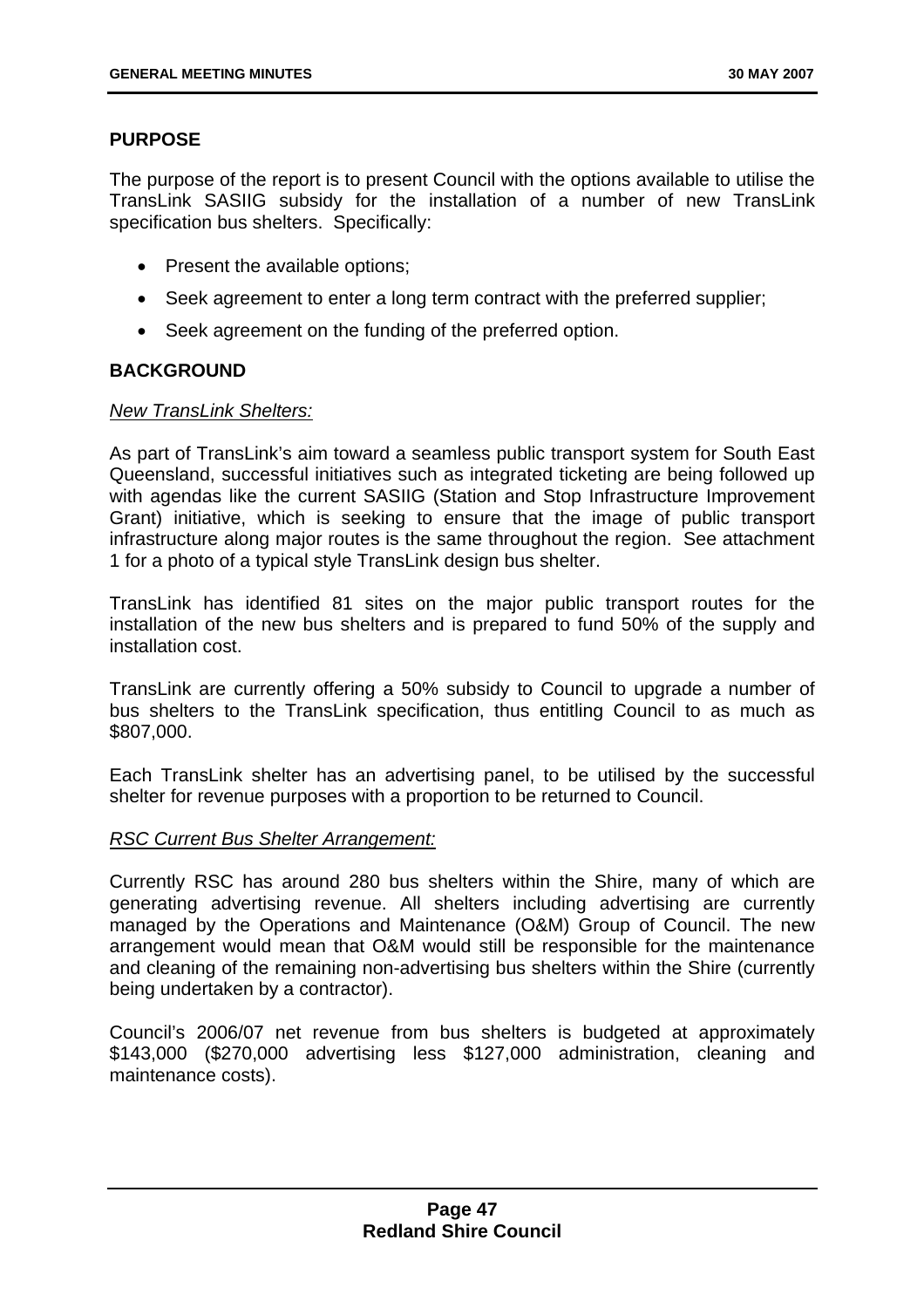## **ISSUES**

Council officers invited proposals from both TransLink accredited suppliers/advertising agencies ADSHEL and ABSee to submit proposals with a zero contribution by Council option and a 50% cost to Council option to establish the best financial outcome.

All ADSHEL and CDC/ABSee options include the following:

- Supply and installation of shelters to Disability Discrimination Act (DDA) compliant standards;
- Weekly routine cleaning and maintenance;
- Very short response time to graffiti, vandalism and glass breakage. This is a considerably higher level of service than is currently in place for Council shelters. Both offer a hotline for anyone to report issues with the shelters;
- Illuminated advertising panels, providing additional lighting for bus patrons, potential reduced incidence of wilful damage and electricity charges being paid for by the advertising agency;
- Installation of conduits to facilitate future link up of shelters to 'real time' information as part of Intelligent Transport Network to be rolled out TransLink;
- Arrangements for long term local advertisers to have their current advertising arrangements honoured and to have viable opportunities for future exposure;
- Monetary return from zero and 50% Council funded options.

## *Discussion on Proposals:*

ADSHEL is a national provider of bus shelters with advertising panels. In Queensland to date they have entered into contracts with Brisbane, Cairns, Redcliffe and Townsville Councils.

CDC/ABSee is a union of two companies, CDC Group is the bus shelter supplier/ manufacturer and ABSee is advertising agency with experience predominantly in large format billboards.

Benefits of the ADSHEL proposal over that of CDC/ABSee:

- Significantly greater returns on investment
- Shelter rollout time can be 6 months, compared to 2 years by CDC/ABSee'
- A 15 year contract period compared to 20 years proposed by CDC/ABSee, providing greater flexibility and future revenue prospects beyond 15 years'
- Council can continue current advertising arrangements with all remaining bus shelters or ADSHEL can run the program on RSC's behalf.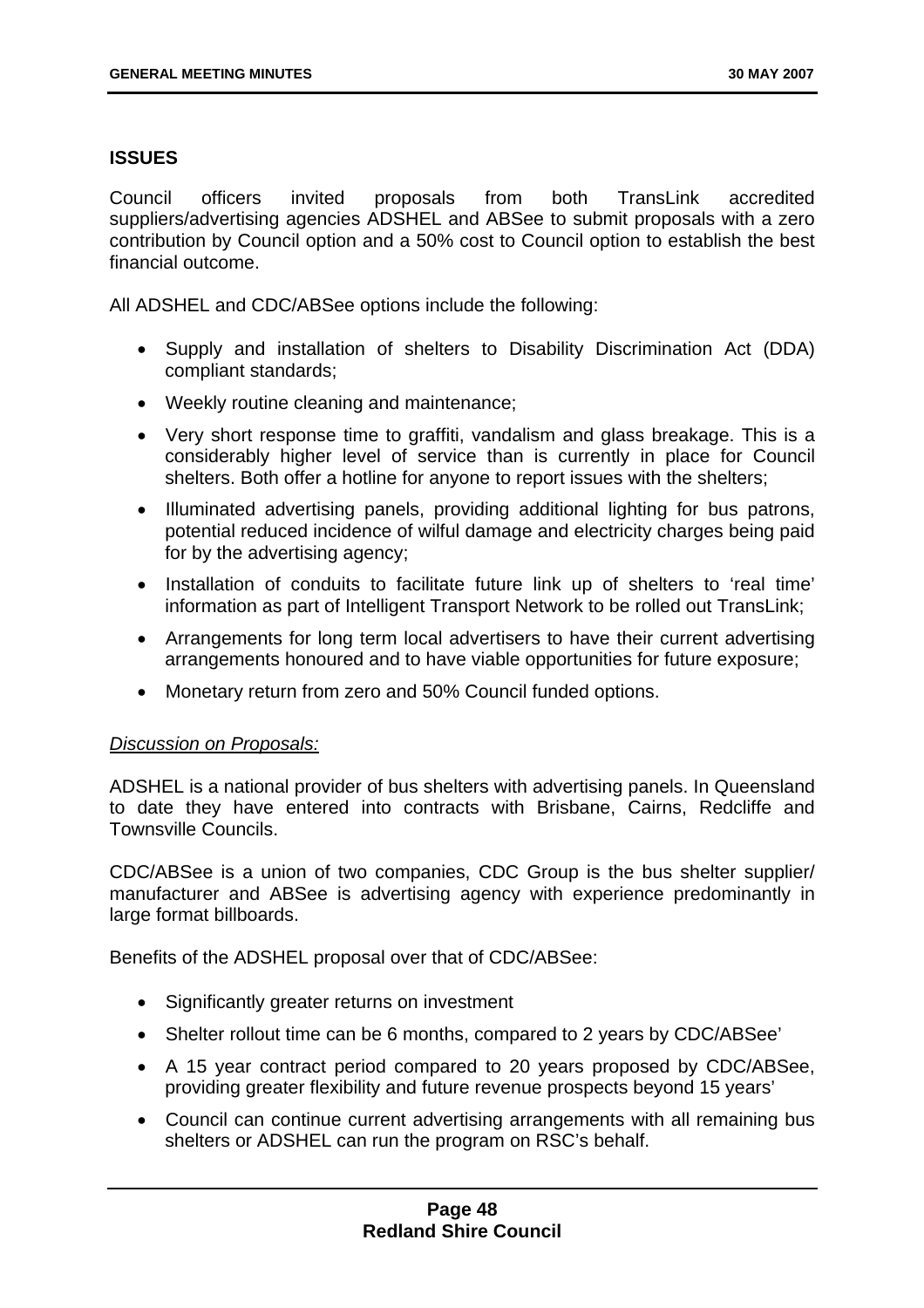The 'Do Nothing' option, while financially sustainable, will not achieve TransLink's objective of providing a unified image for public transport infrastructure along its major corridors in SEQ.

A minimum revenue of \$2,100 per shelter per annum (total over 15 years \$3,406,012) is guaranteed under the contract to Council under the preferred option.

The ADSHEL proposals are considered on balance to be superior to the proposals of CDC/ABSee, particularly from a financial perspective.

The best return on investment is the preferred option in which the Council contributes 50% of the capital cost. This option would generate an estimated accumulated net cash inflow to Council of \$7,433,028 over 15 years.

#### *Uncertainty with Amount and Timing of TransLink Funding*

All options that have been made available to Council at this stage have included the assumption that funding money from TransLink will be fully available and paid in full in 1 year. There is a possibility that the money may only be available over 2 financial years which may better suit Council's ability to fund the whole capital amount.

The submission to TransLink has been made for this money for the next financial year; however the availability of this money will be unknown until the new financial year.

In submitting the program to TransLink required by 30 April 2007 it was clearly indicated that it was subject to the outcome of this report to Council.

## **RELATIONSHIP TO CORPORATE PLAN**

The recommendation primarily supports Council's strategic priority to provide and maintain water, waste services, roads, drainage and support the provision of transport and waterways infrastructure.

## **FINANCIAL IMPLICATIONS**

\$50,000 of Council funds have been allocated in each of the draft 2007/08 and 2008/09 SASIIG budgets for bus shelters.

The Capital shortfall to fund the installation of bus shelters is \$707,000 (\$807,000 – \$100,000). It is proposed that Council fund the remaining capital costs over 2 financial years at \$353,500 each year for 2007/08 and 2008/09 budgets.

The capital funding shortfall will be offset by some operating revenue streams.

The net shortfall in 2007/08 is estimated at \$267,208 to be funded at Quarter 2 budget review.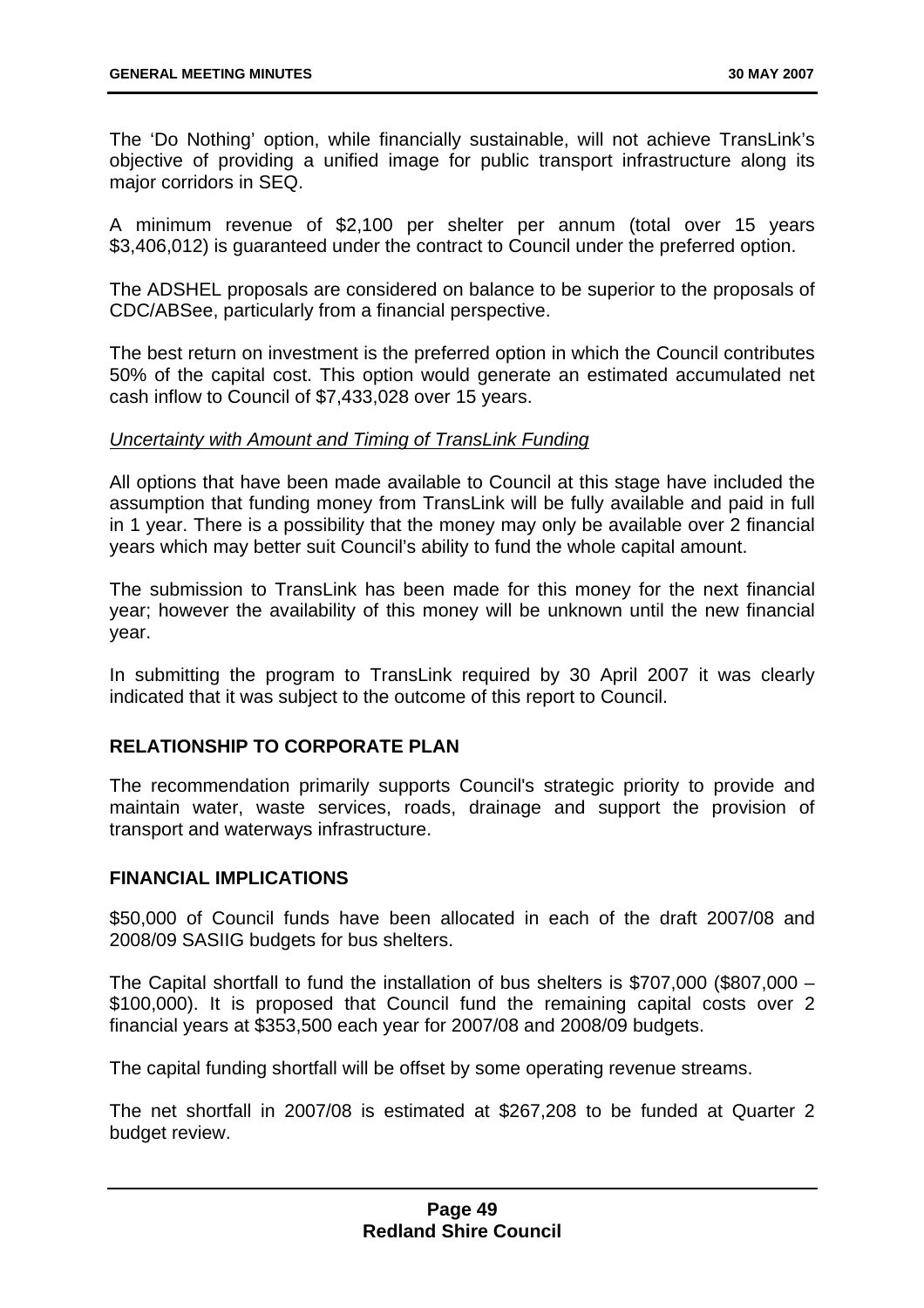# **PLANNING SCHEME IMPLICATIONS**

The Land Use Planning Group was consulted and it is considered that the outcome of recommendations in this report will not require any amendments to the Redlands Planning Scheme.

# **CONSULTATION**

These proposals have been discussed with both technical officers and managers from the relevant Council areas. This includes Infrastructure Planning and Operations and Maintenance (Roads and Drainage Services).

The officers responsible for the management of the current bus stop infrastructure and shelter advertising support the recommendations outlined in this report.

Planning and Policy Finance Officer provided assistance with the financial modelling.

The consultation process will continue ensuring Councils' legal team is involved in vetting any agreement to be entered into.

# **OPTIONS**

## **PREFERRED**

That Council resolve as follows:

- 1. To accept Option 1 as submitted by ADSHEL subject to budget review and enter into an agreement with ADSHEL containing the principal matters raised in this report for the supply, installation and maintenance over a 15 year period for new TransLink bus shelters along major public transport routes;
- 2. To fund the shortfall in capital estimated to be \$707,000 (\$353,500 each year), over the 2007/08 and 2008/09 budgets, subject to TransLink funding their 50% share of the cost.
- 3. To delegate authority to the Chief Executive Officer to sign the agreement with ADSHEL for the supply, installation and maintenance of the new bus shelters.

# **ALTERNATIVE**

That Council resolve as follows:

- 1. To accept Option 2 submitted by ADSHEL and enter into an agreement with ADSHEL whereby there is no capital cost incurred by Council for the supply, installation and maintenance over a 15 year period for new TransLink bus shelters along major public transport routes.;
- 2. To delegate authority to the Chief Executive Officer to sign the agreement with ADSHEL for the supply, installation and maintenance of the new bus shelters.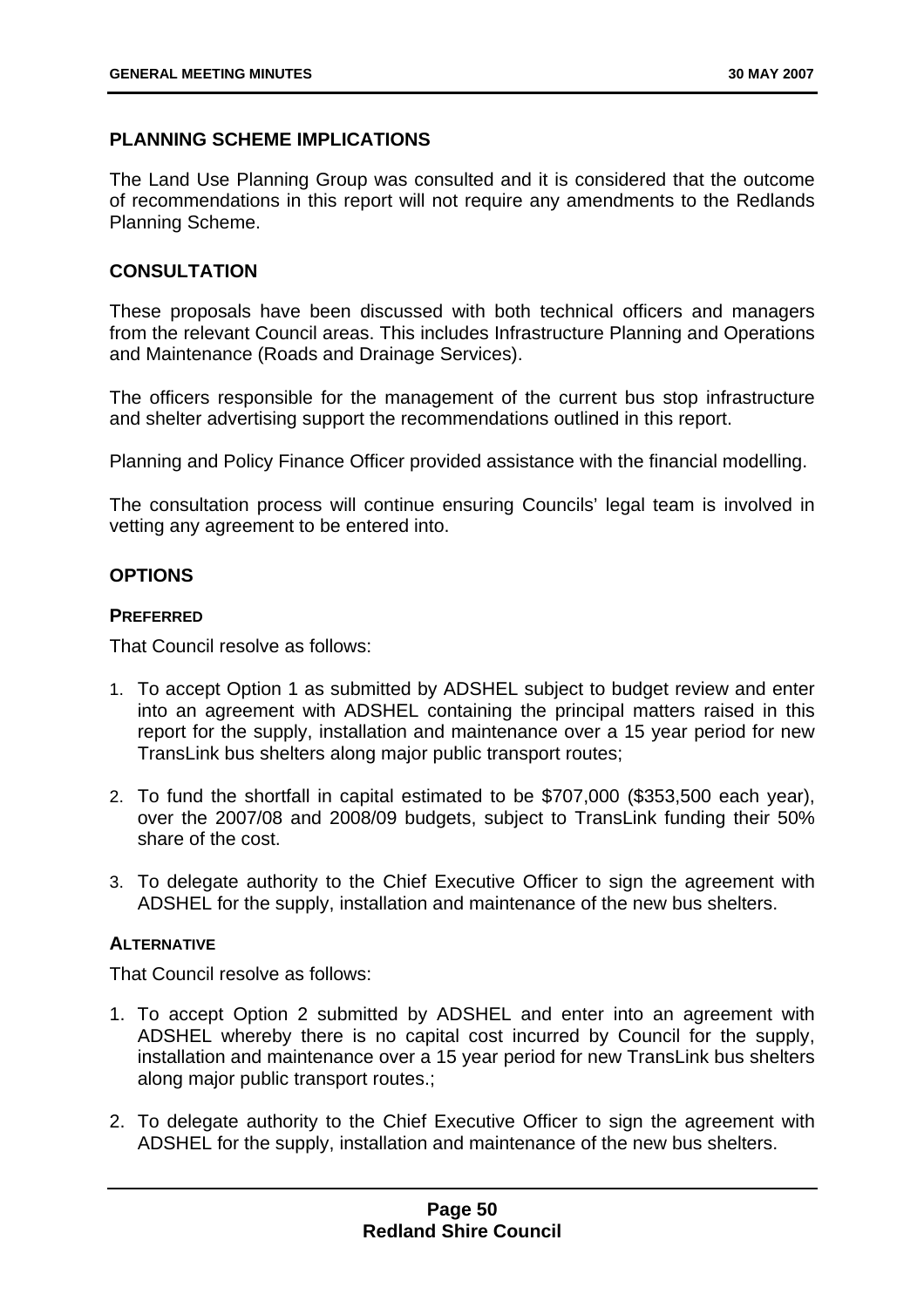# **OFFICER'S RECOMMENDATION**

That Council resolve as follows:

- 1. To accept Option 1 as submitted by ADSHEL subject to budget review and enter into an agreement with ADSHEL containing the principal matters raised in this report for the supply, installation and maintenance over a 15 year period for new TransLink bus shelters along major public transport routes;
- 2. To fund the shortfall in capital estimated to be \$707,000 (\$353,500 each year), over the 2007/08 and 2008/09 budgets, subject to TransLink funding their 50% share of the cost; and
- 3. To delegate authority to the Chief Executive Officer to sign the agreement with ADSHEL for the supply, installation and maintenance of the new bus shelters.

## **COMMITTEE RECOMMENDATION**

**That the Officer's Recommendation, in the confidential report relating to this matter from Manager Infrastructure Planning dated 3 May 2007, be adopted with an amendment to recommendation 2 to include the words 'and subject to agreements being finalised'.** 

## **COUNCIL RESOLUTION**

| Moved by:    | <b>Cr Dowling</b> |
|--------------|-------------------|
| Seconded by: | Cr Williams       |

**That Council resolve as follows:** 

- **1. To accept Option 1 as submitted by ADSHEL subject to budget review and enter into an agreement with ADSHEL containing the principal matters raised in this report for the supply, installation and maintenance over a 15 year period for new TransLink bus shelters along major public transport routes;**
- **2. To fund the shortfall in capital estimated to be \$707,000 (\$353,500 each year), over the 2007/08 and 2008/09 budgets, subject to TransLink funding their 50% share of the cost and subject to agreements being finalised; and**
- **3. To delegate authority to the Chief Executive Officer to sign the agreement with ADSHEL for the supply, installation and maintenance of the new bus shelters.**

## **CARRIED**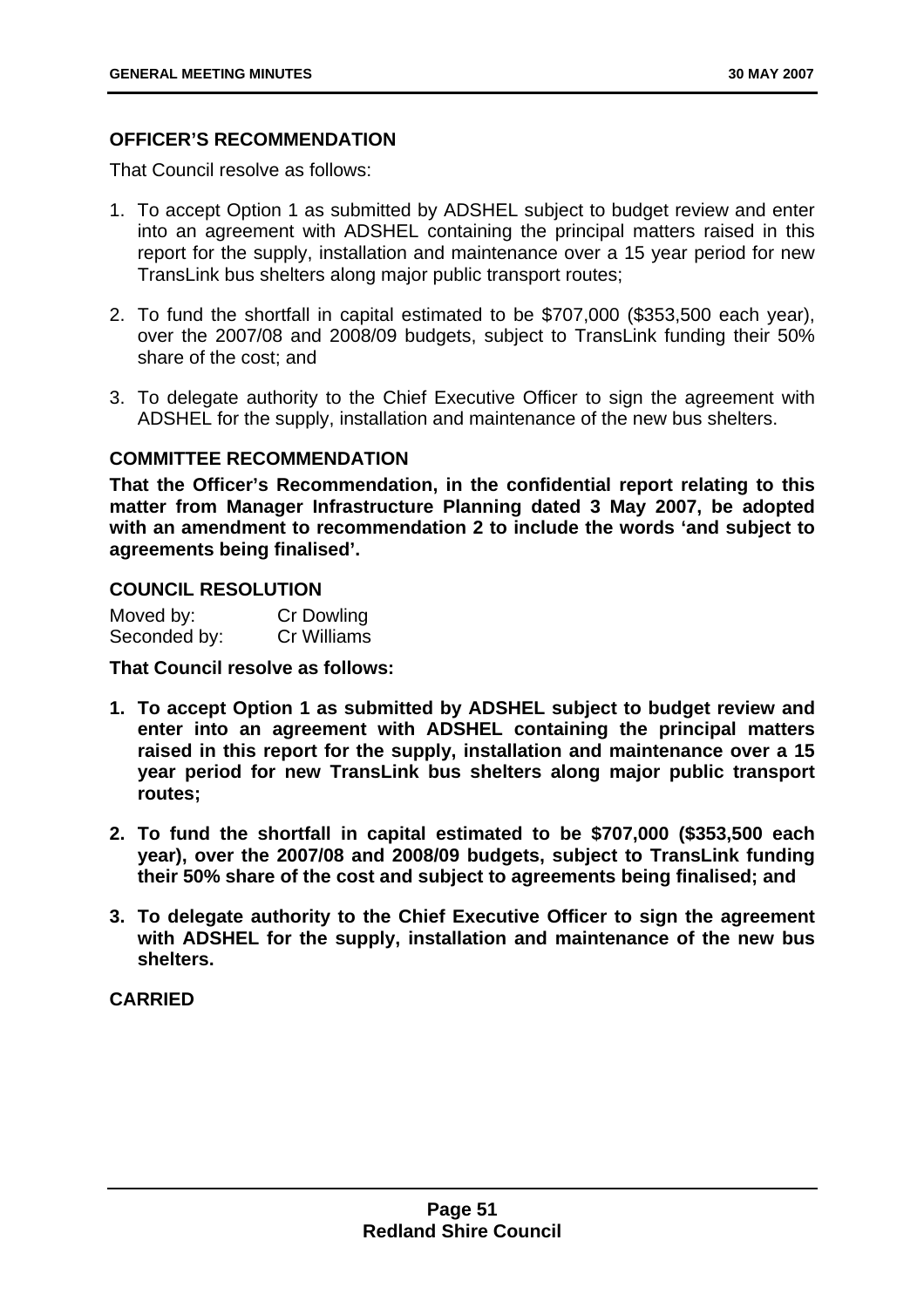# **10.4.2 CLEVELAND CBD REVITALISATION PROJECT (EOI'S)**

| <b>Dataworks Filename:</b>       | <b>LUP Cleveland Major Centre Zone</b><br>Redevelopment<br><b>LUP Projects - Cleveland CBD Project</b> |
|----------------------------------|--------------------------------------------------------------------------------------------------------|
| <b>Responsible Officer Name:</b> | <b>Greg Underwood</b><br><b>General Manager Planning and Policy</b>                                    |
| <b>Author Name:</b>              | <b>Greg Underwood</b><br><b>General Manager Planning and Policy</b>                                    |

## **EXECUTIVE SUMMARY**

Twelve (12) Submissions were received in response to Council's request for Expressions of Interest (EOI) for the Revitalisation of the Cleveland CBD.

The submissions were assessed in detail by Council's Steering Committee (Chief Executive Officer, General Manager Planning and Policy and Manager Land Use Planning Group) in conjunction with Consultants - Ernst & Young.

The assessment has resulted in the following short-listed offers:

- Stockland Option Two;
- Watpac Developments Pty Ltd:
- Cannon Hill Developments (Juxgold):
- Honeycombes Property Group.

The above short-listed offers represented the better responses to the basic requirements of Council's EOI documentation; however the Steering Committee is concerned in general in relation to all of these offers and the lack of demonstrated vision, community value, and financial return offered in return for Council owned lands.

Based on the detailed analysis by Council's Consultants and a strategic assessment of the desired outcomes, it is considered that sufficient benefit to the community has not been demonstrated by any of these offers and therefore the EOI/Tender process should be terminated.

# **PURPOSE**

For Council to consider and decide if it wishes to proceed with the calling of tenders from the submitters short-listed by the Steering Committee.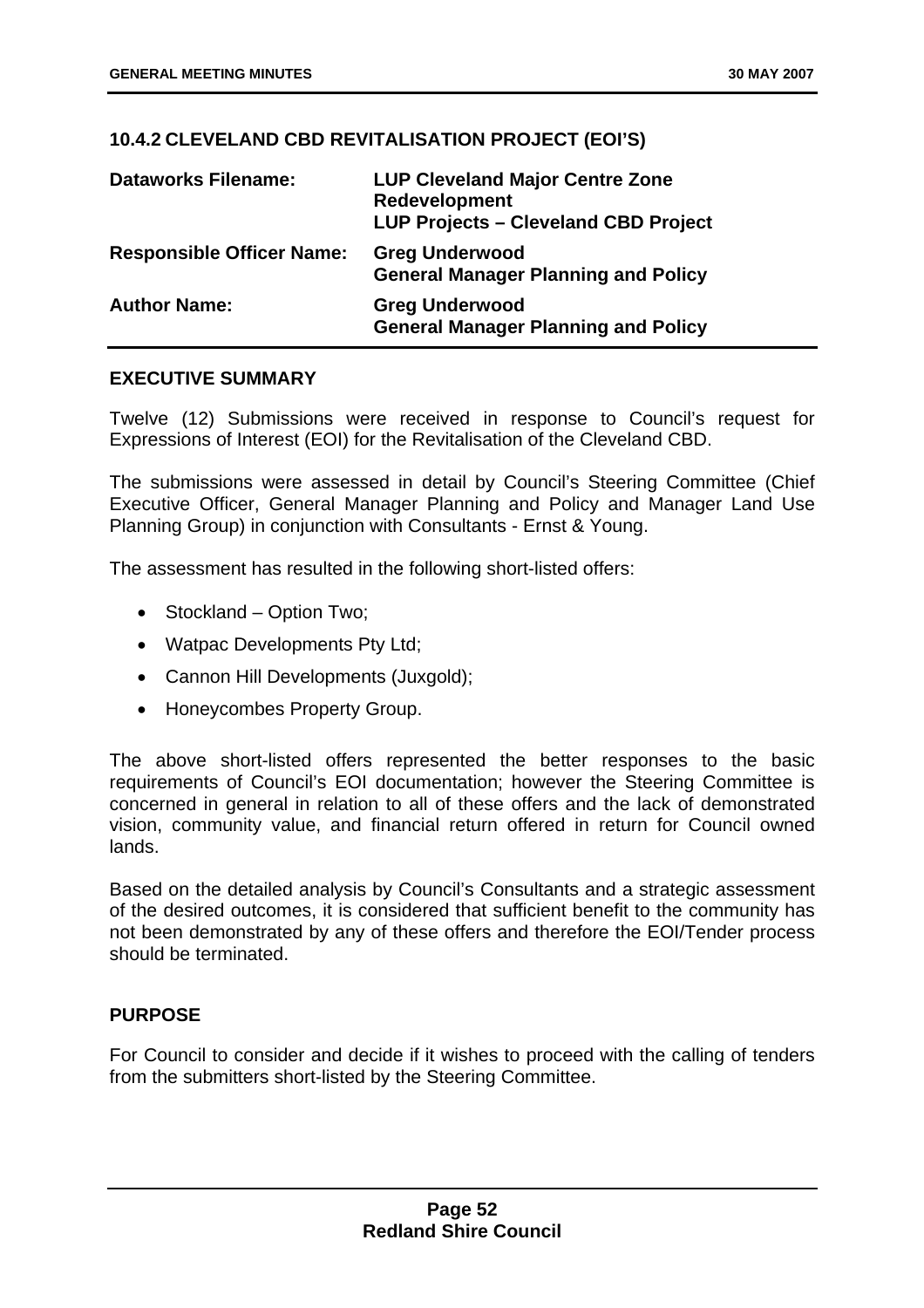# **BACKGROUND**

Council has previously (at the General Meeting of 1 November 2006) decided to call Expressions of Interest (EOI) for the Revitalisation of the Cleveland CBD. The aims of the revitalisation project are broadly to:

- Make Council owned lands available for development opportunities within the CBD;
- Achieve an increase in public car-parking spaces in an efficient and cost effective manner;
- Rationalise and renew the Council administration offices with a view to optimising land values and potential high value development;
- Improve the overall economy and activity within the CBD.

# **ISSUES**

EOI's closed on the Friday, 16 March 2007 at 4.00 p.m. Twelve (12) Submissions were received, of which eleven (11) were regarded as valid and one considered to be non-conforming.

Whilst the four (4) short-listed submissions addressed Council's basic criteria in relation to car-parking provision, office space replacement, and optimising some of the possible land uses they did not substantially deal with the following strategic issues:

- Financial benefits for Council were not demonstrated or optimised and tended to maximise the submitters' commercial returns only;
- Council's intent for the developer to demonstrate an overall vision of CBD revitalisation including a reasonable level of connectivity and master-planning was not achieved;
- Value adding to Council lands with possible adjoining commercial properties was only demonstrated to a limited extent.

It was considered that making available all Council CBD lands available for inclusion in the development was thought to provide the best opportunity for community return. The submissions do not reflect any major benefit in this respect and in fact tend to reinforce a position that Council would be best looking to deal with individual parcels, particularly where a major development has potential on adjoining lands.

Additionally, should Council determine to terminate the current EOI/Tender process, it may choose to investigate further the master-planning of the Cleveland CBD precinct.

# **RELATIONSHIP TO CORPORATE PLAN**

This initiative supports Council's Strategic Priority – Enhance employment participation and the community's standard of living through encouraging economic development opportunities.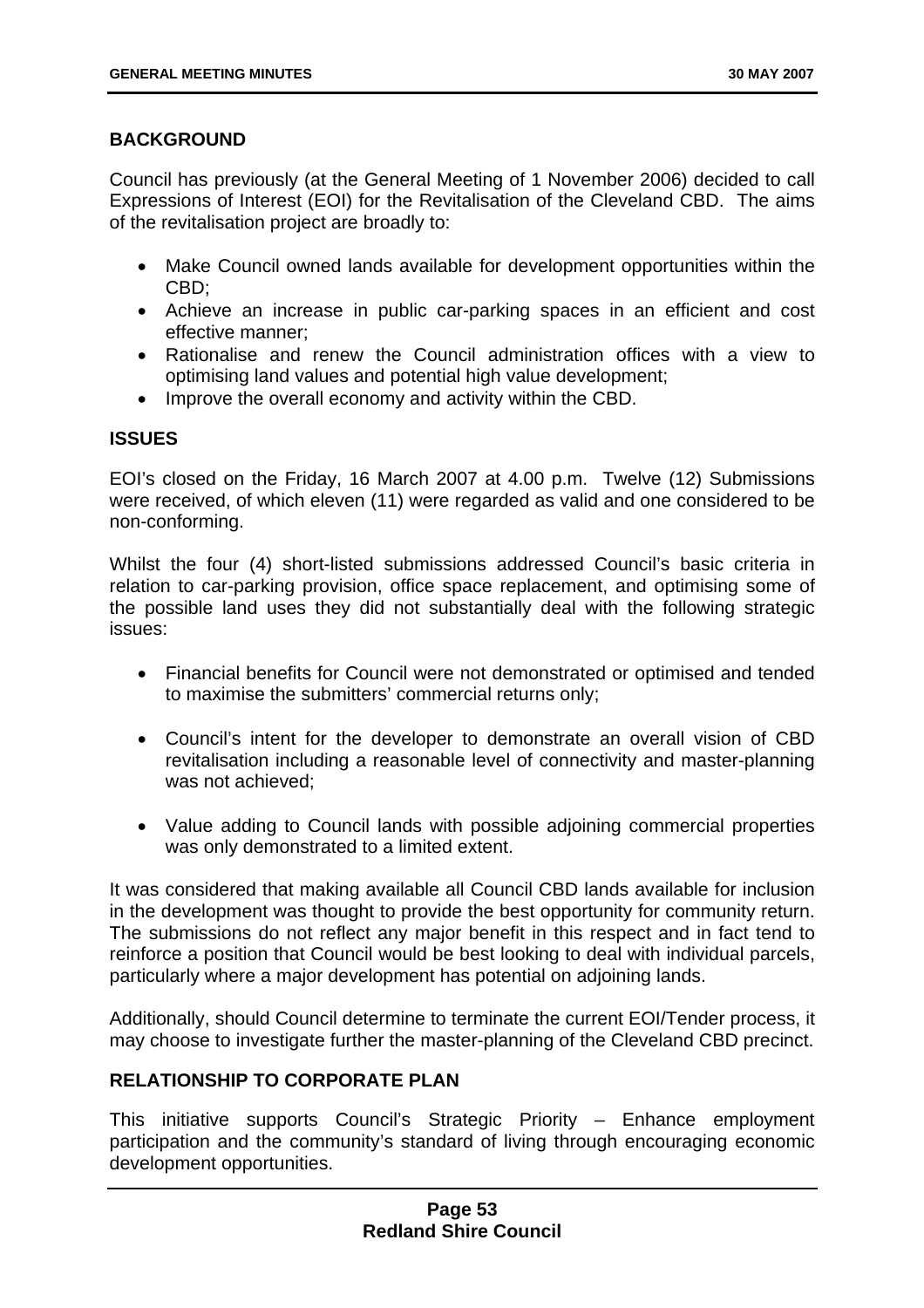## **FINANCIAL IMPLICATIONS**

Until such time as Council develops and tenders the final CBD Revitalisation Proposal, a final financial outcome cannot be determined.

## **PLANNING SCHEME IMPLICATIONS**

The Land Use Planning Group was consulted and it is considered that the outcome of recommendations in this report will not require any amendments to the Redlands Planning Scheme.

## **CONSULTATION**

The EOI process is itself confidential, however, Council's intentions for the Cleveland CBD revitalisation have been broadly conveyed to the media and public in general through both a local and national media campaign.

A Steering Committee comprising the Chief Executive Officer, General Manager Planning and Policy and Manager Land Use Planning Group are the managing team for this project.

## **OPTIONS**

## **PREFERRED**

That Council terminate the current Cleveland CBD EOI/Tender Process as the EOI submissions do not demonstrate sufficient community benefit including financial return from Council owned lands.

## **ALTERNATIVE**

That Council call Tenders from the shortlisted submissions as follows:

- Stockland Option Two;
- Watpac Developments Pty Ltd.;
- Cannon Hill Developments (Juxgold);
- Honeycombes Property Group.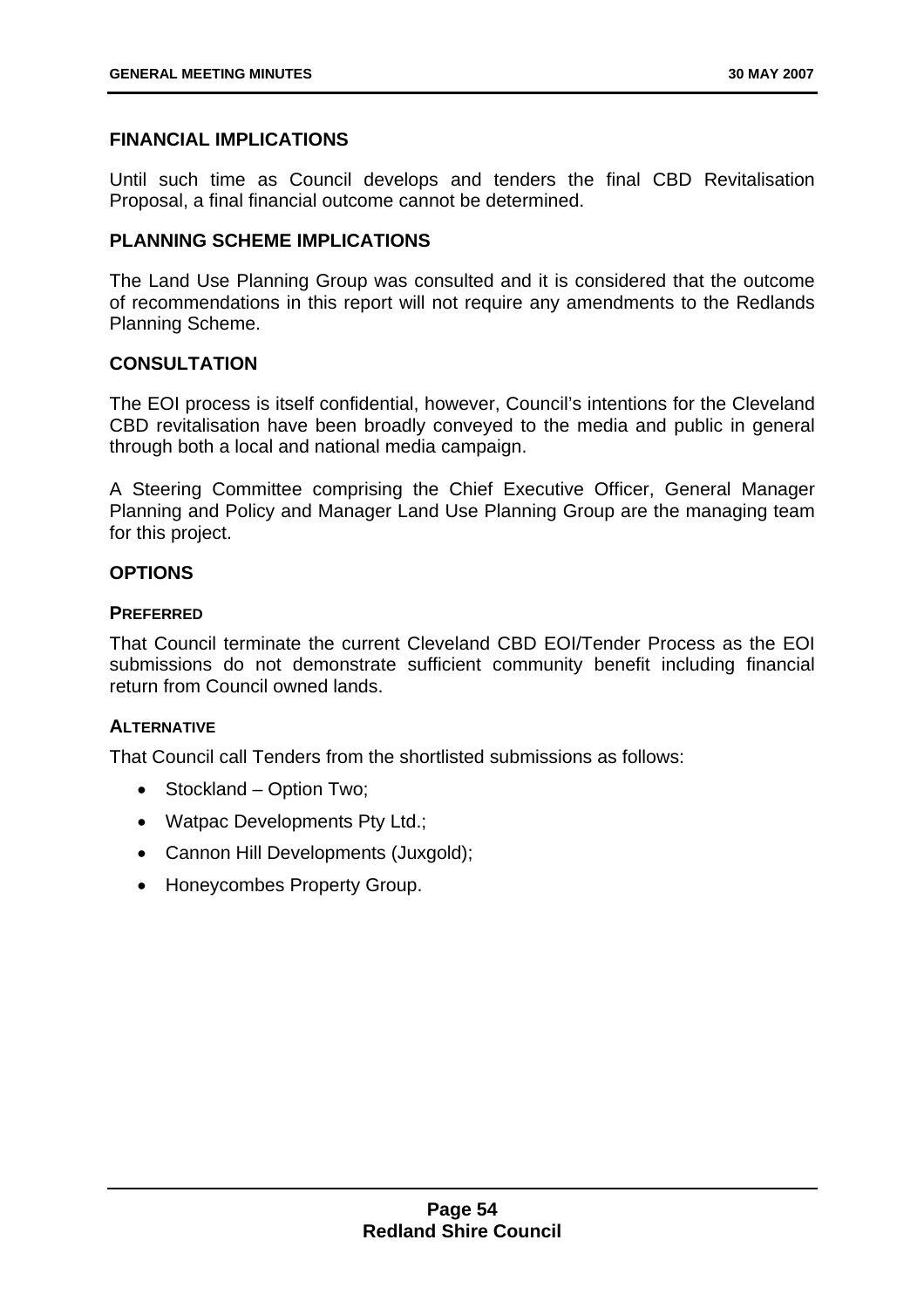# **OFFICER'S RECOMMENDATION/ COUNCIL RESOLUTION**

Moved by: Cr Elliott Seconded by: Cr Ogilvie

**That Council resolve to terminate the current Cleveland CBD EOI/Tender Process as the EOI submissions do not demonstrate sufficient community benefit, including financial return from Council owned lands.** 

# **CARRIED**

## **MEETING CLOSURE**

The Chair declared the meeting closed at 12.48 pm.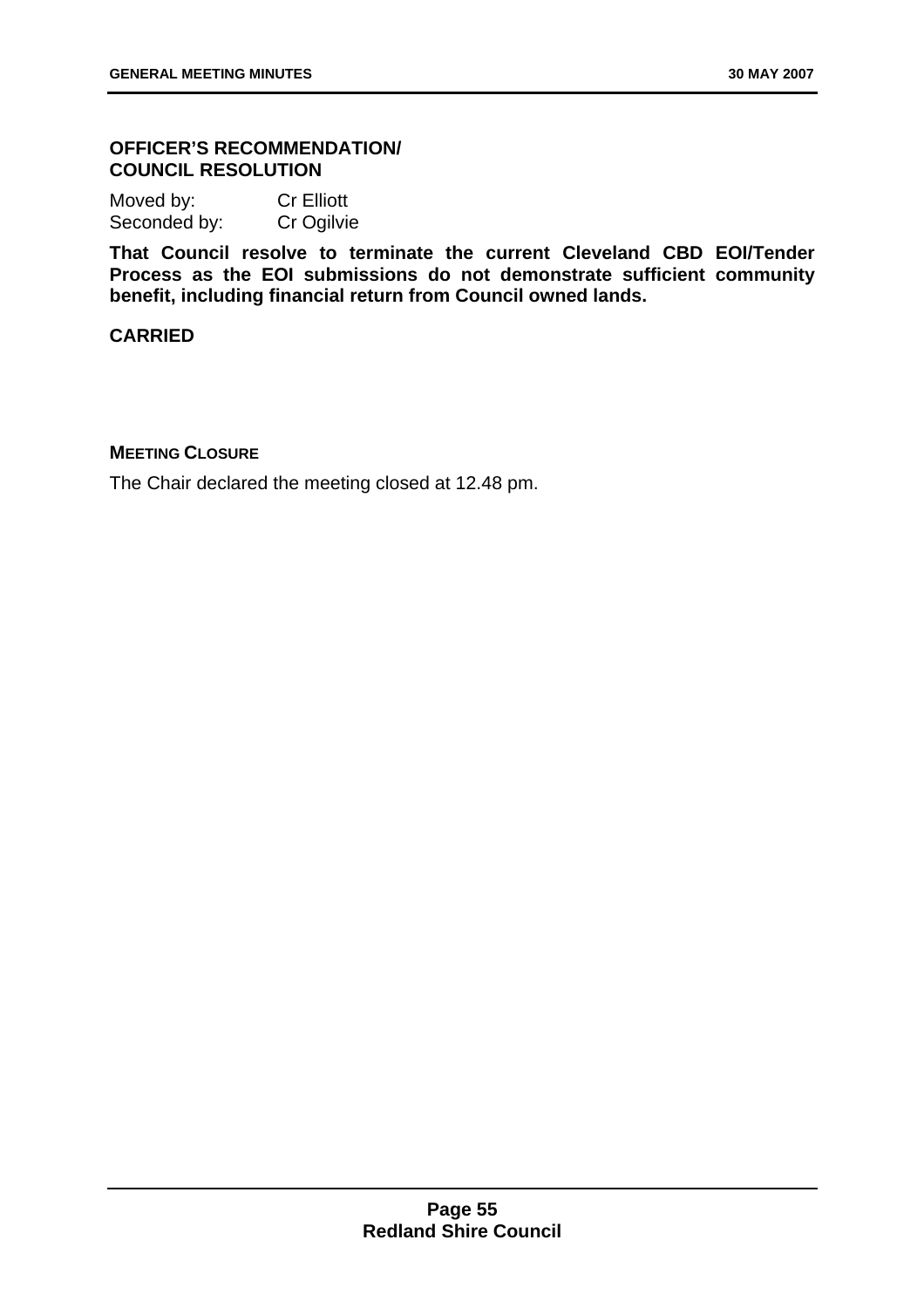# **11 REDLAND WATER AND WASTE COMMITTEE 23/05/07 - RECEIPT AND ADOPTION OF REPORT**

| Moved by:    | <b>Cr Barker</b> |
|--------------|------------------|
| Seconded by: | Cr Dowling       |

That the following Redland Water and Waste Committee Report of 23 May 2007 be received.

# CARRIED

## **DECLARATION OF OPENING**

The Chair, Cr Barker, declared the meeting open at 9.00am.

## **RECORD OF ATTENDANCE AND LEAVE OF ABSENCE**

# **Present:**

| <b>Members</b>           |                                                   |
|--------------------------|---------------------------------------------------|
| Cr A G Barker            | <b>Chair and Councillor Division 1</b>            |
| Cr D H Seccombe          | Mayor                                             |
| Cr C B Ogilvie           | Councillor Division 2 – entered at 9.02am         |
| Cr D A Henry             | <b>Councillor Division 3</b>                      |
| Cr P J Dowling           | Deputy Mayor and Councillor Division 4            |
| Cr T Bowler              | Councillor Division 6 – entered at 9.02am         |
| Cr M A Elliott           | <b>Councillor Division 7</b>                      |
| Cr A R Beard             | <b>Councillor Division 8</b>                      |
| Cr K M Williams          | <b>Councillor Division 9</b>                      |
| Cr H J Murray            | <b>Councillor Division 10</b>                     |
| <b>Committee Manager</b> |                                                   |
| Mr J Pruss               | General Manager Redland Water & Waste             |
| <b>Officers</b>          |                                                   |
| Mr T Kasper              | <b>Manager Technical Support</b>                  |
| Ms E Bray                | Manager Customer Service and Business Performance |
| Mr B Taylor              | <b>Manager Treatment Operations</b>               |
| Mr S Cantrill            | <b>Operations Supervisor - Waste Management</b>   |
| <b>Minutes</b>           |                                                   |
| Mrs T Dunn               | Corporate Meetings & Registers Team Leader        |
|                          |                                                   |

#### **Leave of Absence:**

Leave of absence from the Committee meeting was approved for Cr Burns.

[Cr Elliott left the meeting at 10.02am, during discussion in closed session].

#### **PUBLIC PARTICIPATION AT MEETING**

Nil.

## **DECLARATION OF INTEREST**

Nil.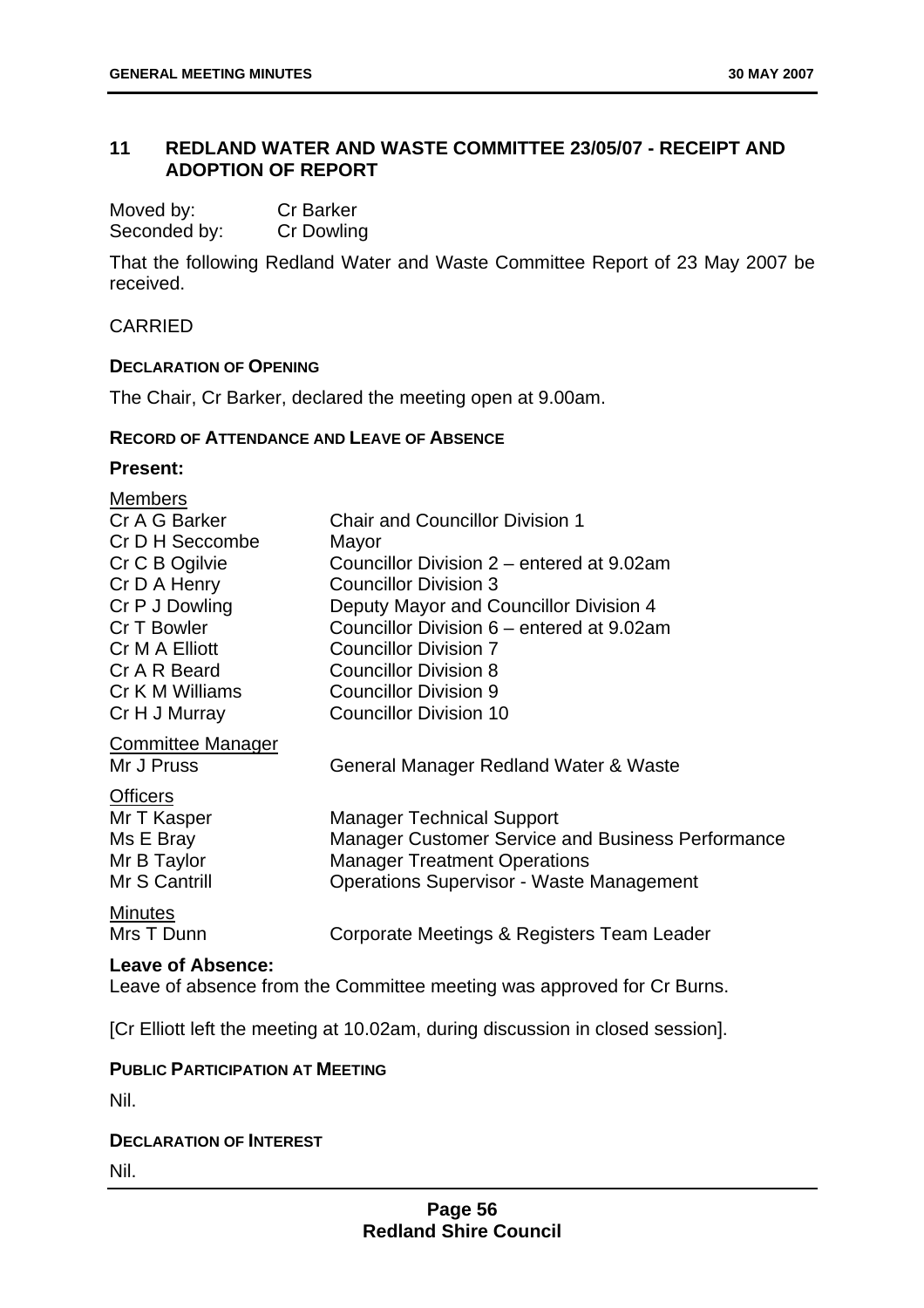#### **MOTION TO ALTER THE ORDER OF BUSINESS**

Nil.

#### **11.1 REPORTS FROM REDLAND WATER AND WASTE**

**11.1.1 REDLAND WATER & WASTE COUNCIL BUSINESS UNIT REPORT - APRIL 2007** 

| Dataworks Filename:              | WW Redland Water & Waste Committee<br><b>WM Redland Water &amp; Waste Committee</b><br><b>WS Redland Water &amp; Waste Committee</b>                                                                   |
|----------------------------------|--------------------------------------------------------------------------------------------------------------------------------------------------------------------------------------------------------|
| <b>Attachments:</b>              | <b>Business Unit Report - April 2007</b><br><b>Appendix A – Additional Water Quality Indicators</b><br><b>Appendix B - Wastewater Treatment Plants</b><br><b>Supplementary Performance Information</b> |
| <b>Responsible Officer Name:</b> | <b>Jim Pruss</b><br><b>General Manager Redland Water &amp; Waste</b>                                                                                                                                   |
| <b>Author Name:</b>              | <b>Jim Pruss</b><br><b>General Manager Redland Water &amp; Waste</b>                                                                                                                                   |

#### **EXECUTIVE SUMMARY**

The Redland Water & Waste (RWW) Council business unit report is presented to Council for noting. The report provides the business unit's performance for the month of April 2007 and covers financial and non-financial indicators for water, wastewater and waste.

It is expected that, most of the time the report findings will be "business as usual". Where exceptions occur, these will be highlighted.

The report provides a regular opportunity for Council to consider the performance of RWW and to respond to any exceptional reporting.

Council is provided with the option to accept the report or, accept it and request additional information or a review of performance.

#### **PURPOSE**

To report on the ongoing performance of the business unit against key performance indicators (KPIs).

## **BACKGROUND**

RWW's performance plan identifies KPIs for which performance targets have been agreed with Council. Reporting is done each month through the RWW Committee.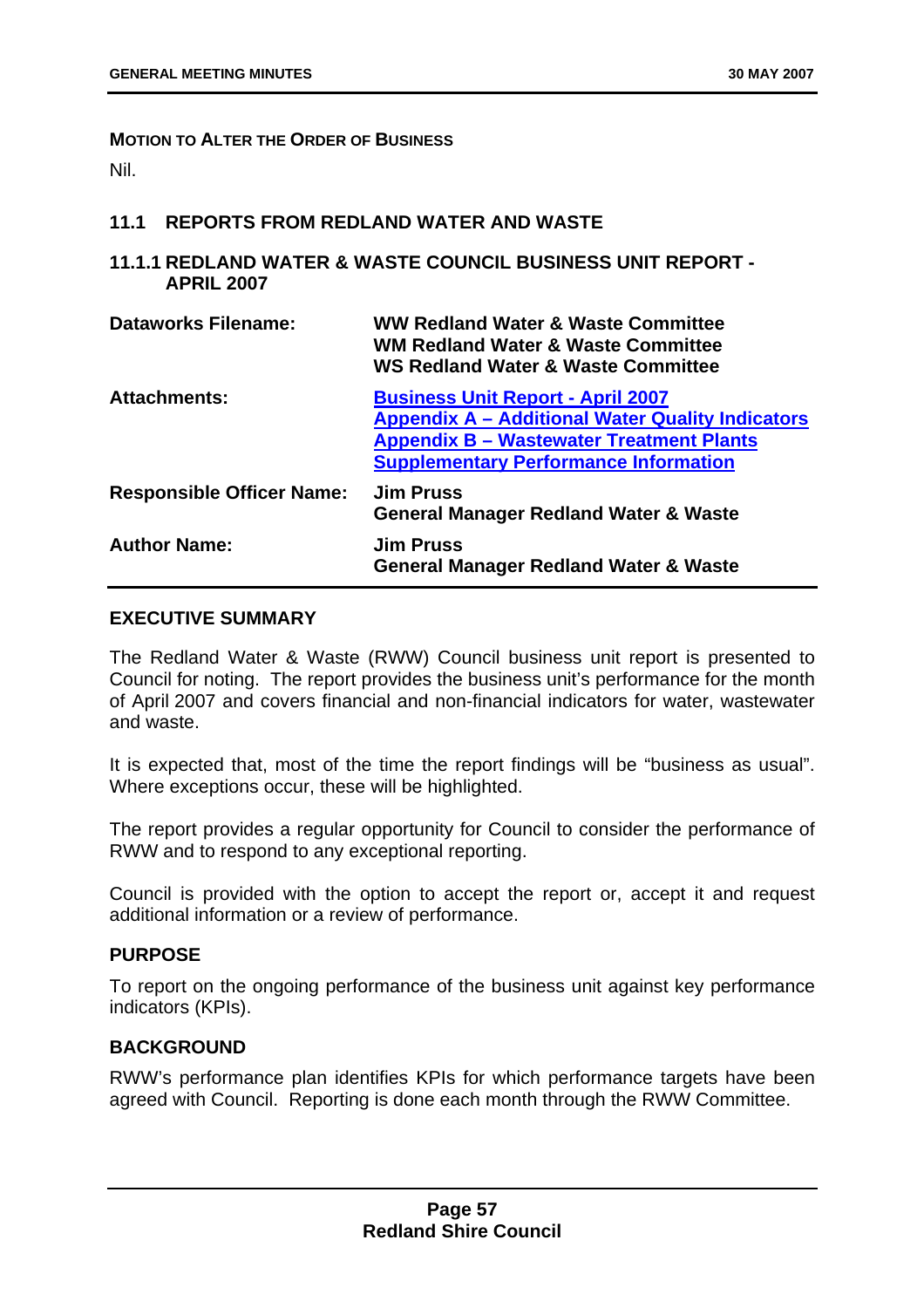# **ISSUES**

The report is provided to Council as a means of monitoring the performance of RWW for the activities of water, wastewater and waste.

The first part of the report comprises a "snapshot" of the business unit's achievement in meeting KPIs (year-to-date) and financial report card.

The report then provides specific financial report and commentary, capital expenditure (graphically) and a detailed customer overview.

The main body of the report focuses on actual levels of achievement against the KPIs for the month. Where exceptions have occurred and targets not met, an explanation is given as well as action taken to improve performance.

The report closes with a summary of the major issues for each group during the month.

# **RELATIONSHIP TO CORPORATE PLAN**

The recommendation primarily supports Council's strategic priority to provide and maintain water, wastewater and waste services to sustain our community.

Providing this report also supports the organisational leadership goal of good governance by providing accountability of RWW's performance in a way that is open to the public.

## **FINANCIAL IMPLICATIONS**

There are no direct financial implications resulting from this report. Financial implications may result where Council requests a performance review or requests an increase in performance standards.

# **CONSULTATION**

Consultation has occurred with:

- Manager Customer Service & Business Performance, RWW;
- Manager Treatment Operations, RWW;
- Manager Technical Support, RWW; and
- Senior Advisor, Financial Management, RWW.

## **OPTIONS**

## **PREFERRED**

That Council resolve to accept the Redland Water & Waste Council Business Unit Report for April 2007, as presented in the attachment.

## **ALTERNATIVE**

That Council accepts the report and requests additional information or a review of performance.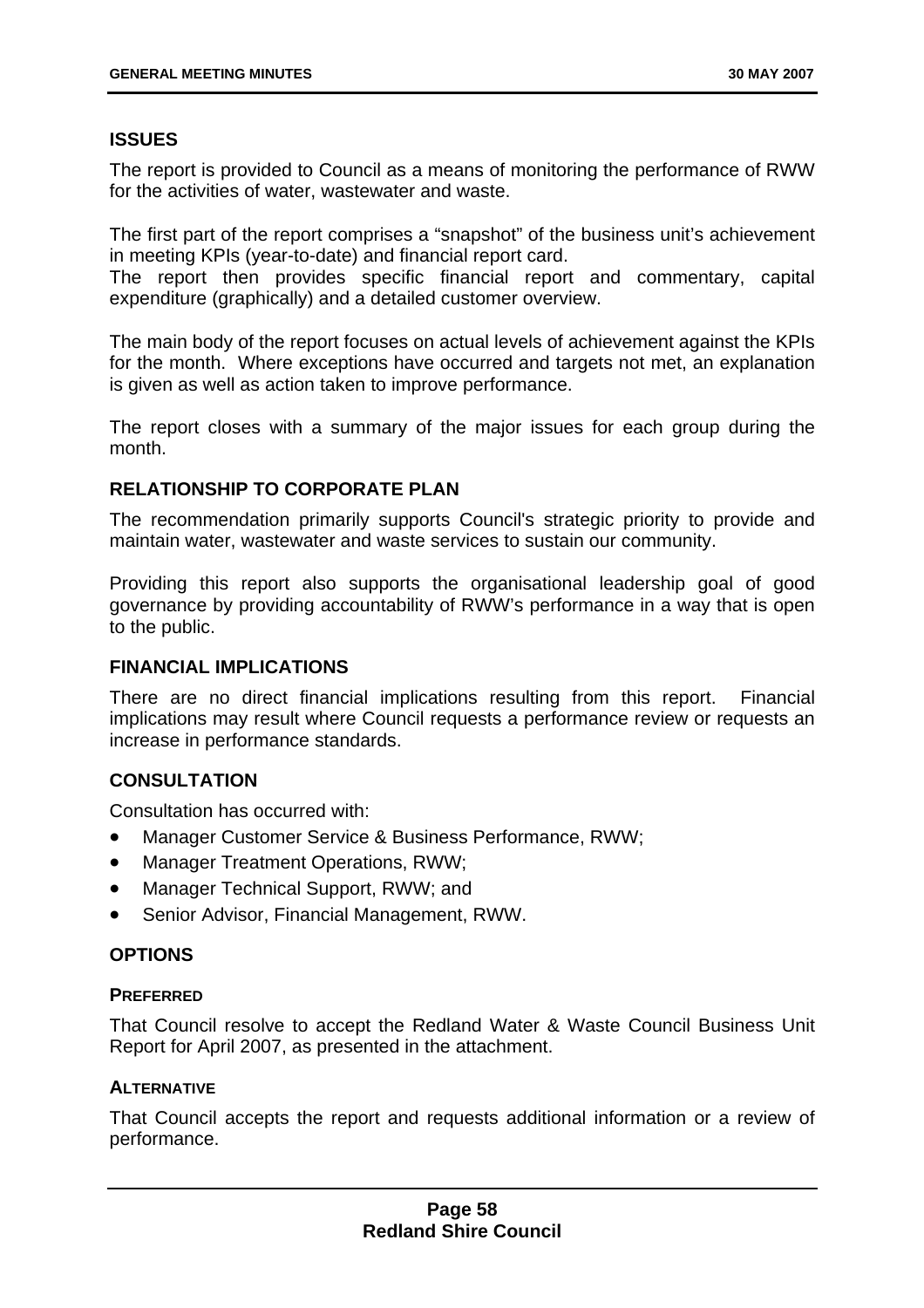# **OFFICER'S/COMMITTEE RECOMMENDATION/ COUNCIL RESOLUTION**

Moved by: Cr Barker Seconded by: Cr Elliott

**That Council resolve to accept the Redland Water & Waste Council Business Unit Report for April 2007, as presented in the attachment.** 

# **CARRIED**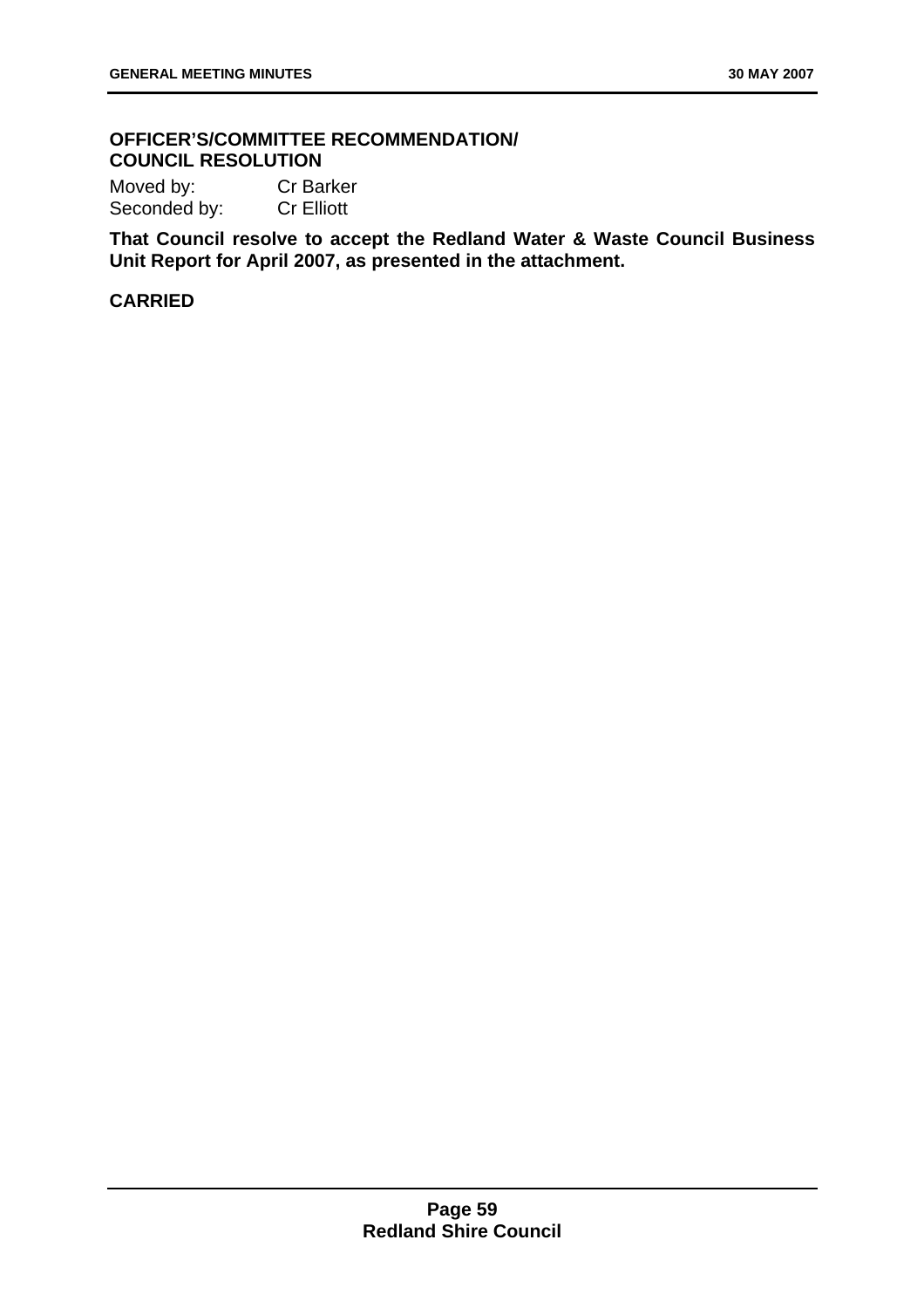## **11.2 TENDERS FOR CONSIDERATION**

The meeting was closed to the public under section 463(1)(h) of the *Local Government Act 1993* to discuss reports on Tender No 1139-2007 and Tender No RWW-0029.

The meeting was again opened to the public.

## **11.2.1 TENDER NO 1139-2007-RWW PROVISION OF WATER METER READING CONTRACT**

| <b>Dataworks Filename:</b>       | <b>WS Water Meter Reading Contract 2007</b>                                                 |
|----------------------------------|---------------------------------------------------------------------------------------------|
| <b>Responsible Officer Name:</b> | <b>Eleanor Bray</b><br><b>Manager Customer Service &amp; Business</b><br><b>Performance</b> |
| <b>Author Name:</b>              | <b>Kevin McGuire</b><br><b>Service Manager Water Reticulation</b>                           |

## **EXECUTIVE SUMMARY**

On 30 March 2007, Council advertised in the *Courier-Mail* inviting tenders for the Provision of Water Meter Reading Contract. This was initiated as the current contract is due to expire on 30 June 2007 and Council requires an ongoing contract for this activity.

The tender comprised 2 options for the delivery of the required service, and tenderers were invited to make offers in full for either Option 1 or Option 2 or both. No part offers for either option were permitted.

Thirteen copies of the tender documents were requested and 2 offers were received. Both offers were for delivery under Option 1 of the tender. No offers were received for delivery under Option 2.

This report presents the evaluations for the individual schedules of tenders received and the tenders considered to be the most advantageous to Council are recommended under sections 481, 483, 484 and 490 of the *Local Government Act* relating to tendering, and the principles governing the making of contracts.

# **PURPOSE**

To seek Council approval of the officer's recommendation to appoint Kerry Clarke as the preferred supplier for the provision of water meter reading, for a period of 2 years from 1 August 2007 to 31 July 2009 with the option to extend for a further 3 periods each of 12 months for a maximum possible contract period of 5 years.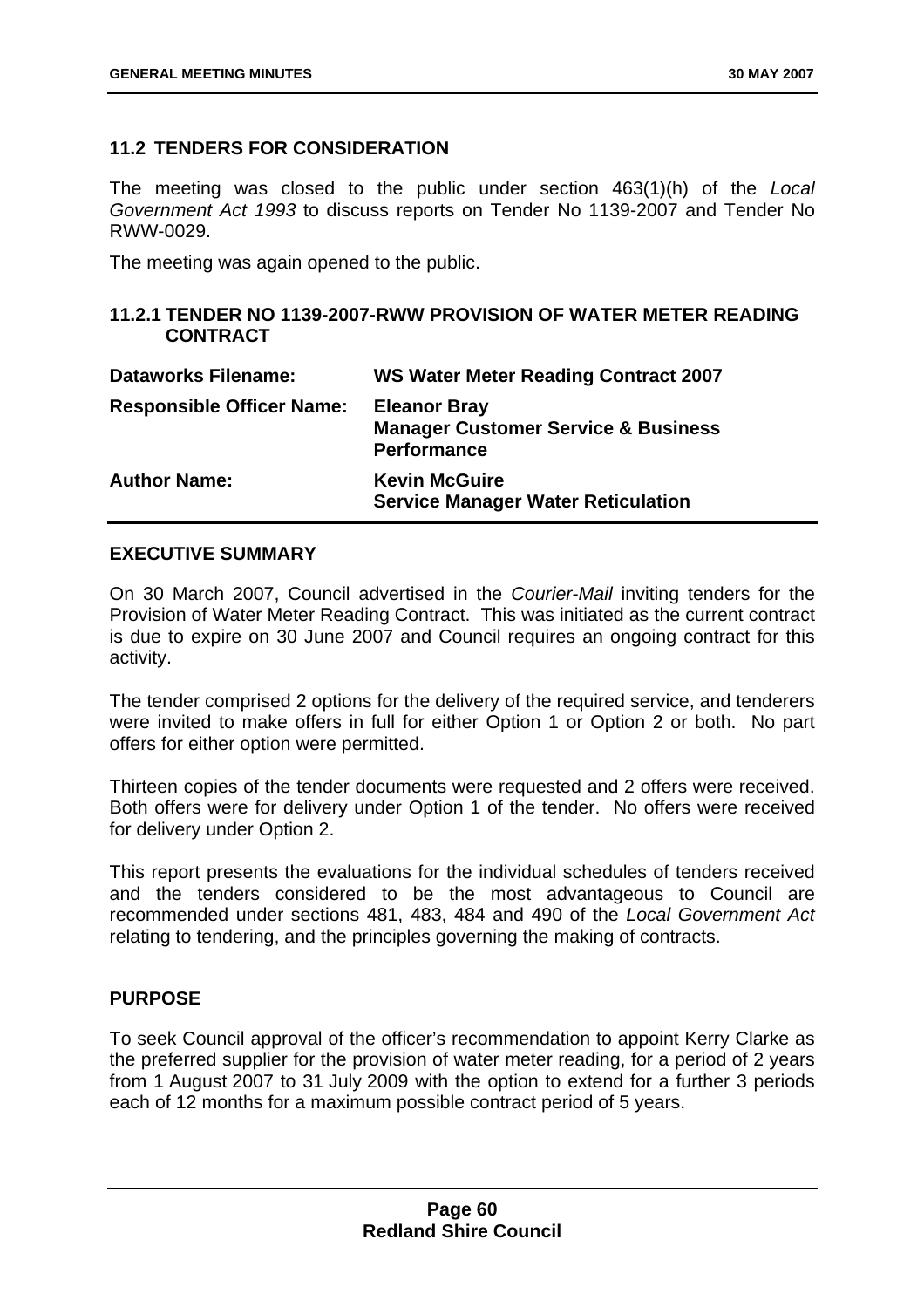# **BACKGROUND**

Tenderers were advised that the Council's objective in evaluating tenders is to secure the most advantageous offer and best value for money for Council, and not necessarily the lowest price.

The tender was evaluated using the following criteria:

| <b>TENDER EVALUATION CRITERIA - OPTION 1</b> |                                               |                   |
|----------------------------------------------|-----------------------------------------------|-------------------|
| <b>Mandatory criteria</b>                    | Reference to tender deliverable attachment in |                   |
|                                              | section B                                     |                   |
| Form of tender                               | Tender deliverable attachment - A.            |                   |
| financial<br>Corporate<br>and                | Tender deliverable attachment - C             |                   |
| information                                  |                                               |                   |
| Insurances                                   | Tender deliverable attachment - D             |                   |
| <b>Other criteria</b>                        | Reference to tender deliverable               | <b>Evaluation</b> |
|                                              | attachment in section B                       | weighting         |
| Statement of non-compliance                  | Tender deliverable attachment - B             |                   |
| Referee reports                              | Tender deliverable attachment - E             | 10%               |
| Delivery capacity                            | Tender deliverable attachment - F             | 35%               |
| <b>Additional service</b>                    | Tender deliverable attachment - G             | 15%               |
| Meter reading equipment                      | Tender deliverable attachment - H             | 15%               |
| Staff and sub-contractors                    | Tender deliverable attachment - I             | 15%               |
| Documentation                                | Tender deliverable attachment - J             | 10%               |
| Pricing schedule                             | Tender deliverable attachment - K             |                   |

Those areas without an evaluation weighting were assessed as either acceptable or not acceptable to Council.

The tendered price and financial schedule were evaluated separately with the pricing differential applied to the final evaluation criteria percentile.

## **ISSUES**

Clarification was sought from all suppliers ranging from pricing formula, product samples, and compliance to Council's standard conditions of contract.

## **RELATIONSHIP TO CORPORATE PLAN**

The recommendation primarily supports Council's strategic priority to ensure the long-term financial viability of the Shire and provide public accountability in financial management.

# **FINANCIAL IMPLICATIONS**

The recommendation primarily supports Council's strategic priority to ensure the long-term financial viability of the Shire and provide public accountability in financial management.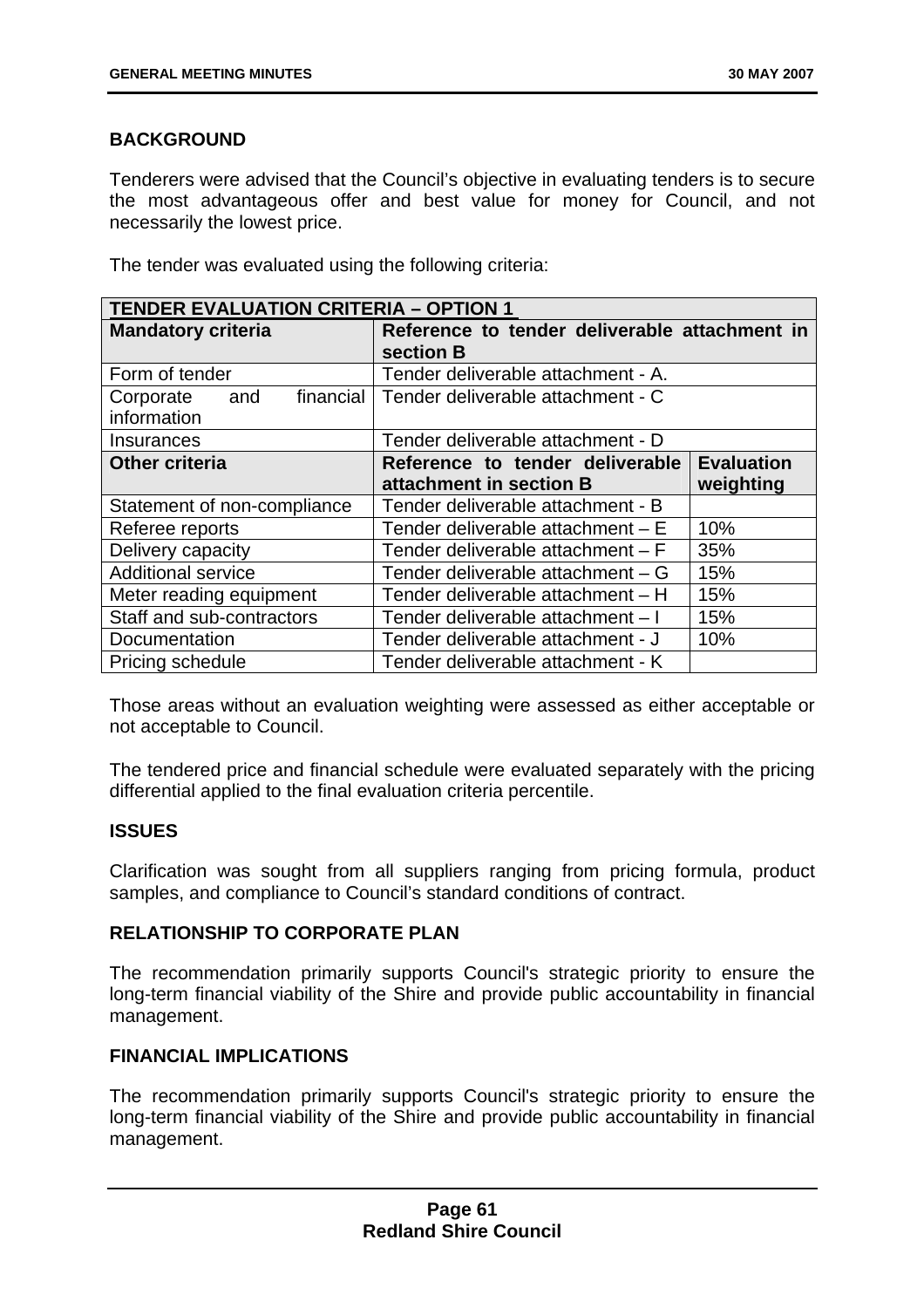Funding has been allocated in the 2007/08 budget within Redland Water & Waste (RWW) for the delivery of water meter reading across the Shire.

The estimated value for the provision of water meter reading contract is \$283,586.86 in the first 2 years and a total of \$758,138.65 for the maximum possible contract duration.

# **CONSULTATION**

Consultation has occurred with:

- Manager Legal Services
- Supply Services Manager
- Procurement Co-ordinator
- Manager CSBP
- Service Manager Water Reticulation
- Co-ordinator Meter Billing
- Contracts Manager
- Tenders & Contracts Officer
- Commercial Account Manager RWW

# **OPTIONS**

## **PREFERRED**

That Council resolve as follows:

- 1. To accept the tender and enter into a contract with Kerry Clarke for the Provision of Water Meter Reading for a period of 2 years from 1 August 2007 to 31 July 2009 with the option to extend for a further 3 periods each of 12 months.
- 2. To delegate to the Chief Executive Officer the authority:
	- a. To make, vary and discharge the contract in accordance with the agreed contract terms for any changes;
	- b. To exercise any further options to extend these contracts as specified in the original contracts;
	- c. To sign all relevant documentation;
	- d. To delegate the contract authority tasks to an appropriate senior Council officer; and
- 3. That the documents entitled "Summary of Tender Evaluation" and "Schedule of Rates" remain confidential.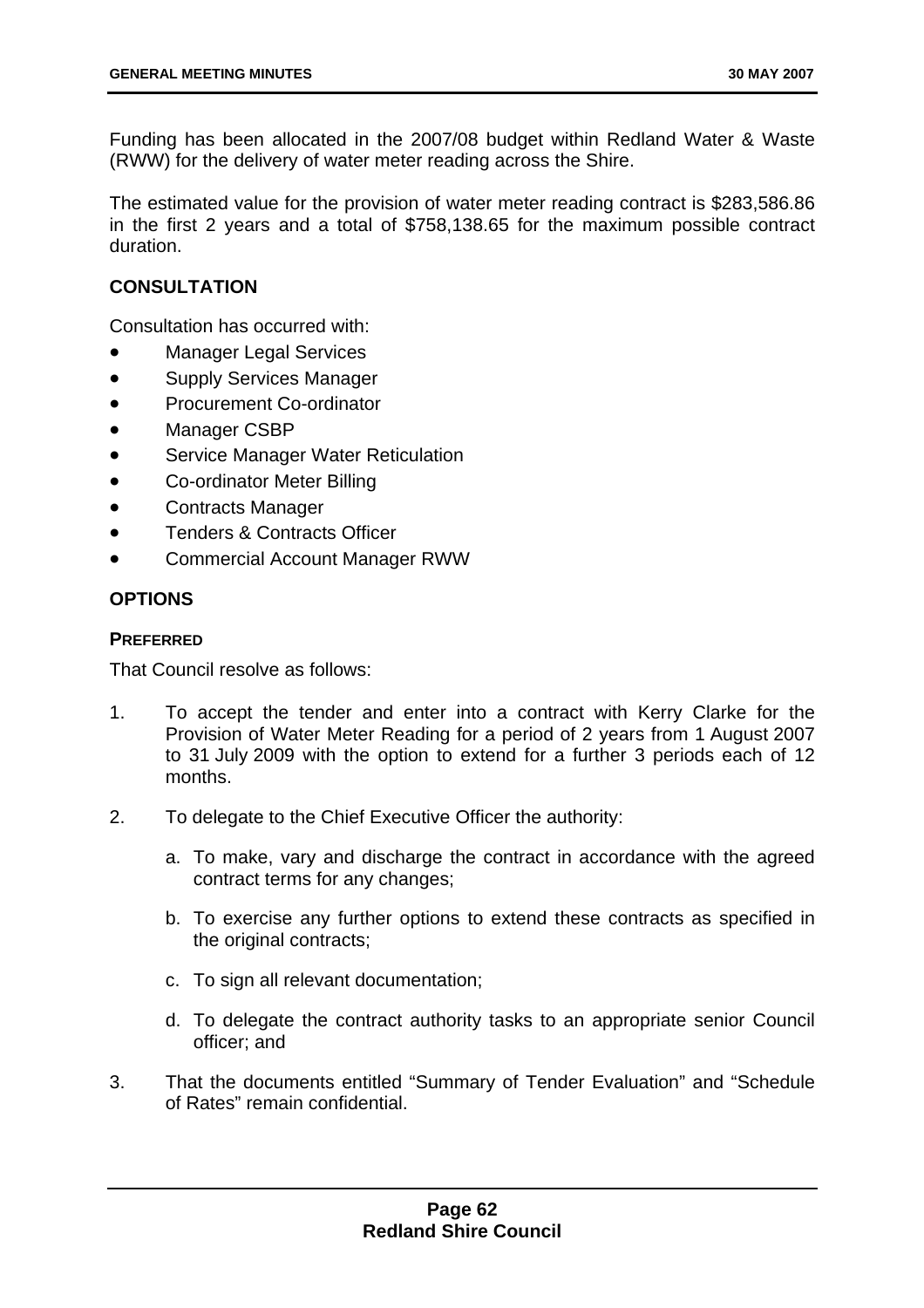## **ALTERNATIVE**

That Council resolve not to award the contract to Kerry Clarke for the Provision of Water Meter Reading Contract and seek new tenders.

## **OFFICER'S/COMMITTEE RECOMMENDATION**

| Moved by:    | <b>Cr Barker</b>  |
|--------------|-------------------|
| Seconded by: | <b>Cr Elliott</b> |

**That Council resolve as follows:** 

- **1. To accept the tender and enter into a contract with Kerry Clarke for the Provision of Water Meter Reading for a period of 2 years from 1 August 2007 to 31 July 2009 with the option to extend for a further 3 periods each of 12 months;**
- **2. To delegate to the Chief Executive Officer the authority:** 
	- **a. To make, vary and discharge the contract in accordance with the agreed contract terms for any changes;**
	- **b. To exercise any further options to extend these contracts as specified in the original contracts;**
	- **c. To sign all relevant documentation;**
	- **d. To delegate the contract authority tasks to an appropriate senior Council officer; and**
- **3. That the documents entitled "Summary of Tender Evaluation" and "Schedule of Rates" remain confidential.**

**CARRIED**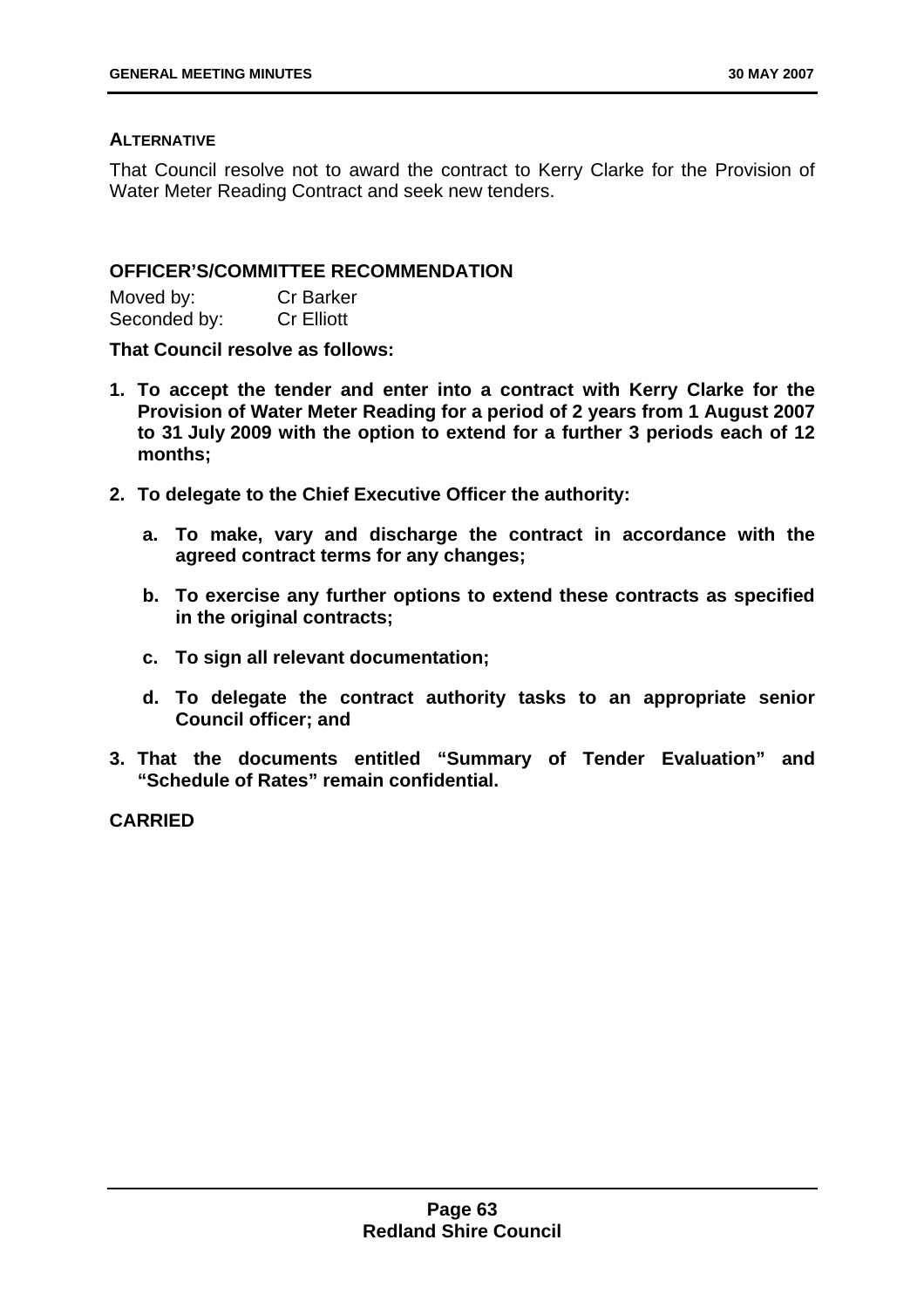## **11.2.2 TENDER NO RWW-0029 - LANDFILL GAS TO ENERGY PLANT AT BIRKDALE LANDFILL EVALUATION REPORT**

| <b>Dataworks Filename:</b>       | WM - RWW-0029 Construction Operation &<br><b>Maintenance Landfill Gas Energy Plant</b> |
|----------------------------------|----------------------------------------------------------------------------------------|
| <b>Responsible Officer Name:</b> | <b>Troy Kasper</b><br><b>Manager Technical Support</b>                                 |
| <b>Author Name:</b>              | <b>Steven Cantrill</b><br><b>Senior Waste Planner</b>                                  |

## **EXECUTIVE SUMMARY**

At its General Meeting of 25 August 2004, Council resolved to tender for the provision of a landfill gas (LFG) to energy plant at Birkdale landfill. Based upon the findings of a gas generation evaluation and business model assessment, the preferred method by which to deliver the project was determined to be on the basis of a build, own and operate (BOO) contract with the aim of negotiating a favourable royalty for electricity generation and for Council to retain all rights to carbon credits unless a favourable premium is offered.

Consultants, Parsons Brinckerhoff (PB), were engaged to undertake the tender process on behalf of Council, including development of the tender document, evaluation of submissions and finalising all contract documentation.

Tenders were advertised on 18 March 2006 with submissions closing 10 April 2006. A single tender from Landfill Management Services (LMS) was received.

This report provides details of the tender assessment undertaken by PB, and recommends awarding the contract for the construction, operation and maintenance of an LFG to energy plant to Landfill Management Services Pty Ltd. This process has taken a year of detailed negotiations to resolve.

## **PURPOSE**

This report recommends the acceptance under Section 490 of the *Local Government Act*, of a tender received for the provision of construction, operation and maintenance of an LFG to energy plant. Tenders were called in accordance with Section 484 of the *Local Government Act*.

## **BACKGROUND**

As a result of an earlier report on the feasibility of an LFG to energy plant, Council, at its General Meeting of 25 August 2004, resolved to tender for the installation of an LFG to energy plant at Birkdale landfill under a BOO contract with the aim of negotiating a favourable royalty for electricity sales and retention of all rights to carbon credits unless a favourable premium is offered.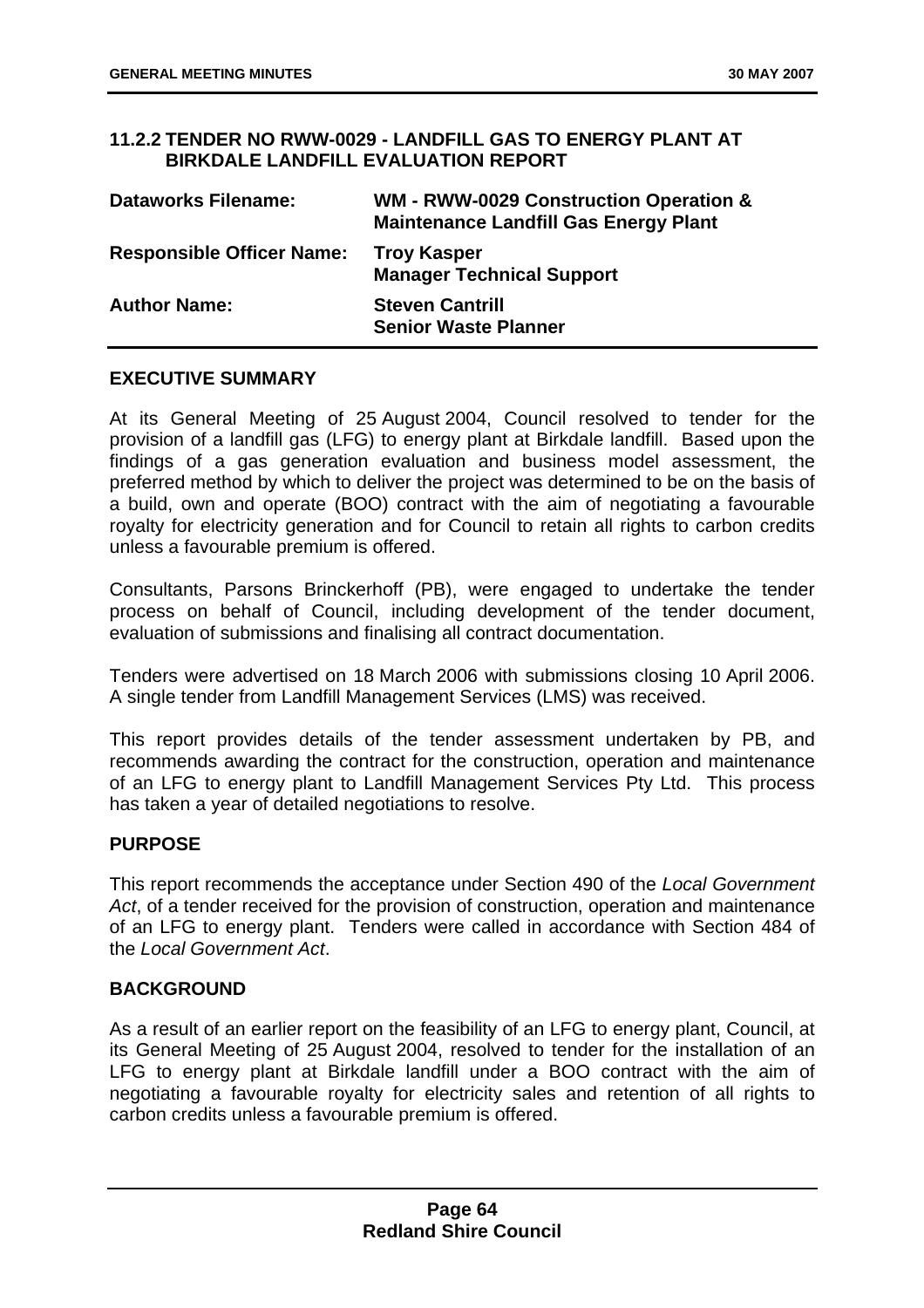The expectation for the BOO arrangement was that Council would be able to effectively reduce its future capital costs and offset much of the financial risk to the contractor, yet still gain financial benefits in the form of royalty payments and secured rights to all carbon credits.

Consulting Engineers, Parsons Brinckerhoff, were engaged by Redland Water & Waste (RWW) to manage the tendering process and have provided a tender evaluation report titled "Tender Evaluation Report - Construction and Operation of a Landfill Gas to Energy Plant RWW-0029".

## **ISSUES**

#### LIMITED SUPPLY MARKET

Landfill gas to energy systems are becoming quite common on landfills as a result of tighter environmental controls and marketing opportunities developed as a result of greenhouse gas abatement measures. While this is the case, there remain a limited number of specialist providers within the Australian market capable of designing, building and managing such systems.

Based upon market interest during the tender advertising phase, it was anticipated that up to 3 tender bids could be expected. This, however, was not realised and only a single submission from LMS was received.

In consideration that only a single bid was lodged and therefore a comparison between tenders was not possible, the tender evaluation process was directed to ensure that the tender received had suitably addressed all Council's expectations.

## NON-CONFORMANCE ISSUES NOMINATED IN TENDER

The tender submission from LMS identified, in a non-conformance statement, significant variations from the original tender document. At a tender clarification meeting conducted on 26 April 2006, each non-conformance was tabled for discussion in an attempt to identify the reasons and to ensure Council's position in regard to any potential contract was not compromised. Each significant nonconformance issue is detailed below:

1. Royalty payments

The intent of the BOO tender was for Council to obtain a royalty payment from the sale of electricity and any renewal energy certificates (RECs) but to retain rights to any potential carbon credits in exchange for rights to the LFG. This expectation was based upon earlier economic and gas modelling assessments (GHD Report 2004) that identified the potential for a gas to energy plant at Birkdale landfill was economically viable (without dependence upon carbon credit sales) when efficient power generating equipment is utilised. It was further considered that any future carbon trading market had the potential to significantly improve the value of any landfill gas project.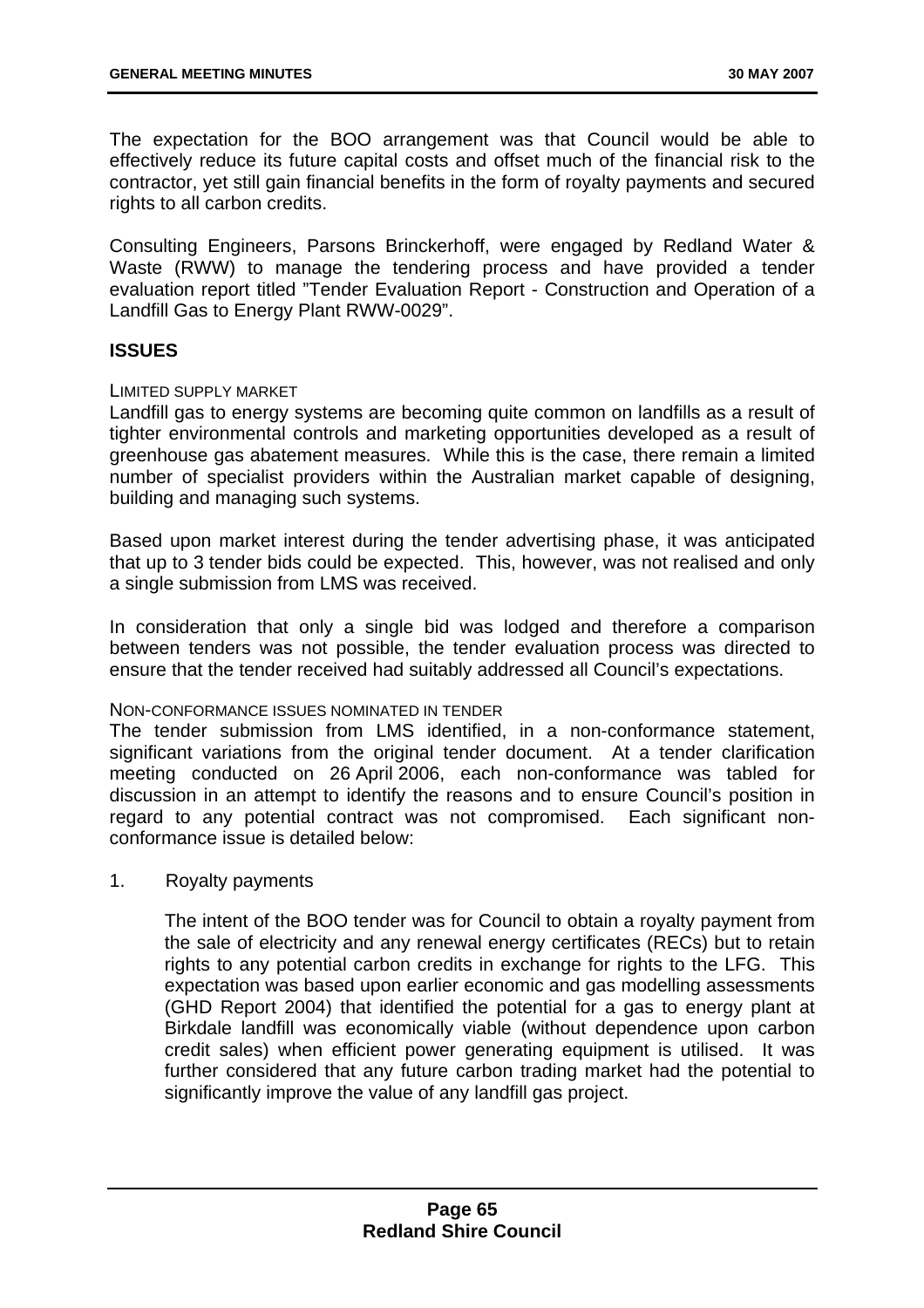Notwithstanding the report findings, the tender document identified the potential for Council to 'free up' carbon credits in favour of the tenderer, conditional upon a favourable royalty being offered to Council.

The Royalty Payment offered in the LMS tender is conditional upon all revenue rights (including carbon credits) being transferred to the contractor. Advice from LMS during a tender clarification meeting states that the project is not economically viable without access to carbon credits. This claim has been supported by Parsons Brinckerhoff as part of the tender assessment.

Specific issues related to the potential financial impacts for Council are identified within the financial implications section of this report.

2. Conditions of contract

In their non-conformance statement, LMS indicated they have a preferred model contract best suited to LFG to energy systems delivered under a BOO arrangement and offered an alternate contract as part of their tender. A review of their document indicated an increased risk exposure for Council (in comparison to the tender documents). Further negotiations between the tenderer and Council has led to the development of an alternate contract between the parties to incorporate the requirements of the contractor and limiting Council's risk exposure. During the development of these modified terms of contract, an external legal review was undertaken to ensure Council's interests were maintained.

While a significant effort has gone into these contract negotiations to reduce Council's residual risk, there still remain the following issues:

- Council could face a financial risk should it terminate the contract, either by its own default or by its option, if termination occurs before the tenth anniversary of the commencement date. Should this occur, Council will be obliged to pay an agreed market value for the gas extraction infrastructure installed by the contractor. Council can reduce its exposure to this risk by ensuring it fulfils its obligations under the contract and therefore not be a "defaulting party" and by not terminating the contract within the first 10 years of the commencement date. Consideration has been given to the conditions under which Council may default and there is considered minimal risk and therefore limited exposure.
- Another key risk is Council's inability to specify design requirements. While the contract specifies performance standards to be met, the tenderer is not willing to permit independent scrutiny of their design and consequently Council will rely purely on the tenderer's capability to design and install a suitable gas management system. While this is not a preferred position for Council, consideration needs to be given to the tenderer's previous track record in designing and installing LFG systems which puts them at the forefront of LFG technology within the Australian market.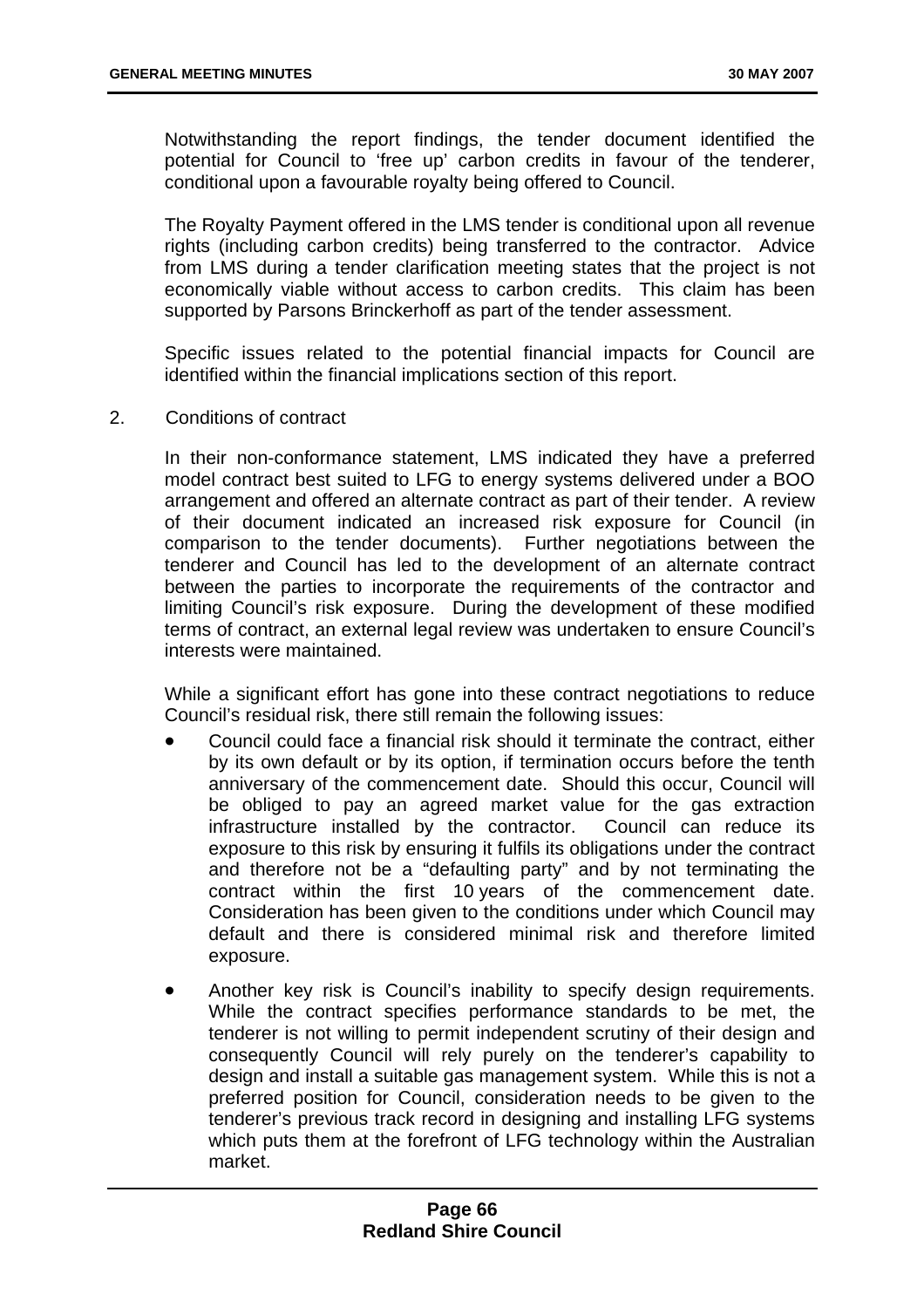- As the tenderer is funding all works associated with this contract, they have insisted upon the right to terminate the contract if the project, in their opinion, becomes uneconomic. While this may appear an easy escape clause, termination by the tenderer will not see Council obliged to pay for infrastructure or works undertaken on the gas management system at that time, so in effect, would potentially leave Council with an operational LFG extraction and flaring system at no cost.
- 3. Long term occupation of the Birkdale site

Landfill operations at the Birkdale site will likely cease during 2010, however LFG production will continue for at least another 20 years. As a result of this gas generation potential, the BOO contract has been offered over a fixed 15 year period with options for further extensions up to a total contract period of 25 years. Under the agreed conditions of contract and advice from the Department of Natural Resources & Water (DNRW), Council is required to enter into a trustee lease with the contractor for an area of the Birkdale landfill upon which they will construct and operate the gas utilisation facility (GUF). The contractor will also require a licence to access other areas of the landfill site outside the area identified within any trustee lease. This lease and licence will not restrict Council's ability to rehabilitate the actual landfill site and develop it for its determined post-closure end use. There will, however, be aboveground infrastructure that will remain on the site.

4. Tripartite agreement

The Birkdale landfilling operations are provided under a separate contract by Subloos Pty Ltd (Subloo). Given the anticipated high level of interaction and potential for conflicting needs between the landfill operations and LFG contractors, a tripartite agreement between all 3 parties (Redland Shire Council [RSC], Subloo and LMS) has been developed to define the roles and responsibilities of the 3 signatories to manage the risks associated with individual contractors sharing the site and to recognise the interests of all 3 parties to the agreement. In effect, the finalised tripartite agreement forms part of and links the 2 individual contracts.

5. Condition precedent

To reduce Council's risk in regard to default under the contract, the following condition precedent has been included within the contract document:

- There must be an approved trustee lease to use the GUF site for the installation and operation of the GUF for the term at a rental cost of \$1.00.
- Written confirmation from the Minister responsible for the administration of the *Petroleum Act 1923* or the Minister's department to the effect that the Crown in right of the State of Queensland does not claim an interest in LFG emanating from the landfill site.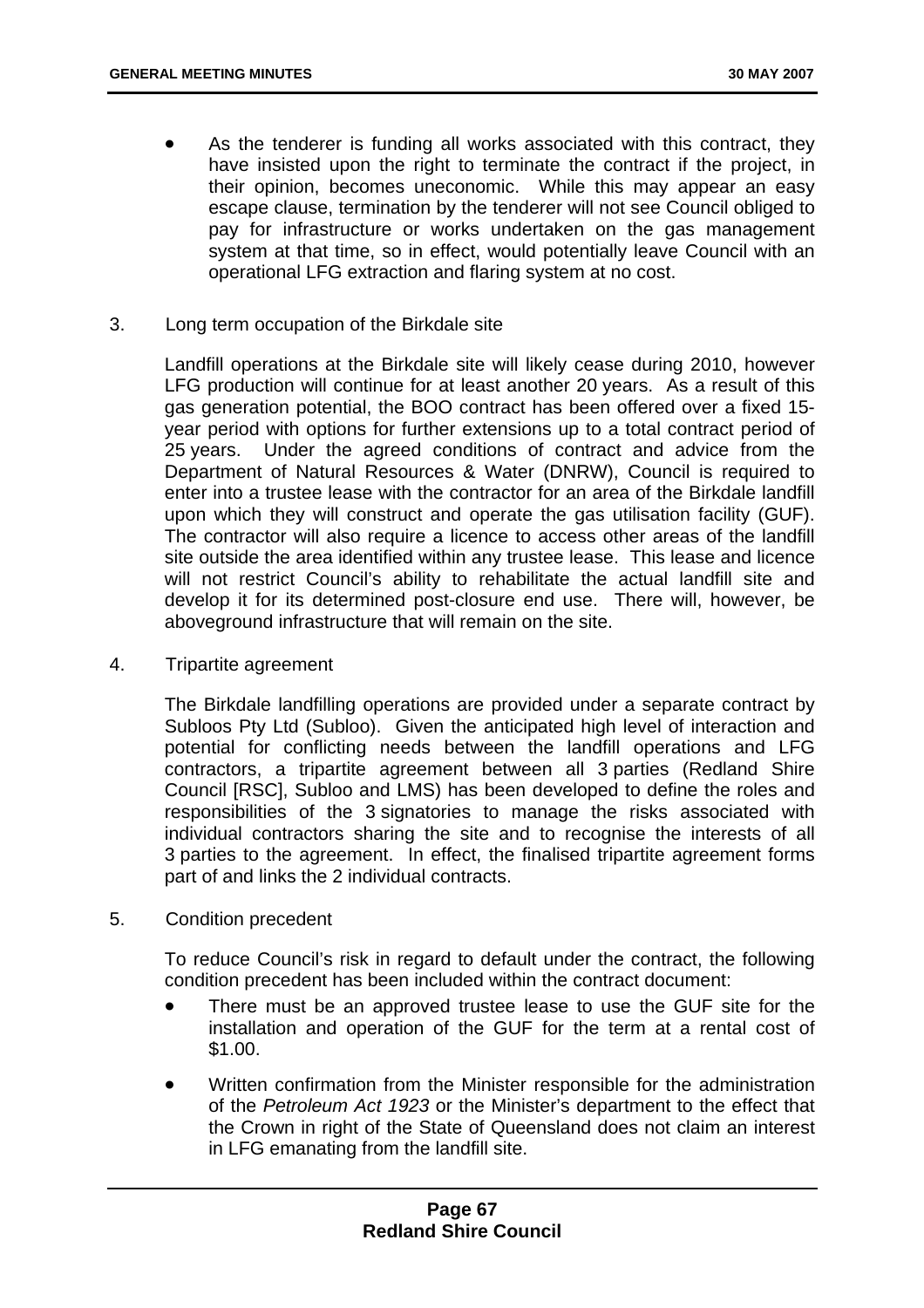# **RELATIONSHIP TO CORPORATE PLAN**

The recommendation primarily supports Council's strategic priority to provide and maintain waste services & support the provision of infrastructure to sustain our community.

## **FINANCIAL IMPLICATIONS**

Council has already invested \$380,000 in the development of Stage 1 of the LFG system and pays approximately \$33,000 per annum in ongoing maintenance management (ownership of the original infrastructure was the preferred option of the Council at the time that work was undertaken). Ideally any commercial LFG arrangement should (at a minimum) provide a return on the investment in ongoing capital, operation and maintenance costs to further develop the LFG field and power station site.

Under this contract, RSC will benefit from royalty payments derived from the sale of electricity, RECs and carbon credits but won't retain rights to the carbon credit. These sales are not likely to occur before the landfill's closure in 2010 when gas production is likely to be at its maximum.

Given that each of these commodities is dependant on the quantity and quality of LFG produced, the efficiency of extraction equipment, gas engines and commodity pricing, it is difficult to forecast any likely royalty payment Council will receive. Further, while RECs and electricity sales exist on an established market, carbon credit trading in Australia exists only on an informal and speculative basis. This situation is likely to remain unchanged unless the Australian government ratifies the Kyoto Protocol or some other international emission trading regime is put into place.

LMS has indicated that with the Royalty Payment and current market pricing, Council could anticipate \$57,000 per annum payment if gas production supports a 500kW or \$115,000 per annum for a 1MW unit. Basic gas modelling has indicated that Birkdale landfill should produce enough gas to run at least a 500kW generator. LMS will also take over maintenance of the existing assets, saving Council a further \$33,000 per annum.

Comparative pricing assessments undertaken as part of the tender assessment indicates the royalty on gross revenue represents approximately 30% net profit. By comparison with other relevant local government arrangements, the royalty offer from LMS appears to offer Council an appropriate financial return. Overall, even though the benefits are relatively small there is little financial risk in entering into this contract and the gas that is current being flared or 'burnt' will be put to better use and create 'green energy' for the grid and reduce the  $CO<sub>2</sub>$  emission from the site.

# **CONSULTATION**

RWW has consulted with: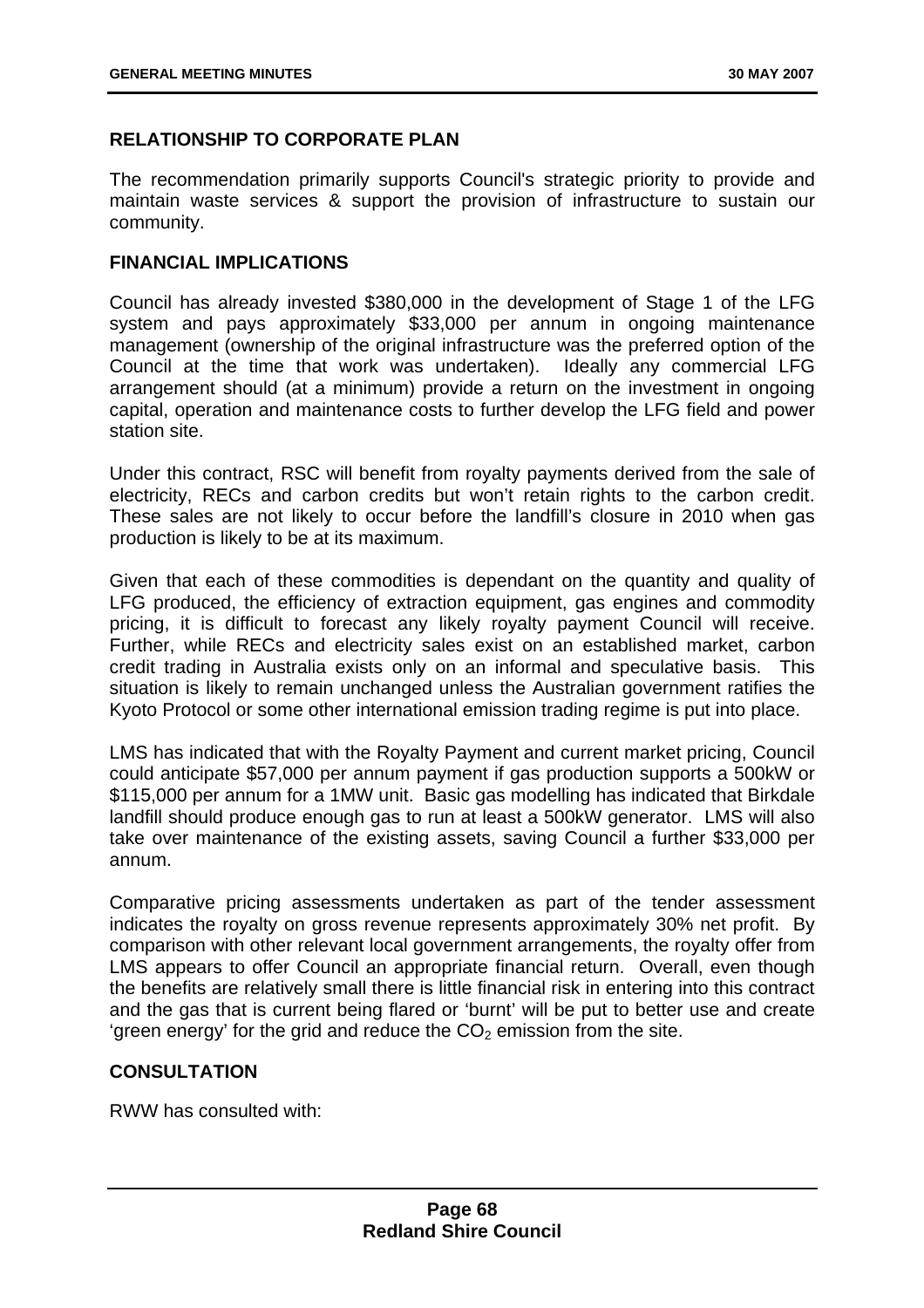- Doyles Construction Lawyers, Manager Legal Services, Contracts Management Unit and Risk & Liability Unit regarding the conditions of contract and the tendering process;
- Logan City and Maroochy Shire Councils regarding their commercial LFG arrangements and were used to benchmark for the LMS tender;
- Australian Business Research Pty Ltd was engaged to provide a contractor report which indicates LMS has the necessary experience, resources and financial capacity to undertake the contract works.

## **OPTIONS**

### **PREFERRED**

That Council resolve as follows:

- 1. To accept tender from and enter into a contract with Landfill Management Services Pty Ltd for the provision of construction, operation and maintenance of a landfill gas energy plant at Birkdale (tender RWW-0029);
- 2. To offer Landfill Management Services a trustee lease, for a period of 15 years, or until termination of contract RWW-0029, whichever occurs first, over part of Lot 140 on SP123388, 555-607 Old Cleveland Road East, Birkdale, identified as the existing landfill gas flare compound;
- 3. That the Chief Executive Officer be delegated authority to make, vary and discharge the contract; and
- 4. That the Mayor and Chief Executive Officer be authorised to sign and seal all relevant documentation.

### **ALTERNATIVE**

- 1. To not accept the tender submitted by Landfill Management Services Pty Ltd, and
- 2. To re-tender the project with increased media coverage to attract a greater number of tenderers.

# **OFFICER'S RECOMMENDATION**

That Council resolve as follows:

- 1. To accept the tender from and enter into a contract with Landfill Management Services Pty Ltd for the provision of construction, operation and maintenance of a landfill gas energy plant at Birkdale (tender RWW-0029);
- 2. To offer Landfill Management Services a trustee lease, for a period of 15 years, or until termination of contract RWW-0029, whichever occurs first, over part of Lot 140 on SP123388, 555-607 Old Cleveland Road East, Birkdale, identified as the existing landfill gas flare compound;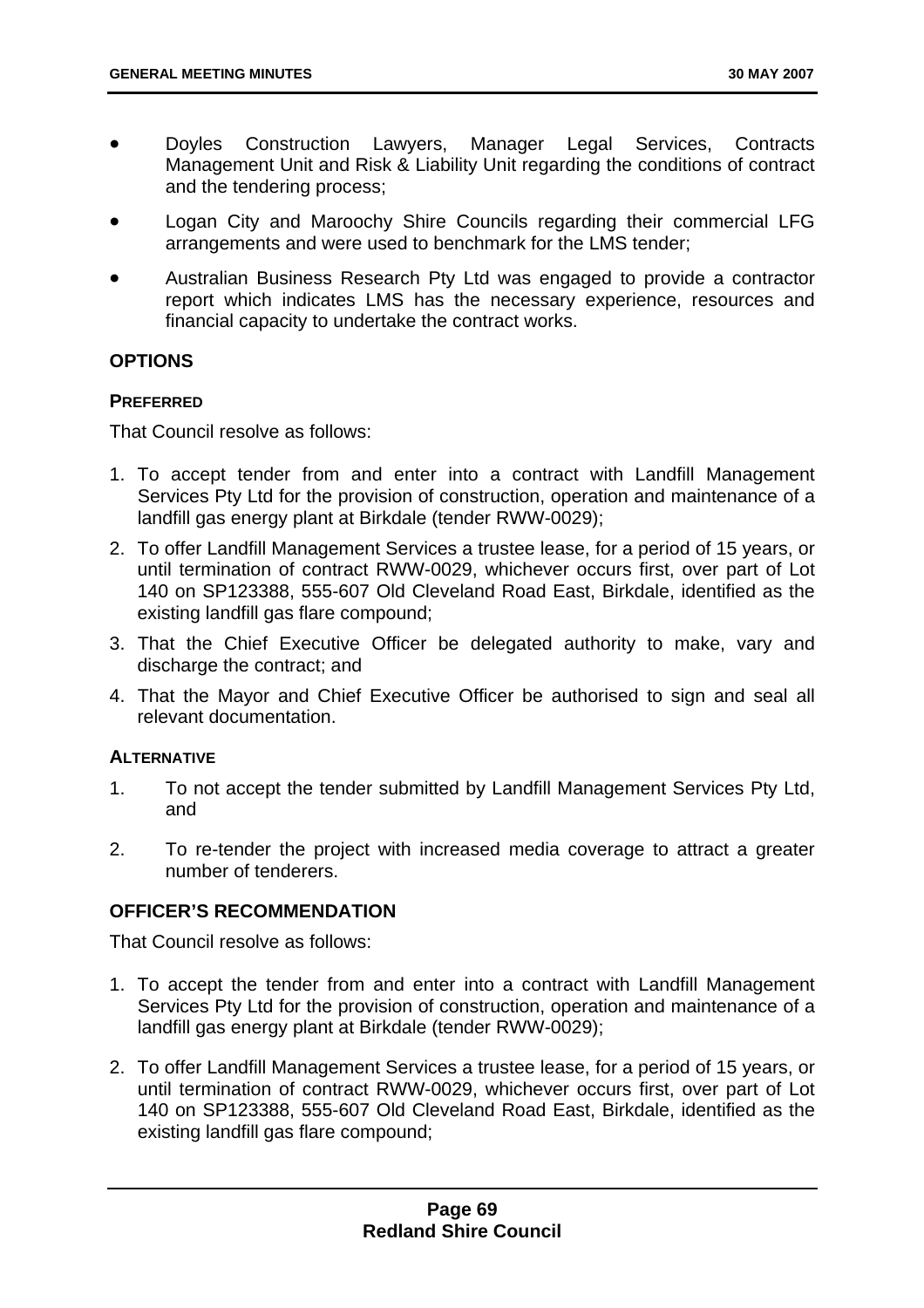- 3. That the Chief Executive Officer be delegated authority to make, vary and discharge the contract; and
- 4. That the Mayor and Chief Executive Officer be authorised to sign and seal all relevant documentation.

### **COMMITTEE RECOMMENDATION**

That Council resolve as follows:

- 1. To accept the tender from and enter into a contract with Landfill Management Services Pty Ltd for the provision of construction, operation and maintenance of a landfill gas energy plant at Birkdale (tender RWW-0029);
- 2. To offer Landfill Management Services a trustee lease, for a period of 15 years, or until termination of contract RWW-0029, whichever occurs first, over part of Lot 140 on SP123388, 555-607 Old Cleveland Road East, Birkdale, identified as the existing landfill gas flare compound;
- 3. That the Chief Executive Officer be delegated authority to make, vary and discharge the contract;
- 4. That the Mayor and Chief Executive Officer be authorised to sign and seal all relevant documentation; and
- 5. That the Parsons Brinckerhoff report titled "Tender Evaluation Report Construction, Operation and Maintenance of a Landfill Gas Energy Plant RWW-0029" remain confidential.

#### **PROPOSED MOTION**

| Moved by:    | Cr Ogilvie  |
|--------------|-------------|
| Seconded by: | Cr Williams |

That the Committee Recommendation not be adopted and that the alternative option to adopted as follows:

- 1. That Council not accept the tender submitted by Landfill Management Services Pty Ltd, and
- 2. That Council to re-tender the project with increased media coverage to attract a greater number of tenderers.

On being put to the vote the motion was LOST.

A division was called for.

Crs Williams and Ogilvie voted in the affirmative.

Crs Murray, Beard, Elliott, Bowler, Dowling, Henry, Barker and Seccombe voted in the negative.

(Cr Burns was absent from the meeting).

The motion was declared by the Mayor as LOST.

## **Page 70 Redland Shire Council**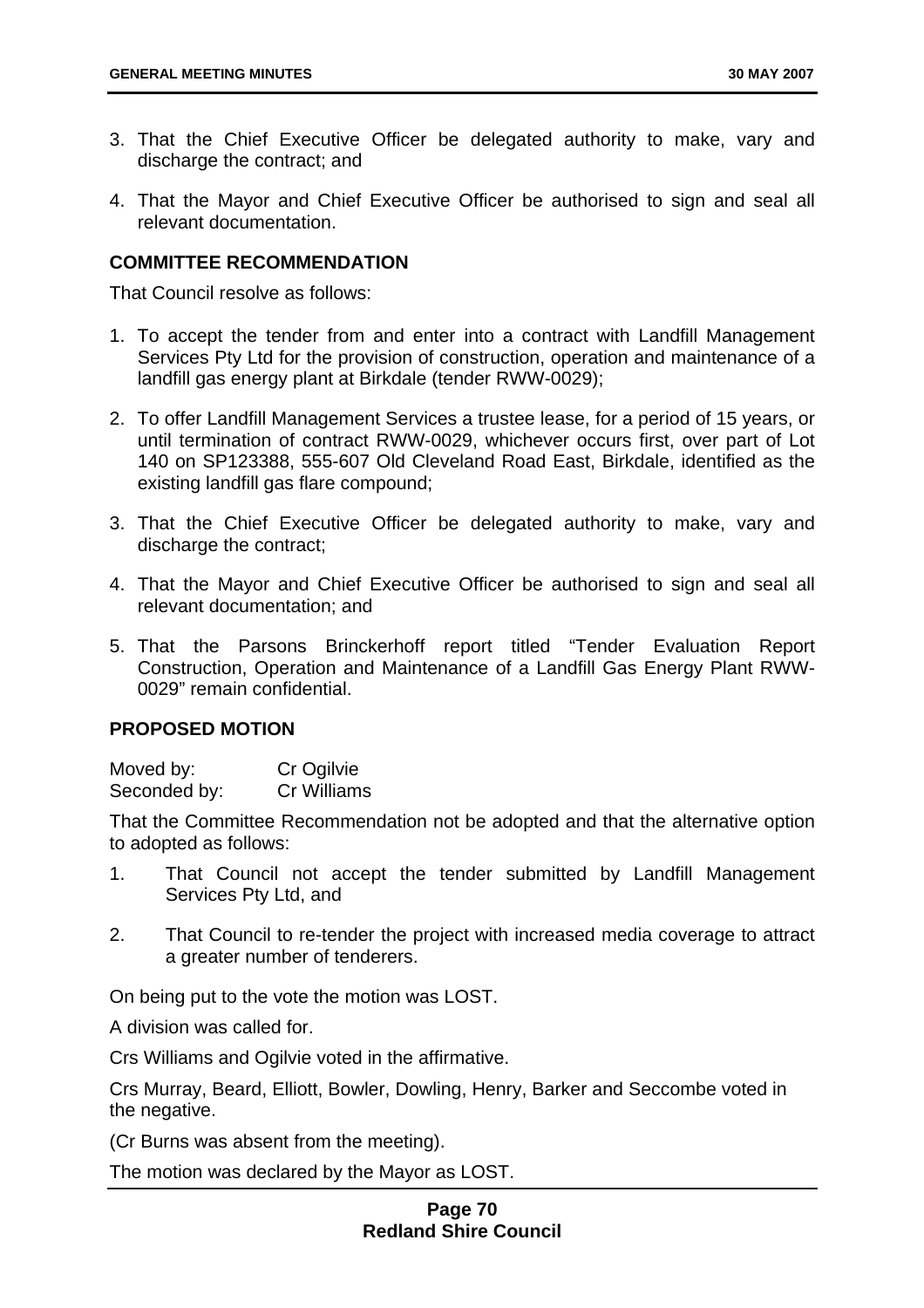#### **COUNCIL RESOLUTION**

| Moved by:    | <b>Cr Barker</b>  |
|--------------|-------------------|
| Seconded by: | <b>Cr Elliott</b> |

**That Council resolve as follows:** 

- **1. To accept the tender from and enter into a contract with Landfill Management Services Pty Ltd for the provision of construction, operation and maintenance of a landfill gas energy plant at Birkdale (tender RWW-0029);**
- **2. To offer Landfill Management Services a trustee lease, for a period of 15 years, or until termination of contract RWW-0029, whichever occurs first, over part of Lot 140 on SP123388, 555-607 Old Cleveland Road East, Birkdale, identified as the existing landfill gas flare compound;**
- **3. That the Chief Executive Officer be delegated authority to make, vary and discharge the contract;**
- **4. That the Mayor and Chief Executive Officer be authorised to sign and seal all relevant documentation; and**
- **5. That the Parsons Brinckerhoff report titled "Tender Evaluation Report Construction, Operation and Maintenance of a Landfill Gas Energy Plant RWW-0029" remain confidential.**

# **CARRIED**

A division was called for.

Crs Murray, Beard, Elliott, bowler, Dowling, Henry, Barker and Seccombe voted in the affirmative.

Crs Williams and Ogilvie voted in the negative.

(Cr Burns was absent from the meeting).

The motion was declared by the Mayor as **CARRIED**.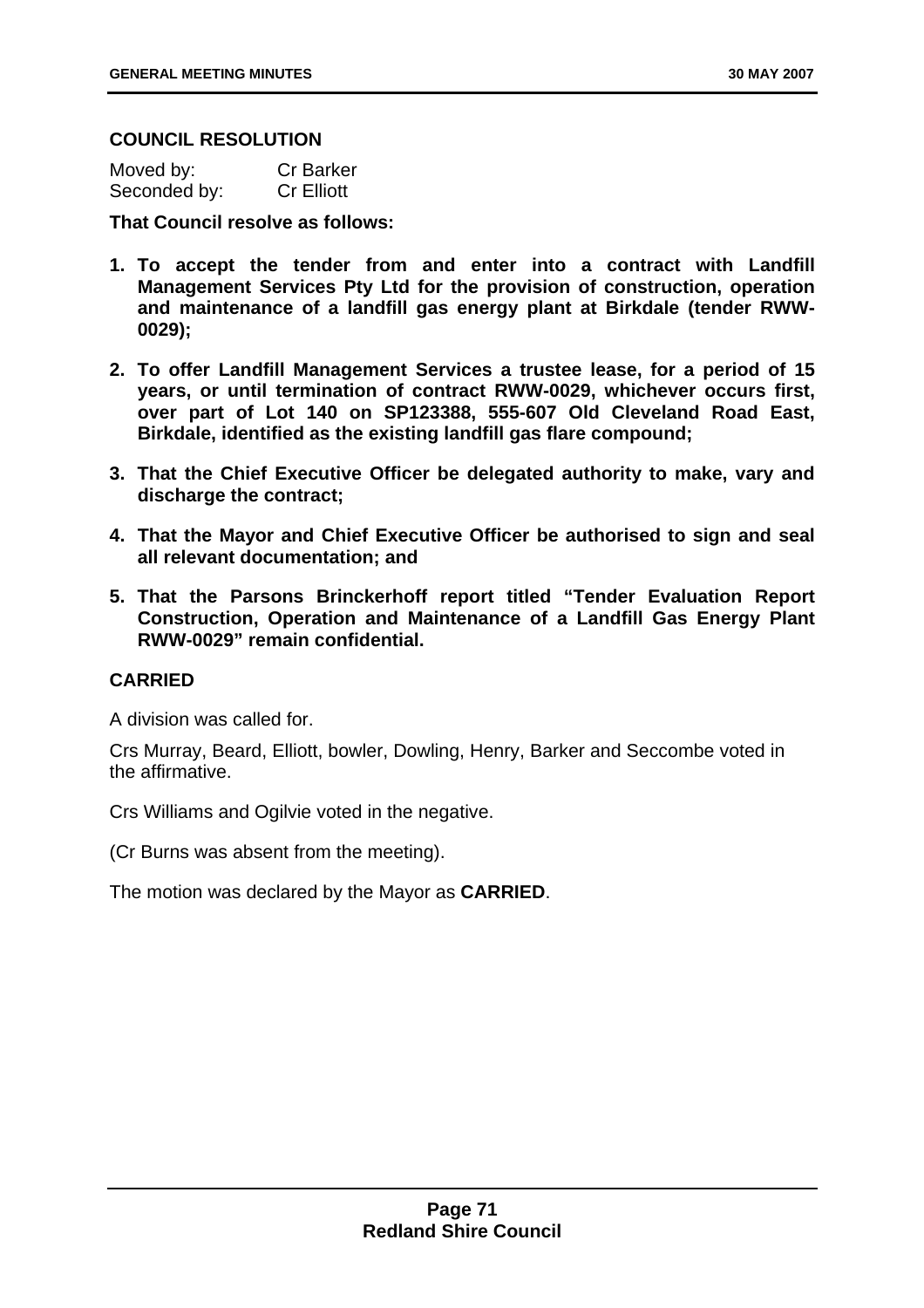# **11.3 GENERAL BUSINESS**

• Cr Henry asked for advice on greywater systems for household use. The General Manager Redland Water & Waste said that he would investigate this matter by contacting the relevant area of Council and would provide information at a later date.

## **MEETING CLOSURE**

The Chair declared the meeting closed at 10.24am.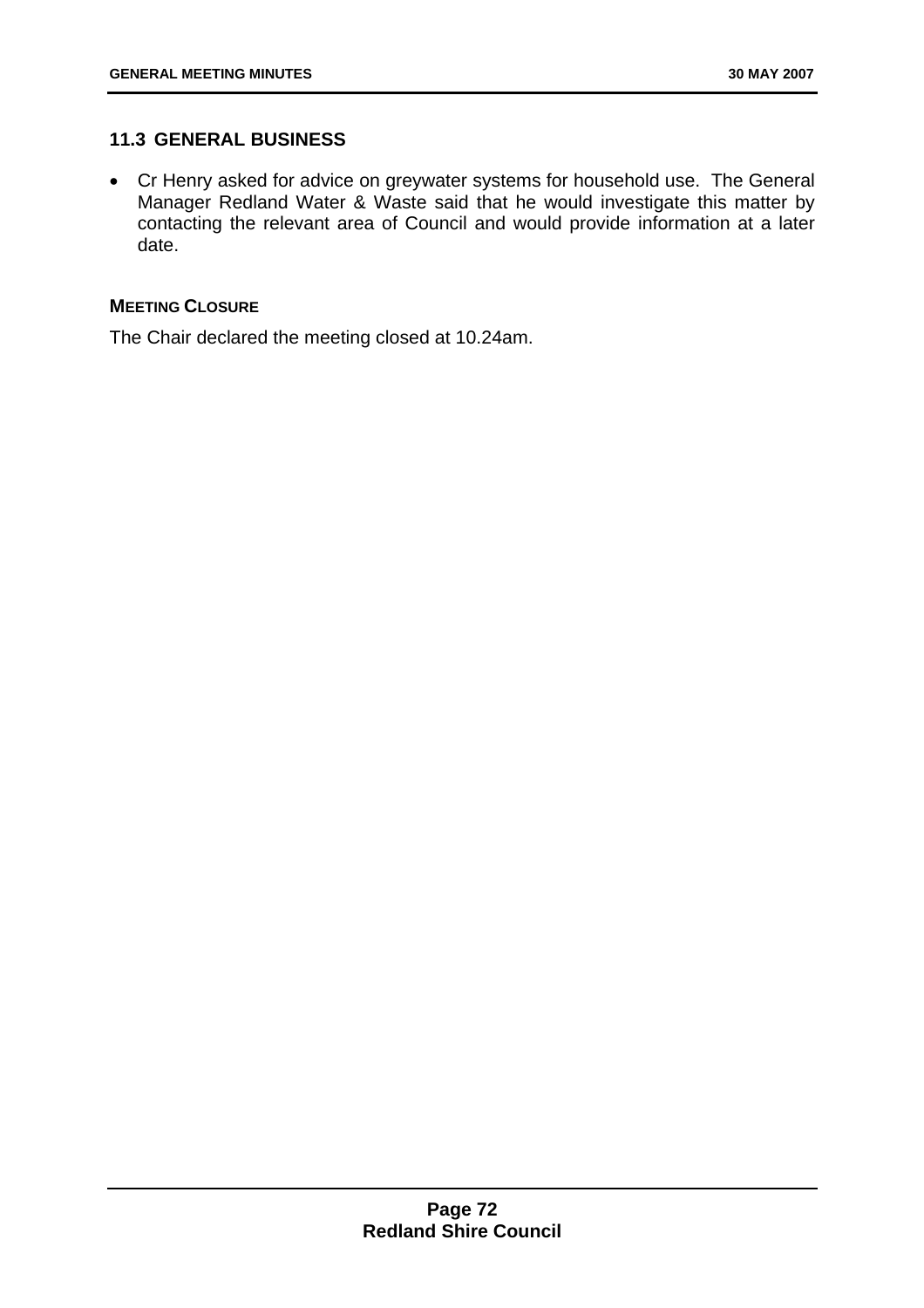## **12 FINANCE AND CORPORATE MANAGEMENT COMMITTEE 23/05/07 - RECEIPT AND ADOPTION OF REPORT**

| Moved by:    | Cr Williams      |
|--------------|------------------|
| Seconded by: | <b>Cr Barker</b> |

That the following Finance and Corporate Management Committee Report of 23 May 2007 be received.

CARRIED

#### **DECLARATION OF OPENING**

Cr Williams declared the meeting open at 2.00 pm.

#### **RECORD OF ATTENDANCE AND LEAVE OF ABSENCE**

# **Present:**

| <b>Members</b>           |                                            |
|--------------------------|--------------------------------------------|
| Cr K M Williams          | <b>Chair and Councillor Division 9</b>     |
| Cr D H Seccombe          | Mayor                                      |
| Cr A G Barker            | <b>Councillor Division 1</b>               |
| Cr C B Ogilvie           | <b>Councillor Division 2</b>               |
| Cr D A Henry             | <b>Councillor Division 3</b>               |
| Cr P J Dowling           | Deputy Mayor and Councillor Division 4     |
| Cr T Bowler              | <b>Councillor Division 6</b>               |
| Cr M A Elliott           | <b>Councillor Division 7</b>               |
| Cr A R Beard             | Councillor Division 8 - entered at 2.02 pm |
| Cr H J Murray            | <b>Councillor Division 10</b>              |
| <b>Committee Manager</b> |                                            |
| Mr R Turner              | <b>General Manager Corporate Services</b>  |
| <b>Officers</b>          |                                            |
| Mrs S Rankin             | <b>Chief Executive Officer</b>             |
| Mr M Goode               | <b>General Manager Customer Services</b>   |
| Mrs K Phillips           | <b>Manager Financial Services</b>          |
| Mr M Elliott             | <b>Property Services Manager</b>           |
| <b>Minutes</b>           |                                            |
| Mrs J Thomas             | Corporate Meetings & Registers Officer     |

#### **Leave of Absence:**

Leave of absence from the Committee meeting was approved for Cr Burns.

[Cr Williams vacated the Chair and left Chambers at 2.30pm (end of item 2.9); Cr Dowling presided; Cr Dowling vacated the Chair at 2.35pm (end of item 3.1); Cr Williams presided; Cr Bowler left the meeting at 2.35pm (end of item 4.1)]

### **PUBLIC PARTICIPATION AT MEETING**

Nil.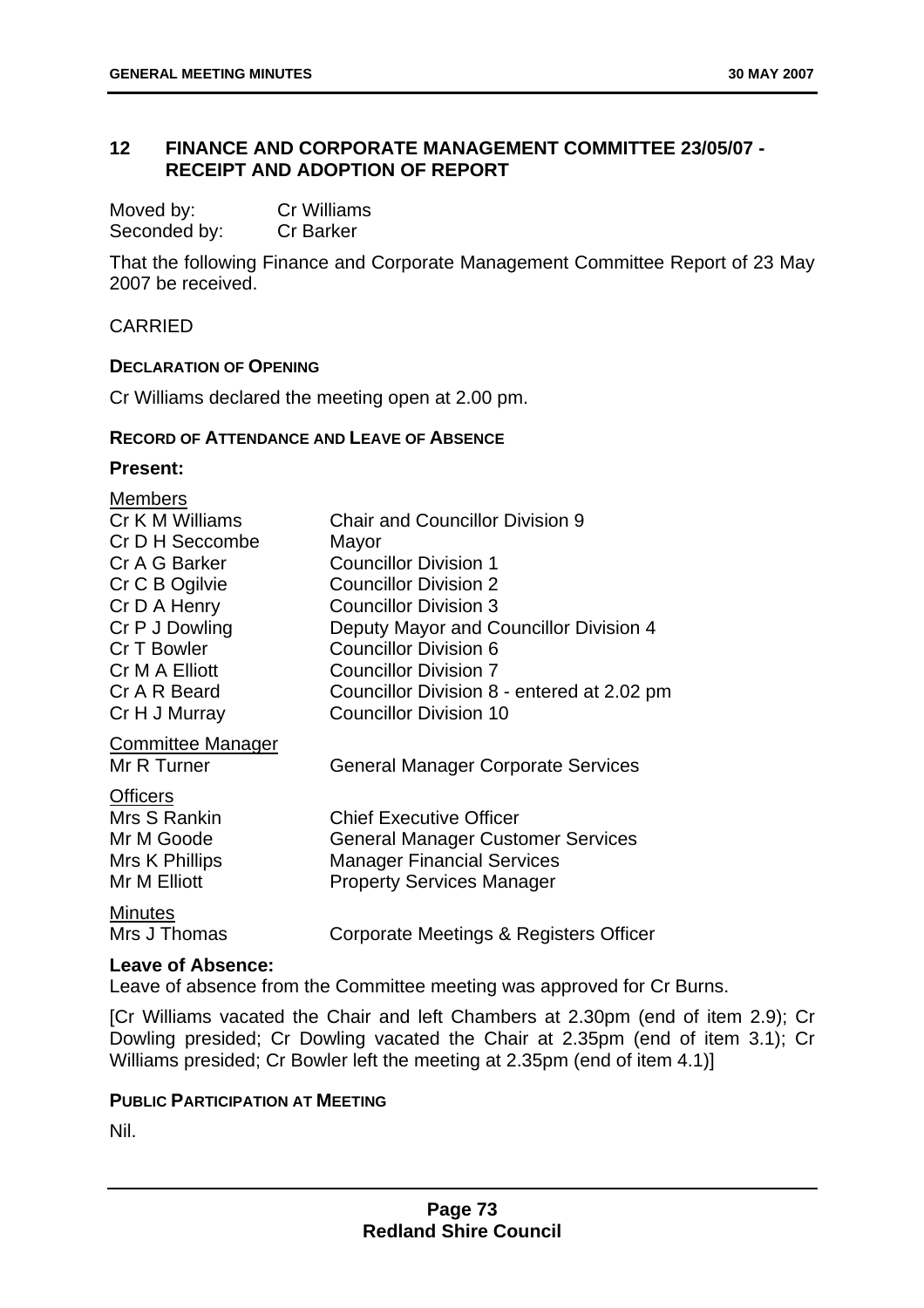### **DECLARATION OF INTEREST**

It was noted that Cr Williams declared a Conflict of Interest in *Item 2.5 - Capalaba District Meals on Wheels Inc. – Renewal of Lease* and remained in Chambers during discussion and decision on this matter; and that Cr Williams declared a Conflict of Interest in *Item 3.1 - Regional Arts Development Fund 2006/7 Round 2 and Cultural Organisations Operating Grants 2007* and left Chambers prior to discussion and decision on this matter.

**MOTION TO ALTER THE ORDER OF BUSINESS**

Nil

## **12.1 REPORTS FROM OFFICE OF CEO**

## **12.1.1 CONNECTSEQ PROPOSAL**

| <b>Dataworks Filename:</b>       | <b>ED Business Sector Development - Information</b><br><b>Technology and Communications</b> |
|----------------------------------|---------------------------------------------------------------------------------------------|
| <b>Responsible Officer Name:</b> | <b>Susan Rankin</b><br><b>Chief Executive Officer</b>                                       |
| <b>Author Name:</b>              | <b>Phil Bucknell</b><br><b>Manager Information Management</b>                               |

### **EXECUTIVE SUMMARY**

ConnectSEQ: Next Generation Broadband is an initiative of the Council of Mayors (SEQ) aimed at providing next generation broadband service to all parts of South East Queensland. It is based on the establishment of a 50+ Mbps optical fibre/wireless network that has the capability of providing data and voice services to business, industry and residents of the region.

### **PURPOSE**

To seek Council's endorsement of the ConnectSEQ proposal and to confirm Council's participation as a shareholder in the project should Federal funding be obtained.

### **BACKGROUND**

Background to this project is provided below based on a comprehensive series of questions and answers taken directly from the Council of Mayors (SEQ) ConnectSEQ Briefing Pack dated 26 October, 2006, sections of which are "commercial in confidence" to protect the competitive advantage of ConnectSEQ.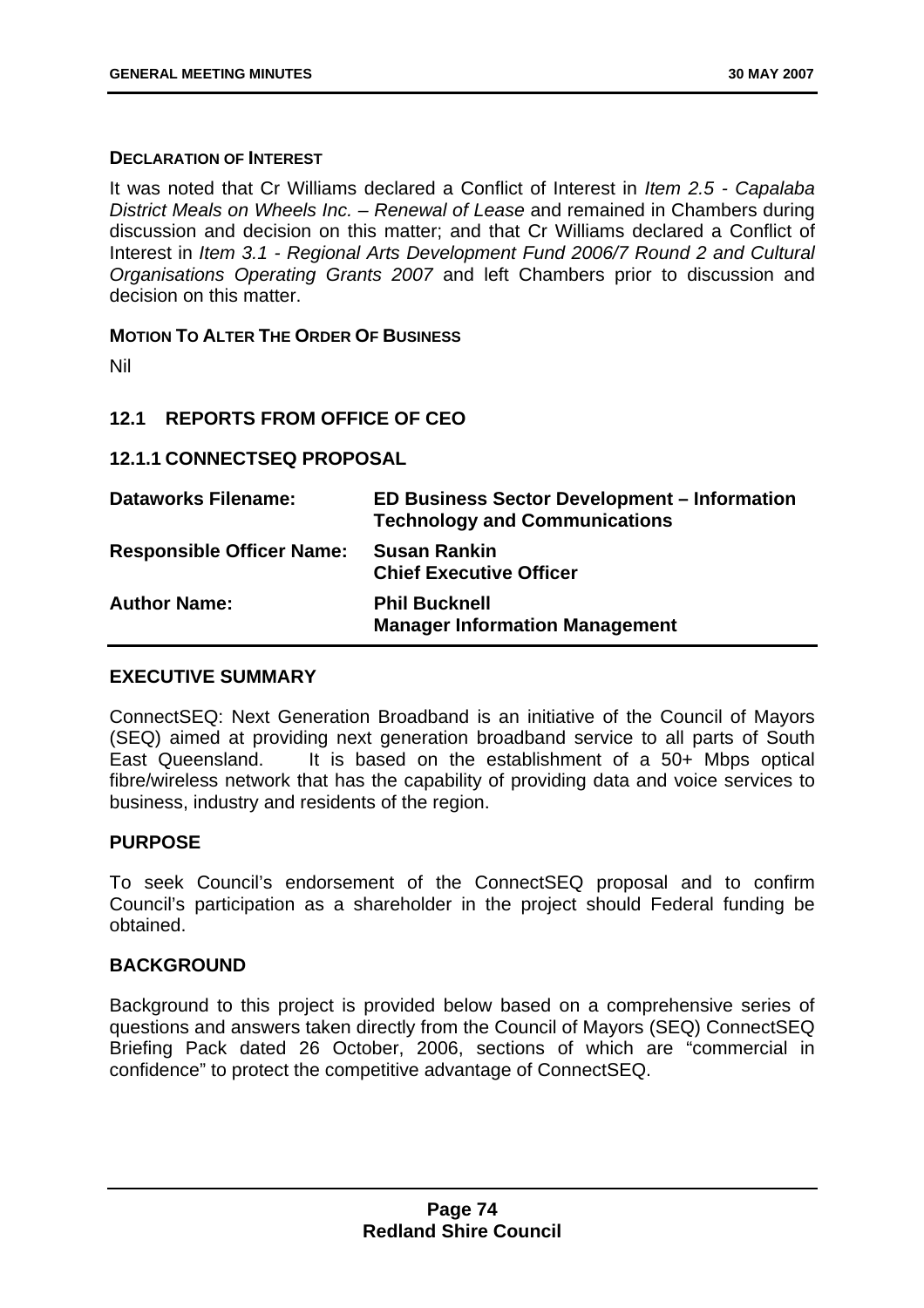## **1. What is the Council of Mayors (SEQ) ConnectSEQ campaign?**

ConnectSEQ is the Council of Mayors' (SEQ) campaign to provide next generation broadband services to all parts of South East Queensland. The vision of ConnectSEQ is:

'to enhance the lifestyle and prosperity of South East Queensland by making it the region of choice for existing and emerging high-value and knowledgebased industries, by fostering and developing a sustainable open access service infrastructure for next generation telecommunications'.

The ConnectSEQ campaign is centred on the following strategic outcomes:

- Establishment of next generation broadband across SEQ in terms of backhaul and customer access networks.
- Coordinated and strategic partnering under open access models in order to bring true sustainable competition in digital content and on-line services to the business, industry and residents of SEQ.

## **2. What is the strategic framework for ConnectSEQ?**

In March 2006, the Council of Mayors (SEQ) identified the need to obtain funding to facilitate the rollout of next generation broadband in all areas of SEQ, as a key objective in the goal of improving the liveability of SEQ communities.

In April 2006, the Council of Mayors (SEQ) endorsed an ICT Strategy for SEQ, with the following vision:

To ensure that business, industry and residents of SEQ have access to globally competitive next generation broadband infrastructure (moving from the current 256KB to 50MB and beyond) to effectively utilise advanced digital content and services in order to create the environment for the next wave of economic growth and prosperity for the region.

### **3. Do all Councils support ConnectSEQ?**

As members of the Council of Mayors (SEQ), all SEQ Mayors, representing their respective council, have endorsed the SEQ ICT Strategy and key decisions relating to ConnectSEQ over the past 12 months. The Mayors also endorsed a request for funding for a ConnectSEQ Project Manager in May 2006 and the establishment of the Campaign Taskforce for ConnectSEQ in June 2006.

All SEQ Councils, with the exception of Logan, Kilcoy and Redcliffe, have provided funding to the Council of Mayors (SEQ) to progress the campaign to obtain funding for ConnectSEQ. These three Councils have since confirmed their participation and that they will be shareholders. A total of \$170,000 has been provided, and Paul Pettigrew, Principal Consultant with Mach Technology, commenced as the ConnectSEQ Project Manager in July 2006 after a competitive tender process. All councils have provided in-principle support for the campaign, regardless of funding.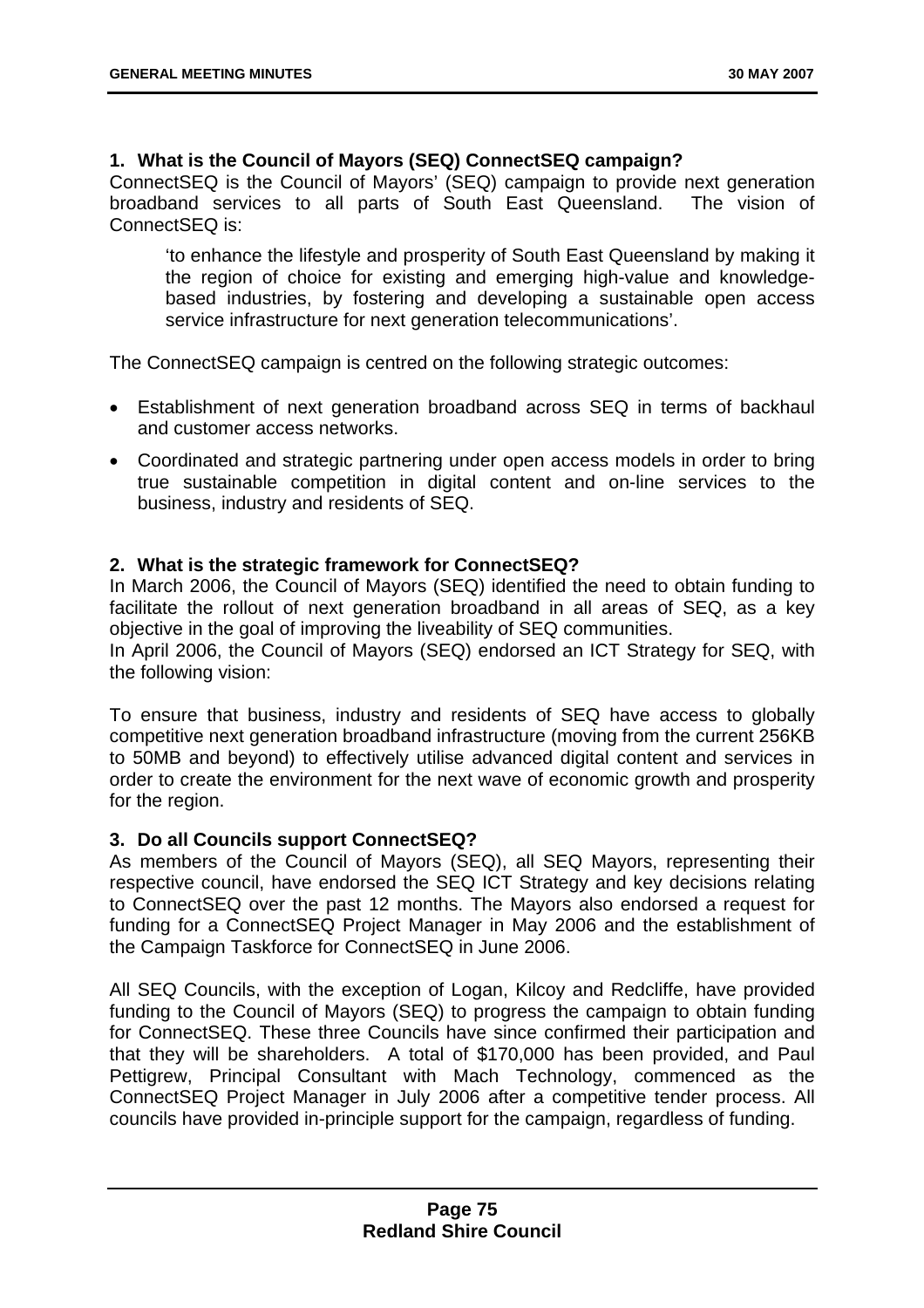### **4. Why does South East Queensland need next generation broadband?**

The first generation of telecommunications infrastructure was guided by government, and resulted in a copper-based network delivered nationally in past decades. Deregulation and commercialisation of Telstra has extracted additional value from this national asset, and innovation in services has occurred through service-based competition.

Infrastructure-based competition has developed modestly, with the introduction of incremental technologies such as ADSL2+ and wireless broadband (up to 20Mbps), but largely in major capital cities only. The Higher Bandwidth Incentive Scheme (HiBIS) and the subsequent first year of Broadband Connect (from January 2006) have sparked the delivery of first generation broadband (256Kbps -1.5Mbps) to many premises outside the major population centres.

Australia as a whole, however, has yet to begin the generational transformation to next generation infrastructure and technologies that will deliver 50-100+Mbps. This is the level of national capability other aspiring knowledge-based nations are operating, and Australia is losing ground quickly.

#### **5. What are the key features of ConnectSEQ?**

- Focus on next generation technology (50Mbps+) across a region currently containing one in seven Australians, and predicted to increase by another million people by 2026. The region is underpinned by the statutory SEQ Regional Plan, which provides certainty about the pattern of growth
- Coordination of infrastructure investment to ensure coverage across the whole of the region, not just areas that are economically viable in the eyes of a commercially focused telecommunications carrier
- Infrastructure based on an open access model, managed by a company owned by local government, to ensure sustainable competition in digital content and online services
- Development of regional communication hubs connected by fibre trunks to Brisbane, which will utilise existing and planned government infrastructure for roads, water and sewerage
- Access connections to local networks and major institutions such as universities, hospitals and business precincts throughout the region
- Opportunity to accelerate planning and development processes through local government
- Reduced deployment costs, sustainability and fostering of access networks and service based competition

### **6. What is the business case for ConnectSEQ?**

The wider economic benefits of the ConnectSEQ model, with reduced access and content costs and next generation bandwidth capability, are being identified. As an example, early work from Noosa Shire indicates that with government intervention, a regional shire with a population of 48,071 and high speed internet access of greater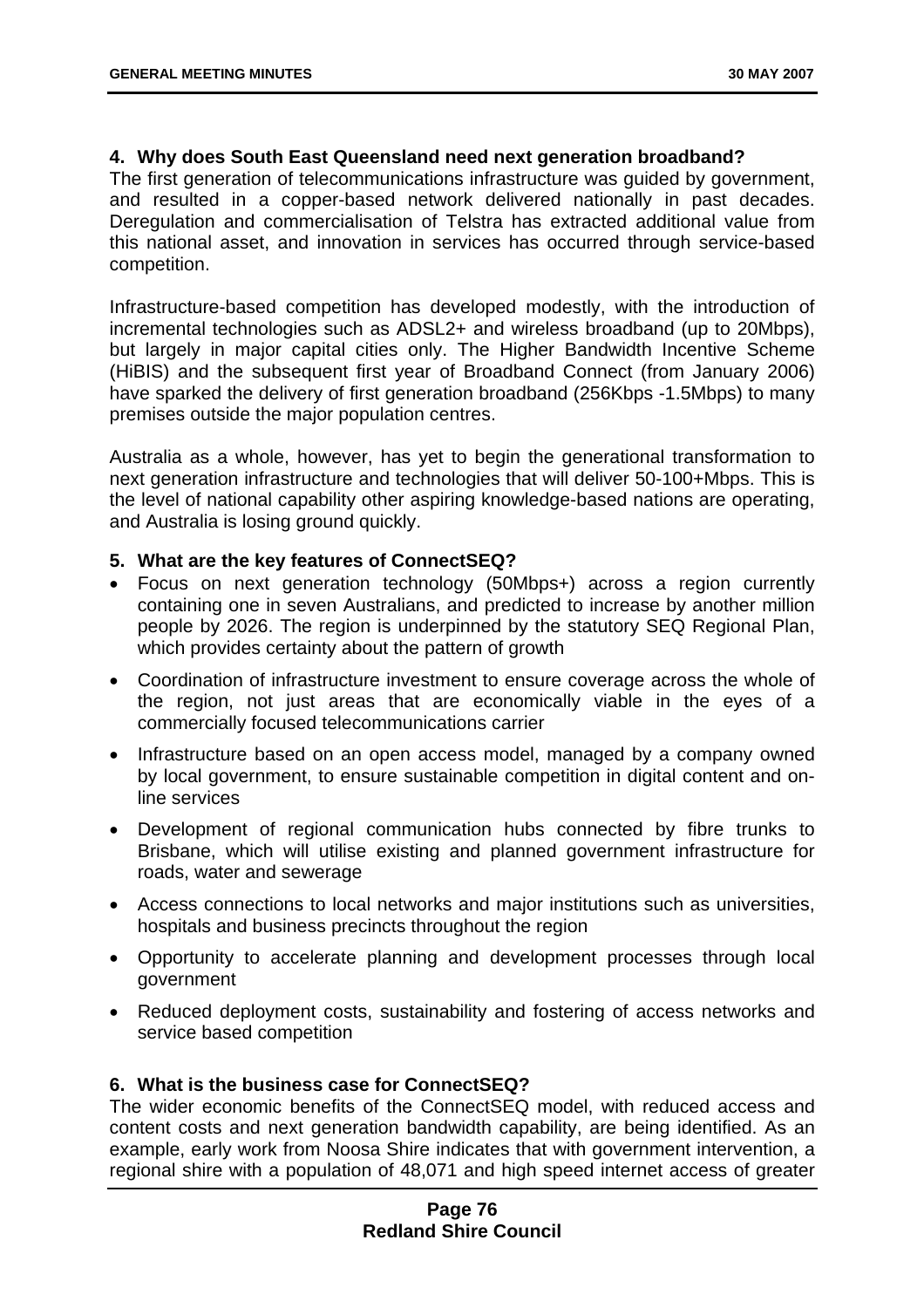than 10Mbps symmetrical will result in the creation of an additional \$292m and 709 jobs over a 10 year period (source AEC). With this in mind, the potential benefit for the SEQ population less the Brisbane metropolitan area would be in the order of \$1b/year. When Brisbane is included in these indicative figures, the benefit would quickly exceed \$2b/year.

Initial costing work has been sourced from Project Vista, a collaborative Brisbane City Council/Queensland Government project to deliver a similar open access model in the Brisbane metro area. Under Project Vista, it is planned to roll out 8,500km of fibre optic cable at an estimated cost of \$720m. ConnectSEQ has a slightly different cost base because of longer trunk/backbone sections, and different plans for greenfield connections, so the cost based on 13,500km may be in the order of \$621m for initial phases of the project. It is likely that funding of \$300m will be sought from Broadband Connect to subsidise the capital expenditure. Revenue from access and content charges, noting significantly reduced costs from regulated community-owned infrastructure, is in the order of \$150m in the first three years, with estimated CAPEX and OPEX being \$50m per annum.

- **7. What have been the key steps in ConnectSEQ up to now?**
- November 2005 -Australian Government releases Broadband Connect/Clever Networks discussion paper.
- January 2006 -Council of Mayors (SEQ) responds to Broadband Connect/Clever Networks discussion paper.
- April 2006 -Council of Mayors (SEQ) delegation provides brief to Senator Coonan on SEQ model; Council of Mayors (SEQ) endorse SEQ ICT Strategy.
- May 2006 -Council of Mayors (SEQ) requests funding from SEQ councils for ConnectSEQ Project Manager; Senator Coonan highlights Broadband Connect components in a speech to Australian Telecommunications Users Group.
- June 2006 -Senator Coonan calls for Broadband Connect EOIs (strategic model from 07/08); Council of Mayors (SEQ) calls tender for ConnectSEQ Project Manager; Australian Government releases 06/07 Broadband Connect program guidelines (HiBIS model).
- July 2006 -\$170,000 funding confirmed from SEQ councils for Project Manager; Mach Technology appointed as ConnectSEQ Project Manager; Council of Mayors (SEQ) submits Broadband Connect EOI.
- September 2006 Australian Government releases Clever Networks and Broadband Connect program guidelines and calls for applications under each program; Draft ConnectSEQ Implementation Plan prepared; Council of Mayors (SEQ) ConnectSEQ Campaign Taskforce and Steering Committee established.
- October 2006 Submission of Bid 1: Clever Networks Broadband Development Project Officer funding through State Government; SEQ Local Government survey completed; Invitation to Market seeking partners in a consortia bid for Broadband Connect, with links to other programs, is released.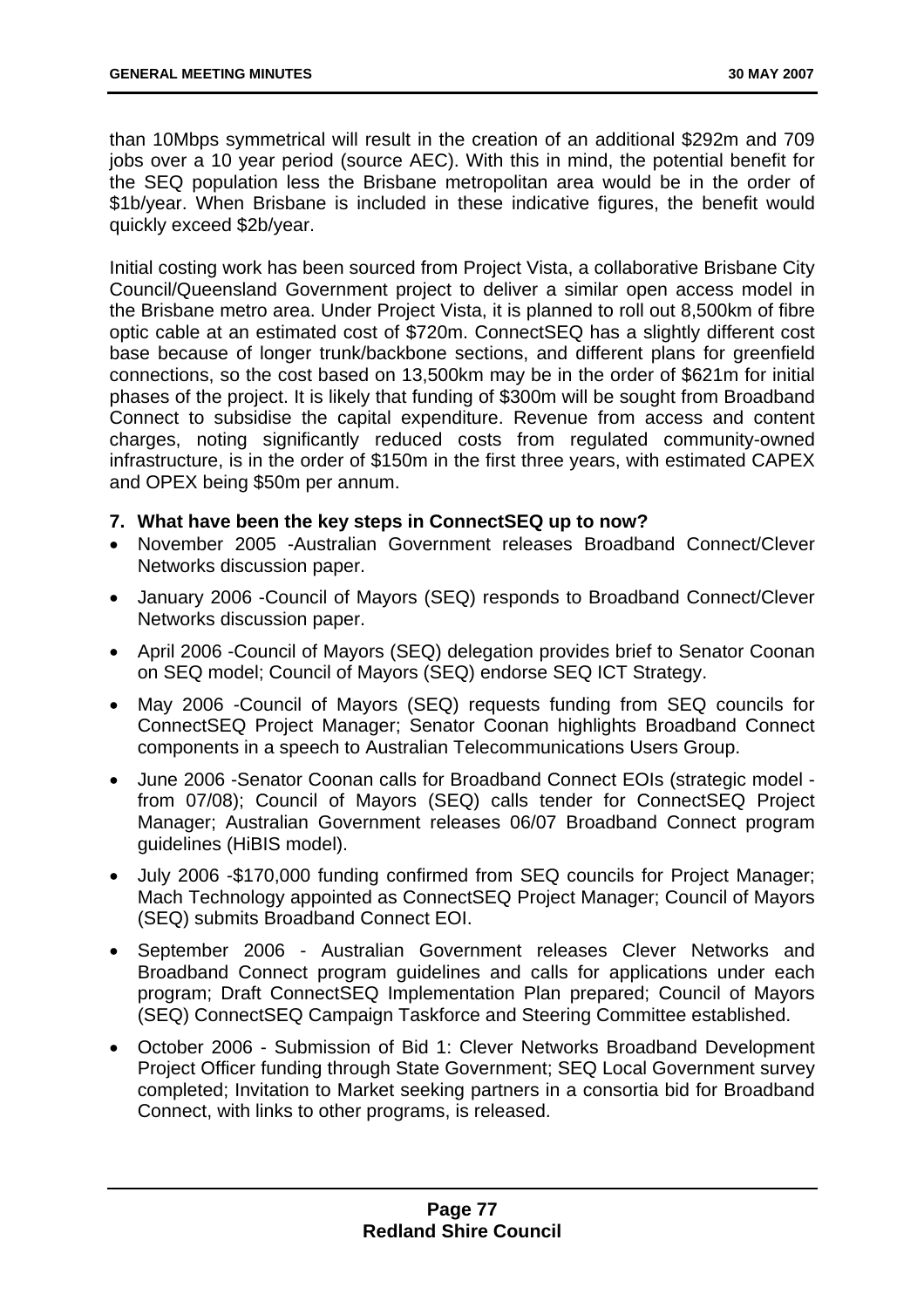# **8. What is the relationship between ConnectSEQ and the Queensland Government's high speed broadband proposal for Brisbane (Project Vista)?**

There are a number of similarities between ConnectSEQ and the State Government's Project Vista, including:

- Both are based upon next generation broadband technology, with the recognition that 50-100 Mbps broadband will provide superior services to residential, educational and commercial customers, and the necessary impetus for economic growth through competitive advantage.
- Both are based on open access infrastructure to maximise the benefits for end users.
- Both will maximise the potential for success by leveraging the strategic State-Local Government partnership underpinned by the SEQ Regional Plan, with a flow-on to operational benefits such as streamlined planning and development processes and whole-of-government service delivery.
- Both have highlighted the potential for fibre cable to be aligned to state and local government assets, such as the water grid pipelines, electricity poles and road and rail easements.

The Council of Mayors (SEQ) has been working closely with the State Government to ensure appropriate linkages between ConnectSEQ and Project Vista over the past 12 months. This has been further emphasised in recent months by participation of staff from the Office of the Coordinator-General and the Department of State Development in an ex-officio capacity on the ConnectSEQ Taskforce and Steering Committee.

The State Government has indicated that it will call for expressions of interest from the private sector by January 2007 for Project Vista. This aligns well with the Council of Mayors (SEQ) process, with an Invitation to Partner currently underway, and the development of funding applications for delivery to the Australian Government by the end of November.

The Council of Mayors (SEQ) has requested the State Government to enter into formal discussions on the relationship between ConnectSEQ and Project Vista. The primary focus will be the process by which major fibre optic trunks may be installed as part of the backhaul for ConnectSEQ within easements of the proposed and underway water pipelines, for inclusion in the Connect Australia proposals. These trunks will link directly to the infrastructure within the Brisbane area, and provide increased support for the rollout of technology to surrounding areas of SEQ.

# **Benefits to Redlands Community**

- Increased business development opportunities
- Enhanced educational opportunities
- Facilitation of low cost high speed home connections
- Improved community safety and security
- Enhanced local employment participation
- Competitive investment location
- Broader exposure for local tourism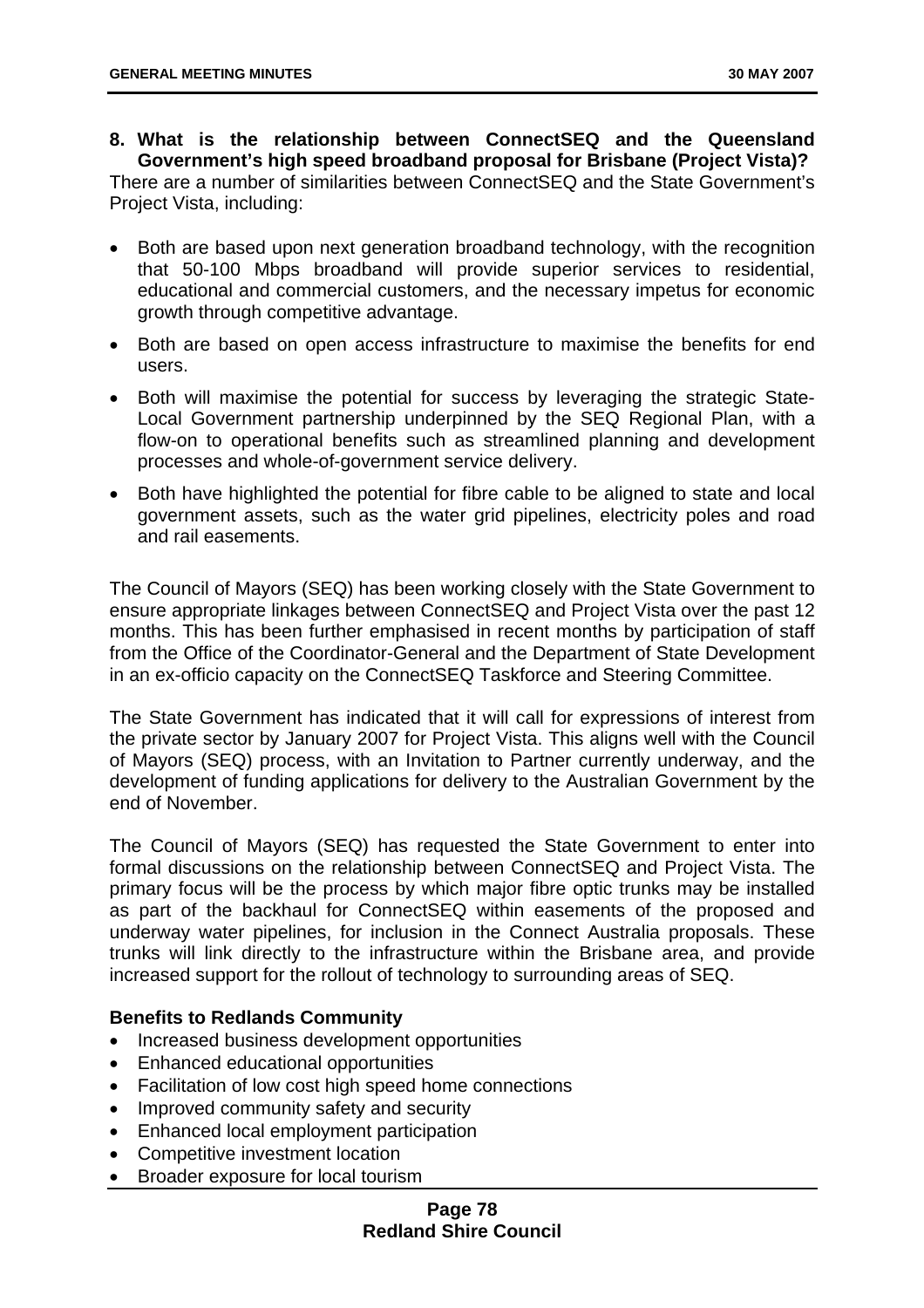• Ability to deliver world class hi-tech planned communities

#### **ISSUES**

Commitment to this project is contingent on receiving Federal Government funding.

### **RELATIONSHIP TO CORPORATE PLAN**

The recommendation supports Objective 8.1 of the Knowledge Management Strategic Priority, to obtain, manage and utilise knowledge through the acquisition, analysis and effective communication of data and information.

The ConnectSEQ project aligns in particular with Strategy #3 to "investigate Council's potential role as a Broadband facilitator, and opportunities for expanding Council's mobile computering capacity".

#### **FINANCIAL IMPLICATIONS**

#### **Potential Outlays:**

Advice from the ConnectSEQ Project Manager is that the proposed budget for Redland would be broken down as follows:

- \$75,000 cash contribution in 2008/09 to establish a Point of Presence in Redland
- \$600,000 cash contribution for 4 years 2008/09 2011/12, diverted from existing spend on data/voice to the use of services provided by the ConnectSEQ infrastructure
- \$880,000 in-kind and cash for 5 years 2008/09 2012/13 for development of ConnectSEQ assets, e.g. council civil or road construction with additional placement of conduit

Advice from the Executive Director, Council of Mayors (SEQ) states that "… councils have not been and are not yet being asked to endorse their financial contributions to the project that are contained in project documents previously endorsed. This formal process will occur after a decision has been made by DCITA on funding for the project, in line with the disclaimer within the project bid that "contributions detailed ... are the nominal contributions attributable to each of the local government partners and, subject to budget deliberations, will be formally confirmed following the completion of a successful Connect Australia funding bid process."

### **Potential Offsets & Additional Expenditure:**

At this early stage detailed project deliverables to Council are not fully known. Without this, and without a detailed analysis of existing Council expenditure on voice and data services, it is difficult to estimate potential cash savings. It is also possible that there could be other capital outlays.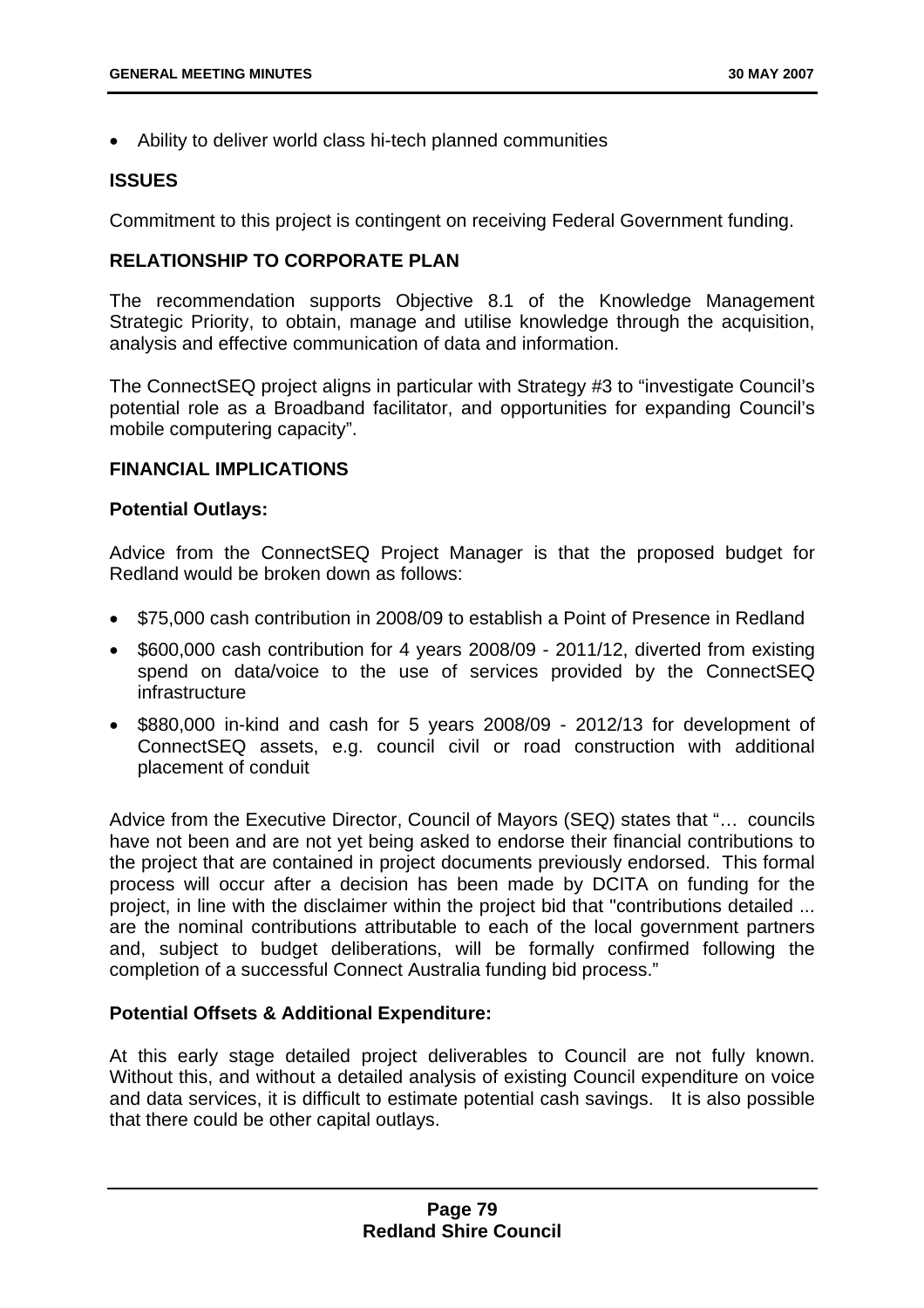Best estimates on cash savings are as follows:-

|                                | \$ Spend | %Savings<br>(est) | \$ Savings |
|--------------------------------|----------|-------------------|------------|
| <b>Current Annual Average</b>  |          |                   |            |
| Telstra Spectrum (fixed voice) | 459,600  | 10%               | 45,960     |
| Non-Spectrum (voice & data)    | 205,982  | 15%               | 30,897     |
| <b>Mobile</b>                  | 221,360  | 10%               | 22,136     |
| Internet                       | 76,284   | 70%               | 45,770     |
|                                |          |                   |            |
| Total:                         | 954,226  |                   | 144,763    |

# **CONSULTATION**

Consultation has taken place through standard processes established for:

- Council of Mayors (SEQ)
- SEQ CEO's Regional Collaboration Forum
- Regional CIO's Forum (SEQA)

# **OPTIONS**

## **PREFERRED**

- 1. To endorse the Council of Mayors (SEQ) ConnectSEQ project proposal and to agree to participate as a shareholding Council in the project should the bid for Federal Government funding be successful.
- 2. To note that the level of shareholding equity will be established on the number of rateable properties, and in this case is equal to 6.2% equity.
- 3. To note the potential funding commitment and that any such commitment will be subject to:
	- a) Federal funding and the project proceeding;
	- b) The further provision of a detailed business case as it applies to Redland Shire Council, and
	- c) Normal budget approval processes.

# **ALTERNATIVE**

To note the contents of this report and to resolve that Redland Shire Council does not wish to participate further in the ConnectSEQ project.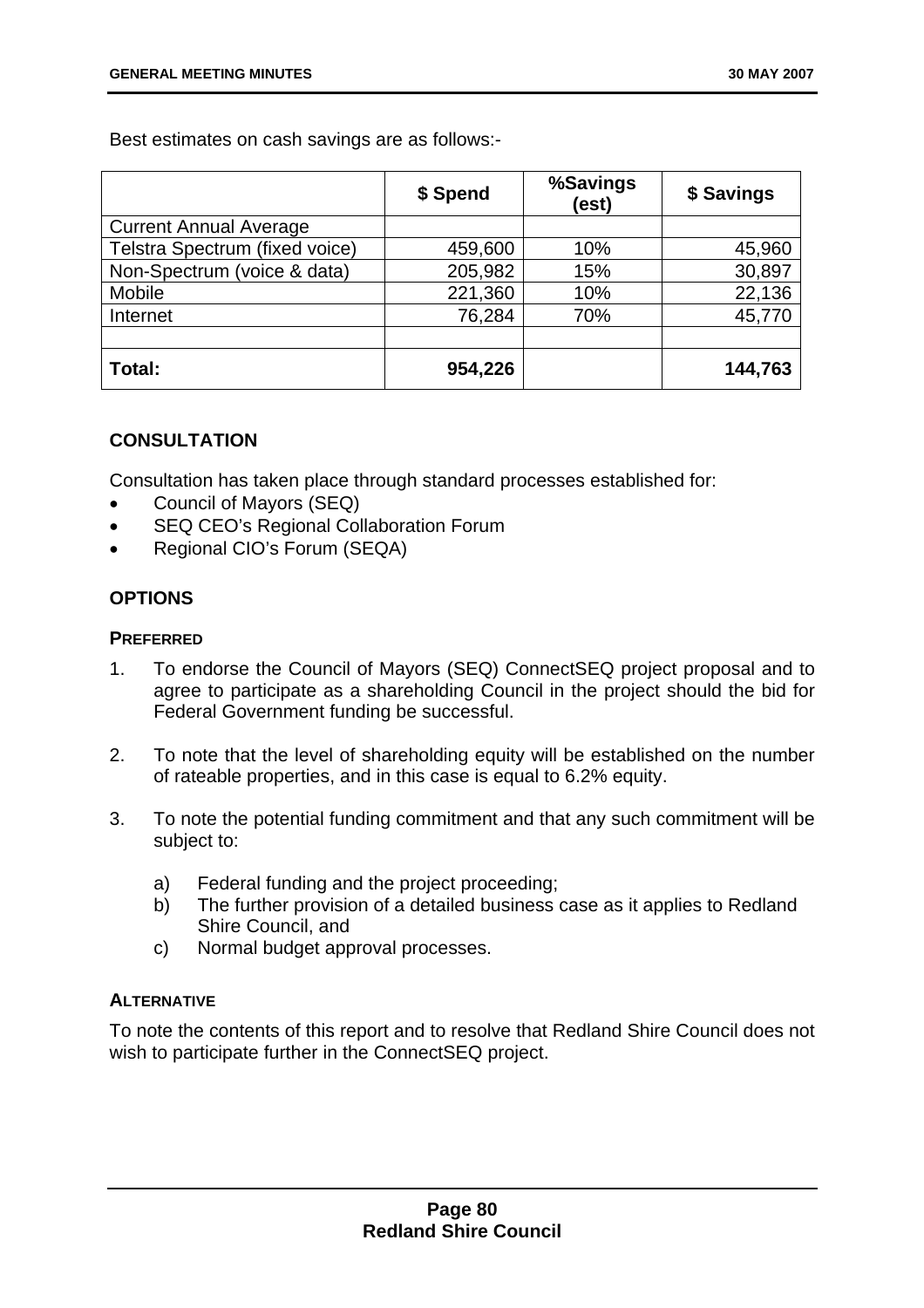# **OFFICER'S/COMMITTEE RECOMMENDATION/ COUNCIL RESOLUTION**

Moved by: Cr Williams Seconded by: Cr Henry

**That Council resolve as follows:** 

- **1. To endorse the Council of Mayors (SEQ) ConnectSEQ project proposal and to agree to participate as a shareholding Council in the project should the bid for Federal Government funding be successful;**
- **2. To note that the level of shareholding equity will be established on the number of rateable properties, and in this case is equal to 6.2% equity;**
- **3. To note the potential funding commitment and that any such commitment will be subject to:** 
	- **a) Federal funding and the project proceeding;**
	- **b) The further provision of a detailed business case as it appears to Redland Shire Council; and**
	- **c) Normal budget approval processes.**

**CARRIED**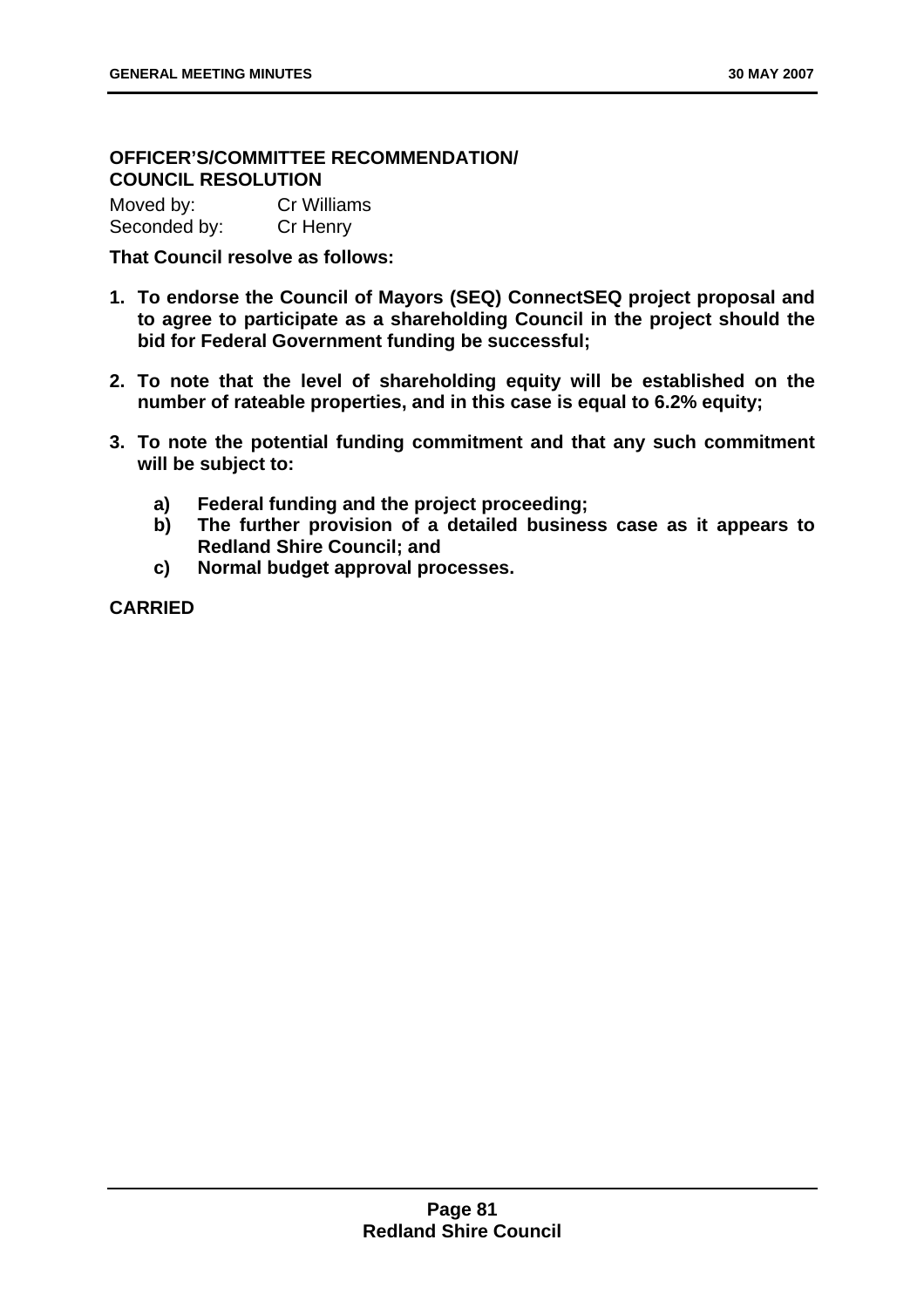## **12.2 REPORTS FROM CORPORATE SERVICES**

### **12.2.1 APRIL 2007 - MONTHLY FINANCIAL REPORTS**

| <b>Dataworks Filename:</b>       | <b>FM - Monthly Financial Reports to Committee</b>                 |
|----------------------------------|--------------------------------------------------------------------|
| <b>Attachment:</b>               | <b>EOM Report</b>                                                  |
| <b>Responsible Officer Name:</b> | <b>Kerry Phillips</b><br><b>Manager Financial Services</b>         |
| <b>Author Name:</b>              | <b>Kevin Lamb</b><br><b>Services Manager - Financial Reporting</b> |

### **EXECUTIVE SUMMARY**

Section 528(1) of the *Local Government Act 1993* requires that Council's statement of accounts be presented at an ordinary monthly meeting.

The attachments to this report present the April 2007 statement of accounts to Council and provide detailed analytical commentary. Six of the seven Key Financial Performance Indicators exceeded targets set at the beginning of the financial year. These related to:

- level of dependence on rate revenue;
- ability to pay our bills  $-$  current ratio;
- cash balance;
- cash balance cash capacity in months;
- longer term financial stability debt to assets ratio and
- operating performance

One key Financial Performance Indicator fell outside Council's set parameters. This relates to the ability to repay our debt indicator. This indicator was 18.8% for April which is outside our set target of below 17%. This is solely due to the early repayment of QTC loans. This indicator will fall back within the comfort zone before year end.

The operating financial result (Earnings Before Interest, Tax and Depreciation – EBITD) is ahead of budget by \$7.5 million, with operating expenditure favourable by \$7.9 million and operating revenue unfavourable by \$0.4 million.

Capital expenditure is \$8.6 million or 19.9% behind budget expenditure levels at the end of April.

The cash flow position for the year is ahead of forecast levels by \$3.4 million at 30 April 2007. This is principally due to favourable variances experienced in relation to higher receipts for operating grants and subsidies \$1.0 million and lower payments for investment in property, plant and equipment \$8.6 million and materials and

## **Page 82 Redland Shire Council**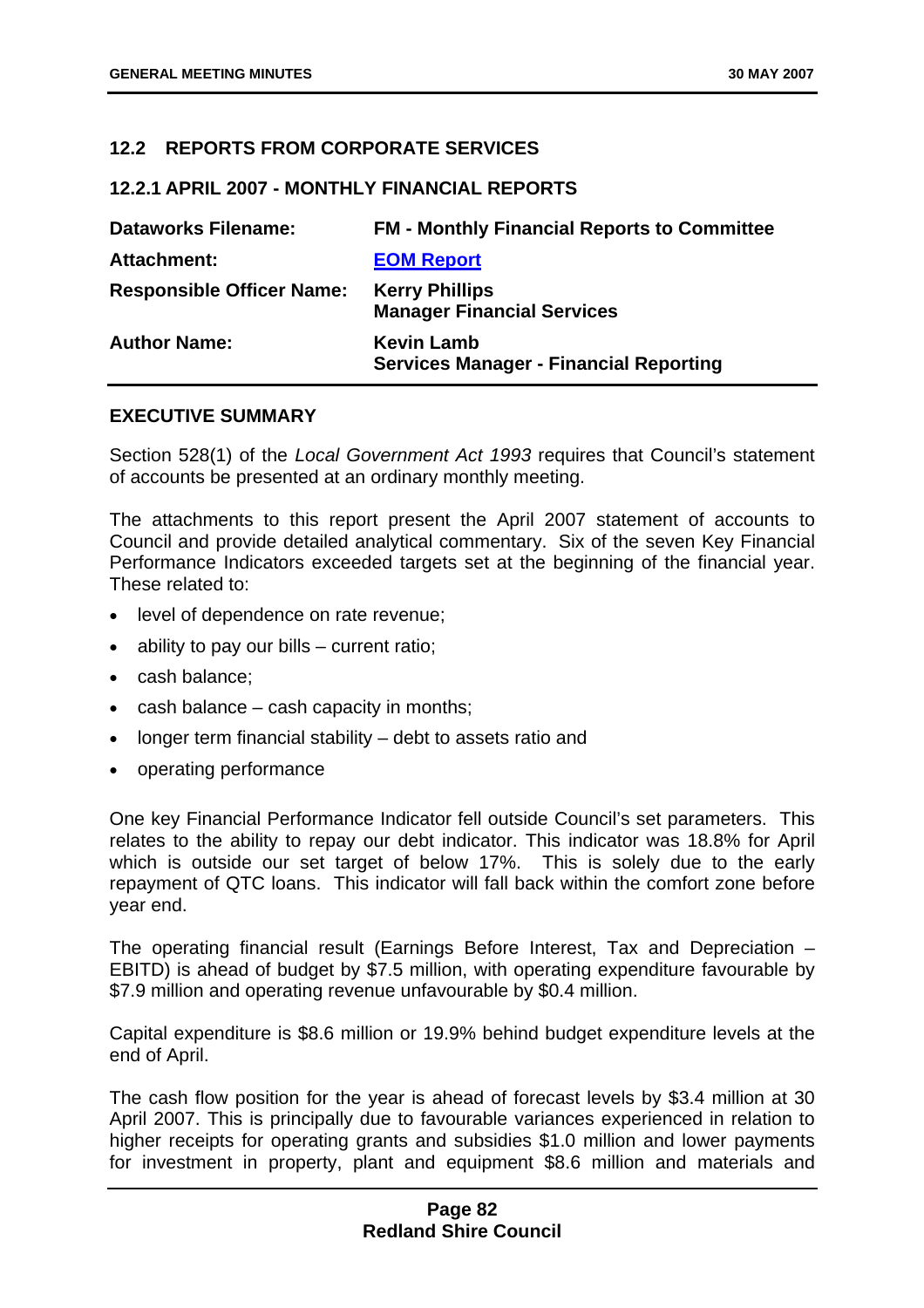services \$6.0 million. Unfavourable variances were experienced with respect to lower receipts from sale of fixed assets \$0.6 million, rates and charges \$7.9 million (due to budget phasing), fees and charges \$0.8 million, capital grants and subsidies \$1.4 million and higher payments for employee costs \$1.1 million.

### **PURPOSE**

The purpose is to present the April 2007 report to Council and explain the content and analysis of the report. Section 528 of the Local Government Act 1993 requires the Chief Executive Officer of a local government to present statements of its accounts to the local government.

### **BACKGROUND**

The Corporate Plan contains a strategic priority to ensure the long term financial viability of the Shire and provide public accountability in financial management. For organisational effectiveness, it is important that Council receive and understand the monthly financial statements.

### **ISSUES**

The following elements, shown in the attachments, comprise the End of Month Financial Reports for April 2007:

### **Corporate Financial Report Card (A)**

- Operating Revenue compared with Budget;
- General Operating Costs compared with Budget;
- Capital Expenditure compared with Budget;
- Cash Position; and
- Employee Costs compared with Budget.

### **Report Card Analysis (B)**

### **Council Financial Report 1 (C)**

Shows the percentage variance of year to date actual results compared with year to date budget by colour indicators.

### **Council Financial Report 2 (D)**

Shows year to date actual results compared with annual and year to date budgets. This report has a brief commentary on all year to date variances greater than \$30,000.

A **Balance Sheet (E)**, an **Investment Summary (F)**, a **Statement of Cash Flows (G)**, **Financial Stability Ratios report (H)** and **Community Benefit Fund Report (I)** have been included to provide the complete picture of Council's Finances.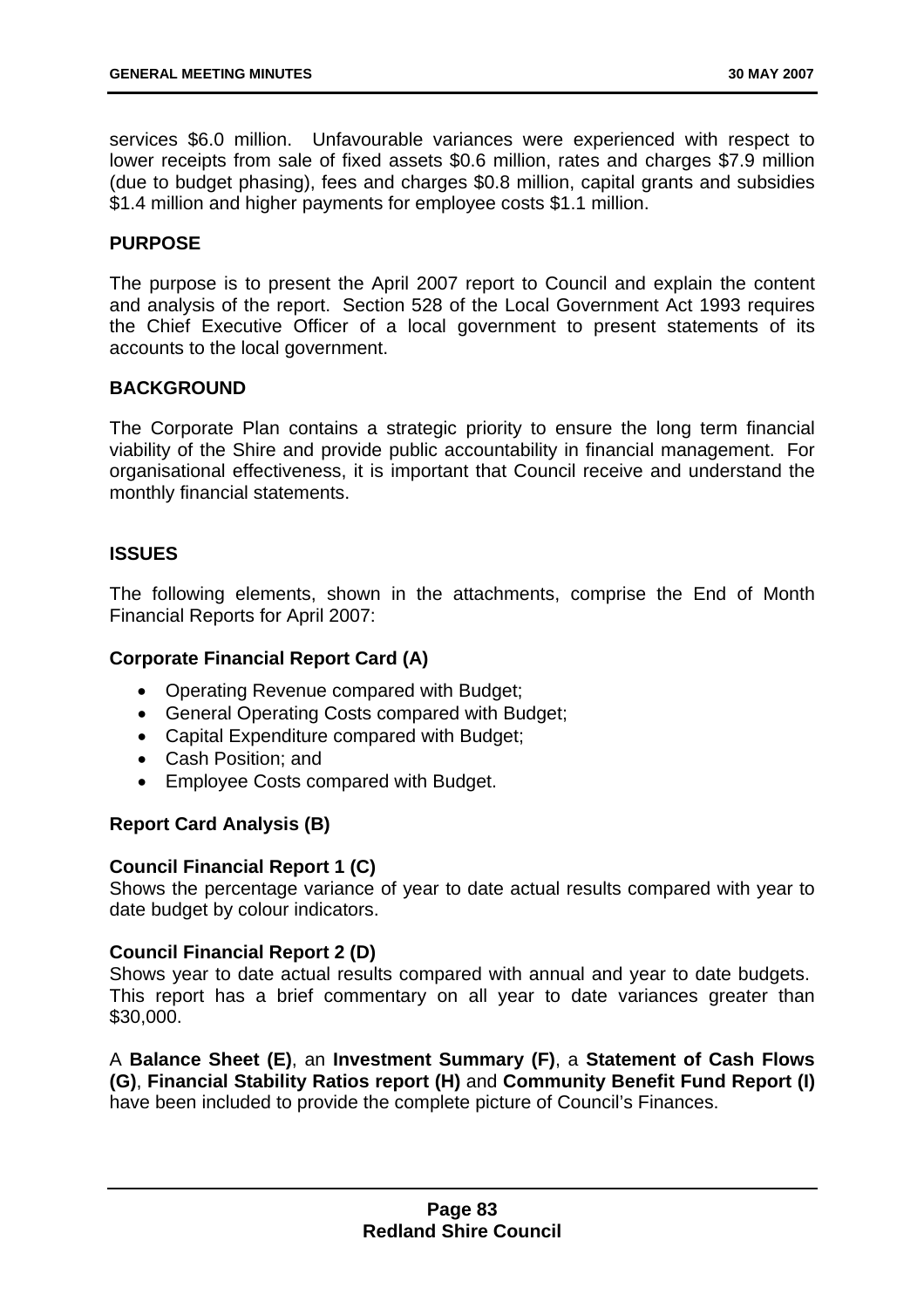## **RELATIONSHIP TO CORPORATE PLAN**

The recommendation primarily supports Council's strategic priority to ensure the long term financial viability of the Shire and provide public accountability in financial management.

### **FINANCIAL IMPLICATIONS**

The overall financial position remains strong with EBITD of \$31.1 million (\$7.5 million ahead of budget). This result is due to total operating revenue of \$121.3 million (\$0.4 behind budget) and total operating costs of \$90.2 million (favourable variance of \$7.9 million).

The Capital expenditure program is \$8.6 million or 19.9% behind targeted expenditure levels at the end of April.

The investment of surplus funds for the month returned a weighted average rate of return of 6.58% that compares favourably to the benchmark UBSWA Bank Bill Index of  $6.4\%$ .

The cash balance remains strong at \$38.9 million, equivalent to 4.2 months cash capacity.

## **PLANNING SCHEME IMPLICATIONS**

The Land Use Planning Group was consulted and it is considered that the outcome of recommendations in this report will result in possible amendments to the Redlands Planning Scheme.

### **CONSULTATION**

Consultation has taken place amongst the Executive Leadership Group.

### **OPTIONS**

#### **PREFERRED**

That Council note the End of Month Financial Reports for April 2007 and explanations as presented in the attachments

#### **ALTERNATIVE**

That Council requests additional information.

### **OFFICER'S/COMMITTEE RECOMMENDATION/ COUNCIL RESOLUTION**

Moved by: Cr Williams Seconded by: Cr Henry

**That Council resolve to note the End of Month Financial Reports for April 2007 and explanations as presented in the following attachments:**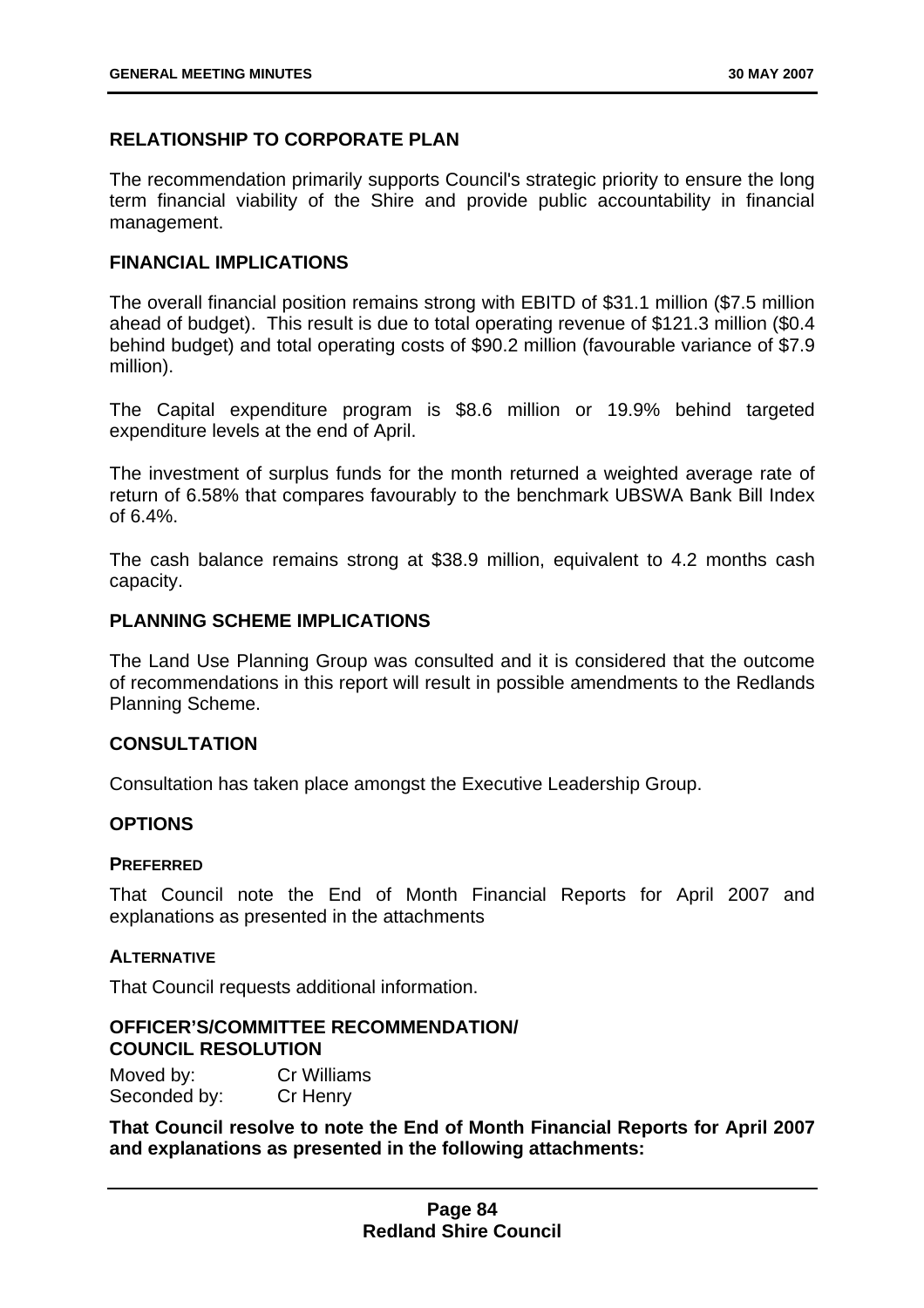- **1. Corporate Financial Report Card;**
- **2. Report Card Analysis;**
- **3. First Council Financial Report;**
- **4. Second Council Financial Report;**
- **5. Balance Sheet;**
- **6. Investment Summary;**
- **7. Statement of Cash Flows;**
- **8. Financial Stability Ratios report and**
- **9. Community Benefit Fund report.**

# **CARRIED**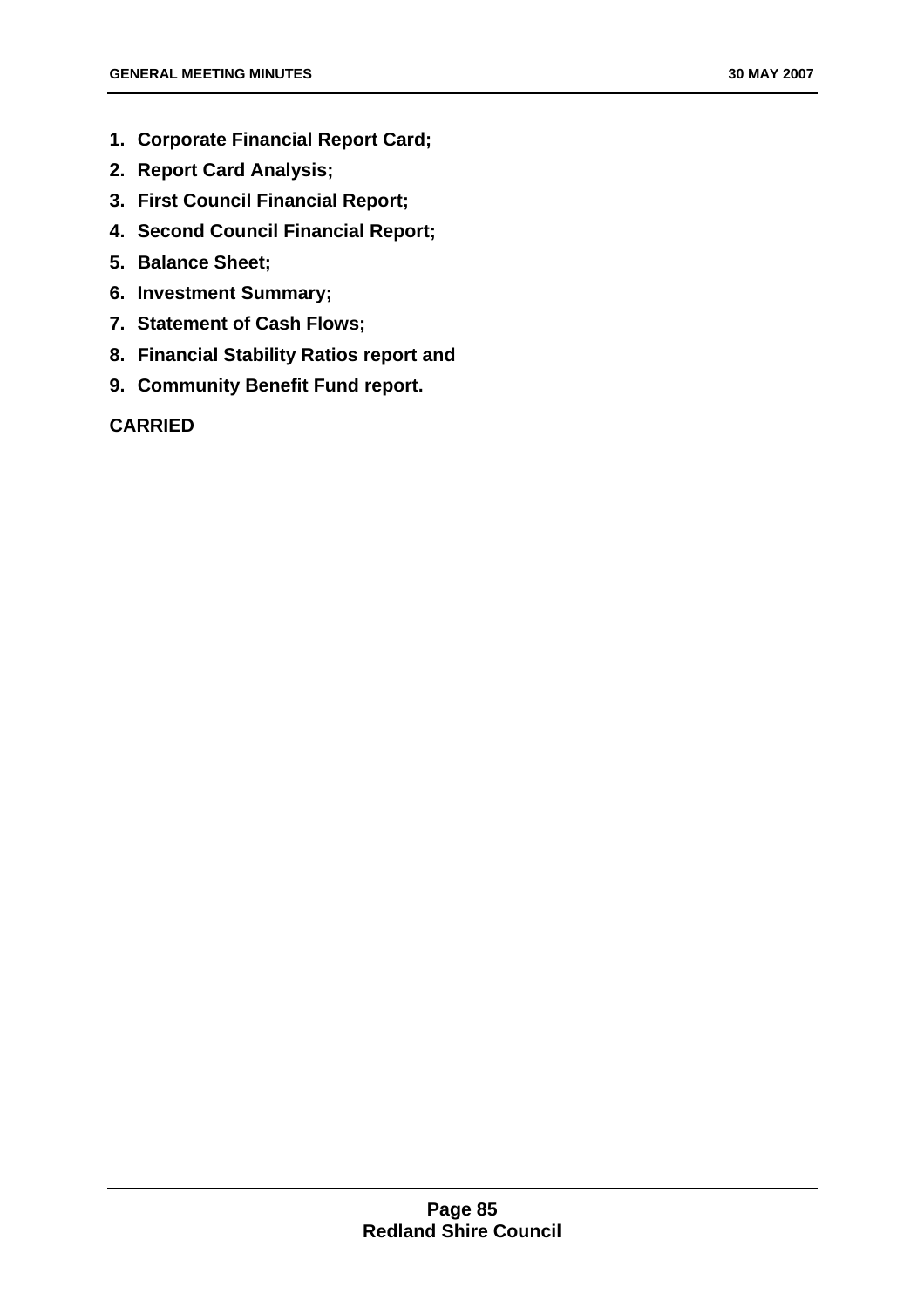## **12.2.2 2007/08 PROPOSED FEES & CHARGES**

| <b>Dataworks Filename:</b>       | <b>GOV Corporate Register Fees and Charges</b>                                                 |
|----------------------------------|------------------------------------------------------------------------------------------------|
| <b>Attachments:</b>              | 2007/08 Proposed Fees & Charges                                                                |
| <b>Responsible Officer Name:</b> | <b>Kerry Phillips</b><br><b>Manager Financial Services</b>                                     |
| <b>Author Name:</b>              | <b>Gavin Holdway</b><br>Service Manager, Budget, Financial Modelling &<br><b>Group Support</b> |

#### **EXECUTIVE SUMMARY**

Under sections 36 and 1071A of the *Local Government Act 1993*, Council may adopt commercial charges and regulatory fees. Other Acts give Council the power to adopt various other fees.

The Schedule of Fees and Charges 2007-2008 includes commercial charges and regulatory fees and other fees covering areas of Assessment Services, Customer and Community Services, Operations and Maintenance, Corporate Services Department, Planning and Policy Department and the Redland Water and Waste Business Unit.

It is recommended that Council adopt the attached Schedule of Fees and Charges for 2007-2008.

### **PURPOSE**

Under sections 36 and 1071A of the Local Government Act 1993 and various sections of other Acts e.g. Integrated Planning Act, Council may adopt commercial charges, regulatory fees and other fees.

## **BACKGROUND**

Section 36 of the *Local Government Act 1993* provides that a local government may rely on its power as a legal entity to charge for services and facilities it supplies other than a service or facility for which a regulatory or other fee may be fixed.

Section 1071A provides that a local government may, by local law or resolution, fix (a regulatory fee) for any of the following:

- a. an application for, or issue of an approval, consent, licence, permission, registration or other authority under a local government Act;
- b. recording a change of ownership of land;
- c. giving information kept under a local government Act;
- d. seizing property or animals under a local government Act;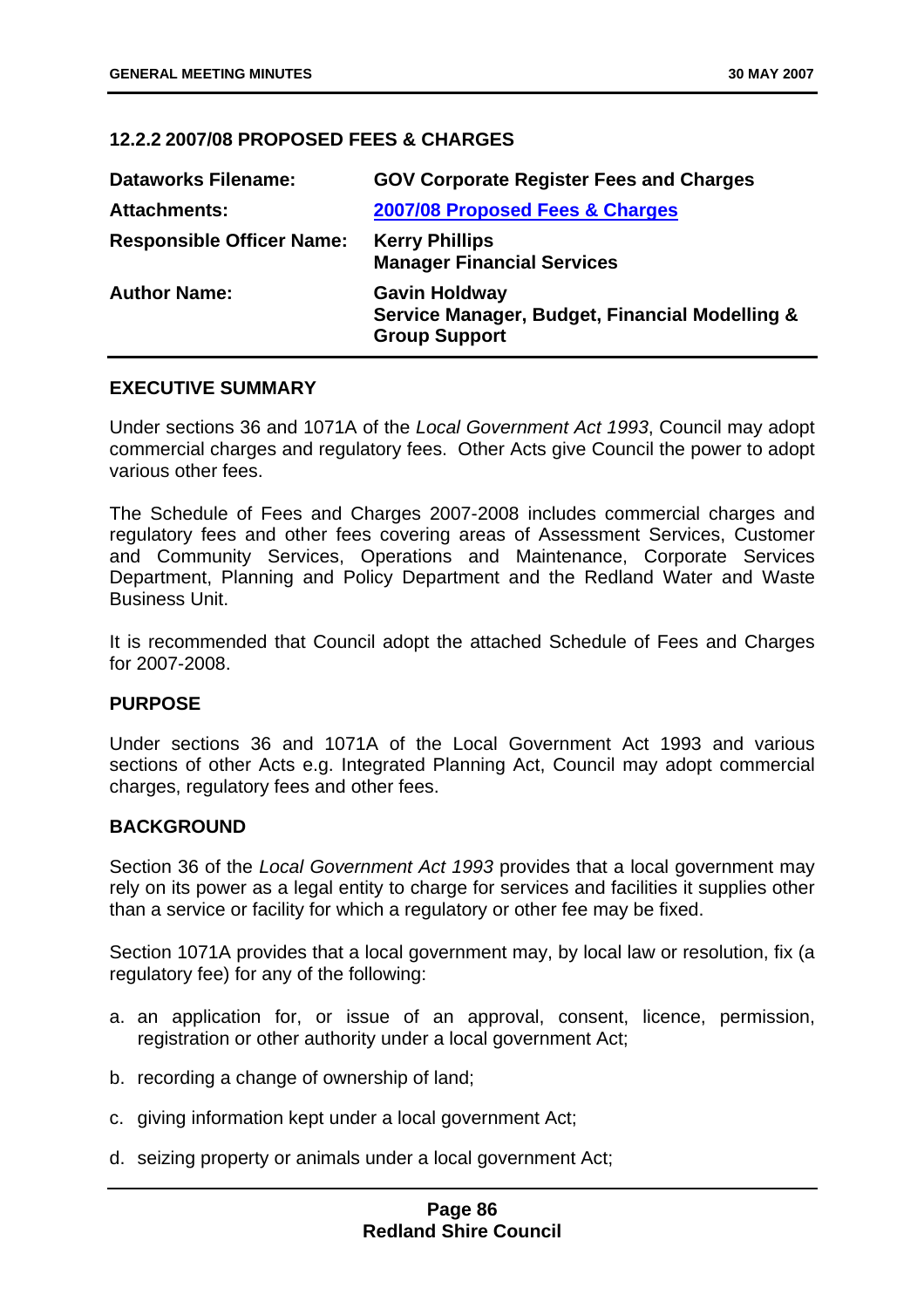e. the performance of a function, other than a function mentioned in paragraphs (a) to (d), imposed on a local government under the *Building Act 1975*, or the *Plumbing and Drainage Act 2002.* 

Other Acts also make provision for local government to raise charges in association with activities undertaken under their jurisdiction; for example, *Freedom of Information Act 1992* and *Environmental Protection Act 1994*. These charges are identified by type in the attached Fees and Charges Schedule.

#### **ISSUES**

The Schedule of Fees and Charges for 2007-2008 has been developed as a part of the 2007-2008 budgeting process and is now presented to Council for adoption. As attached, the Schedule of Fees and Charges for 2007-2008 includes commercial charges, regulatory fees and other fees covering the following areas:

#### • **Assessment Services Group**

Including: Mosquito Control, Environmental Health Services, Animal Management, Local Laws, Land Development, Development Assessment, Integrated Commercial, Domestic Building Certification and Plumbing and Drainage

#### • **Customer and Community Services Group**

Including: Library Fees, Children's Services, Respite Care Services, Interment and Community Services, Community Halls, Major Venues and Caravan Parks and Camping

- **Operations and Maintenance Group**  Including: Roads, Drainage and Quarries, Advertising (Bus Shelters), Event Bookings and Redlands Indigiscapes Centre
- **Corporate Services Department**  Including: Financial Management, Corporate Asset Information, Systems Engineering and Legal Services
- **Planning and Policy Department**  Including: Infrastructure Planning, Transport Planning and Freedom of Information Applications
- **Redland Water and Waste Business Unit**  Including: Trade Waste, Waste Water, Water Supply and Waste Management

A workshop was conducted with Councillors on 20 April 2007 to review the Schedule of Fees and Charges.

In adopting the Schedule of Fees and Charges for 2007-2008, Council will provide the community with a clear statement of intention in relation to Fees and Charges for products and services of Council for the new financial year.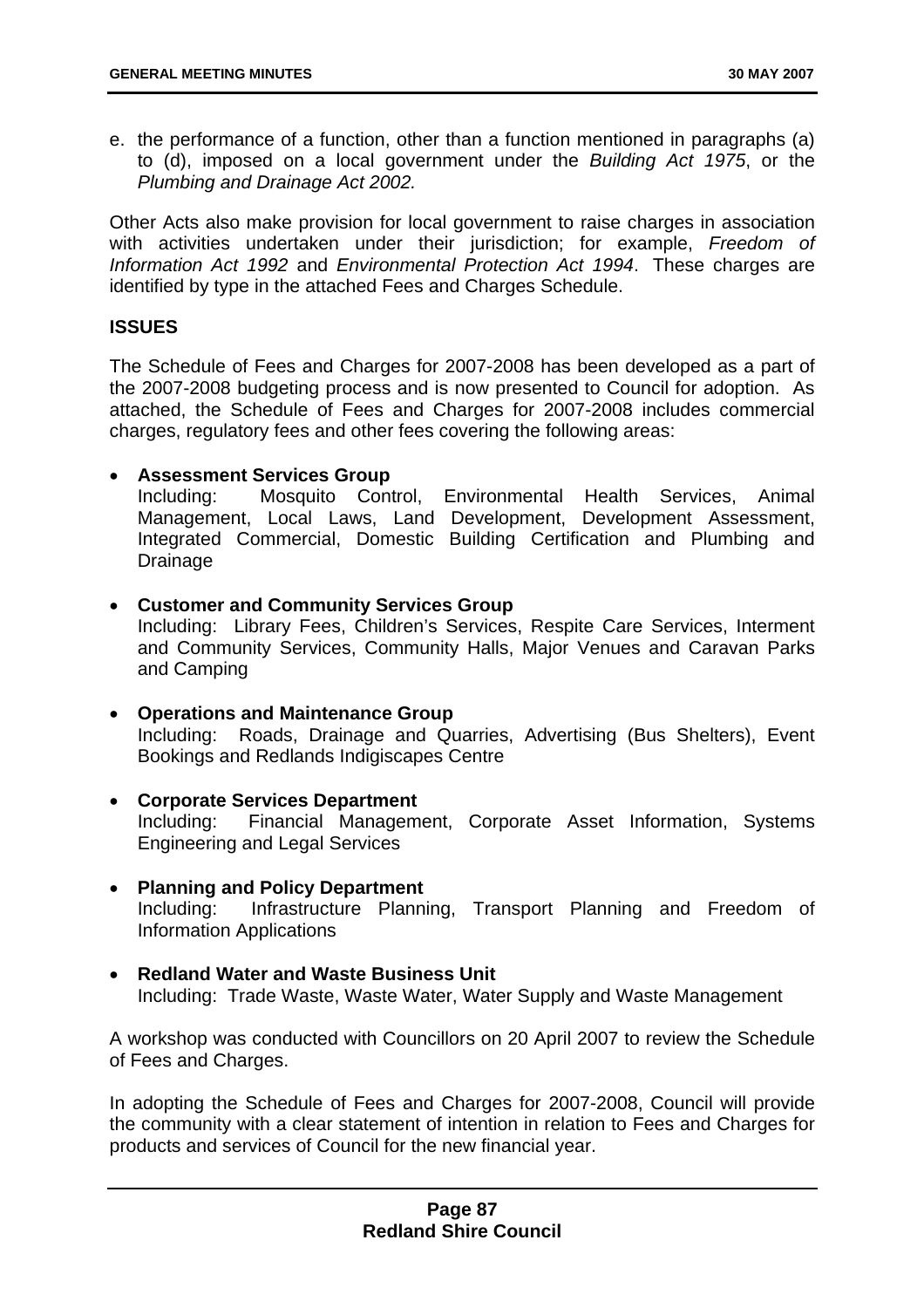# **RELATIONSHIP TO CORPORATE PLAN**

The recommendation primarily supports Council's strategic priority to ensure the long term financial viability of the Shire and provide public accountability in financial management.

## **FINANCIAL IMPLICATIONS**

The Schedule of Fees and Charges 2007-2008 provides the basis for the development of revenue estimates for products and services charged under the Schedule for the new financial year.

## **CONSULTATION**

General Managers and Group Managers have developed the fees for their areas. Workshops have been conducted with the Chief Executive Officer and General Managers on 10 April 2007 and Councillors on 20 April 2007.

## **OPTIONS**

### **PREFERRED**

That Council resolve to adopt the Schedule of Fees and Charges for the 2007- 2008 financial year.

### **ALTERNATIVE**

That Council resolve not to adopt the Schedule of Fees and Charges for the 2007- 2008 financial year.

## **OFFICER'S/COMMITTEE RECOMMENDATION/ COUNCIL RESOLUTION**

Moved by: Cr Williams Seconded by: Cr Henry

**That Council resolve to adopt the Schedule of Fees and Charges for the 2007- 2008 financial year, as attached.** 

**CARRIED**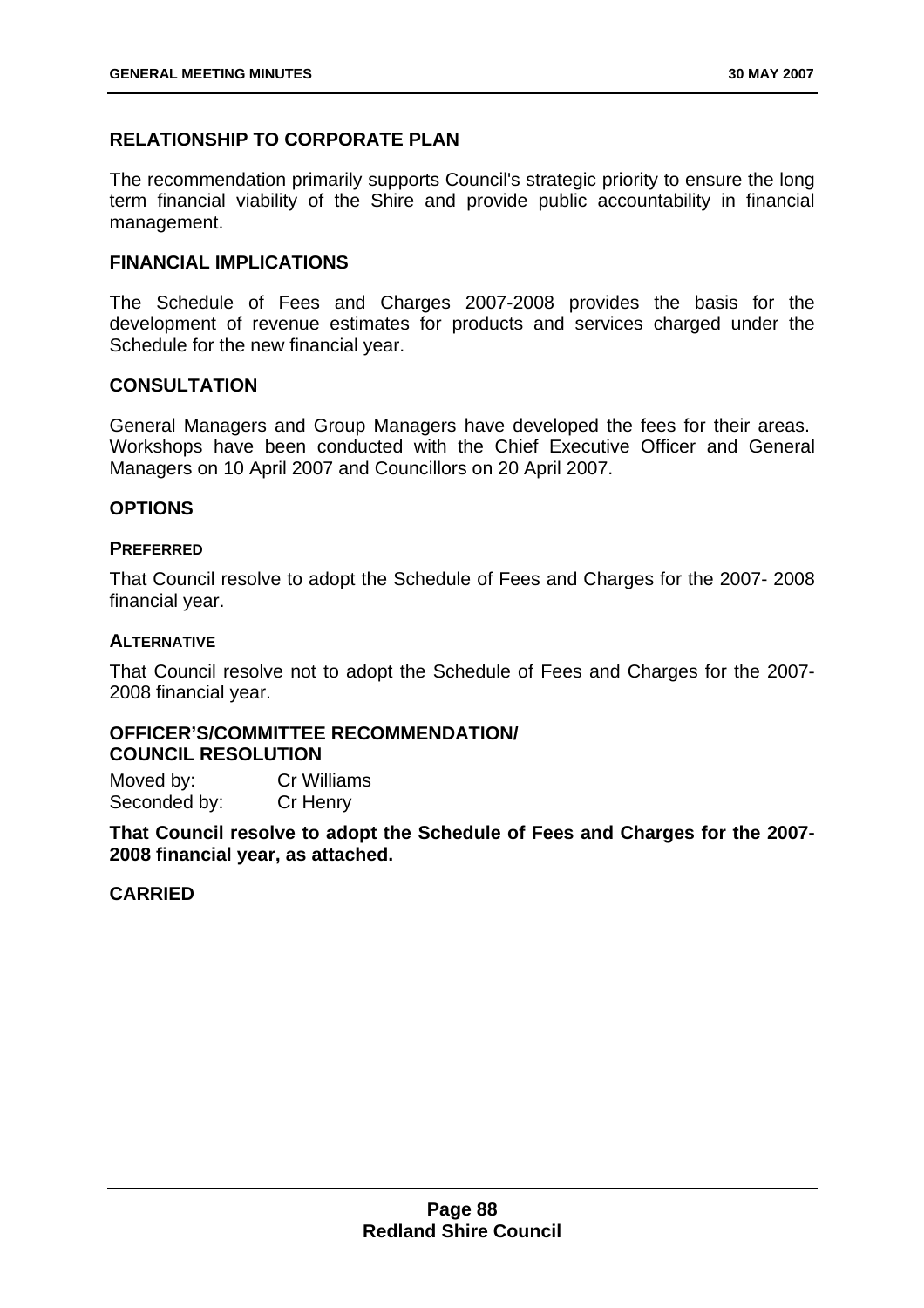# **12.2.3 MARCH 2007 QUARTER - BUDGET REVIEW 2006/07**

| <b>Dataworks Filename:</b>       | <b>FM Budget Review Committee Reports</b>                                                       |
|----------------------------------|-------------------------------------------------------------------------------------------------|
| <b>Attachments:</b>              | <b>Budget Review 2006/07</b>                                                                    |
| <b>Responsible Officer Name:</b> | <b>Kerry Phillips</b><br><b>Manager Financial Services</b>                                      |
| <b>Author Name:</b>              | <b>Gavin Holdway</b><br>Service Manager - Budget, Financial Modelling &<br><b>Group Support</b> |

## **EXECUTIVE SUMMARY**

A review of the 2006/07 budget was conducted at the end of March 2007 to consider the required and/or requested budget adjustments to Council's 2006/07 revised budget.

The proposed revised budget for 2006/07, based on the March 2007 review, is now presented to Council for adoption in accordance with the attachments and the *Local Government Finance Standard 200*5.

Attached to this report are the following financial reports and information:

- 1. Budgeted Statement of Cash Flows to 30 June 2007;
- 2. Budgeted Statement of Financial Position (Balance Sheet);
- 3. Revised Budgeted Operating Statement, Capital Funding Statement and Other Items for 2006/07;
- 4. March 2007 Budget Review Information (Summary and Detail Submissions); and
- 5. Revised Key Performance Indicators (KPI's).

Overall, the proposed budget review produces a cash surplus of \$11.461m, which improves Council's June 2007 ending forecast from \$49.350m to \$60.811m.

As with the December 2006 quarter budget review, it is proposed that Council resolve to adopt the revised budget for 2006/07 at Redland Shire Council (RSC) consolidated level. In addition to this and in accordance with Section 520 of the *Local Government Act 1993*, it is proposed that Council resolve to adopt the Redland Water & Waste financial statements that are presented in the attached financial documentation. The relevant pages are outlined within the officer's recommendation further in this report.

# **PURPOSE**

To address the known budget expectations and significant forecast variances, and to consider budget review submissions.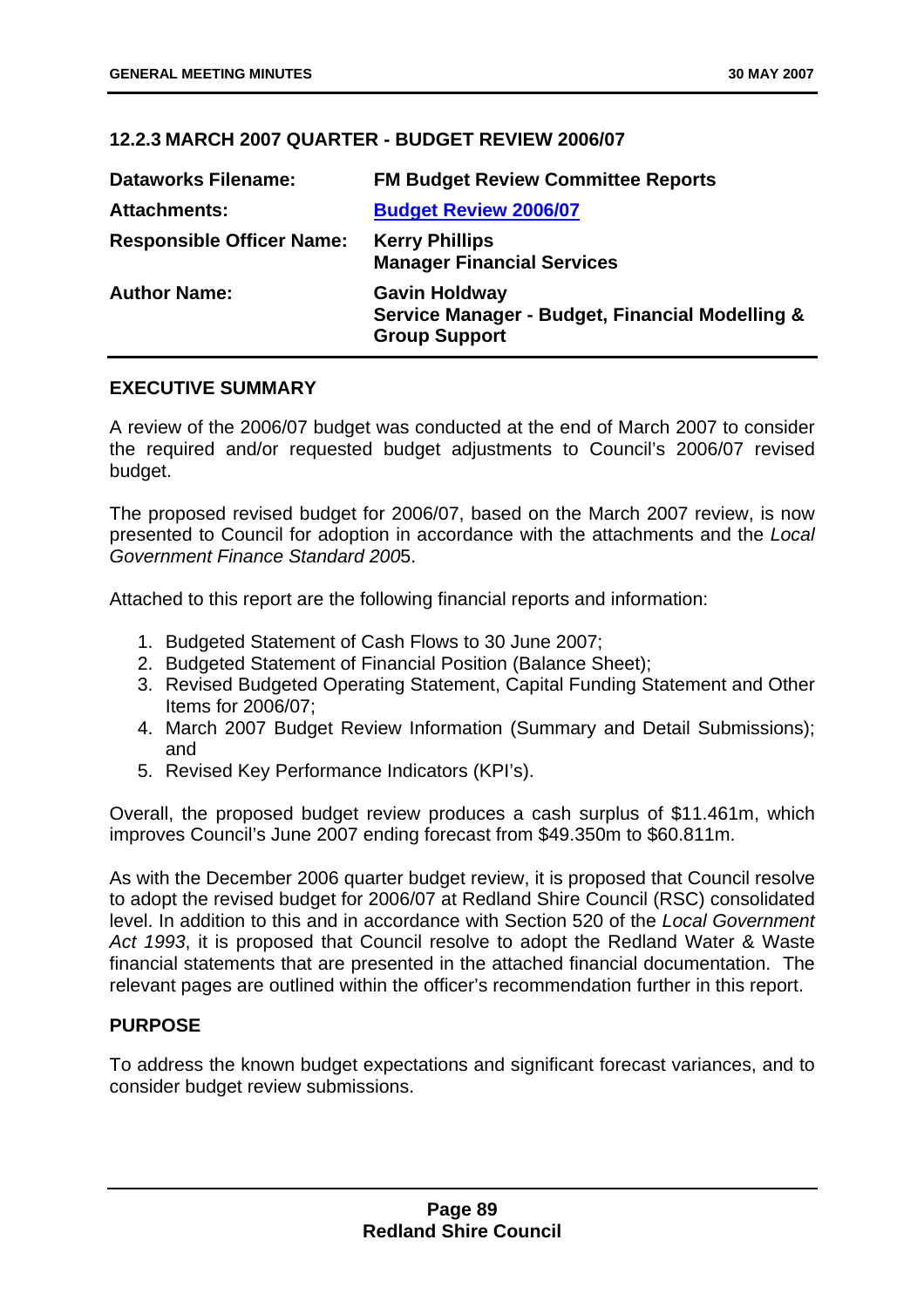## **BACKGROUND**

This report presents a review of the 2006/07 revised budget as at March 2007. As a part of Council's financial management framework, comprehensive quarterly budget reviews are conducted by all departments. The March 2007 budget review usually focuses on considering forecast under and/or over expenditure based on the 3<sup>rd</sup> quarter position of the financial year, while incorporating any new/changed programs or priorities for the year.

Council last revised the 2006/07 budget in accordance with the December 2006 budget review (Item No. 12.2.2 of the General Meeting Minutes dated 28 February 2007).

## **ISSUES**

Budget review submissions have been categorised as:

- New Projects Projects and initiatives proposed by officers that have not been previously approved by Council for any level of expenditure;
- New Projects Councillor/Committee Projects and initiatives that have been referred by Councillors or Council/Committee meetings that have not received previous approval for any level of expenditure;
- New Submissions Adjustments and variations to existing projects or services and revenue estimates that would affect Council's surplus/deficit or cash position;
- Transfers Adjustments and variations to existing projects or services and revenue estimates that would not affect Council's surplus/deficit or cash position.

A total of 273 individual submissions have been included and a summary of the March 2007 budget review submissions is provided in the attachment.

### **RELATIONSHIP TO CORPORATE PLAN**

The recommendation primarily supports Council's strategic priority to ensure the long term financial viability of the Shire and provide public accountability in financial management.

### **FINANCIAL IMPLICATIONS**

In comparison to the revised budget adopted from the December 2006 quarterly review, it is now forecast that Council will increase its June 2007 cash ending balance by \$11.461m. Of note, included within the favourable movement of \$11.461m are carry forward works totalling approximately \$10.5m, while the review has identified forecast savings for the 2006/07 financial year of approximately \$1m. All of Council's key performance indicators are favourable against their respective targets, and this is outlined in the attachments to this report. This proposed revised budget provides Council with a sound financial base for the year ending 2006/07, which in turn, does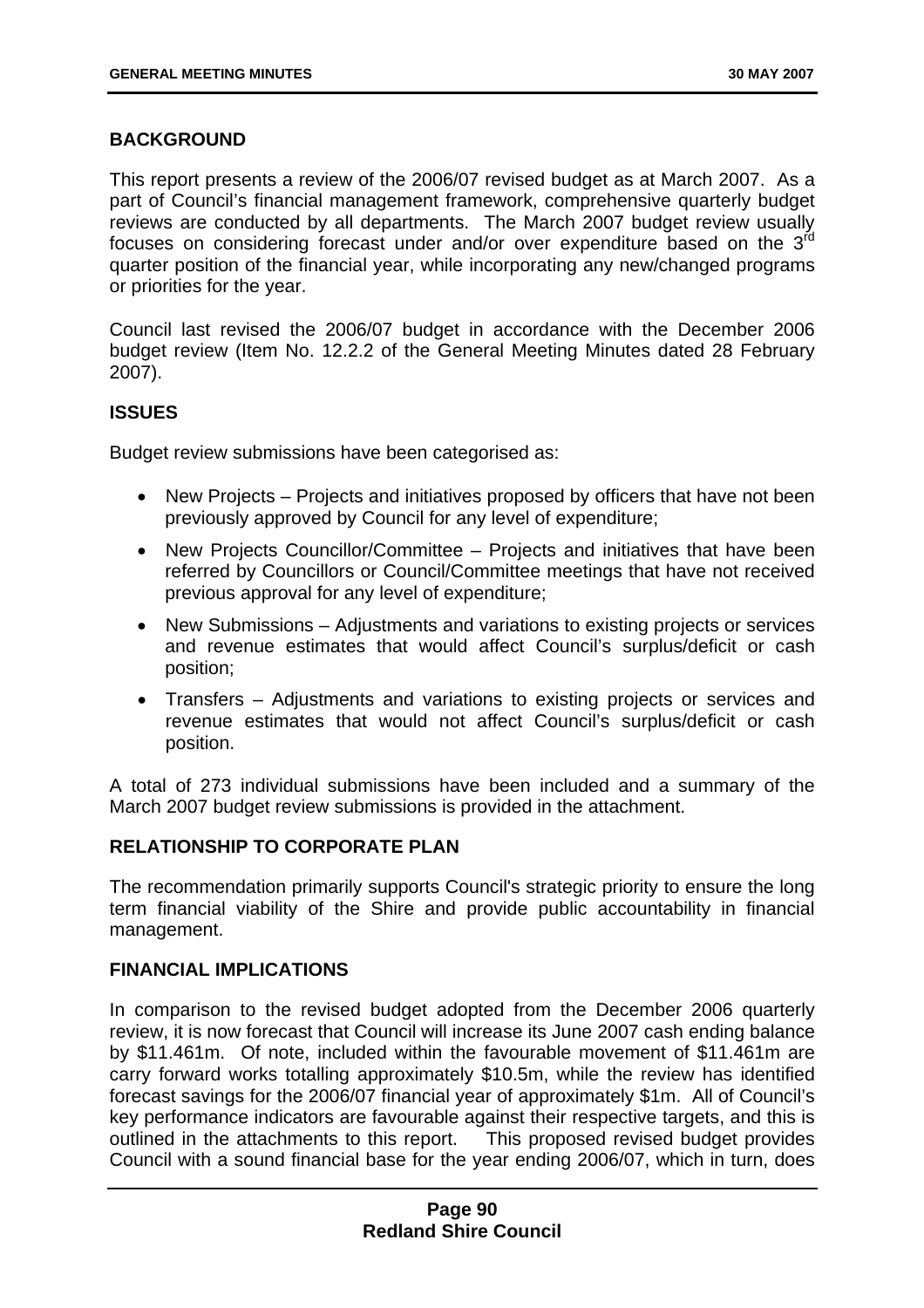not impact Council's ability to make payments as they fall due. This favourable adjustment to the cash ending forecast is primarily made up the following movements:

- Unfavourable a reduction in **operational revenue** of \$1.020m (Primarily associated with the following;
	- a reduction in expected operating grants & subsidies and cash contributions totalling \$1.334m (Please note a portion of the reduction associated with grants and subsidies are projects being carried forward to 2007/08); and
	- an increase in fees and charges expected for 2006/07 of \$0.301m.
- Favourable a reduction in **operational expenditure** of \$3.281m (Primarily influenced by the following;
	- Carry forward of Toondah Harbour Dredging of \$1.046m
	- carry forward to 2007/08 of works associated with the Russell Island Swim Centre of \$0.730m
	- savings of \$0.360m associated with the Raby Bay Public Boat Ramp maintenance
	- savings associated with the Toondah Harbour Spoil Disposal \$0.224m
	- savings associated with the RRIF Development Process Online of \$0.167m
	- carry forward budget to 2007/08 for the John Fredericks Field Refurbishment of \$0.160m
	- carry forward to 2007/08 of maintenance budget for Cleveland Aquatic Centre of \$0.152m
	- savings realised from Wastewater Treatment Operations of \$0.107m
	- carry forward to 2007/08 of works for the Raby bay Canal Planning of \$0.100m; and
	- carry forward budget to 2007/08 for Storm Tide Risk Assessment of \$0.100m
- Unfavourable a reduction in **capital revenues** of \$0.792m (Primarily influenced by capital programs being carried forward to 2007/08)
- Favourable a reduction in **capital expenditure** of \$9.959m (Primarily influenced by capital programs being carried forward to 2007/08)

Please note that the above listing includes only the major cash flow movements, and all budget submissions can be reviewed on pages 3 to 32 of the attached reports.

# **PLANNING SCHEME IMPLICATIONS**

The Land Use Planning Group was consulted and it is considered that the outcome of recommendations in this report will not require any amendments to the Redlands Planning Scheme.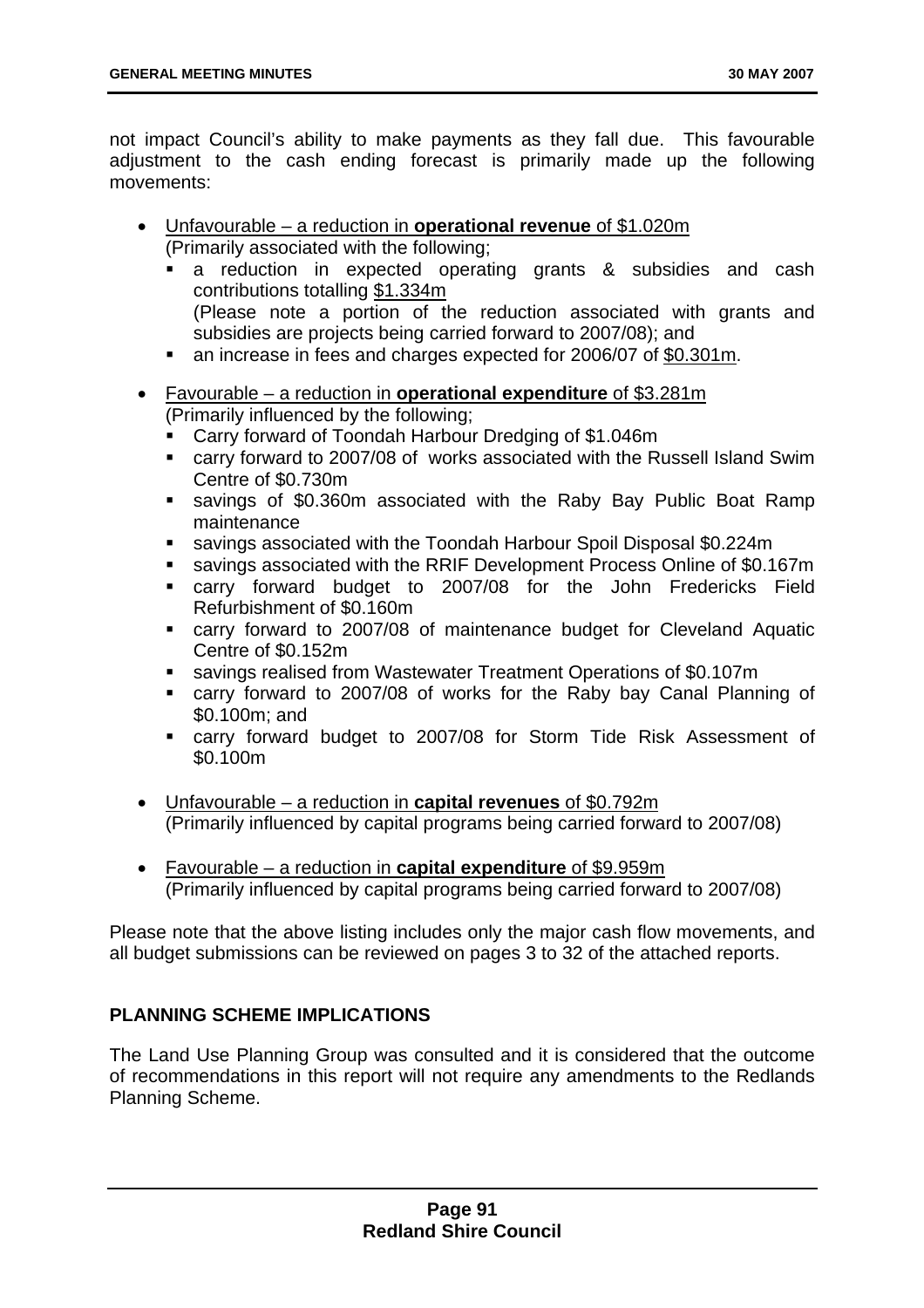# **CONSULTATION**

Budget review submissions were considered at the ELG Meeting of 3 May 2007 and joint ELG/Councillor workshop of 9 May 2007. The review contains only those submissions and adjustments which are presented or discussed at the ELG/Councillor workshop.

### **OPTIONS**

#### **PREFERRED**

- 1. That Council resolve to adopt the Revised Budget for 2006/07 at Redland Shire Council consolidated level. This refers to adopting the following:
	- a) RSC Budgeted Statement of Cash Flows Page 1 of attachments;
	- b) RSC Statement of Financial Position (Balance Sheet) Page 2 of attachments;
	- c) RSC Operating and Capital Funding Statement Page 33 of attachments; and
- 2. To meet the requirements of Section 520 of the Local Government Act 1993, that Council resolve to adopt the Redland Water & Waste Operating and Capital Funding Statement - Page 36 of the attached financial information.

### **ALTERNATIVE**

That Council resolve to not adopt the revised budget for 2006/07 as presented in the attachment to this report.

# **OFFICER'S/COMMITTEE RECOMMENDATION/ COUNCIL RESOLUTION**

Moved by: Cr Williams Seconded by: Cr Henry

- **1. That Council resolve to adopt the Revised Budget for 2006/07 at Redland Shire Council consolidated level. This refers to adopting the following:** 
	- **a) RSC Budgeted Statement of Cash Flows Page 1 of attachments;**
	- **b) RSC Statement of Financial Position (Balance Sheet) Page 2 of attachments;**
	- **c) RSC Operating and Capital Funding Statement Page 33 of attachments; and**
- **2. To meet the requirements of Section 520 of the** *Local Government Act 1993***, that Council resolve to adopt the Redland Water & Waste Operating and Capital Funding Statement - Page 36 of the attached financial information.**

**CARRIED**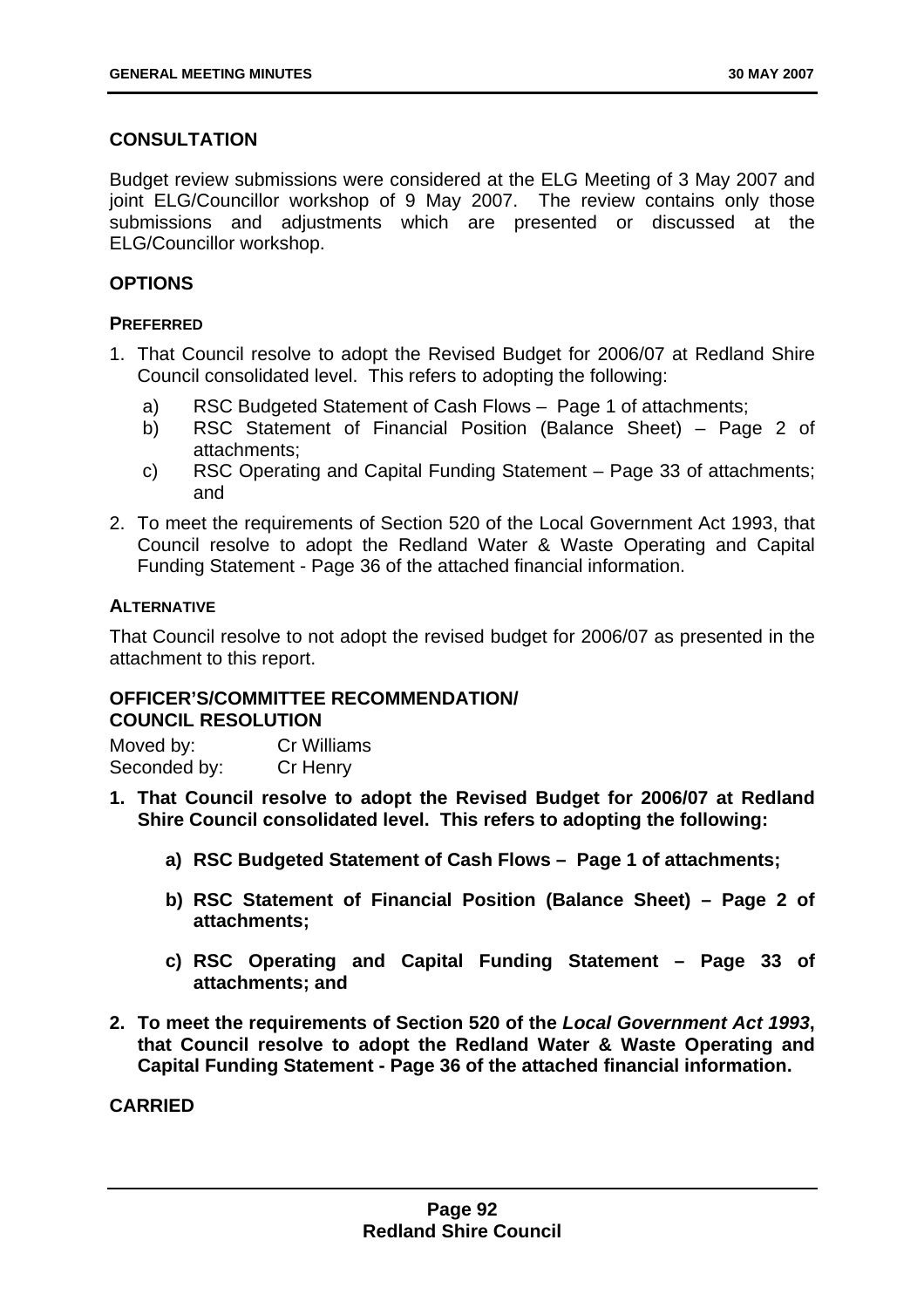## **12.2.4 TYPE 3 BUSINESS ACTIVITIES - CODE OF COMPETITIVE CONDUCT FOR 2007/2008**

| <b>Dataworks Filename:</b>       | <b>FM Corporate Budget</b>                                      |
|----------------------------------|-----------------------------------------------------------------|
| <b>Responsible Officer Name:</b> | <b>Ray Turner</b><br><b>General Manager, Corporate Services</b> |
| <b>Author Name:</b>              | <b>Kerry Phillips</b><br><b>Manager, Financial Services</b>     |

## **EXECUTIVE SUMMARY**

The *Local Government Act 1993*, section 766(1) provides that Council must resolve whether the Code of Competitive Conduct should or should not be applied to each of its business activities for the following financial year.

The purpose of this report is to review the application of the Code of Competitive Conduct (the Code) to business activities across Redland Shire Council and to recommend those which should continue to have the Code applied for 2007/2008.

It is recommended that Council resolve to apply the Code of Competitive Conduct to the following business activities for 2007/2008 –

- 1. School Age Care, and
- 2. Caravan Parks and Camping

# **PURPOSE**

The purpose of this report is to review the application of the Code of Competitive Conduct (the Code) to business activities across Redland Shire Council and to recommend those which should continue to have the Code applied for 2007/2008.

### **BACKGROUND**

The requirements of the *Local Government Act 1993* ('The Act') and the *Local Government Finance Standard 2005* ('The Standard') can be summarised as follows:

- S.765 of the Act requires that during each Financial Year a Local Government must identify its activities that are 'Business Activities'.
- S.762 (1)(a) and (b) of the Act says that a 'business activity' of a Local Government is (a) *any activity "trading in goods and services to clients such as off-street parking and cultural, sporting and recreational facilities and quarries if, in carrying on the activity, the local government engages in competition with the private sector; or*
- *(b) submission of a competitive tender in the local government's own tendering process in competition with other for the provision of goods and services to itself."*
- S.762(2) of the Act specifically excludes "a roads business activity" and "library services" from the definition of "business activity".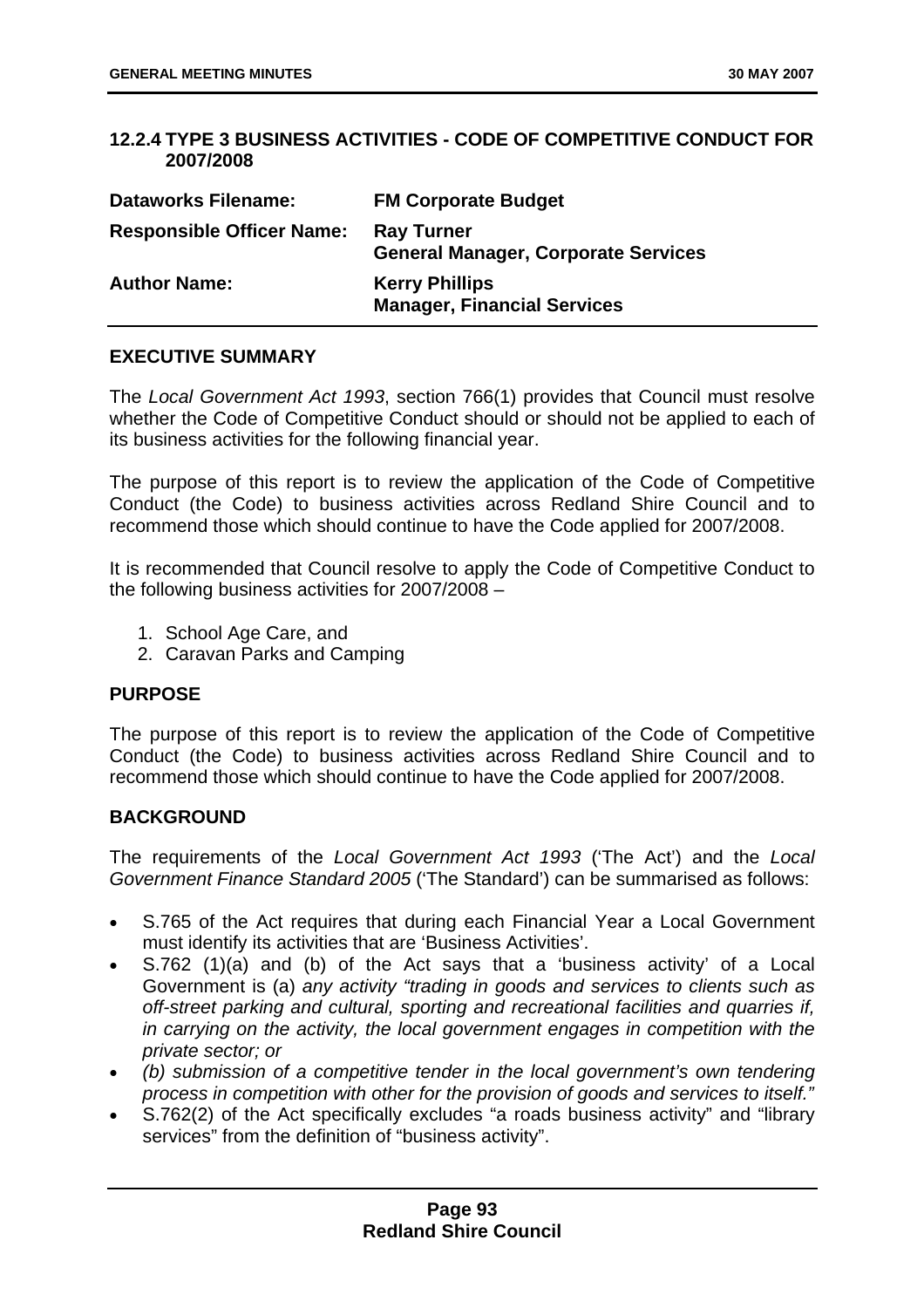- S.766(1) of the Act provides that Council must resolve whether the code of competitive conduct should or should not be applied to each of its business activities for the following financial year.
- S.763(1) of the Act requires Council to apply the code of competitive conduct to "roads business activities" which can be defined as road works undertaken by competitive tender , other than by sole supplier arrangement or Agreed Price Performance Contract (APPC), which are road works on State controlled roads or Council roads that have been put out to competitive tender.
- Part 11 of the Standard (CODE OF COMPETITIVE CONDUCT) prescribes the code of competitive conduct, ('The Code') incorporating competitive neutrality principles for the purposes of the Act.
- Elements of the Code (S.72 of the standard) are:
	- o full cost pricing; and
	- o treatment of community service obligations; and
	- o elimination, or taking account, of advantages and disadvantages of public ownership; and
	- o financial reporting.
- The Queensland Local Government Department ('The Department') made a regulation limiting the requirements of the Act (S.765,766) to business activities with current expenditure for the activity for the previous financial year greater than \$270,000 (S31(1) *Local Government Regulation 2005*). Notwithstanding, the code of competitive conduct may also be voluntarily applied to business activities below the threshold and any other activities that are not business activities (S.767 of the Act).

# **ISSUES**

In view of the above the following definitions can be used in discussion of these activities.

- Type 3 Business Activities "business activities" with current expenditure for the activity for the previous financial year greater than \$270,000
- Type 3 Roads Business Activities as defined in S763(1)
- Other Business Activities "business activities" with current expenditure for the activity for the previous year less than or equal to \$270,000
- Other Activities any other activity as provided in S767 of the Act.

Council's decision of 31 May 2005 regarding "Progressing National Competition Policy (NCP) Reforms" reviewed the application of the Code across the following areas covered in the table below. Comments in the last column address the current status in relation to such definitions and makes recommendation as to how the Code should be applied for 2007/2008.

| <b>Activity</b>   | <b>Classification</b>      |                          | <b>Comments and</b><br>recommendation |
|-------------------|----------------------------|--------------------------|---------------------------------------|
| <b>Cemeteries</b> | Other business<br>activity | Estimated<br>expenditure | current<br>vear<br>2006/2007<br>for   |
|                   |                            | \$219,000                | under<br>the<br>IS                    |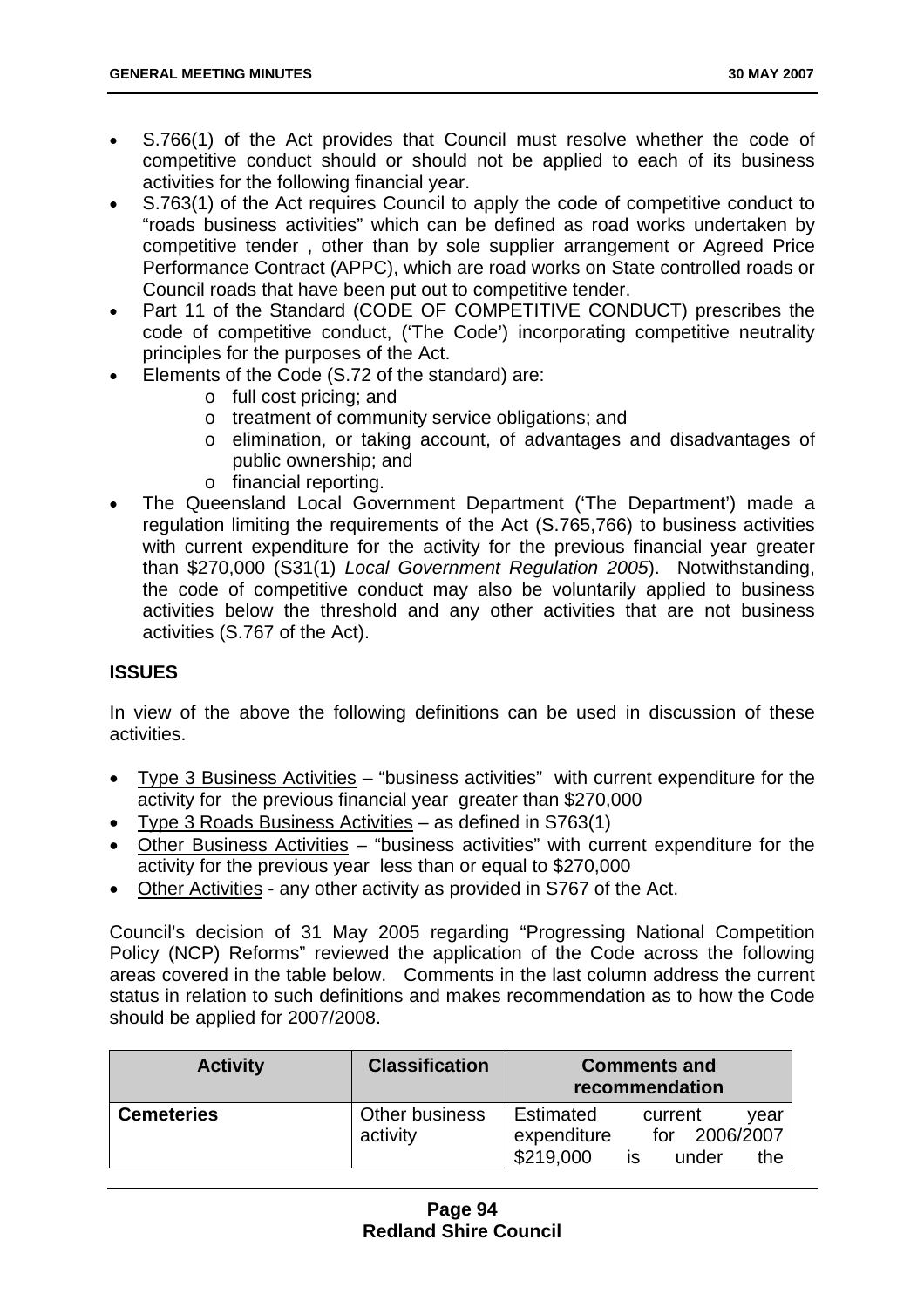| <b>Activity</b>                           | <b>Classification</b>                      | <b>Comments and</b><br>recommendation                                                                                                                                                                                                                                                                  |
|-------------------------------------------|--------------------------------------------|--------------------------------------------------------------------------------------------------------------------------------------------------------------------------------------------------------------------------------------------------------------------------------------------------------|
|                                           |                                            | Department's threshold. There<br>is no compulsion to apply the<br>code and the code was not<br>applied in 2006/2007.<br>Recommendation to continue to<br>Code<br>the<br>for<br>apply<br>not<br>2007/2008.                                                                                              |
| <b>Parks</b><br>Caravan<br>and<br>Camping | <b>Type3 Business</b><br><b>Activities</b> | Estimated current<br>year<br>2006/2007<br>expenditure<br>for<br>\$2,056,000 is greater than the<br>Department's threshold.<br>Recommendation must<br>apply<br>the Code for 2007/2008.                                                                                                                  |
| <b>Child Care</b>                         | <b>Type3 Business</b><br><b>Activities</b> | Estimated<br>current<br>year<br>expenditure for 2006/2007 is<br>\$305,000 which exceeds the<br>Department's<br>threshold.<br>However, Council has leased<br>this activity to the private sector<br>and will no longer trade in<br>2007/2008.<br>Recommendation to not apply<br>the Code for 2007/2008. |
| <b>School Age Care</b>                    | <b>Type3 Business</b><br><b>Activities</b> | Estimated<br>current<br>year<br>expenditure for 2006/2007 is<br>\$2,409,000 which exceeds the<br>Department's threshold.<br>Recommendation<br>must<br>apply<br>the Code for 2007/2008.                                                                                                                 |

### **RELATIONSHIP TO CORPORATE PLAN**

The recommendation primarily supports Council's strategic priority to ensure the long term financial viability of the Shire and provide public accountability in financial management.

### **FINANCIAL IMPLICATIONS**

There are no actual financial implications with respect to the recommendation.

## **PLANNING SCHEME IMPLICATIONS**

The Land Use Planning Group was consulted and it is considered that the outcome of recommendations in this report will not require any amendments to the Redlands Planning Scheme.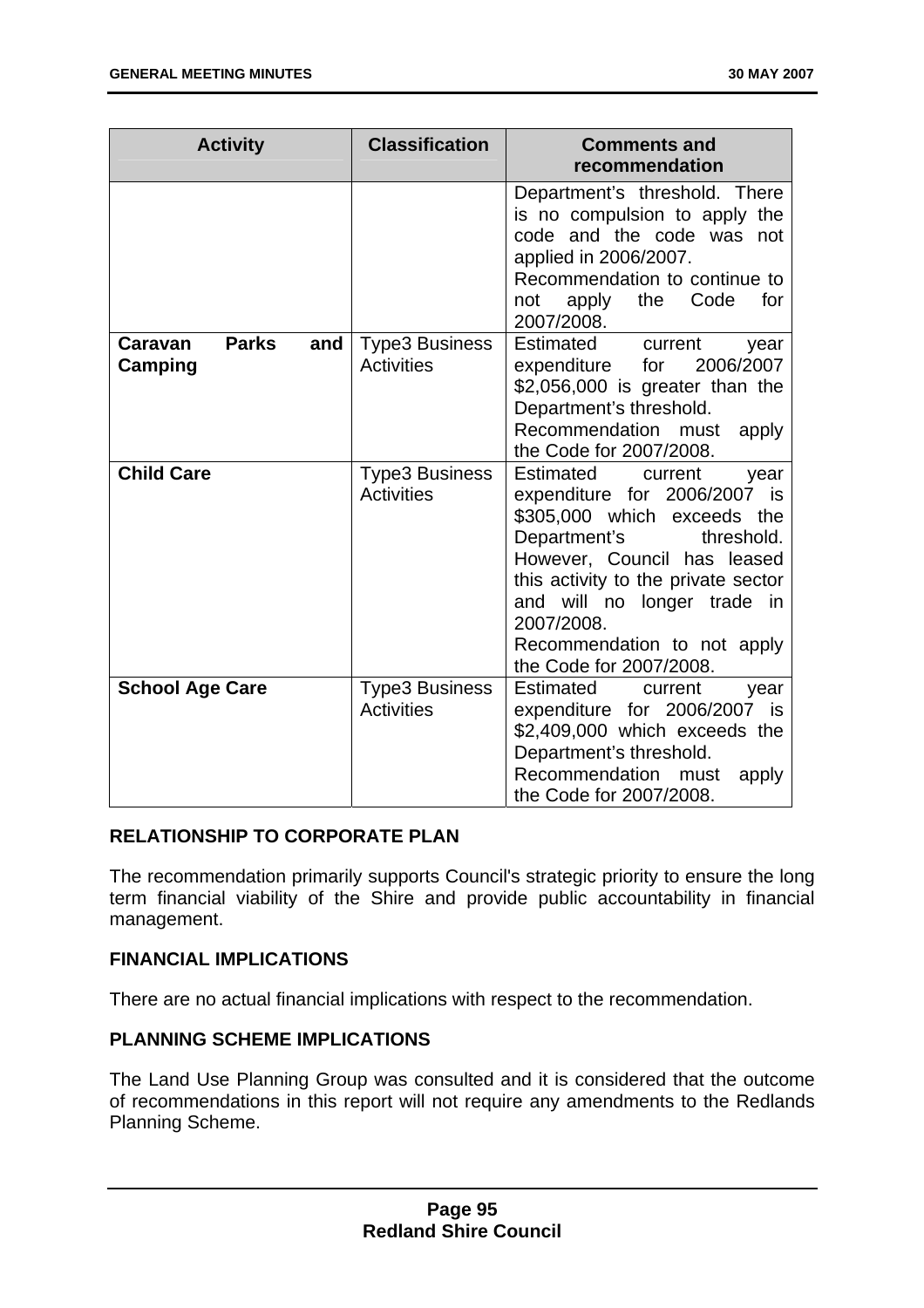# **CONSULTATION**

In preparing this report, consultation has been undertaken with the Senior Financial Advisor Customer Services Department, the General Manager Customer Services and the General Manager Corporate Services

# **OFFICER'S/COMMITTEE RECOMMENDATION/ COUNCIL RESOLUTION**

Moved by: Cr Williams Seconded by: Cr Henry

**That Council resolve to apply the Code of Competitive Conduct to the following business activities for 2007/2008 –** 

- **1. School Age Care; and**
- **2. Caravan Parks and Camping.**

**CARRIED**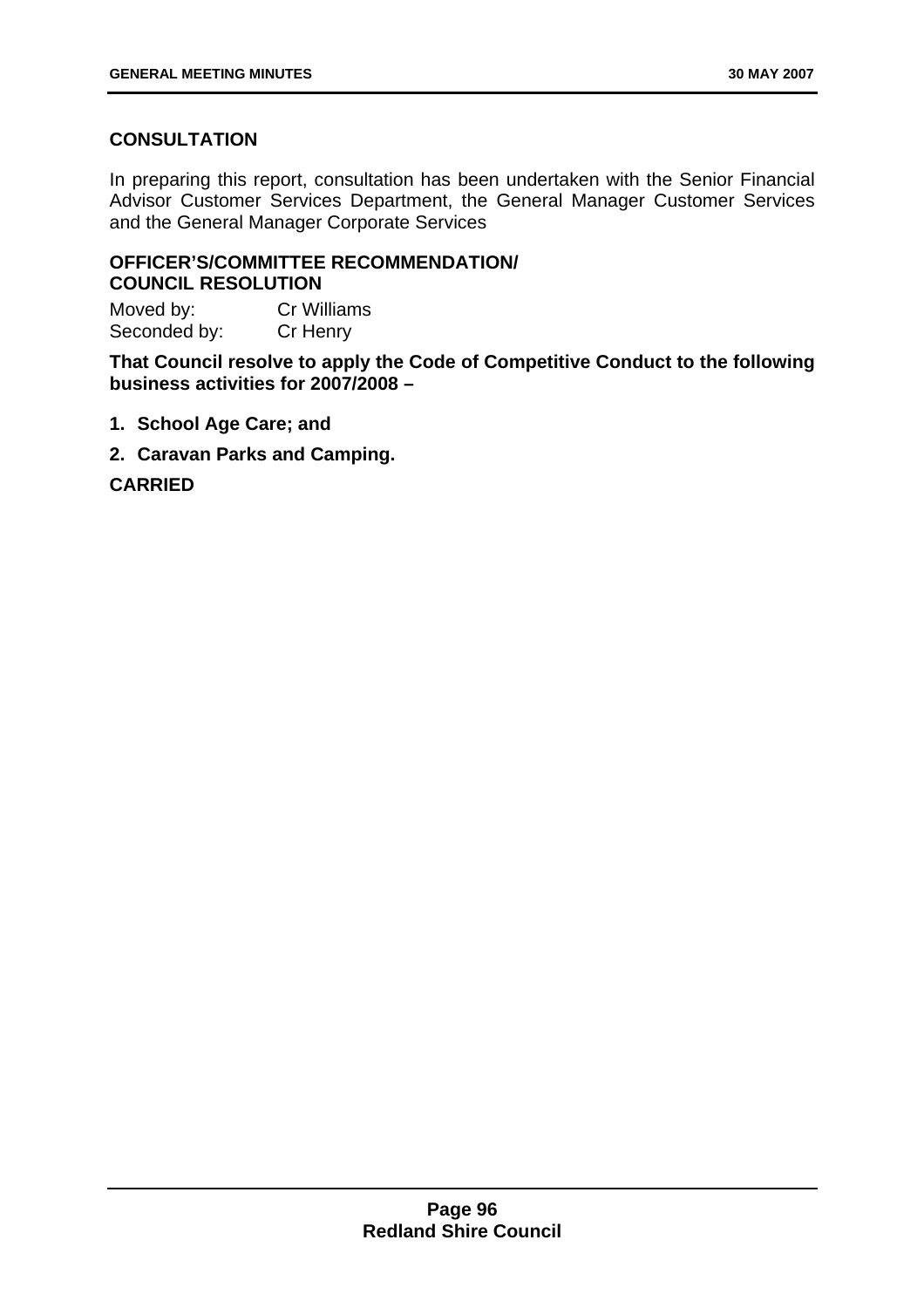## **12.2.5 CAPALABA DISTRICT MEALS ON WHEELS INC - RENEWAL OF LEASE**

| <b>Dataworks Filename:</b>       | P.120979                                                                           |
|----------------------------------|------------------------------------------------------------------------------------|
| <b>Attachments:</b>              | <b>Site Plan</b>                                                                   |
| <b>Responsible Officer Name:</b> | <b>Brian Lewis</b><br><b>Manager Corporate Acquisitions Fleet &amp; Facilities</b> |
| <b>Author Name:</b>              | <b>Merv Elliott</b><br><b>Property Services Manager</b>                            |

### **EXECUTIVE SUMMARY**

The Capalaba District Meals on Wheels Inc. have a lease of Council land at Holland Crescent, Capalaba. The lease expires in December 2007 and the organisation has requested Council to renew the lease over the existing premises.

The association has in the past maintained the premises to a satisfactory standard consistent with its purpose.

It is recommended that Council grant a new lease to the organisation.

#### **PURPOSE**

This purpose of this report is to recommend to Council the granting of a new lease to Capalaba District Meals On Wheels Inc. in accordance with existing Policy CSAS-003 - Leasing of Council Property.

#### **BACKGROUND**

The Capalaba District Meals On Wheels Inc. provides a valuable service to the older/disabled residents in their district area, and remains a strident independently managed organisation, fully committed to its role.

Council previously granted a lease for the Capalaba District Meals On Wheels Inc. from 1 January 1978 to 31 December 2007 (30 years). Over the period of the lease, the association has undertaken improvements to the premises including a brick extension accommodating new rooms/office, and a large carport which provides all weather cover for vehicles being loaded with meals for transportation. The association has in the past maintained the premises to a satisfactory standard consistent with its purpose.

The current lease occupies  $1,008m^2$  of the  $4,856m^2$  site Lot 25 on RP73281, however, the proposed lease area of 276m2 more closely follows the building outline as per the requirements of policy CSAS-003.

The association have requested a new lease for a term similar to the current lease (ie 30 years) however a 20 year lease is in line with policy CSAS-003.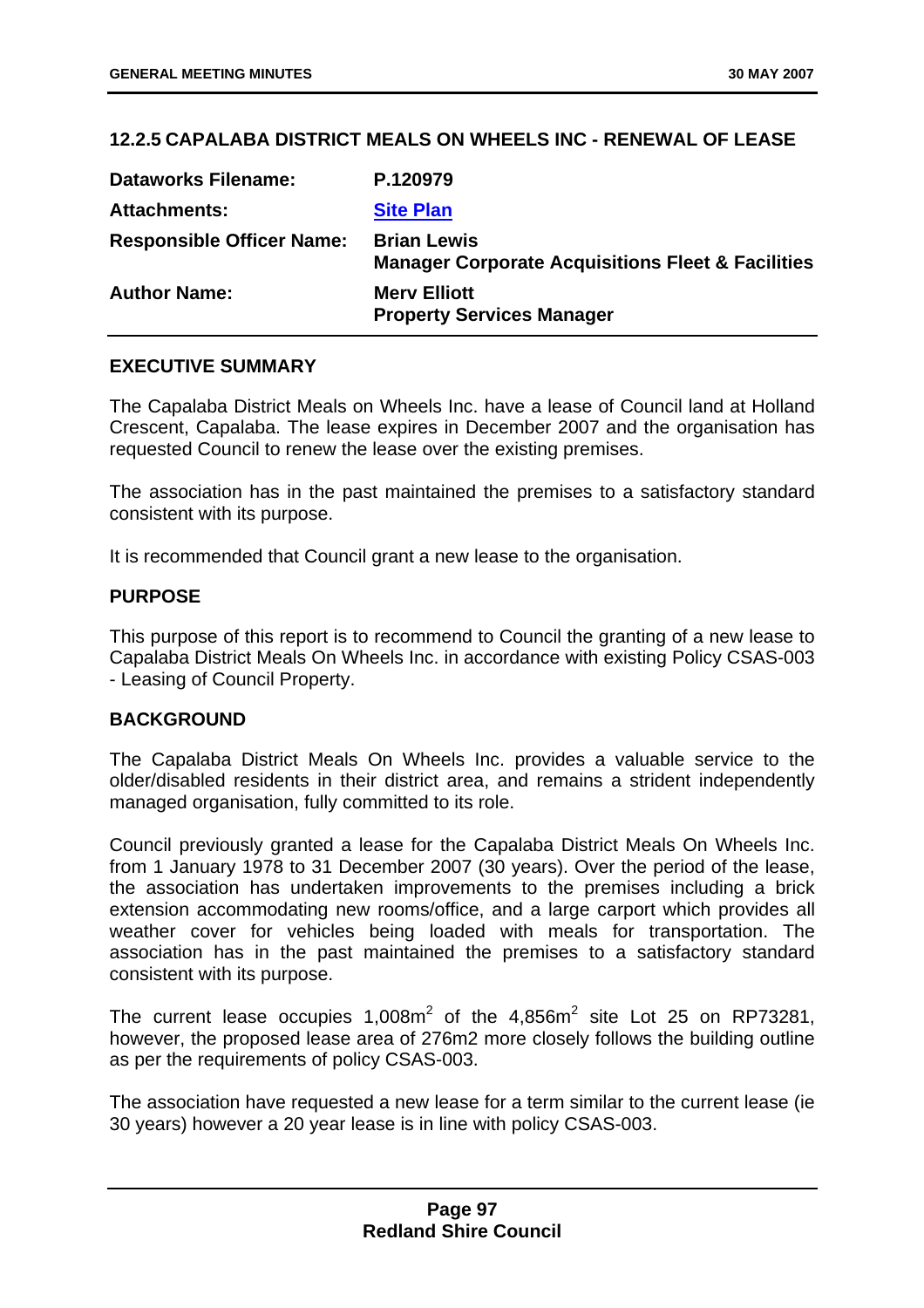# **ISSUES**

The *Local Government Act 1993* requires Council to authorise the granting of leases to Community / Sporting Groups. As the land over which the lease is to be granted is Council freehold land, approval from Department of Natural Resources & Water is not required. Also, as the lease is being granted to a Community Organisation, approval from the Minister for Local Government is not required.

This particular organisation has been assisting the residents of Redlands for the last 30 years providing a worthwhile humanitarian service. It is strongly recommended that the request for a renewal of the lease be granted.

# **RELATIONSHIP TO CORPORATE PLAN**

The recommendation primarily supports Council's strategic priority to build safe, strong and self reliant communities with access to community services, infrastructure and opportunities for participation in community life.

## **FINANCIAL IMPLICATIONS**

Council will not be involved in any expense in respect to the lease.

# **CONSULTATION**

Property Services has consulted with the Manager Community & Social Planning.

# **OPTIONS**

### **PREFERRED**

That Council resolve as follows:

- 1. To grant a lease on property described as Part of Lot 25 on RP73281 on Survey Plan Drawing Number 3610A (attached) to Capalaba District Meals on Wheels Inc at an annual rental of \$1.00 and in accordance with Council's Policy, *Leasing of Council Property*; and
- 2. That the Mayor and Chief Executive Officer be authorised to sign and seal all documentation.

### **ALTERNATIVE**

That Council not grant a lease to the Capalaba District Meals On Wheels Inc.

# **OFFICER'S/COMMITTEE RECOMMENDATION/ COUNCIL RESOLUTION**

Moved by: Cr Williams Seconded by: Cr Henry

## **That Council resolve as follows:**

**1. To grant a lease on property described as Part of Lot 25 on RP73281 on Survey Plan Drawing Number 3610A (attached) to Capalaba District Meals**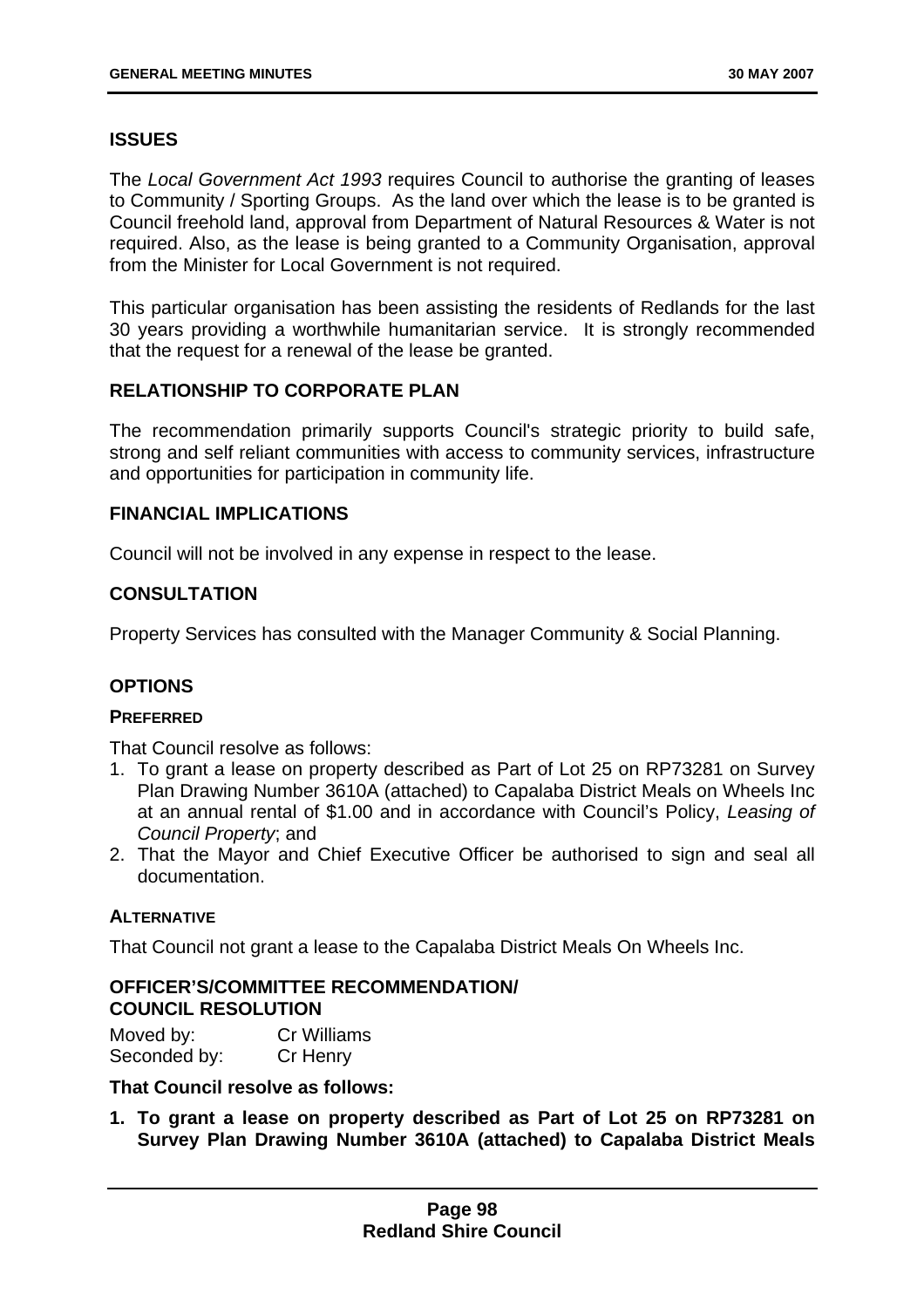**on Wheels Inc at an annual rental of \$1.00 and in accordance with Council's Policy,** *Leasing of Council Property***; and** 

**2. That the Mayor and Chief Executive Officer be authorised to sign and seal all documentation.** 

**CARRIED**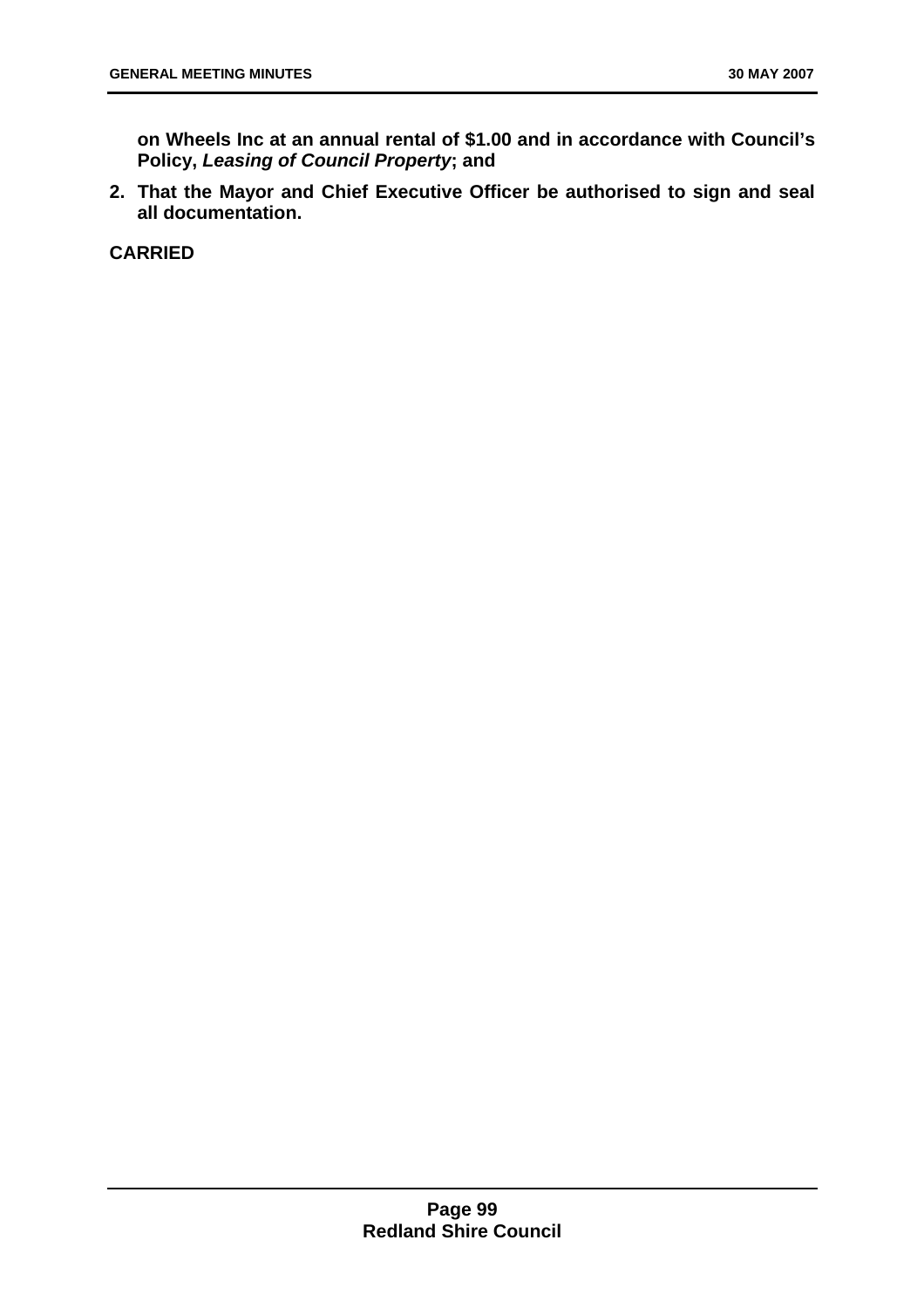## **12.2.6 RESUMPTION FOR ROAD PURPOSES - COMO STREET, ORMISTON**

| <b>Dataworks Filename:</b>       | P.110784                                                                           |
|----------------------------------|------------------------------------------------------------------------------------|
| <b>Attachments:</b>              | <b>Locality Plan</b>                                                               |
| <b>Responsible Officer Name:</b> | <b>Brian Lewis</b><br><b>Manager Corporate Acquisitions Fleet &amp; Facilities</b> |
| <b>Author Name:</b>              | <b>Mery Elliott</b><br><b>Property Services Manager</b>                            |

### **EXECUTIVE SUMMARY**

At its meeting held on 30 August 2006 Council authorised negotiations to be undertaken to acquire part of Lot 1 on RP80803 for road purposes (turnaround). Negotiations have been successfully conducted with the property owner, however, due to the fact that there are a number of private easements over the property, it is necessary for Council to resolve to continue with resumption action.

### **PURPOSE**

The purpose of the report is to recommend that Council formally resolve to continue with resumption action to acquire part of Lot 1 on RP80803 and shown on the attached deposited plan as Lot 2 on SP199046.

#### **BACKGROUND**

At its meeting held on 30 August 2006 Council approved the resumption of part of Lot 1 on RP80802 for road purposes. The subject land is also encumbered by a number of private easements that will also need to be resumed.

### **ISSUES**

The owner of the subject allotment has agreed to the amicable acquisition by Council on favourable terms, however, an owner of the easement rights over the subject land has lodged an objection. It is now necessary for Council to consider the objection which contains 5 statements:

#### Objection 1

*"The reason this land is to be resumed I understand is to extend/upgrade a section of road. Would this be for access for future development of vacant land and if so what is the proposed buildings planned".* 

#### Officer's Comments

This is not an objection as such.

#### Objection 2

*"I have just completed a very expensive house of my own at 14 Como Street (mortgage details provided) and I would be reluctant to release my portion of my easement if 'lower priced' homes were planned for the land".*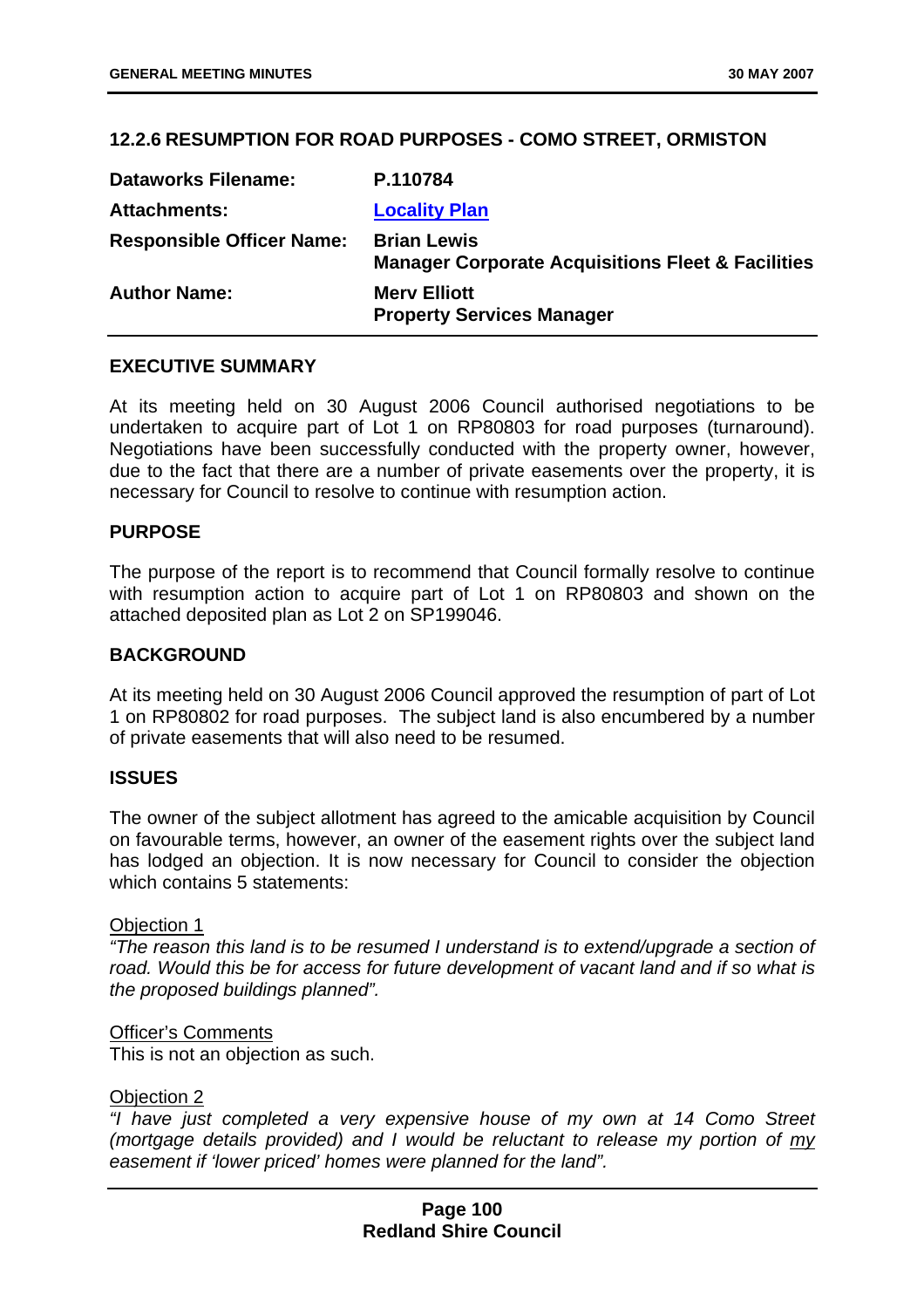### Officer's Comments

This is not an objection as such.

### Objection 3

*"When I purchased my property part of the value of the land is my section of the easement. Having outlaid a sum of money for this should I not be reimbursed to the appropriate value of the land".* 

Officer's Comments This is not an objection as such.

#### Objection 4

*"The valuation of the easement has been looked into by a valuation company I engaged on 24 April 2007 and this will be forwarded to me on Monday 30 April 2007 which I will pass on to yourself".* 

Officer's Comments This is not an objection as such.

Objection 5 *"In the meantime my objection will stand until I am happy with a positive resolution".* 

Officer's Comments This is not an objection as such.

### Summary

The objections raised are comments and queries rather than official objections and are, therefore, not valid objections.

# **RELATIONSHIP TO CORPORATE PLAN**

The recommendation primarily supports Council's strategic priority to Provide and maintain water, waste services, roads, drainage and support the provision of transport and waterways infrastructure.

### **FINANCIAL IMPLICATIONS**

Funds are available in the 2006/07 budget for this acquisition.

### **CONSULTATION**

Property Services Manager has consulted with the property owners.

# **OPTIONS**

### **PREFERRED**

That Council resolve as follows: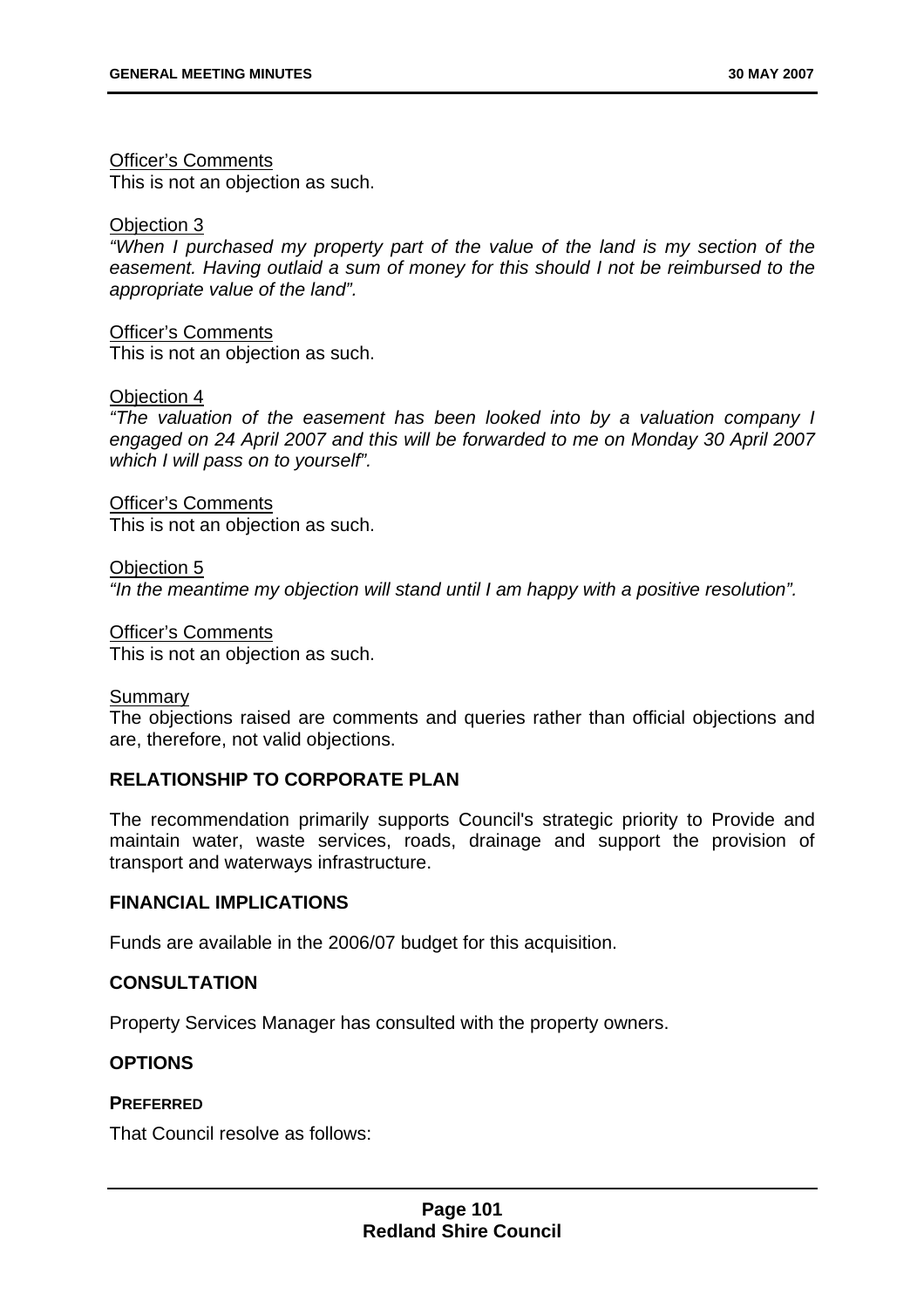- 1. To continue resumption action of part of Lot 1 on RP80803 for road purposes as shown on the attached deposited plan as Lot 2 on SP199046; and
- 2. That the Mayor and Chief Executive Officer be authorised to sign and seal all relevant documentation.

### **ALTERNATIVE**

That Council take no further action to acquire or resume the subject portion of land.

## **OFFICER'S/COMMITTEE RECOMMENDATION/ COUNCIL RESOLUTION**

Moved by: Cr Williams Seconded by: Cr Henry

#### **That Council resolve as follows:**

- **1. To continue resumption action of part of Lot 1 on RP80803 for road purposes as shown on the attached deposited plan as Lot 2 on SP199046; and**
- **2. That the Mayor and Chief Executive Officer be authorised to sign and seal all relevant documentation.**

# **CARRIED**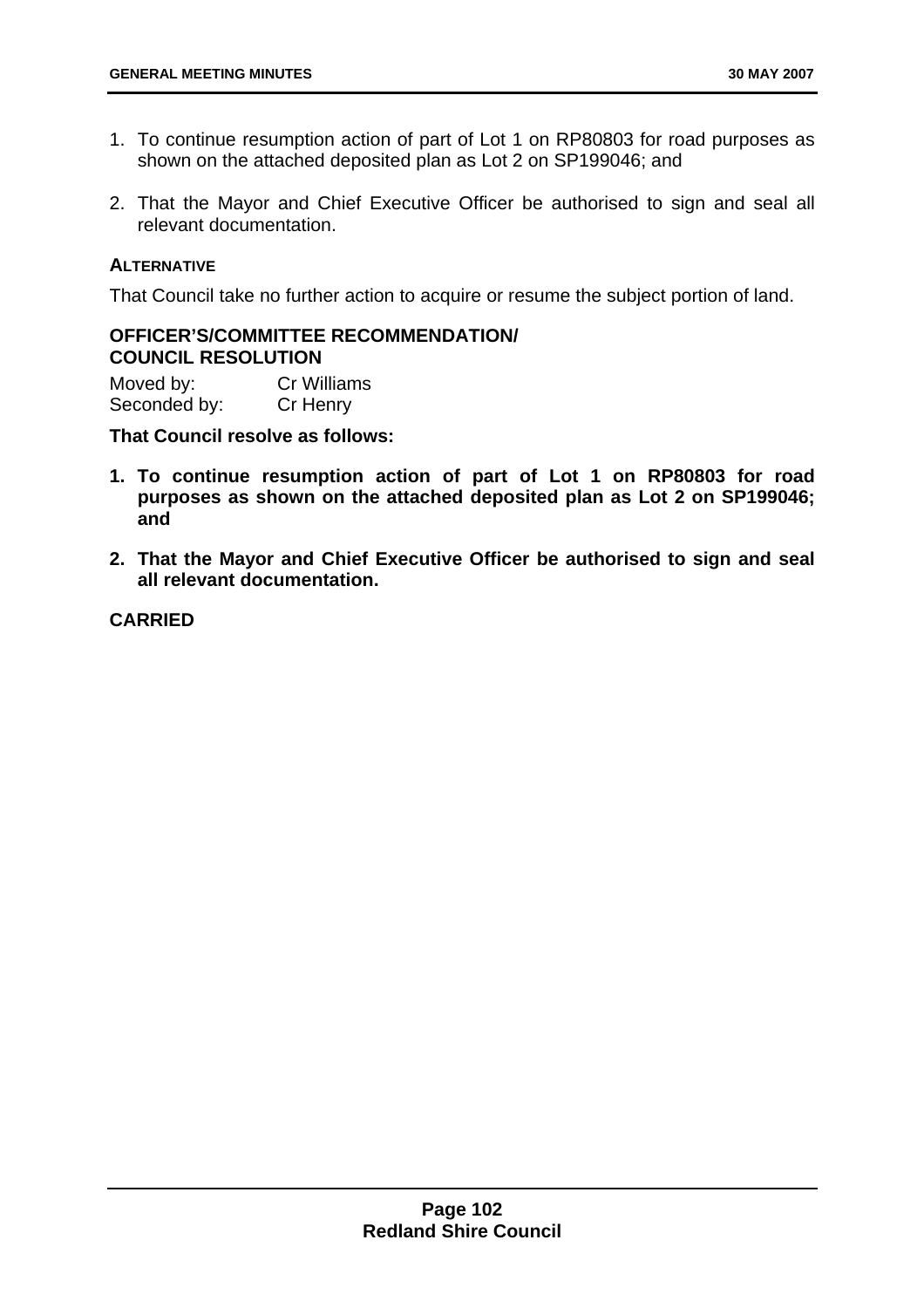## **12.2.7 RESUMPTION FOR ROAD PURPOSES - CREST HAVEN & PIER HAVEN, LAMB ISLAND**

| <b>Dataworks Filename:</b>       | P.144595                                                                           |
|----------------------------------|------------------------------------------------------------------------------------|
| <b>Attachments:</b>              | <b>Locality Plan</b>                                                               |
| <b>Responsible Officer Name:</b> | <b>Brian Lewis</b><br><b>Manager Corporate Acquisitions Fleet &amp; Facilities</b> |
| <b>Author Name:</b>              | <b>Mery Elliott</b><br><b>Property Services Manager</b>                            |

### **EXECUTIVE SUMMARY**

Council has previously approved the resumption of property at Crest Haven and Pier Haven, Lamb Island shown as a narrow strip of land on the plan attached. Notices of Resumption were served on the property owners on 2 April 2007 and no objections have been received.

#### **PURPOSE**

The purpose of the report is to recommend to Council to resolve to continue with resumption action to resume the area of land required for road purposes.

### **BACKGROUND**

Lot 18 on RP121713 created in 1969 is an irregular shaped lot with a long access to Lucas Drive. Past reconfigurations of the adjoining land on both sides of Lot 18 have not addressed the appropriate tenure amendments for road, but has left Lot 18 unaltered, with its original access to Lucas Drive. Subsequently, Crest Haven has been constructed over part of Lot 18 and Pier Haven (east) has been constructed adjoining Lot 18 with no through connection to Pier Haven (West) – see attached locality plan. With the construction of Pier Haven (East) and Nectar Street, Lot 18 now has an alternate and more suitable access point.

The acquisition of the area required will have little effect on the value of the parent parcel however negotiation with the property owners has not been successful.

#### **ISSUES**

Resumption Notices were served on the property owners on 2 April 2007. No objections to the resumption have been received and Council is now required to formally resolve to continue with resumption action.

### **RELATIONSHIP TO CORPORATE PLAN**

The recommendation primarily supports Council's strategic priority to Provide and maintain water, waste services, roads, drainage and support the provision of transport and waterways infrastructure.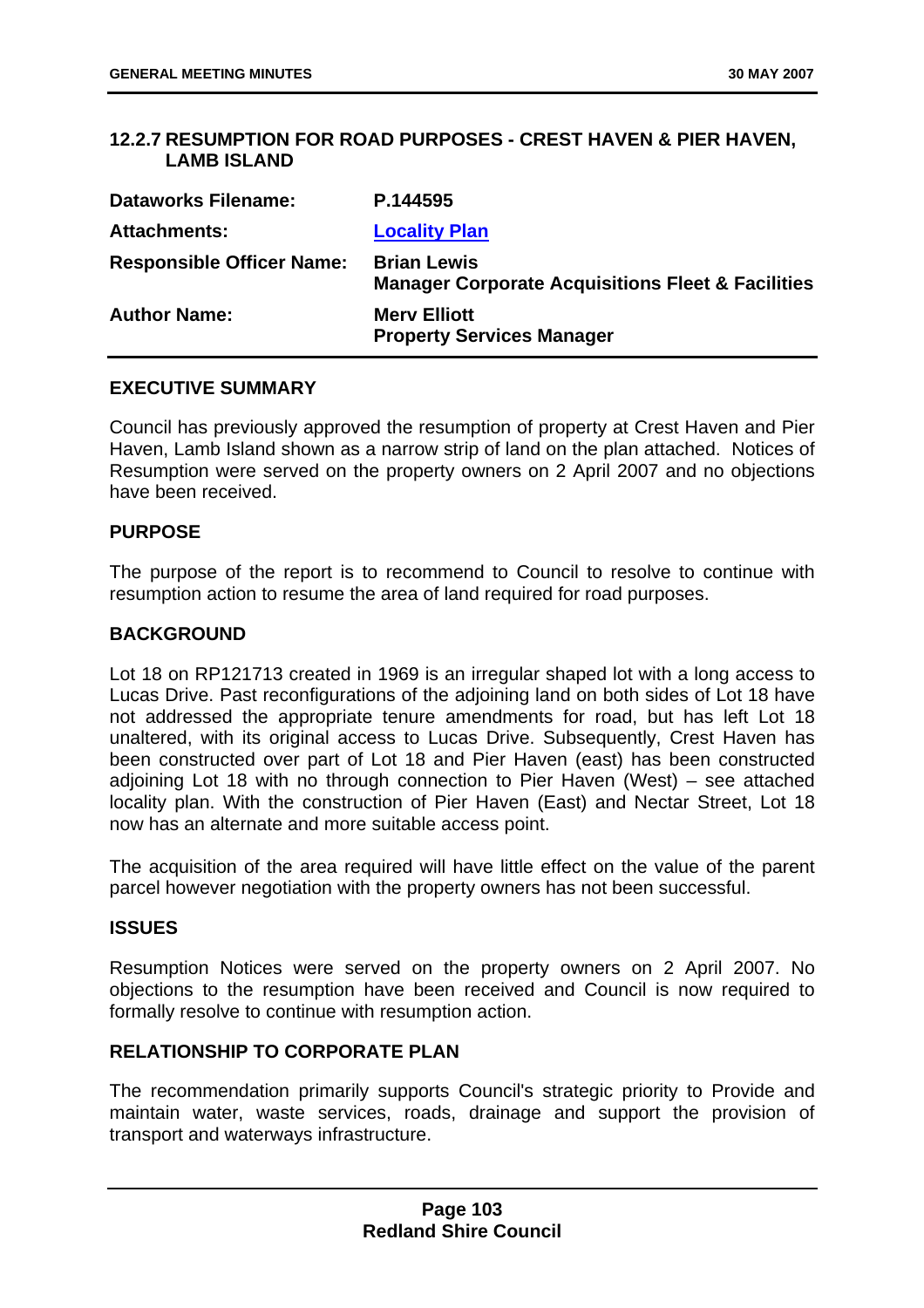## **FINANCIAL IMPLICATIONS**

Funds are available in the 06/07 budget for this acquisition.

### **CONSULTATION**

Property Services Manager has consulted with the property owners on several occasions.

## **OPTIONS**

#### **PREFERRED**

That Council resolves:

- 1. To resume for road purposes part of the property shown on the attached plan described as Part of Lot 18 on RP121713; and
- 2. That the Chief Executive Officer and Mayor be authorised to sign and seal all relevant documentation.

### **ALTERNATIVE**

That Council take no further action in respect to the acquisition of the portion of property.

#### **OFFICER'S/COMMITTEE RECOMMENDATION/ COUNCIL RESOLUTION**

Moved by: Cr Williams Seconded by: Cr Henry

**That Council resolve as follows:** 

- **1. To resume for road purposes part of the property shown on the attached plan described as Part of Lot 18 on RP121713; and**
- **2. That the Mayor and Chief Executive Officer be authorised to sign and seal all relevant documentation.**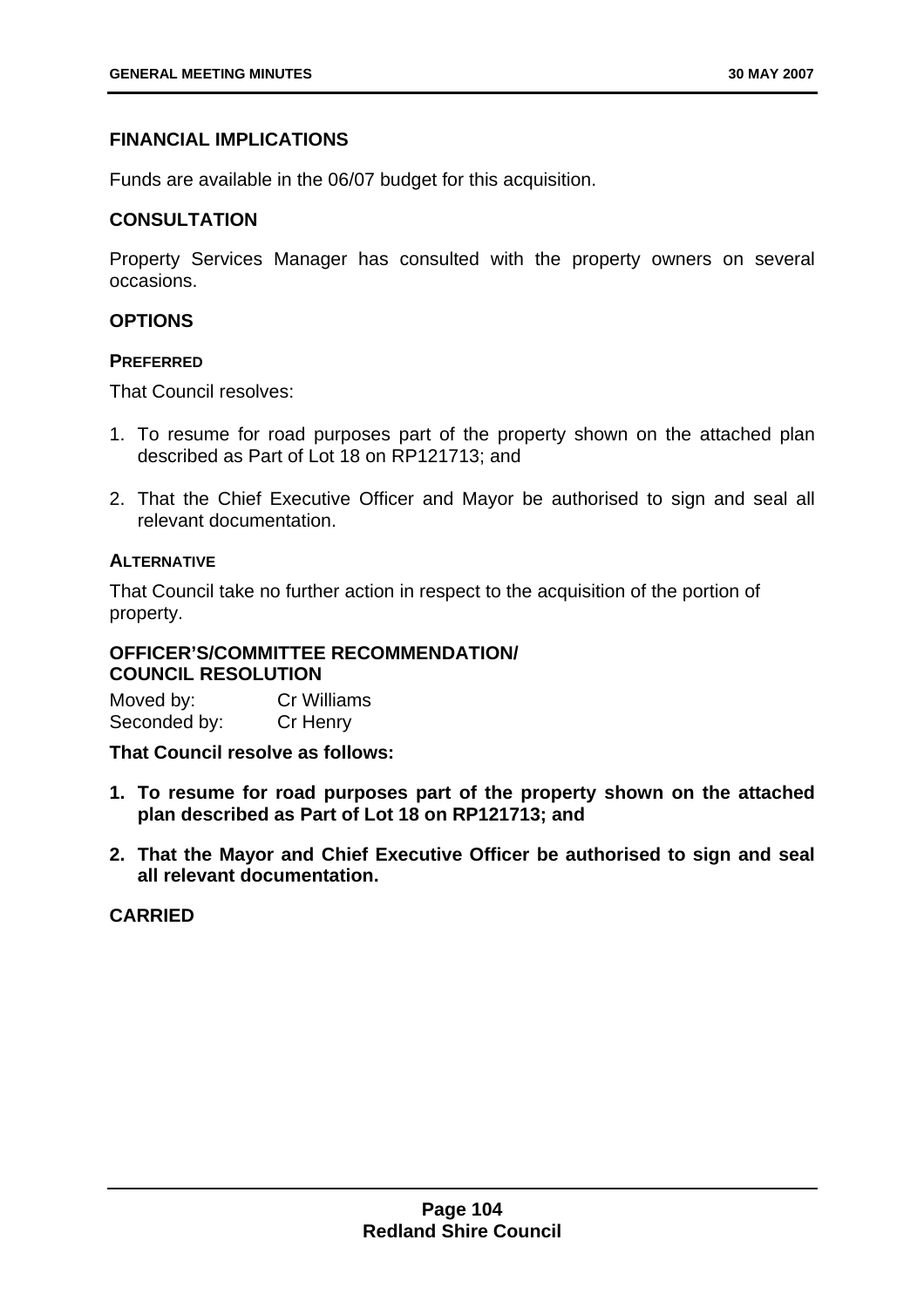## <span id="page-109-0"></span>**12.2.8 RESUMPTION OF EASEMENT - BEELONG STREET, MACLEAY ISLAND**

| <b>Dataworks Filename:</b>       | P.135363                                                                           |
|----------------------------------|------------------------------------------------------------------------------------|
| <b>Attachments:</b>              | <b>Site Plan</b>                                                                   |
| <b>Responsible Officer Name:</b> | <b>Brian Lewis</b><br><b>Manager Corporate Acquisitions Fleet &amp; Facilities</b> |
| <b>Author Name:</b>              | <b>Merv Elliott</b><br><b>Property Services Manager</b>                            |

## **EXECUTIVE SUMMARY**

At its meeting held 1 November 2006, Council resolved to acquire 4 properties in Beelong Street, Macleay Island for road and drainage purposes. Three properties have been amicably acquired and it is now required to recommend resumption of a drainage easement over the fourth property.

#### **PURPOSE**

The purpose of this report is to recommend that Council proceed with the resumption of Easement A in Lot 314 on RP31213 for drainage purposes per deposited plan SP200184, attached.

#### **BACKGROUND**

The proposed easement is required to allow stormwater from Belong Street to be directed down the easement to Moreton Bay. Negotiations to acquire the easement have not been successful and as a consequence, a Notice of Intention to Resume was served on the property owner on 22 November 2006.

### **ISSUES**

In accordance with the provisions of the *Acquisition of Land Act 1967* the owner is entitled to object to the resumption. No objections have been received by Council. In order to finalise the matter, it is now recommended that Council resolve to continue with resumption action.

### **RELATIONSHIP TO CORPORATE PLAN**

The recommendation primarily supports Council's strategic priority to provide and maintain water, waste services, roads, drainage and support the provision of transport and waterways infrastructure.

# **FINANCIAL IMPLICATIONS**

Funds are available in the 2006/07 budget for this acquisition.

### **CONSULTATION**

Property Services Manager has consulted with the property owner.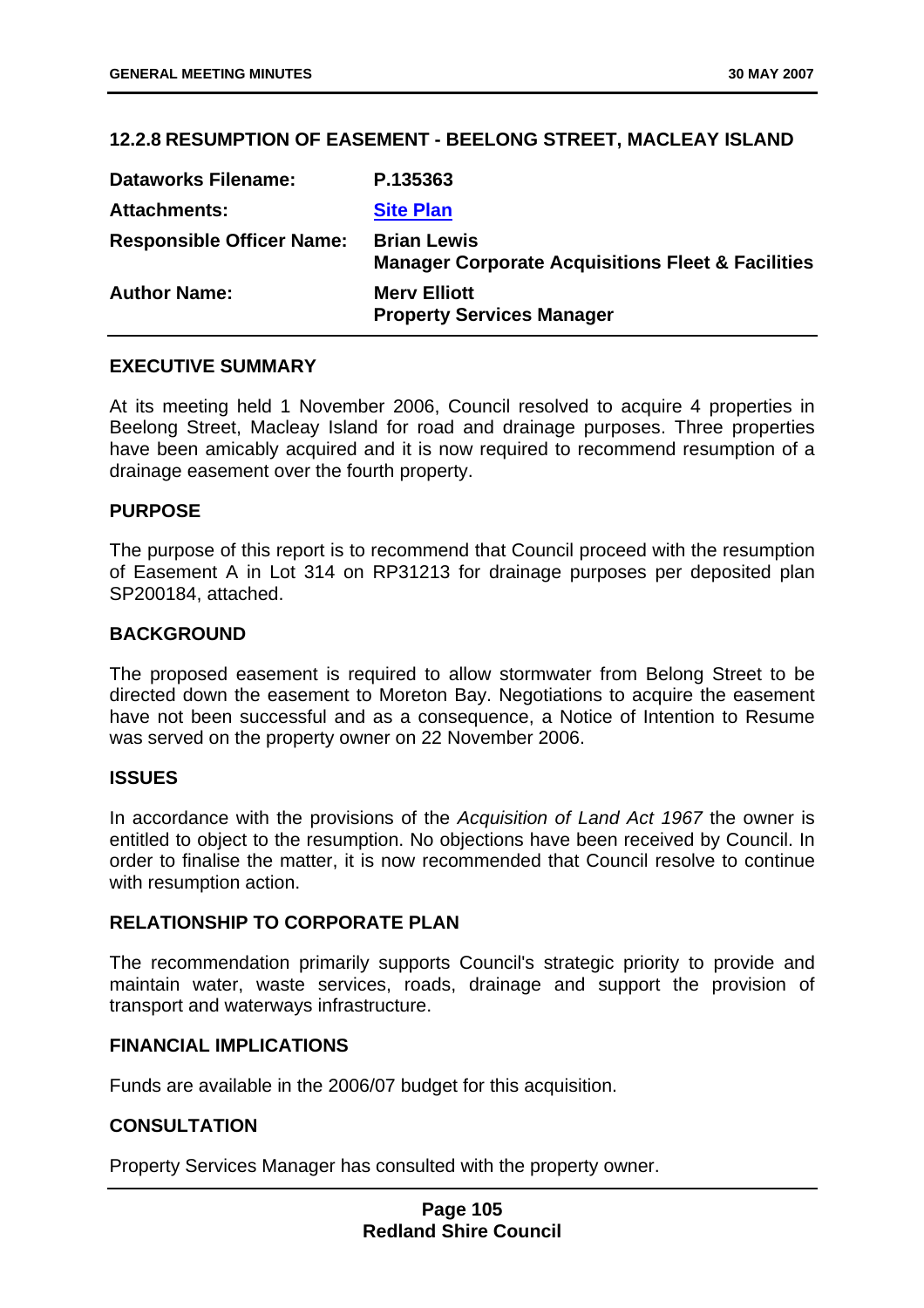# **OPTIONS**

## **PREFERRED**

That Council resolve as follows:

- 1. To continue with resumption of Easement A in Lot 314 on RP31213 for drainage purposes per attached deposited plan SP200184; and
- 2. That the Mayor and Chief Executive Officer be authorised to sign and seal all documentation.

## **ALTERNATIVE**

That Council take no further action to acquire or resume the subject easement.

## **OFFICER'S/COMMITTEE RECOMMENDATION/ COUNCIL RESOLUTION**

Moved by: Cr Williams Seconded by: Cr Henry

**That Council resolve as follows:** 

- **1. To continue with resumption of Easement A in Lot 314 on RP31213 for drainage purposes per attached deposited plan SP200184; and**
- **2. That the Mayor and Chief Executive Officer be authorised to sign and seal all documentation.**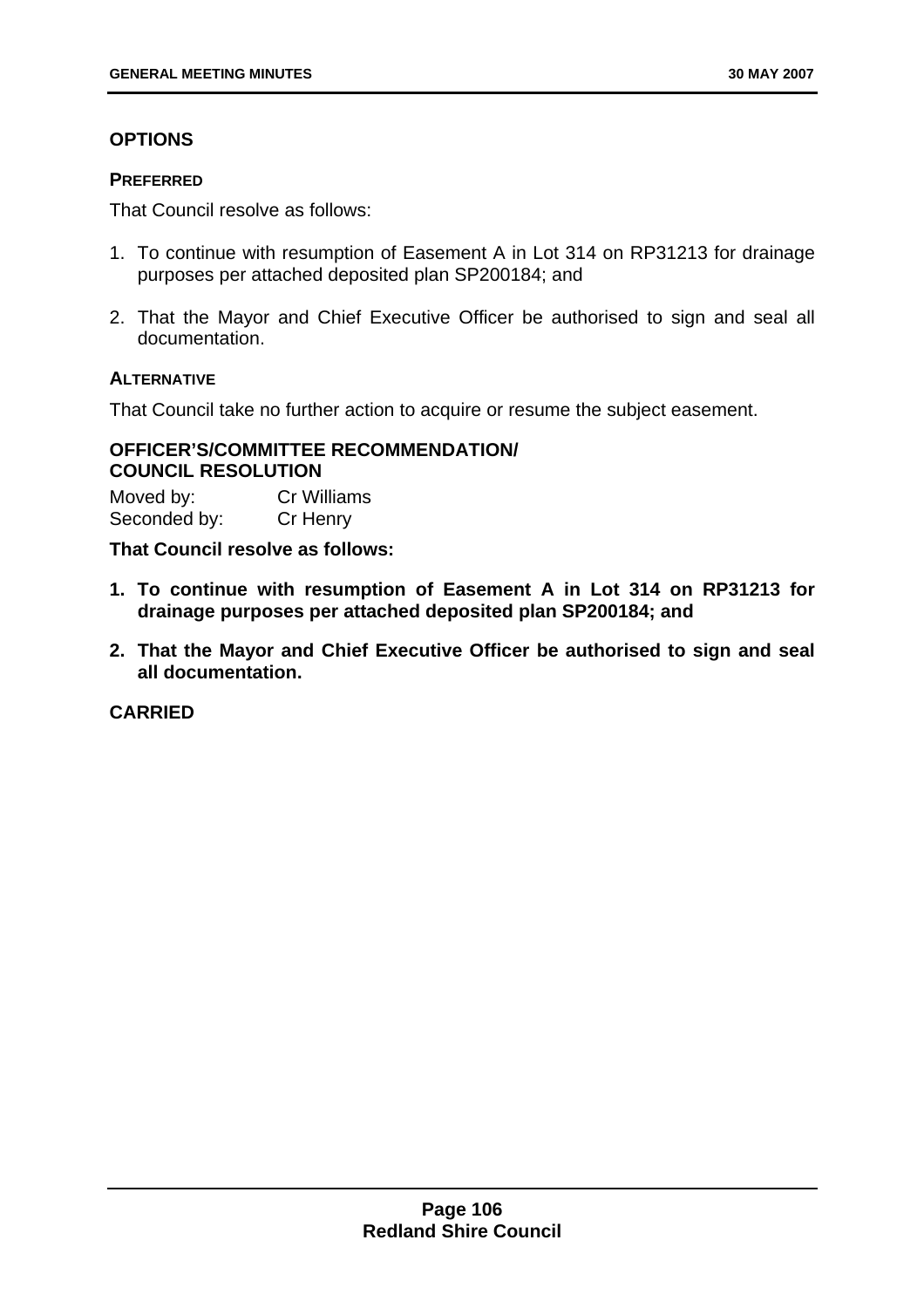## **12.2.9 RESUMPTION OF EASEMENT - BLOOMFIELD STREET, CLEVELAND**

| <b>Dataworks Filename:</b>       | P.118410/P.118283                                                                  |
|----------------------------------|------------------------------------------------------------------------------------|
| <b>Attachments:</b>              | <b>Site Plan</b>                                                                   |
| <b>Responsible Officer Name:</b> | <b>Brian Lewis</b><br><b>Manager Corporate Acquisitions Fleet &amp; Facilities</b> |
| <b>Author Name:</b>              | <b>Mery Elliott</b><br><b>Property Services Manager</b>                            |

### **EXECUTIVE SUMMARY**

As part of the Bloomfield Street Park new public toilet facility, Council is required to acquire or resume part of an easement in private ownership.

On 23 March 2007 a Notice of Intention to Resume the subject portion of easement was served on the property owner and no objection to the resumption has been made.

It is now recommended that Council continue with resumption action.

#### **PURPOSE**

To gain Council approval to continue with resumption action in respect to an access easement in private ownership.

### **BACKGROUND**

A new public toilet facility in Bloomfield Street Park needed to be constructed however such public facilities cannot be placed within road reserve. Therefore a land exchange with DNRW and redesignation of land from road reserve to Park were required. "Agreement in principle" was obtained from DNRW for these land actions as well as "enter and construct" permission to construct the toilet facilities.

In progressing the necessary land actions to facilitate this matter, it was found that a private access easement over the whole of Council owned Lot 3 on RP99204 needed to be addressed.

Council has approached the representatives of the company, M & EA Mastrantonio Pty Ltd (As Trustees Under Nomination of Trustees No F479786), beneficiary of the easement, to willingly surrender the required part of this easement at Council's expense. This company owns Lot 6 on RP149318 and Lot 8 on RP149696 and do not agree with this proposal which would reduce their easement entitlement over Lot 3 on RP99204.

At its meeting held 30 August 2006 Council resolved to instigate resumption action for a portion of the private easement over Lot 3 on RP99204 (shown as Area A on Acquisition Sketch AB5-2-2 attached) in order that the Council land Area A can be exchanged with a corresponding portion of DNRW road reserve shown as Area C.

### **Page 107 Redland Shire Council**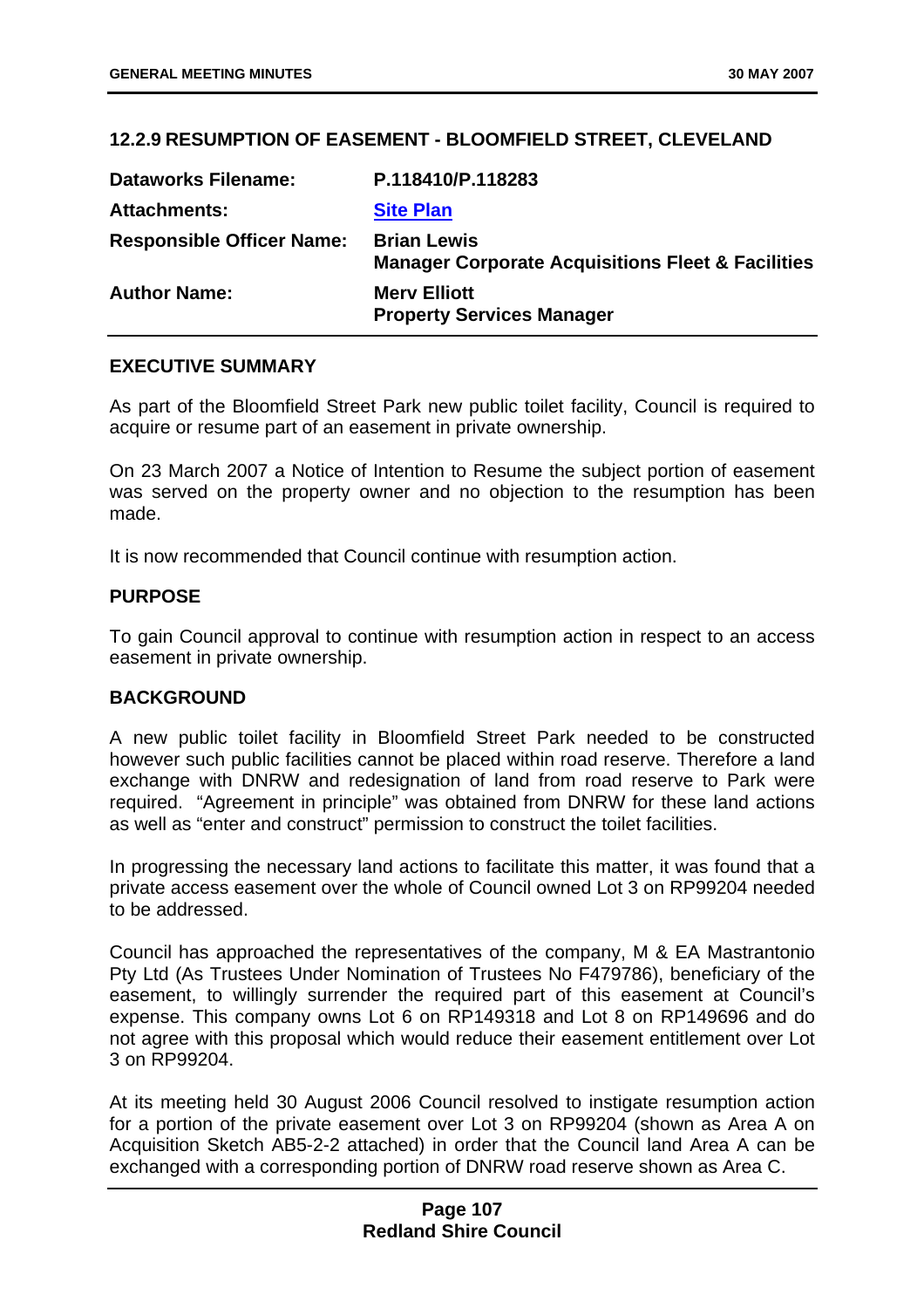# <span id="page-112-0"></span>**ISSUES**

On 23 March 2007 a Notice of Intention to Resume the subject portion of easement was served on the property owner. No objection to the resumption has been made by the property owner.

In accordance with the requirements of the *Acquisition of land Act 1967*, Council is now required to formerly resolve to continue with resumption action.

# **RELATIONSHIP TO CORPORATE PLAN**

The recommendation primarily supports Council's strategic priority to Provide and maintain water, waste services, roads, drainage and support the provision of transport and waterways infrastructure.

### **FINANCIAL IMPLICATIONS**

Funds are available in the 2006/07 budget for this acquisition.

## **CONSULTATION**

Property Services Manager has corresponded with the easement beneficiary.

## **OPTIONS**

#### **PREFERRED**

That Council resolve as follows:

- 1. To continue resumption action of a portion of Easement (Document No 601493380) over Lot 3 on RP99204 detailed as Area A on Acquisition Sketch AB5-2-2; and
- 2. That the Mayor and Chief Executive Officer be authorised to sign and seal all relevant documentation associated with this matter.

### **ALTERNATIVE**

That Council take no further action in respect to the acquisition or resumption of the portion of private easement

# **OFFICER'S/COMMITTEE RECOMMENDATION/ COUNCIL RESOLUTION**

Moved by: Cr Williams Seconded by: Cr Henry

### **That Council resolve as follows:**

**1. To continue resumption action of a portion of Easement (Document No 601493380) over Lot 3 on RP99204 detailed as Area A on Acquisition Sketch AB5-2-2; and**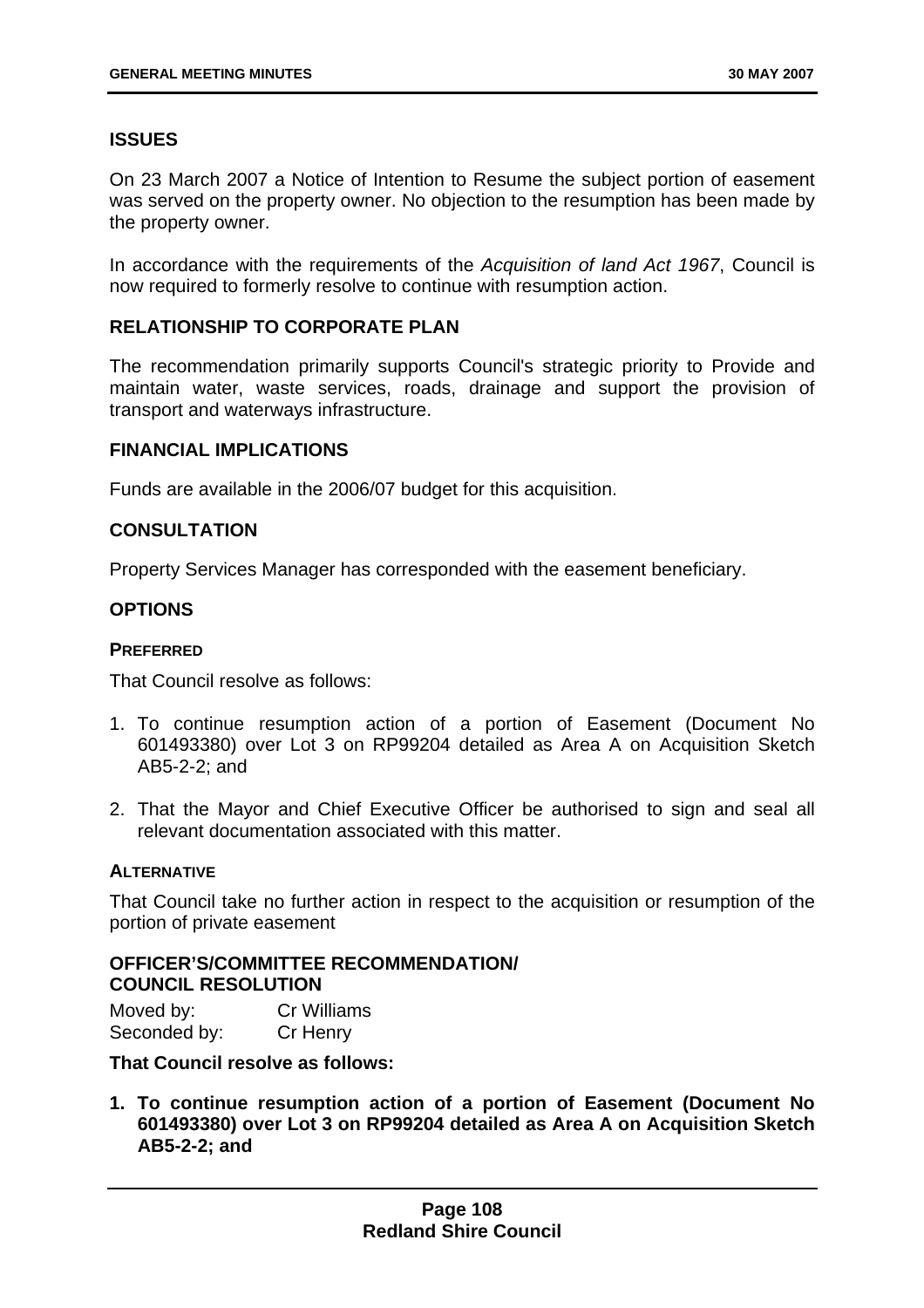**2. That the Mayor and Chief Executive Officer be authorised to sign and seal all relevant documentation associated with this matter.**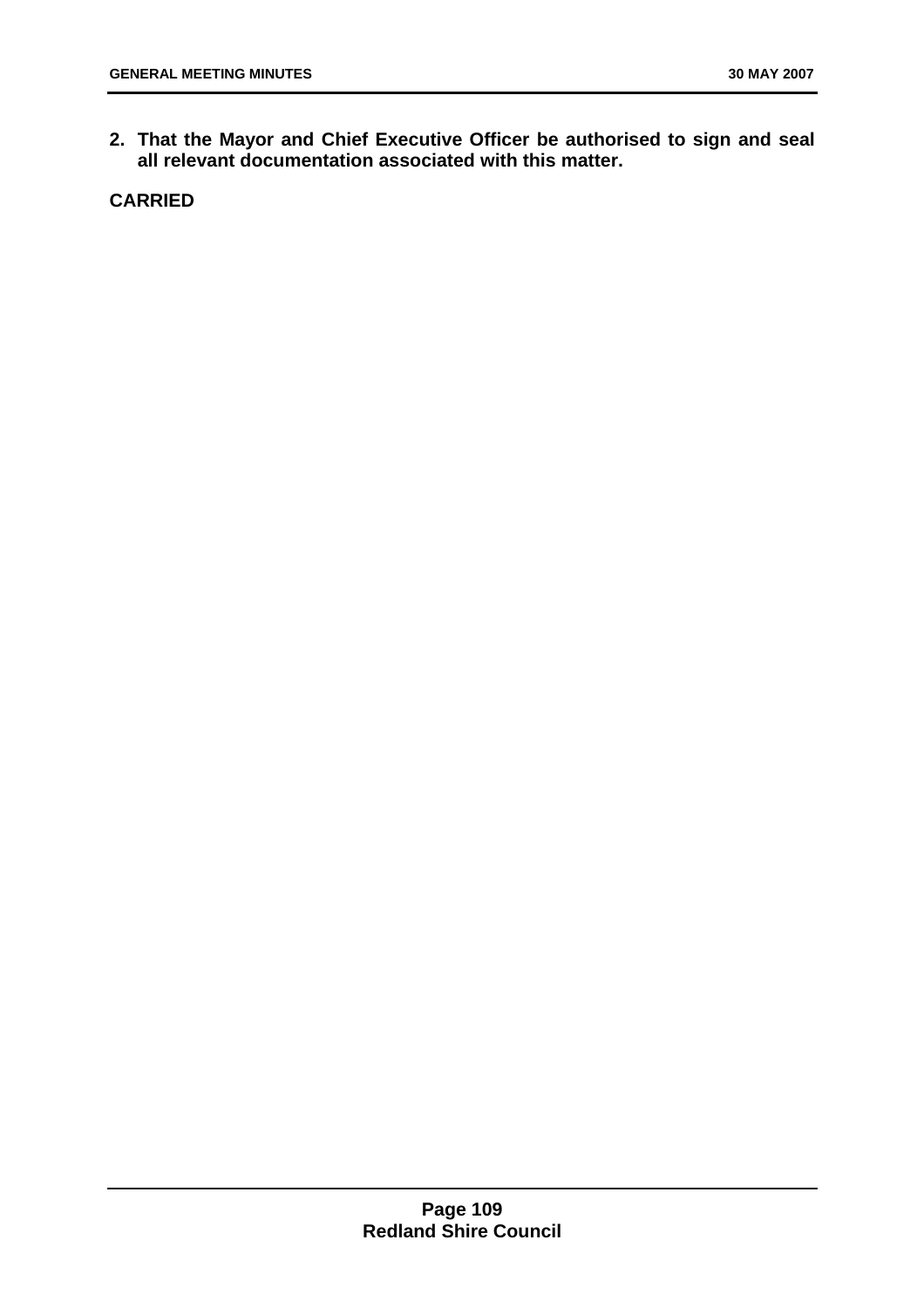## <span id="page-114-0"></span>**12.3 REPORTS FROM CUSTOMER SERVICES**

### **12.3.1 REGIONAL ARTS DEVELOPMENT FUND 2006/7 ROUND 2 AND CULTURAL ORGANISATIONS OPERATING GRANTS 2007**

| <b>Dataworks Filename:</b>       | G&S RADF 2006/07 Round 2 & Cultural<br><b>Organisations Operating Grants</b>          |
|----------------------------------|---------------------------------------------------------------------------------------|
| <b>Responsible Officer Name:</b> | <b>Greg Jensen</b><br><b>Manager Customer and Community Services</b>                  |
| <b>Author Name:</b>              | <b>Emma Bain</b><br><b>Coordinator Cultural Development and Art</b><br><b>Gallery</b> |

### **EXECUTIVE SUMMARY**

Each year Council provides funding for Regional Arts Development Fund (RADF) Grants and Cultural Organisations Operating Grants (COOG). These grants provide a way for Council to resource community cultural development to further the objectives of Council.

Application deadlines are 31 March and 30 September each year for RADF Grants and 31 March each year for COOG.

The applications for RADF Round Two 2006/7 and COOG 2007 have been assessed by the RADF Committee in accordance with State Government and Council Policies and Guidelines.

This report seeks approval from Council to fund the successful applications for these two grant programs.

### **PURPOSE**

In accordance with Corporate Policy POL-2383 and Corporate Guidelines GL-2383- 001 *Cultural Organisations Operating Grants* and Corporate Policy-2706 *Cultural Policy*, this report seeks approval from Council to fund the successful applications for the RADF Round Two 2006/7 and the COOG 2007.

### **BACKGROUND**

There are two rounds of RADF Grants and one round of COOG each year. Council's annual budget allocation for RADF is matched by annual State Government funding.

Council is required to administer RADF grants under State Government Guidelines. This includes providing an outcome report to Arts Queensland each year to acquit the annual allocation and a bid for funding for the following year.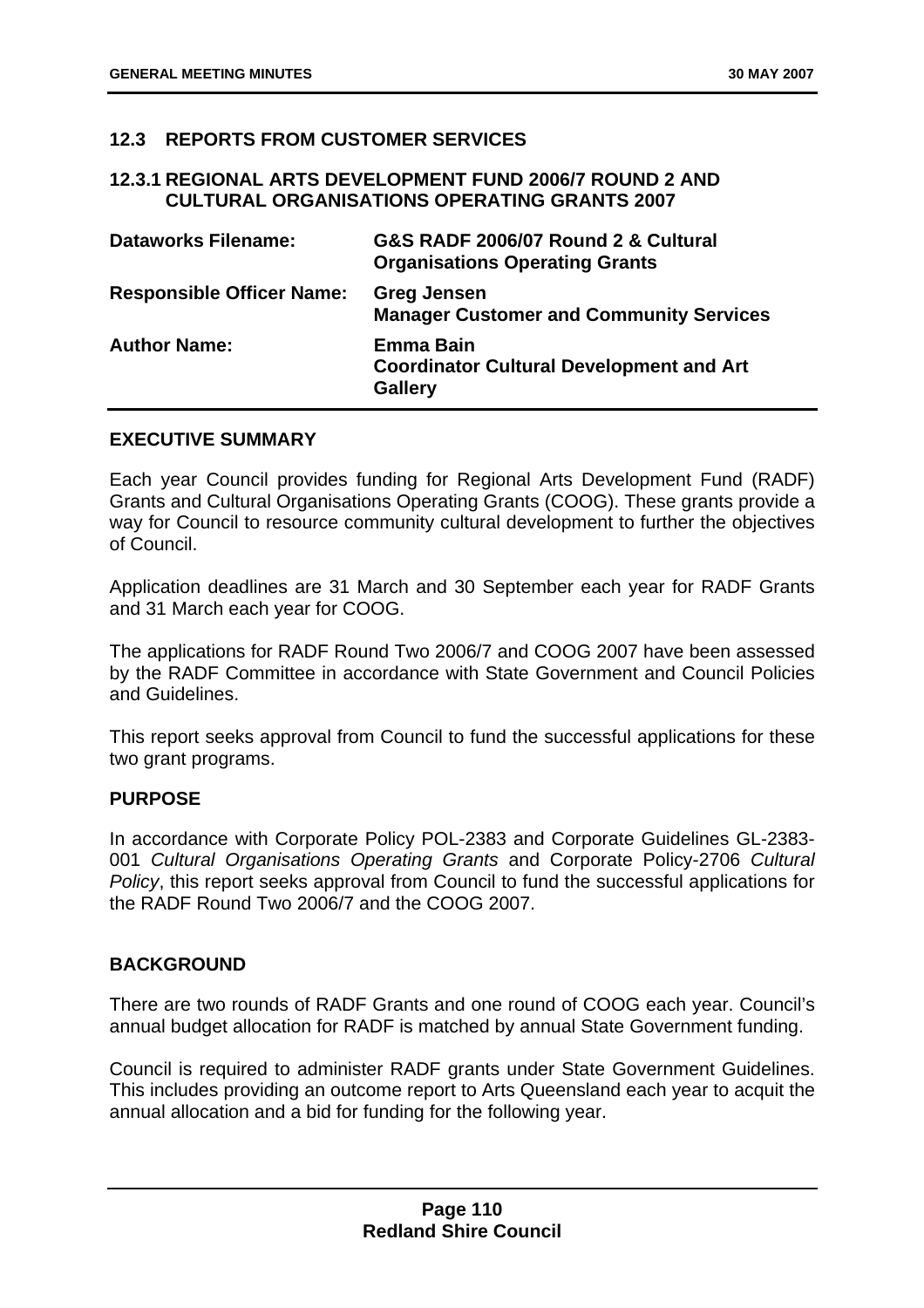Both funding programs are assessed by the elected RADF Committee which is facilitated by the Co-ordinator Cultural Development and Art Gallery (non-voting) and chaired by a Councillor who has a casting vote. Cr Karen Williams is the Chairperson and Cr Alan Beard is the Business/Tourism/Festivals representative – both were nominated by Council to the Committee.

RADF Committee members are elected for two terms and represent a cross section of art forms and interests, for example, visual arts, performing arts, youth, education, festivals. This peer assessment of applications for both grants programs is rigorous, consistent, fair and without bias.

RADF applications are assessed against criteria set by the State Government and the objectives of Council's *Cultural Policy* POL-2706.

COOG are assessed in accordance with Council's Corporate Policy and Guidelines POL-2383 and GL-2383-001 reviewed in October 2003. Prior to this review these grants were assessed by the RADF Committee and approved by the Group Manager. The review changed this procedure to require Council to ratify the decisions made by the RADF Committee by approving funding for RADF and COOG Programs.

### **ISSUES**

The applications to which this report refers were assessed by the RADF Committee including Councillors Karen Williams and Alan Beard.

The RADF Committee assessed twenty-eight RADF Round Two 2006/7 applications and approved eleven of these applications covering a wide range of projects including writing, visual arts, festivals and professional development. The grant allocations range between \$400 and \$5,500.

The Committee assessed eleven COOG applications and approved eleven of these submissions from a number of important local arts organisations, for example Redland Shire Bands Inc., Redlands Arts Council Inc. and Folk Redlands Inc. The grant allocations range between \$927 and \$3,500.

### **RELATIONSHIP TO CORPORATE PLAN**

The recommendation primarily supports Council's strategic priority to provide a range of community services to support basic qualities of community life and maximise opportunities for community participation and development.

### **FINANCIAL IMPLICATIONS**

### **RADF Grants Round Two 2006/7**

Eleven RADF applications were recommended by the RADF Committee totalling \$30,514 and are now submitted for Council approval.

### **Cultural Organisations Operating Grants 2007**

Eleven COOG applications were recommended by the Committee totalling \$34,222 and are now submitted for Council approval.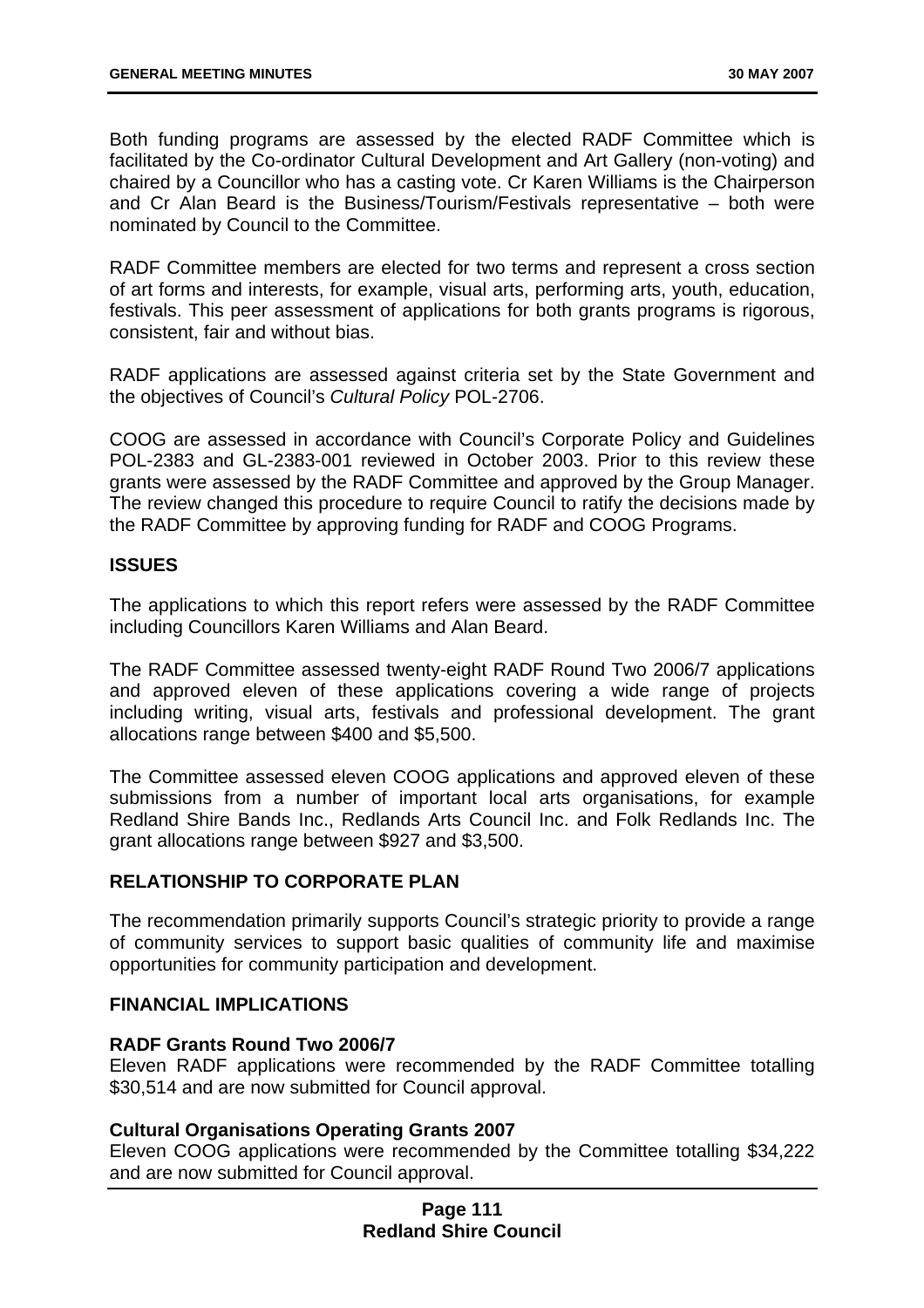<span id="page-116-0"></span>The total annual budget allocation for both grants programs is \$85,000.

The total expended in both rounds of RADF 2006/7 is \$49,034 and the one round of COOG in 2007 is \$34,222. The total is \$83,256.

## **CONSULTATION**

The RADF Committee assessed the applications and the Coordinator Cultural Development and Art Gallery reviewed the applications in accordance with the RADF guidelines. The Cultural Services Manager was informed of the outcome of the RADF Committee's assessment.

### **OPTIONS**

### **PREFERRED**

- 1 That Council approve funding of \$30,514 for the RADF Grants Program Round Two 2006/7; and
- 2 That Council approve funding of \$34,222 for the COOG Program 2007.

### **ALTERNATIVE**

- 1 That Council not approve funding of \$30,514 for the RADF Grants Program Round Two 2006/7; and
- 2 That Council not approve funding of \$34,222 for the COOG Program 2007.

Cr Williams declared a conflict of interest in this matter and remained in Chambers.

### **OFFICER'S/COMMITTEE RECOMMENDATION/ COUNCIL RESOLUTION**

| Moved by:    | Cr Henry |
|--------------|----------|
| Seconded by: | Cr Beard |

**That Council resolve as follows:** 

- **1 To approve funding of \$30,514 for the Regional Arts Development Fund Grants Program Round Two 2006/7; and**
- **2 To approve funding of \$34,222 for the Cultural Organisations Operating Grants Program 2007.**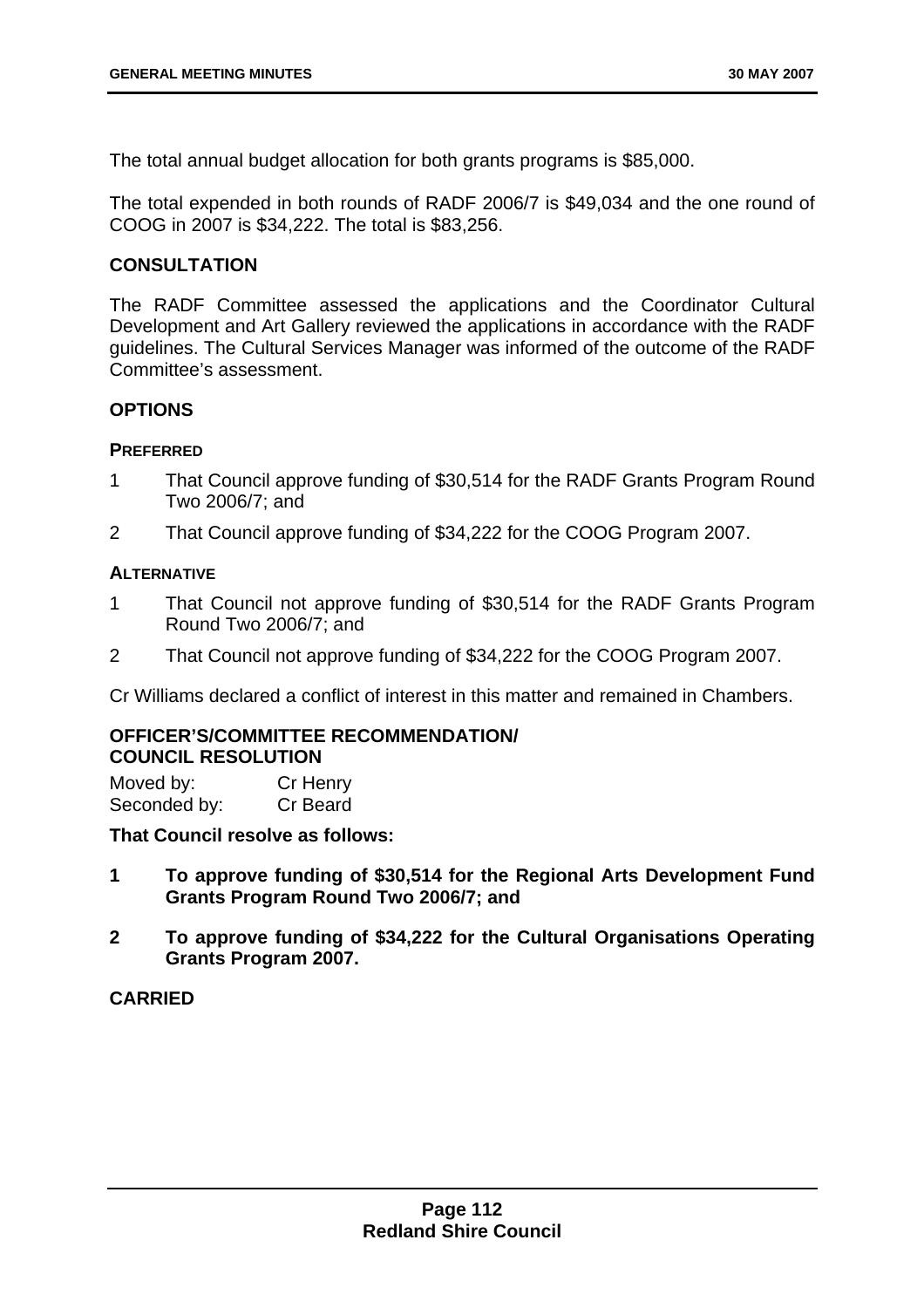## **12.4 PLANNING AND POLICY**

### **12.4.1 APPOINTMENT OF FREEDOM OF INFORMATION OFFICERS**

| <b>Dataworks Filename:</b>       | <b>GOV Delegations - Freedom of Information (FOI)</b>                                          |
|----------------------------------|------------------------------------------------------------------------------------------------|
| <b>Responsible Officer Name:</b> | Warren van Wyk<br><b>Manager Corporate Planning Performance &amp; Risk</b>                     |
| <b>Author Name:</b>              | <b>Grant Bennett</b><br><b>Service Manager, Corporate Planning &amp;</b><br><b>Performance</b> |

#### **EXECUTIVE SUMMARY**

The *Freedom of Information Act 1992* requires any applications for access to documents which are made to Council under this Act to be dealt with by the Chief Executive Officer or an officer appointed by Council.

The established practice is for Council to appoint officers to undertake the roles of Freedom of Information (FOI) decision makers and FOI internal review officers.

The FOI function was integrated into the Corporate Planning Performance & Risk Group late in 2006. To ensure that a number of staff gain FOI experience, FOI applications are now dealt with by several team members depending on the size, complexity and sensitivity of the application. As a result, this report recommends that an additional appointment be made as a FOI decision maker.

### **PURPOSE**

The purpose of this report is to recommend the appointment of the Service Manager, Corporate Planning & Performance as an FOI decision maker.

### **BACKGROUND**

The *Freedom of Information Act 1992* (the Act) requires Council to deal with all applications under the Act for access to documents in its custody. The Act provides the processes and rationale for dealing with these applications, including a process for reviewing decisions.

Section 33(1) of the Act states that applications to access a local government's documents are to be dealt with by the Chief Executive Officer or an officer specifically appointed by Council resolution.

Council has currently appointed two officers to deal with FOI applications – the Manager Corporate Planning Performance & Risk and the Manager Legal Services.

Council also has appointed three officers to conduct internal reviews of FOI decisions as provided in Sections 52 and 60 of the Act – these are the Manager Legal Services, Manager Corporate Planning Performance and Risk and Manager Performance Audit. The Act provides that the reviewer must not be the original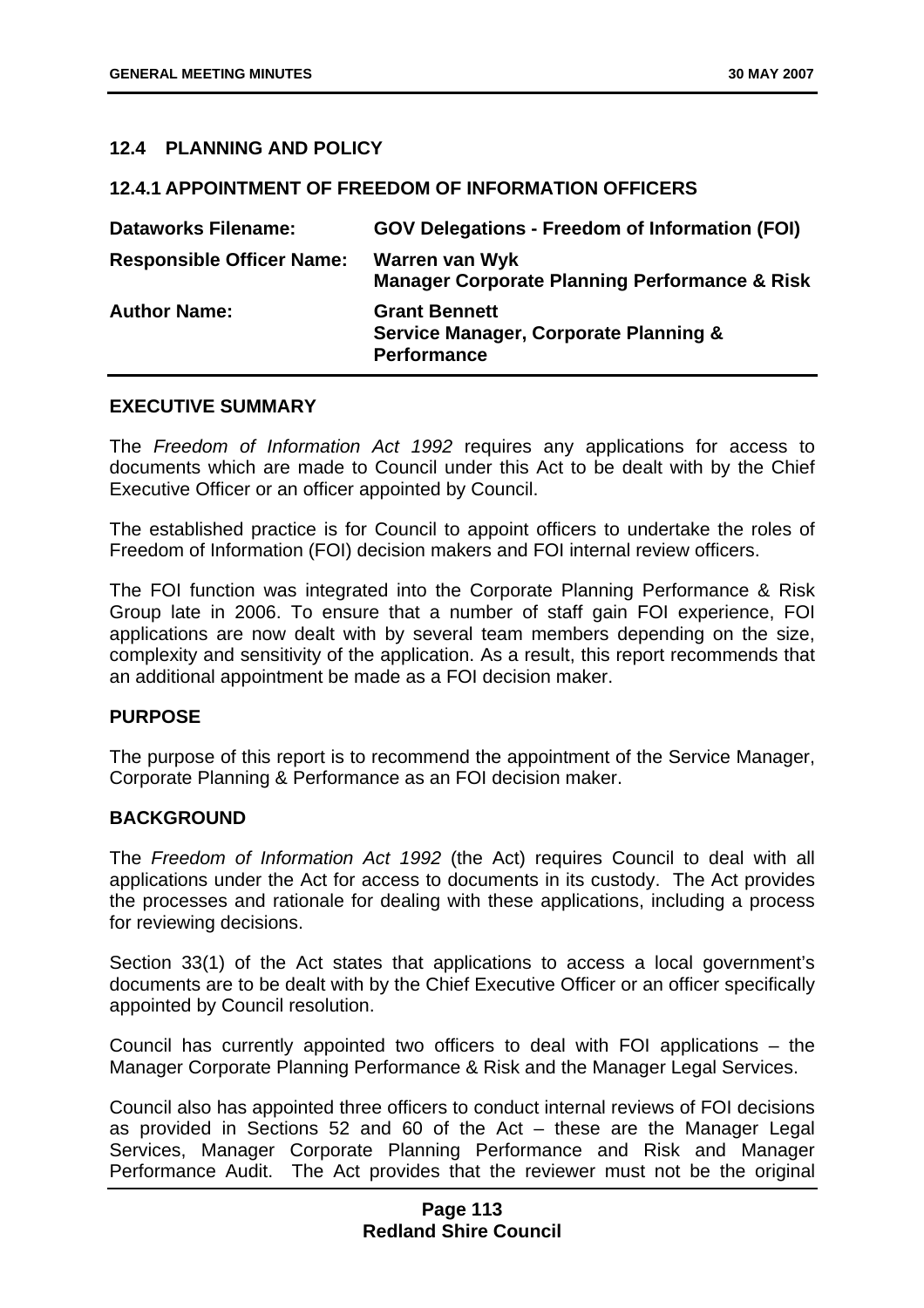decision maker, and these officers perform these internal review roles in addition to their normal duties.

A thorough review of Council's approach to and procedures for dealing with FOI requests identified a number of opportunities for improvement and these have been progressively implemented since the FOI function was transferred to Corporate Planning Performance & Risk in late 2006. The process is now far more customer friendly, streamlined and efficient than in the past. As a result, many requests are now completely resolved within the 2 weeks that is allowed under the Act for the first stage in processing applications – the acknowledgment of receipt of the application stage. This is well within the total of 45 days that are permitted to make a final assessment of an application.

One of the keys to achieving this excellent result is that the FOI role is now shared between three staff members who all have gained a good knowledge of FOI, rather than relying on one specialist FOI decision maker.

#### **ISSUES**

Officers appointed to determine FOI applications should be familiar with the requirements of the Act and possess the necessary knowledge and skills to make proper determinations.

Since CPPR is now responsible for FOI decision making, this Group should primarily provide the decision makers. At this stage there is only 1 FOI decision maker in the Group, and appointment of a second decision maker will ensure the workload is effectively distributed and continuity is ensured during times of absences.

The Service Manager Corporate Planning & Performance (Grant Bennett) lead the project to review RSC's FOI function and to identify opportunities for improvement. As a result, he developed a good understanding of FOI principles and practices and also started to develop networks with other agencies including the Queensland Treasury Department, Building Services Authority, Gold Coast City Council and Department of Justice & Attorney General.

Over the past 5 months, this officer has gained experience in processing FOI applications including research for internal and external FOI reviews, and is now proficient at using the practitioners' guidelines and the precedent cases reported on the Information Commissioners website. He has successfully completed FOI training provided by the Department of Justice & Attorney General including:

- Processing FOI Applications
- FOI Processing & Exemption Provisions

FOI is a relatively complex piece of legislation and decision-making is enhanced when the decision-maker has the opportunity to test interpretations and discuss issues with colleagues. For this reason, the Service Manager and the Project Coordinator have both attended Local Government FOI Network meetings that are convened by JAG as RSC representatives, and have established effective rapport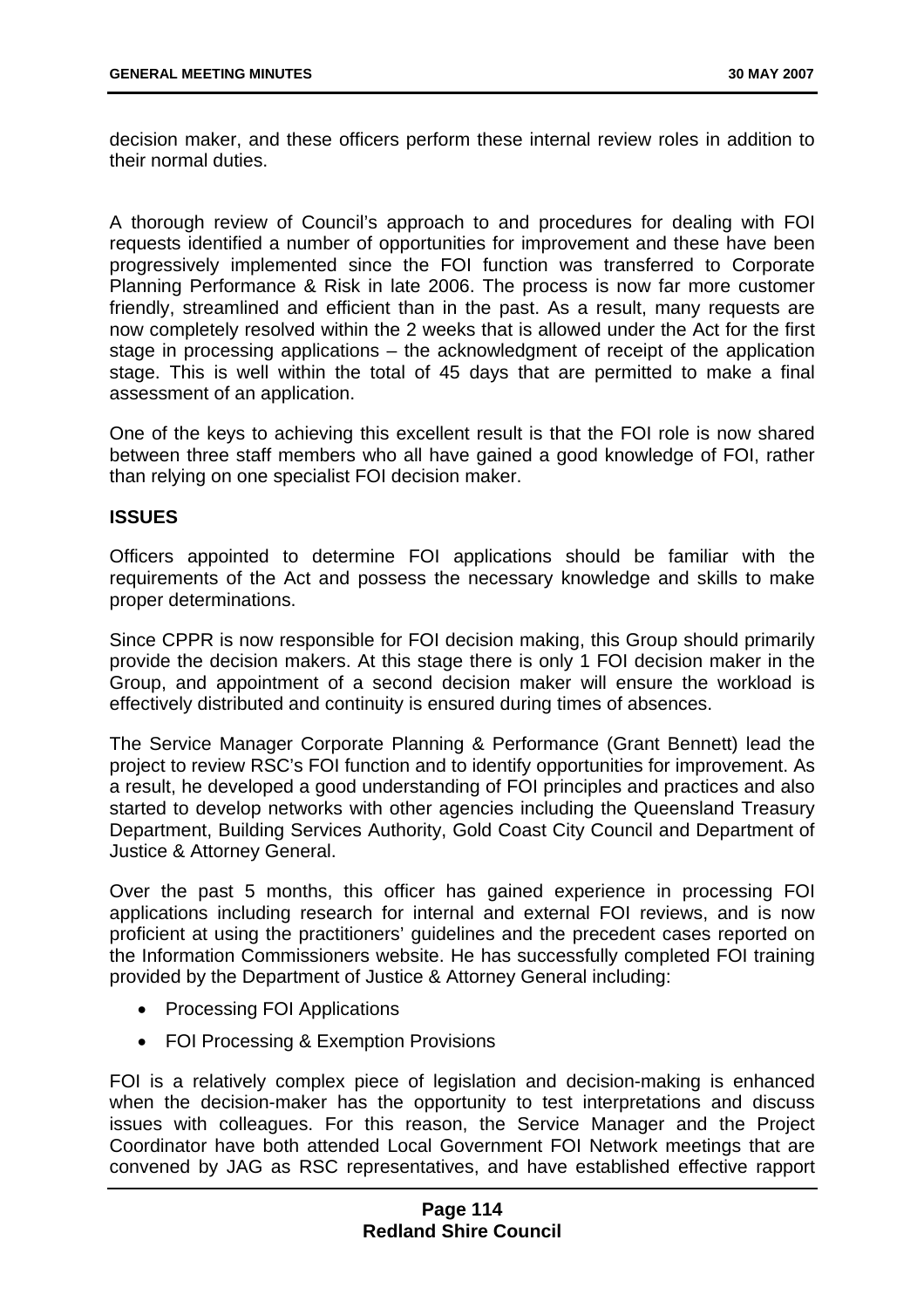<span id="page-119-0"></span>with JAG and other Council's FOI officers. Within RSC, they have ready access to the Manager Legal Services and Manager CPPR for advice and opinion on FOI matters.

It is therefore recommended that the Service Manager Corporate Planning Performance (position number CPP005) be appointed to make FOI decisions under the Act.

### **RELATIONSHIP TO CORPORATE PLAN**

The recommendation primarily supports Council's strategic priority to provide effective organisational leadership through strategic planning and accountable and ethical standards of practice.

### **FINANCIAL IMPLICATIONS**

Nil.

### **PLANNING SCHEME IMPLICATIONS**

The Land Use Planning Group was consulted and it is considered that the outcome of recommendations in this report will not require any amendments to the Redlands Planning Scheme.

## **CONSULTATION**

Consultation was undertaken with the Manager Legal Services and the Manager Corporate Planning Performance and Risk.

#### **OFFICER'S/COMMITTEE RECOMMENDATION/ COUNCIL RESOLUTION**

Moved by: Cr Bowler Seconded by: Cr Elliott

**That Council resolve, under section 33(1)(b)(ii) of the** *Freedom of Information Act 1992,* **to appoint the Service Manager Corporate Planning & Performance to make decisions on FOI applications under the Act.**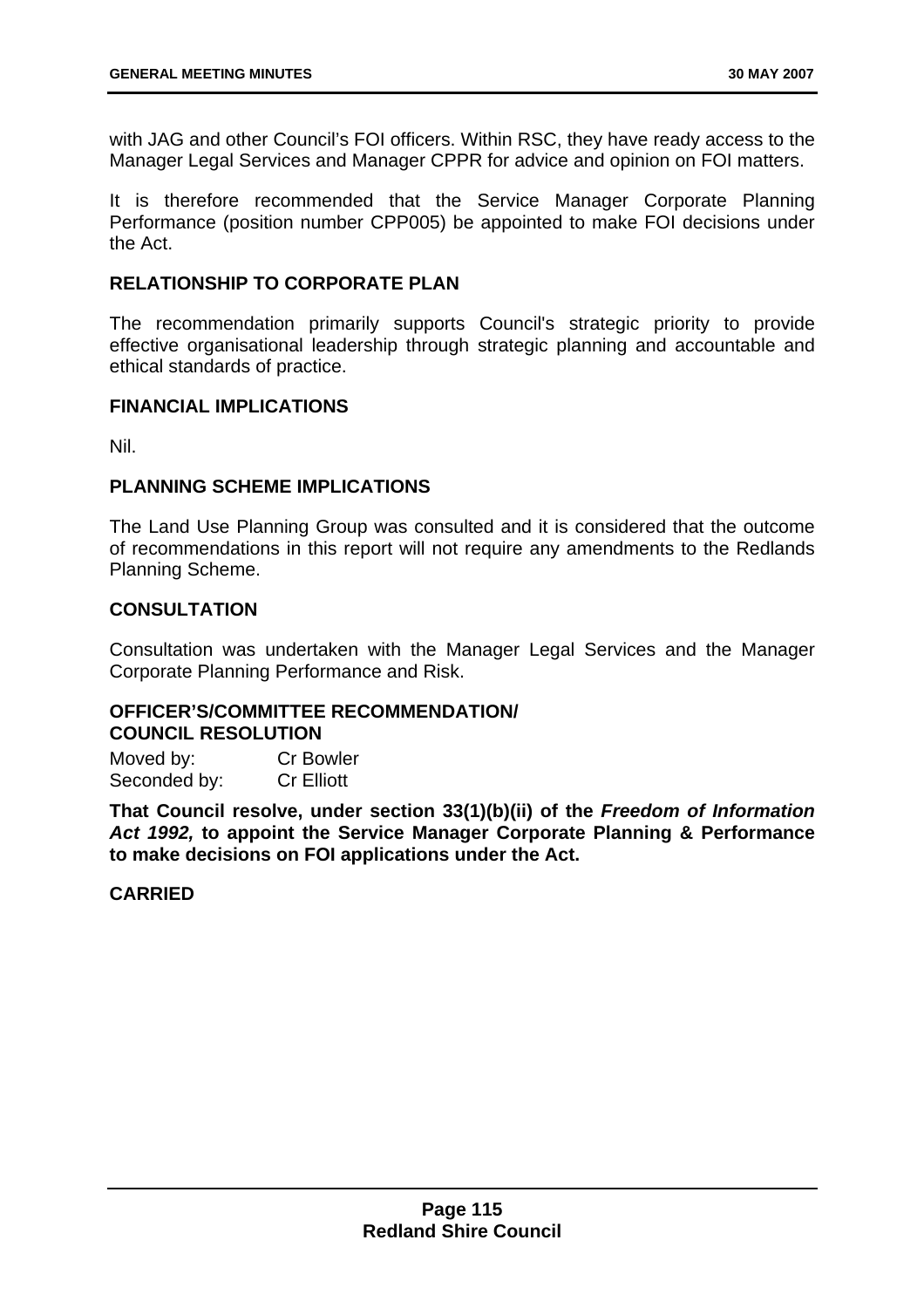# **12.4.2 MONTHLY BALANCED SCORECARD REPORT FOR APRIL 2007**

| <b>Dataworks Filename:</b>       | <b>Gov - Corporate Balanced Scorecard Monthly</b><br><b>Reporting to Committee</b>            |
|----------------------------------|-----------------------------------------------------------------------------------------------|
| <b>Attachment:</b>               | <b>Balanced Scorecard Report</b>                                                              |
| <b>Responsible Officer Name:</b> | Warren van Wyk<br><b>Manager Corporate Planning Performance &amp; Risk</b>                    |
| <b>Author Name:</b>              | <b>Grant Bennett</b><br><b>Service Manager Corporate Planning &amp;</b><br><b>Performance</b> |

## **EXECUTIVE SUMMARY**

The monthly Corporate Balanced Scorecard report, as attached, provides a high level overview of Council's performance in key areas of Council business.

This report provides the performance results and comments for the month of April 2007. Performance is shown in one of four ranges: Outstanding (green), above standard (yellow), satisfactory (orange) or unsatisfactory (red). The overall rating for each Perspective is determined by the relative weightings of each KPI it includes.

The overall rating for Redland Shire Council for the month of April is Outstanding.

## **PURPOSE**

To provide Council with the Corporate Balanced Scorecard report for the month of April 2007.

# **BACKGROUND**

The performance management framework for Redland Shire Council includes the requirement for reports to Council on a monthly and quarterly basis as follows:

- The monthly Corporate Balanced Scorecard (BSC) report to Council of overall organisational performance. This report comprises a concise set of high level KPI's that have been developed to reflect organisational performance against financial, customer, internal/business processes, and people and learning perspectives. This report provides Council with a monthly snapshot on how the organisation is performing in key areas of our business.
- A more detailed quarterly operational plan performance report that focuses on performance at a program level. This report comprises a summary of performance against all KPI's and more detailed comments from Managers about performance that falls above or below an acceptable range.

### **ISSUES**

The following comments provide an overview of performance under each scorecard perspective and the associated key performance indicators.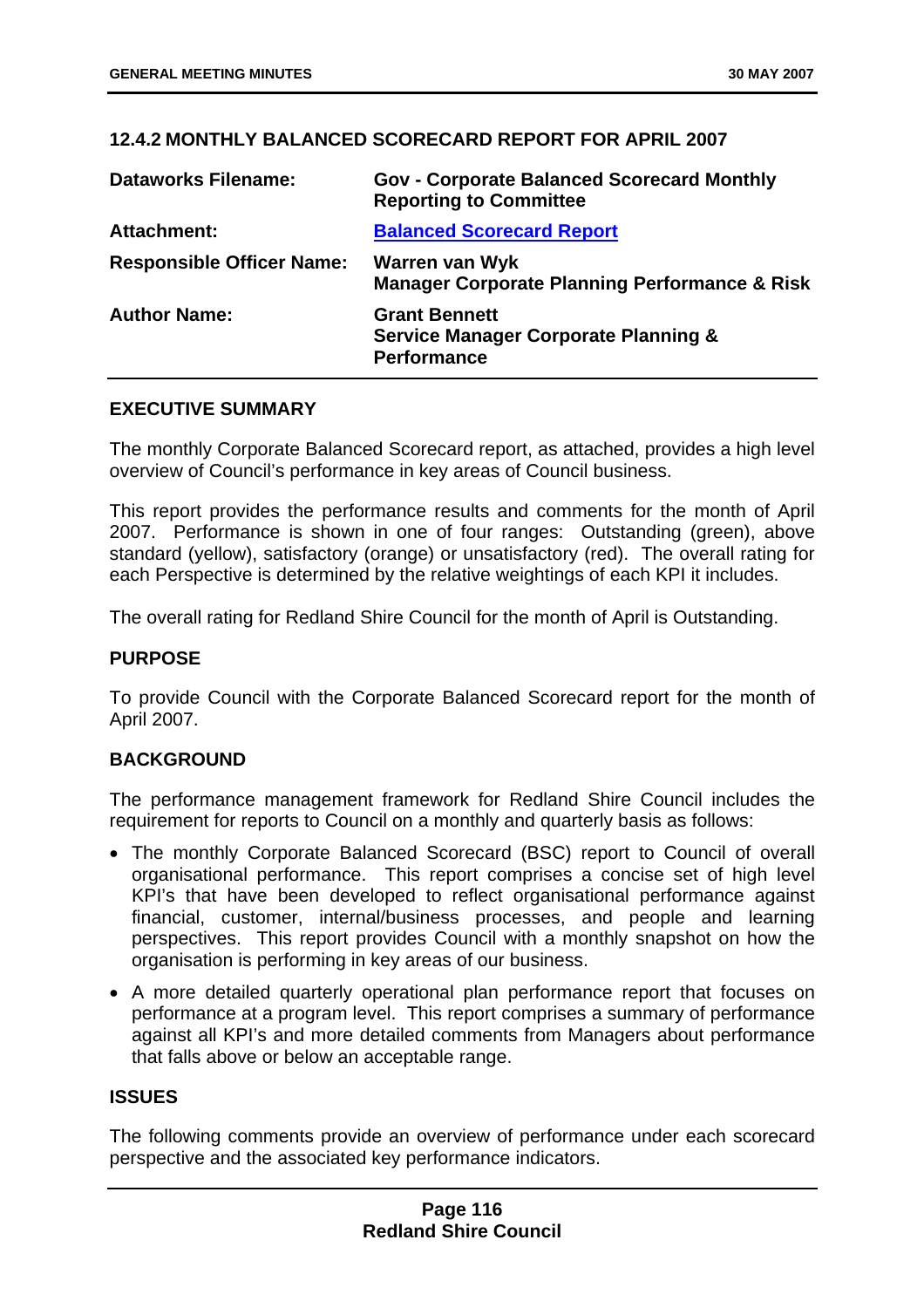# **Financial Perspective**

### April Rating: Outstanding

Proven Earnings Before Interest Tax & Depreciation (EBITD) Savings to Budget (weighting 20%) rated at the outstanding level, with a favourable variance to budget at the end of April of \$7.7 million. A significant proportion of this will be carried over to the 07/08 budget, and full details are provided in the monthly finance report.

Cash Levels within Targets (weighting 8%) rated in the above standard range with the result of 4.2 months being just ahead of the target of 4 months cash available.

The Capital Works Program Financial Performance KPI (weighting 12%) compares expenditure on finalised projects with budget. The result so far this year shows that overall, projects are being delivered within budget, with aggregate savings of 3.88% so far this year.

### **Customer Perspective**

## April Rating: Outstanding

Capital works program practical completion (weighting 15%) reports on the % of capital project milestones achieved compared to plan and continues to rate in the outstanding range. The result year to date of 125.3% indicates that milestones overall are being achieved ahead of schedule. Redland Water & Waste achieved 4/4 milestones for the month and is 100% on target year-to-date. Project Delivery Group continues to be well ahead of target with 664 milestones achieved of 487 planned, representing 174 out of 237 capital projects having reached practical completion so far this year. Corporate Services is also ahead of schedule with 319 achieved against 285 due and Planning and Policy is also on target.

Compliance with the Australian Drinking Water Guidelines (ADWG, weighting 2.5%): Drinking water quality fully complied (100%) with all 4 key ADWG parameters: e-coli levels, turbidity, pH levels, and manganese levels.

Compliance with our EPA Licence for Wastewater (weighting 2.5%) rated as outstanding, with no non-compliances during April. The total ADWF for 303 days YTD is 8464ML. Total compliant ADWF is 8457ML. Council will note that although there have been no recent non-compliances, the result of 99.91% in April is lower than last month – this is due to a rounding error occurring in the result reported last month. Action has been taken to ensure this does not recur.

% of development assessment, integrated commercial and land development applications processed within IPA timeframes (weighting 10%) again achieved 100% of decisions made within statutory timeframes in April, continuing the excellent work by Assessment Services over the past months. The YTD result rated at 95% and met the target for a satisfactory result.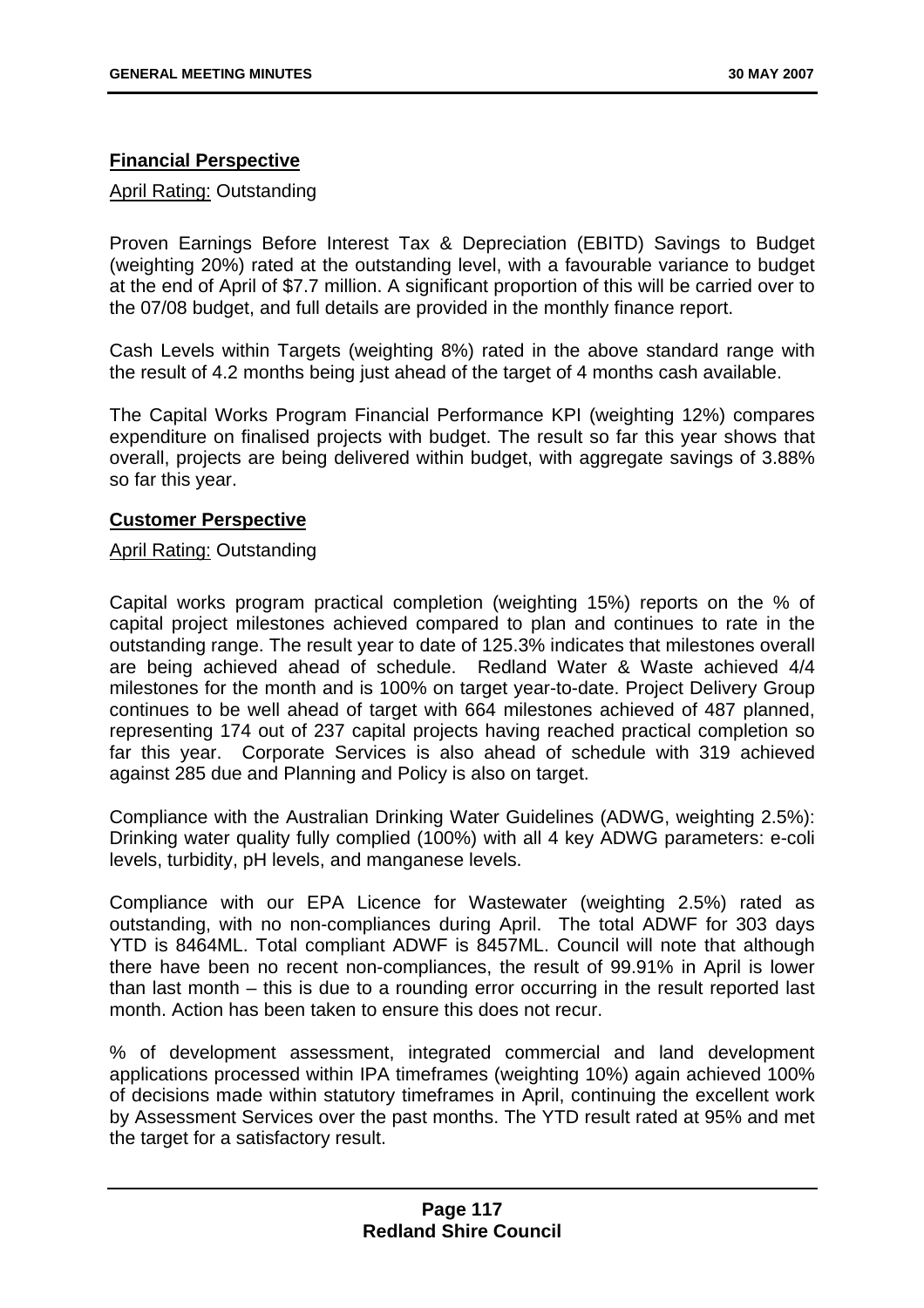### **Internal Perspective**

### April Rating: Outstanding

Asset Management Plans Actions Completed (weighting 7.5%) improved to 91% and rated as above standard for April.

% of Internal Audit Actions completed within agreed timeframes (weighting 7.5%), continues to rate as outstanding with 100% of audit recommendations completed on schedule.

# **People & Learning Perspective**

### April Rating: Outstanding

% implementation of the Tri-Safe audit action plan (weighting 10%) remains at the outstanding level with all actions due completed on schedule.

The Lost Time Injury Frequency Rate (weighting 5%) YTD result improved with no LTI's reported in April.

## **RELATIONSHIP TO CORPORATE PLAN**

The recommendation primarily supports Council's strategic priority to provide effective organisational leadership through strategic planning and accountable and ethical standards of practice.

### **FINANCIAL IMPLICATIONS**

No direct financial implications arise from this report. The report does contain several indicators that either reflects financial performance to date, or which will have had a direct or indirect impact on financial performance.

### **PLANNING SCHEME IMPLICATIONS**

The Land Use Planning Group was consulted and it is considered that the outcome of recommendations in this report will not require any amendments to the Redlands Planning Scheme.

### **CONSULTATION**

The data and comments in the report were provided by relevant managers and were [c](#page-5-0)ompiled by the Corporate Planning, Performance and Risk Group.

### **[OPTIONS](#page-5-0)**

### **[PREFERRED](#page-5-0)**

[That Council resolve to note the Corporate Balanced Scorecard for the month of](#page-5-0)  [April 2007.](#page-5-0)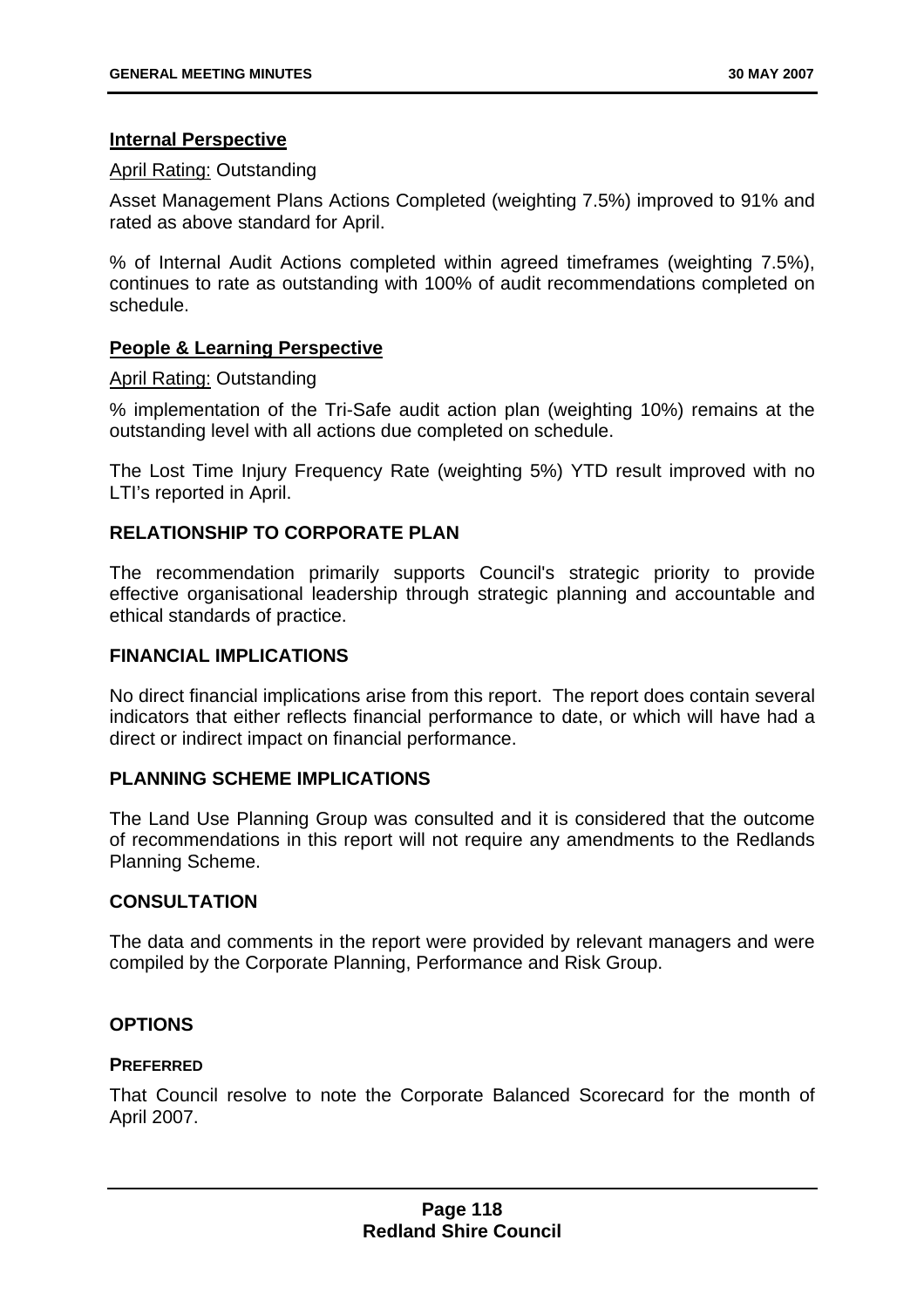## <span id="page-123-0"></span>**[ALTERNATIVE](#page-6-0)**

[That Council resolve to note the Corporate Balanced Scorecard for April 2007 and](#page-6-0)  [request additional information.](#page-6-0) 

# **[OFFICER'S/COMMITTEE RECOMMENDATION/](#page-6-0)  [COUNCIL RESOLUTION](#page-6-0)**

[Moved by: Cr Williams](#page-6-0)  Seconded by: Cr Henry

**[That Council resolve to note the Corporate Balanced Scorecard for the month](#page-6-0)  [of April 2007, as attached.](#page-6-0)**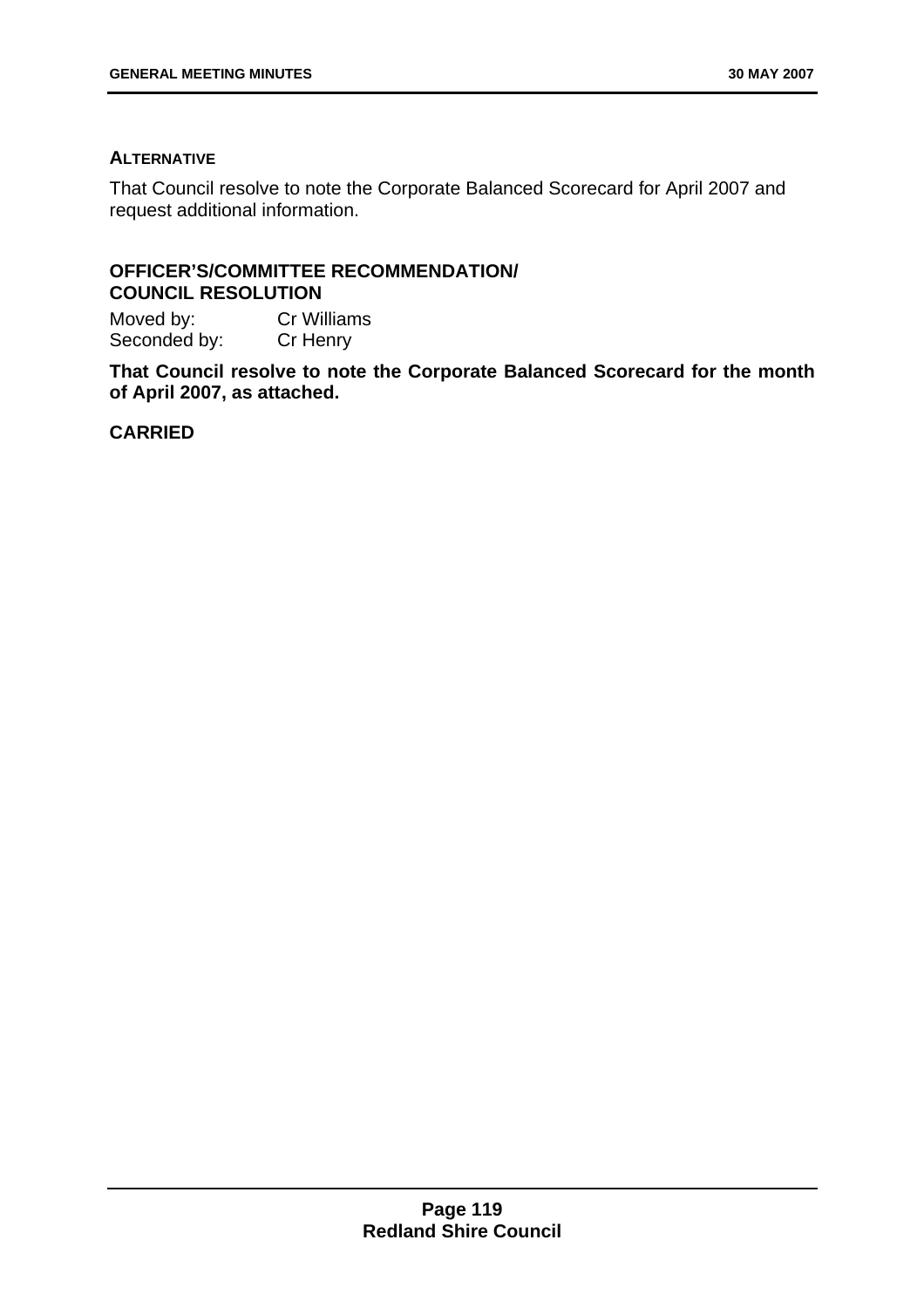## **[13 DIRECT TO COUNCIL REPORTS](#page-8-0)**

### **[13.1 REPORTS FROM OFFICE OF CEO](#page-8-0)**

## **[13.1.1 REDLANDS NETBALL ASSOCIATION INC - CCBF DIVISION 3](#page-8-0)**

| <b>Dataworks Filename:</b>       | <b>G&amp;S Community Benefit Fund</b>                    |
|----------------------------------|----------------------------------------------------------|
| <b>Responsible Officer Name:</b> | <b>Susan Rankin</b><br><b>Chief Executive Officer</b>    |
| <b>Author Name:</b>              | <b>Tina Robinson</b><br><b>Executive Support Officer</b> |

### **[EXECUTIVE SUMMARY](#page-9-0)**

[Council annually allocates in its budget an amount for discretionary spending by](#page-10-0)  [Divisional Councillors known as the Councillors' Community Benefit Fund \(CCBF\).](#page-10-0)  [All requests for funding individual projects with a greater expenditure than \\$5,000](#page-10-0)  [\(GST exclusive\) requires approval from Council.](#page-10-0) 

[This request is for the amount of \\$9,181.82 \(GST exclusive\) to be allocated from the](#page-11-0)  [Division 3 portion of the CCBF to assist the Redlands Netball Association in](#page-11-0)  [purchasing and installing a 9m x 6m shed on a concrete slab at the Pinklands](#page-11-0)  [Sporting Complex, Lot 2 on SL5716.](#page-11-0) 

### **[PURPOSE](#page-14-0)**

[The purpose of this report is to seek Council approval for an allocation of \\$9,181.82](#page-14-0)  [\(GST exclusive\) from the Division 3 portion of the CCBF to assist the Redlands](#page-14-0)  [Netball Association in purchasing and installing a 9m x 6m shed on a concrete slab at](#page-14-0)  [the Pinklands Sporting Complex, Lot 2 on SL5716.](#page-14-0) 

[The storage shed will enable the Redlands Netball Association to store assorted](#page-17-0)  [equipment, including sporting and coaching equipment, sun shades and historical](#page-17-0)  [records.](#page-17-0) 

### **[BACKGROUND](#page-23-0)**

[The Redlands Netball Association has eight affiliated clubs and over 1,000 members,](#page-27-0)  [with the season commencing each year in February and ending in September.](#page-27-0) 

[The Redlands Netball Association is seeking funding for the amount of \\$9,181.82](#page-41-0)  [\(GST exclusive\) from the Division 3 portion of the CCBF to purchase and install a 9m](#page-41-0)  [x 6m shed on a concrete slab for storage purposes at the Pinklands Sporting](#page-41-0)  [Complex.](#page-41-0)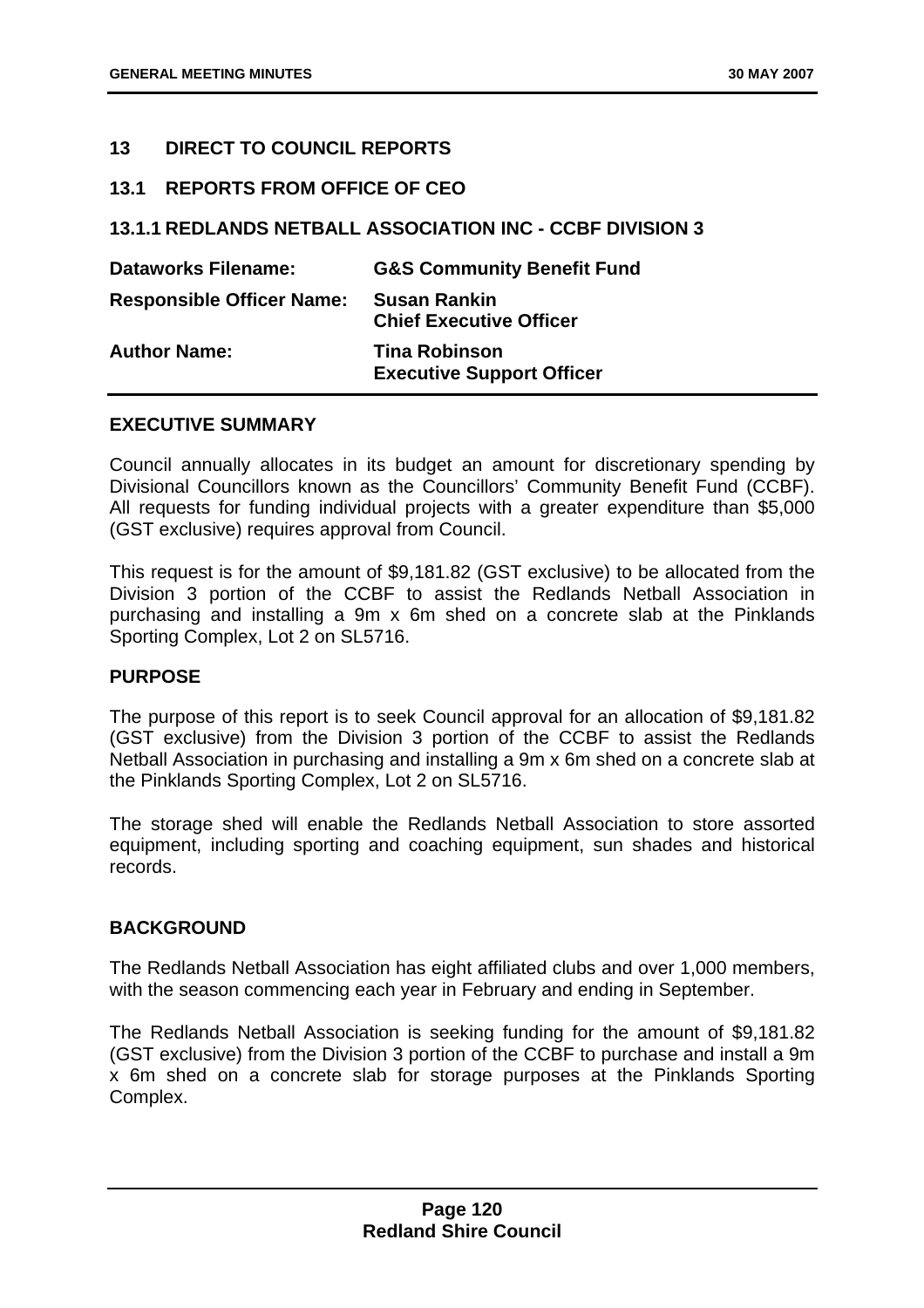# **[ISSUES](#page-54-0)**

[Redlands Netball Association was required to make a building application to Council](#page-54-0)  [for the installation of a 9m x 6m shed. This was subsequently approved on 17 May](#page-54-0)  [2007 and a copy of the building approval was provided to the Office of CEO.](#page-54-0) 

[At present the Redlands Netball Association has limited storage space and currently](#page-65-0)  [stores their equipment inside the Redlands clubhouse and at members' private](#page-65-0)  [residences.](#page-65-0) 

[In accordance with the CCBF Guideline, Council approval is required for allocations](#page-66-0)  [of funds towards projects of over \\$5,000.](#page-66-0) 

# **[RELATIONSHIP TO CORPORATE PLAN](#page-69-0)**

[The recommendation primarily supports Council's strategic priority to build safe,](#page-73-0)  [strong and self reliant communities with access to community services, infrastructure](#page-73-0)  [and opportunities for participation in community life.](#page-73-0) 

# **[FINANCIAL IMPLICATIONS](#page-81-0)**

[Cr Debra Henry has sufficient funds in the Division 3 portion of the CCBF to allocate](#page-82-0)  [\\$9,181.82 \(GST exclusive\) towards the purchase and installation of a storage shed](#page-82-0)  [on a concrete base at the Pinklands Sporting Complex.](#page-82-0) 

[As per CCBF Guidelines \(GL-2034\) 3 quotations have been received.](#page-83-0) 

# **[CONSULTATION](#page-91-0)**

[Cr Henry, \(Division 3\) has consulted with the Redlands Netball Association as to the](#page-91-0)  [club's funding requirements and supports the request to purchase and install a 9m x](#page-91-0)  [6m storage shed at the Pinklands Sporting Complex.](#page-91-0) 

[Council's Recreation Officer and Senior Advisor Landscape Design have also met](#page-98-0)  [with the Redlands Netball Association to discuss the shed location and size and](#page-98-0)  [approved the project in principal subject to building approval being given by Council.](#page-98-0)  [A building application \(BD139774\) was made by the Association and approved by](#page-98-0)  [Council 17 May 2007.](#page-98-0) 

# **[OPTIONS](#page-106-0)**

### **[PREFERRED](#page-109-0)**

[That Council resolve to approve the allocation of \\$9,181.82 \(GST exclusive\) from the](#page-112-0)  [Division 3 portion of the CCBF to install a 9m x 6m shed on a concrete base for](#page-112-0)  [storage purposes at the Pinklands Sporting Complex, Lot 2 on SL7516.](#page-112-0)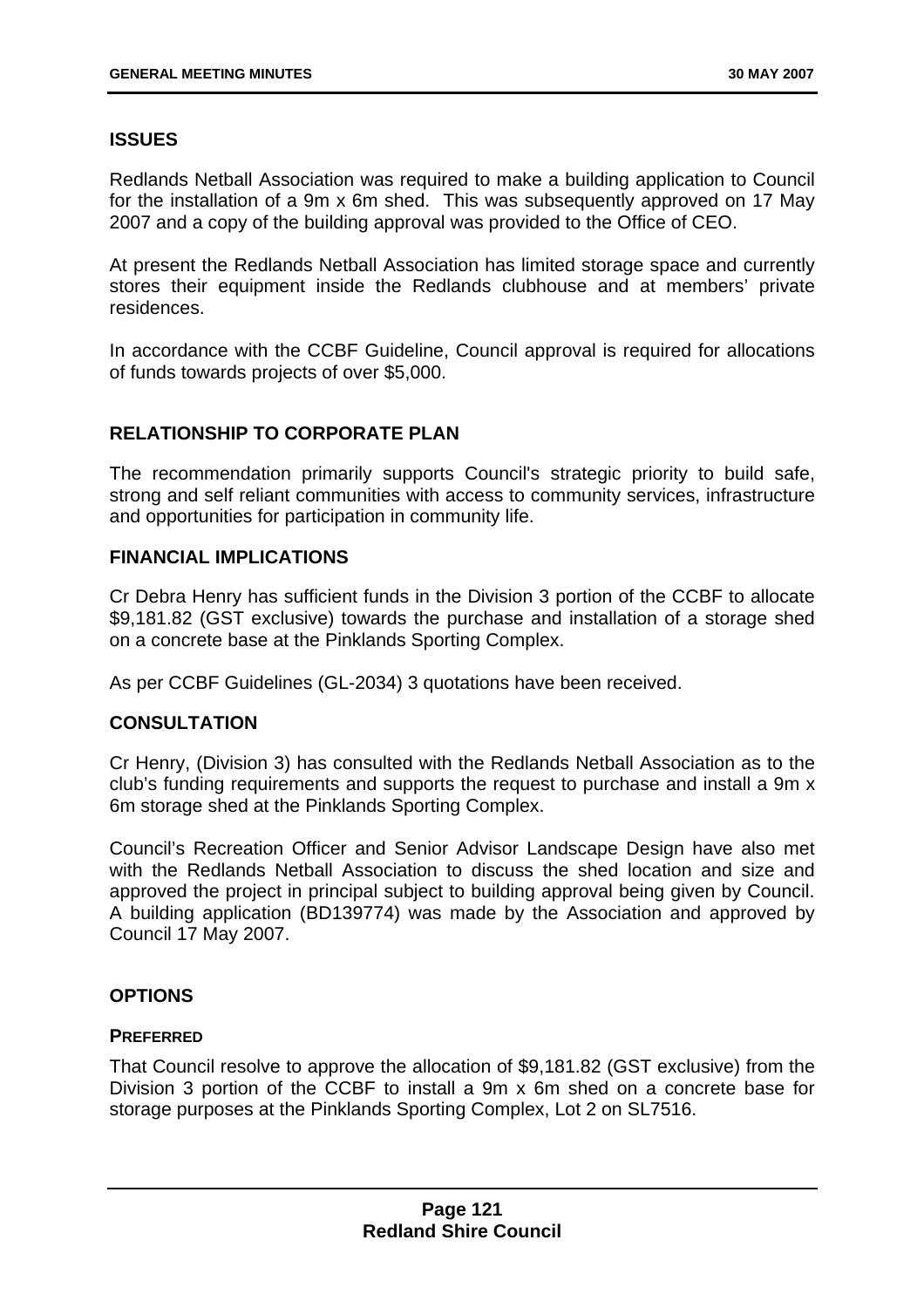## <span id="page-126-0"></span>**[ALTERNATIVE](#page-116-0)**

[That Council resolve not to approve the allocation of \\$9,181.82 \(GST exclusive\) from](#page-119-0)  [the Division 3 portion of the CCBF to install a 9m x 6m shed on a concrete base at](#page-119-0)  [the Pinklands Sporting Complex.](#page-119-0) 

# **[OFFICER'S RECOMMENDATION/](#page-123-0)  [COUNCIL RESOLUTION](#page-123-0)**

Moved by: Cr Henry Seconded by: Cr Murray

**[That Council resolve to approve the allocation of \\$9,181.82 \(GST exclusive\)](#page-126-0)  [from the Division 3 portion of the CCBF to install a 9m x 6m shed on a concrete](#page-126-0)  [base for storage purposes at the Pinklands Sporting Complex, Lot 2 on](#page-126-0)  [SL7516.](#page-126-0)**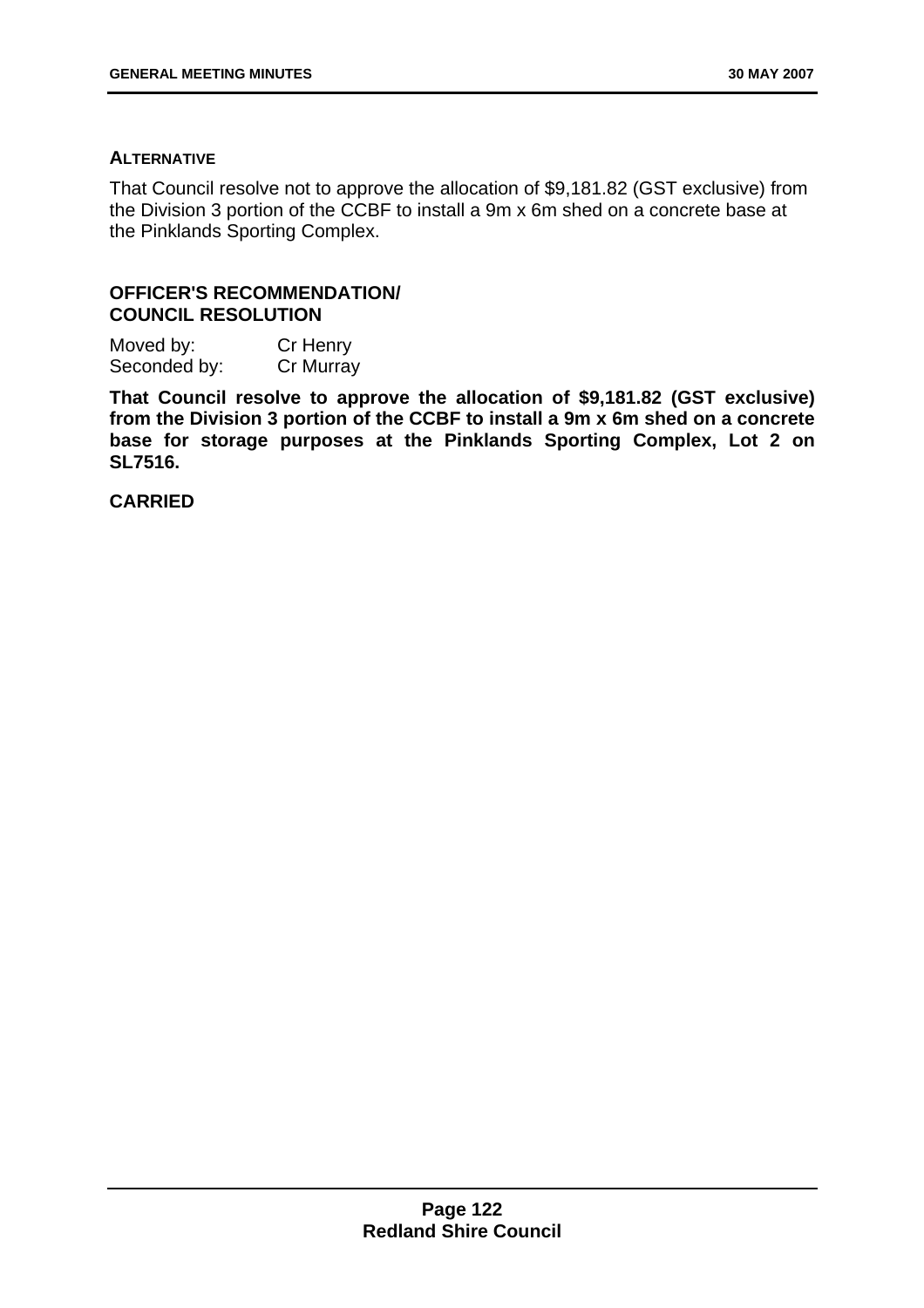# **13.1.2 APPLICATION FOR SPONSORSHIP - CAREFLIGHT QUEENSLAND**

| <b>Dataworks Filename:</b>       | <b>G&amp;S Mayors Community Fund</b>                                                                     |
|----------------------------------|----------------------------------------------------------------------------------------------------------|
| <b>Attachments:</b>              | <b>Review of 2006 Financial Statements of</b><br><b>CareFlight by Council's Financial Services Group</b> |
| <b>Responsible Officer Name:</b> | <b>Susan Rankin</b><br><b>Chief Executive Officer</b>                                                    |
| <b>Author Name:</b>              | <b>Jenny Axford</b><br><b>Executive Officer to Mayor</b>                                                 |

### **EXECUTIVE SUMMARY**

A request was received from CareFlight Queensland (CareFlight) for sponsorship in the 2006/7 financial year in the amount of \$5,000.

CareFlight is a public benevolent institution dedicated to providing quality air medical, rescue and retrieval services, and supporting safety education and prevention programs, to the people of southern Queensland and northern New South Wales and beyond.

CareFlight commenced operations in 1981 and relies mainly on donations, grants and sponsorships to maintain operation.

The Mayor's Community Fund currently has funding available in the 2006/7 financial year to support the officer's recommendation. This application is in accordance with the Mayor's Community Fund Guideline GL-2035.

### **PURPOSE**

For Council to consider approving the 2006/7 sponsorship application of CareFlight in the amount of \$5,000 (excluding GST).

Corporate Police POL-2035 – Statement (6) requires that recommendations for distribution from the Mayor's Community Fund be approved by Council where at or exceeding \$5,000 in value.

### **BACKGROUND**

CareFlight is a not for profit organisation providing a service to the public of South East Queensland which benefits Redland residents and visitors.

CareFlight in 2000 obtained Quality Assurance Accreditation AS/NZS160:9001 standard. CareFlight is the only helicopter rescue service in Australia to hold this accreditation.

CareFlight Medical Services is accredited as a training facility with both the Australasian College for Emergency Medicine and the Australian and New Zealand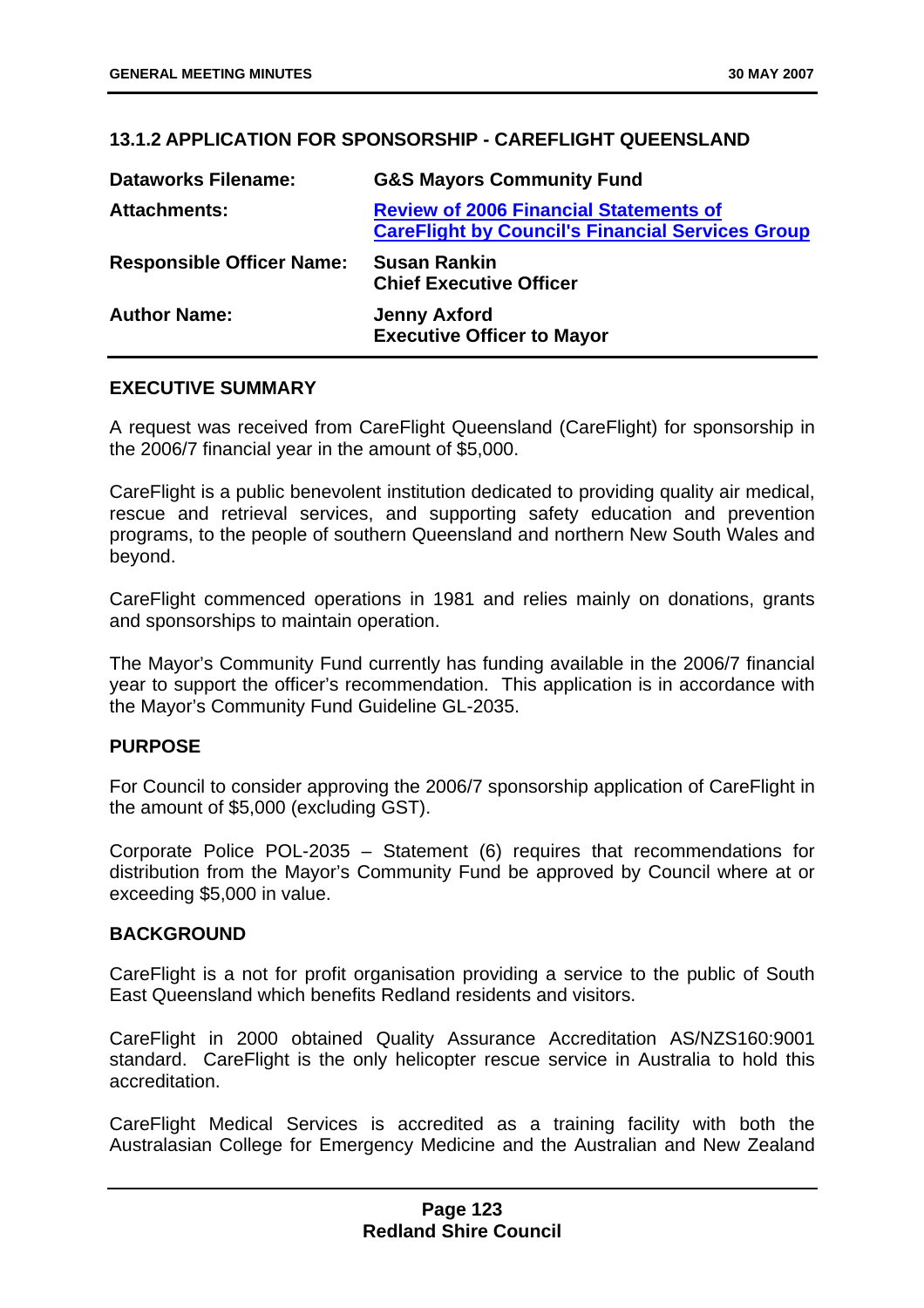College for Emergency Medicine and the Australian and New Zealand College of Anaesthetists.

Redland Shire Council has received a request from CareFlight for a sponsorship contribution in the current financial year (2006/7) and audited financial statements for the 2006 Financial Year submitted in support of this request have been reviewed by Council's Financial Services Group.

Council's Financial Services Group have advised that there is nothing contained within the financial statements of CareFlight that would prohibit Council from proceeding with this sponsorship request.

In financial year 2005/6 Council contributed \$5,000 to CareFlight.

### **ISSUES**

CareFlight commenced operations in 1981 and relies mainly on donations, grants and sponsorships to maintain operation.

It takes just 10 minutes for CareFlight to airlift a critically injured patient from the Redland Bay area for urgent treatment at a Brisbane-based hospital.

The demands on the services provided by CareFlight Queensland have continued to grow and expand. The 24 hour, 365 days maintenance of a highly trained and professional emergency helicopter response team as well as the capital equipment needed to transport them and their patients comes at a very considerable cost.

The Mayor's Community Fund currently has funding available in the 2006/7 financial year to support the officer's recommendation. This application is in accordance with the Mayor's Community Fund Guideline GL-2035.

### **RELATIONSHIP TO CORPORATE PLAN**

The recommendation primarily supports Council's strategic priority to build safe, strong and self reliant communities with access to community services, infrastructure and opportunities for participation in community life.

### **FINANCIAL IMPLICATIONS**

There are no financial implications to Council as funding is available in the Mayor's Community Fund.

# **CONSULTATION**

Mayor Don Seccombe has reviewed this request and in accordance with Corporate Policy POL-2035 – Mayor's Community Fund – Statement (6) has directed same be referred to Council for consideration.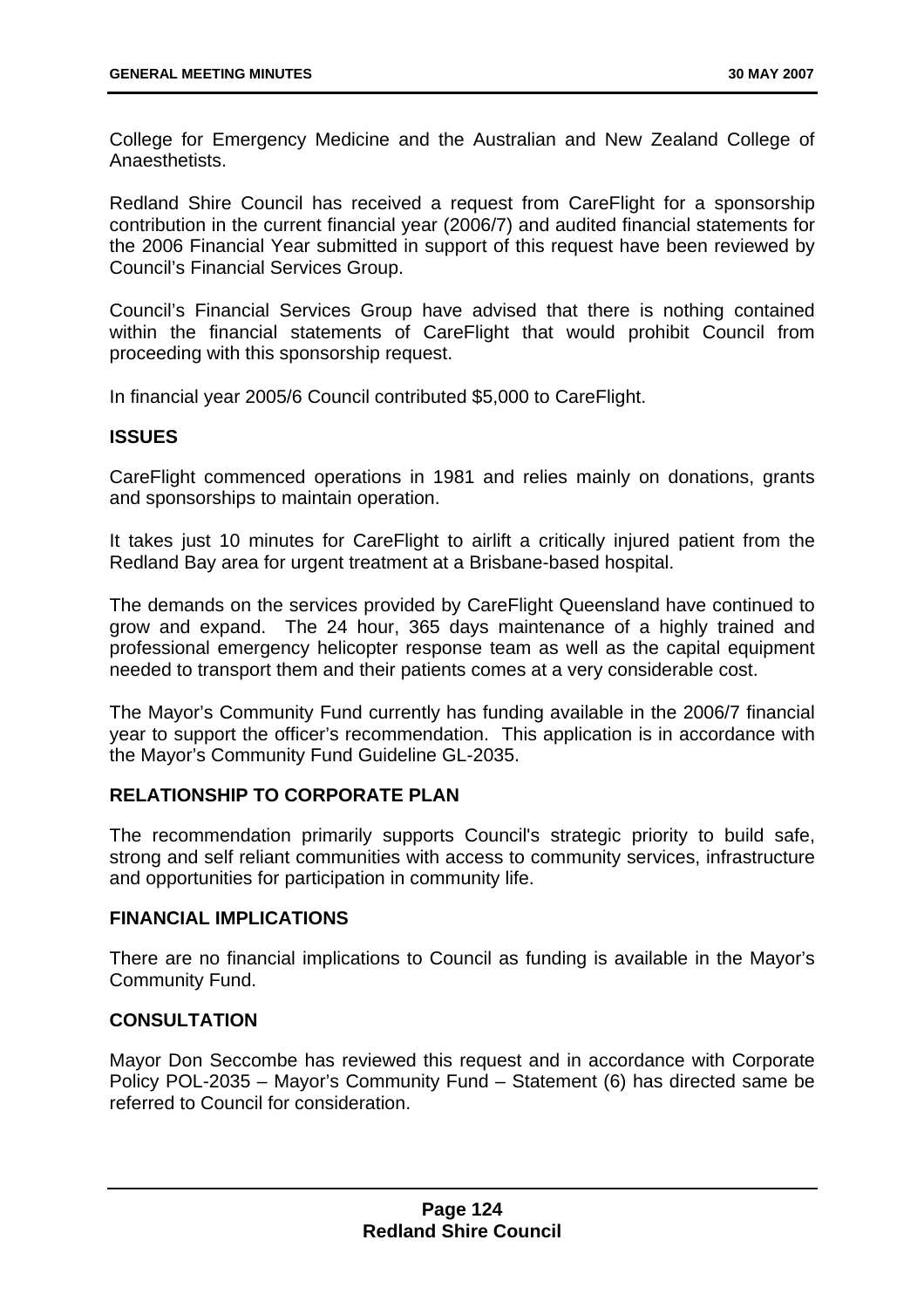Council's Senior Advisor, Financial Management, Financial Services Group, has confirmed the audited Financial Statements to 30 June 2006 have been reviewed and are in keeping with normal accounting standards and contain nothing that would prohibit proceeding with this request.

### **OPTIONS**

#### **PREFERRED**

That Council approve the allocation of \$5,000 (excluding GST) from the Mayor's Community Fund for the sponsorship of CareFlight Queensland for the 2006/7 financial year.

### **ALTERNATIVE**

That Council decline to approve the allocation of \$5,000 (excluding GST) from the Mayor's Community Fund for sponsorship of CareFlight Queensland for the 2006/7 financial year.

# **OFFICER'S RECOMMENDATION/ COUNCIL RESOLUTION**

Moved by: Cr Dowling Seconded by: Cr Murray

**That Council resolve to approve the allocation of \$5,000 (excluding GST) from the Mayor's Community Fund for the sponsorship of CareFlight Queensland for the 2006/7 financial year.**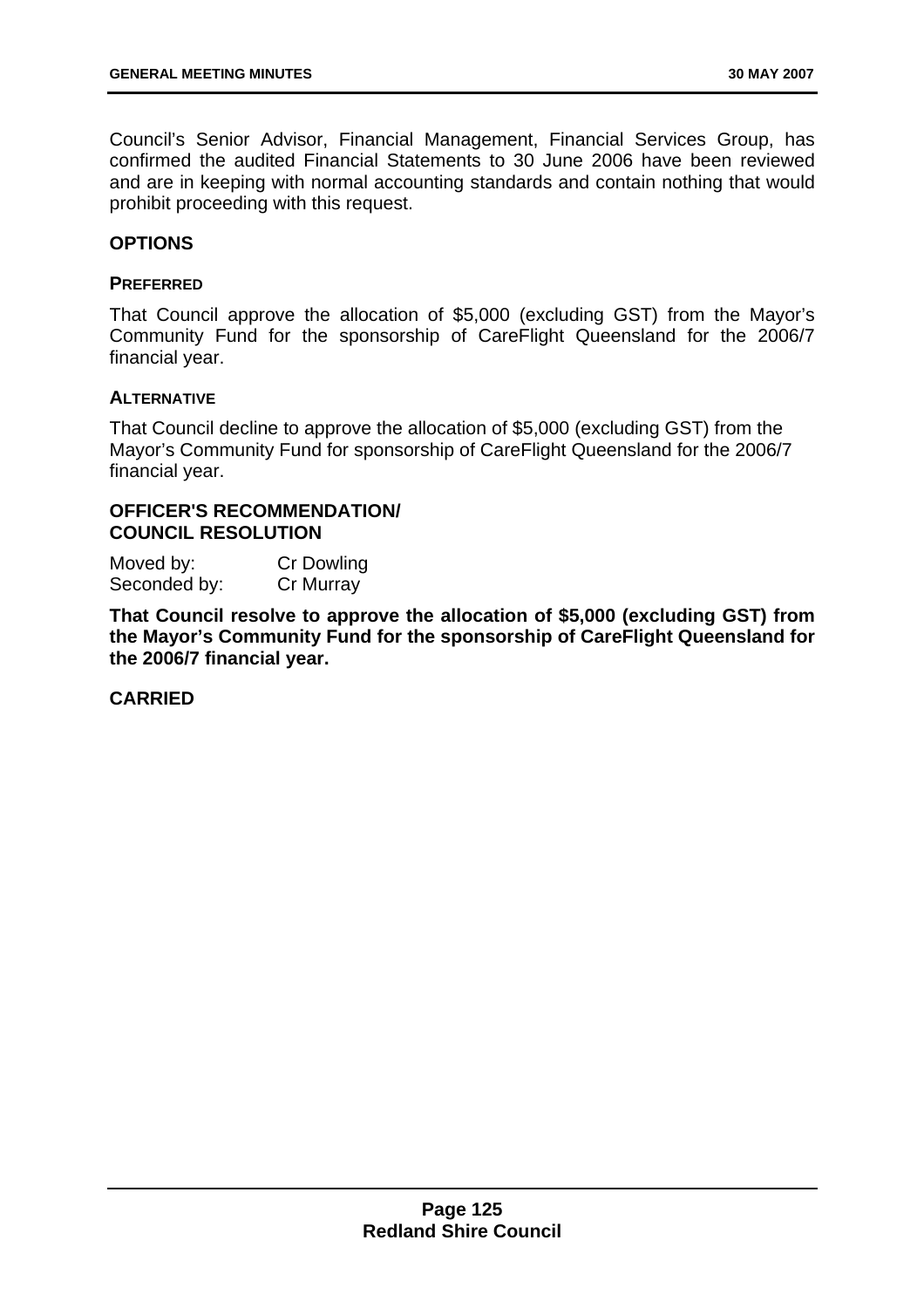# **13.2 REPORTS FROM PLANNING AND POLICY**

## **13.2.1 MAJOR DEVELOPMENT AREA - SOUTH THORNLANDS**

This item was withdrawn from the agenda by the Chief Executive Officer after consideration and on the basis that this matter will be dealt with by Council as part of the finalisation of Council's Local Growth Management Strategy (LGMS) and will come to a subsequent Special Meeting of Council for adoption of a draft LGMS for referral to the State within the next few weeks.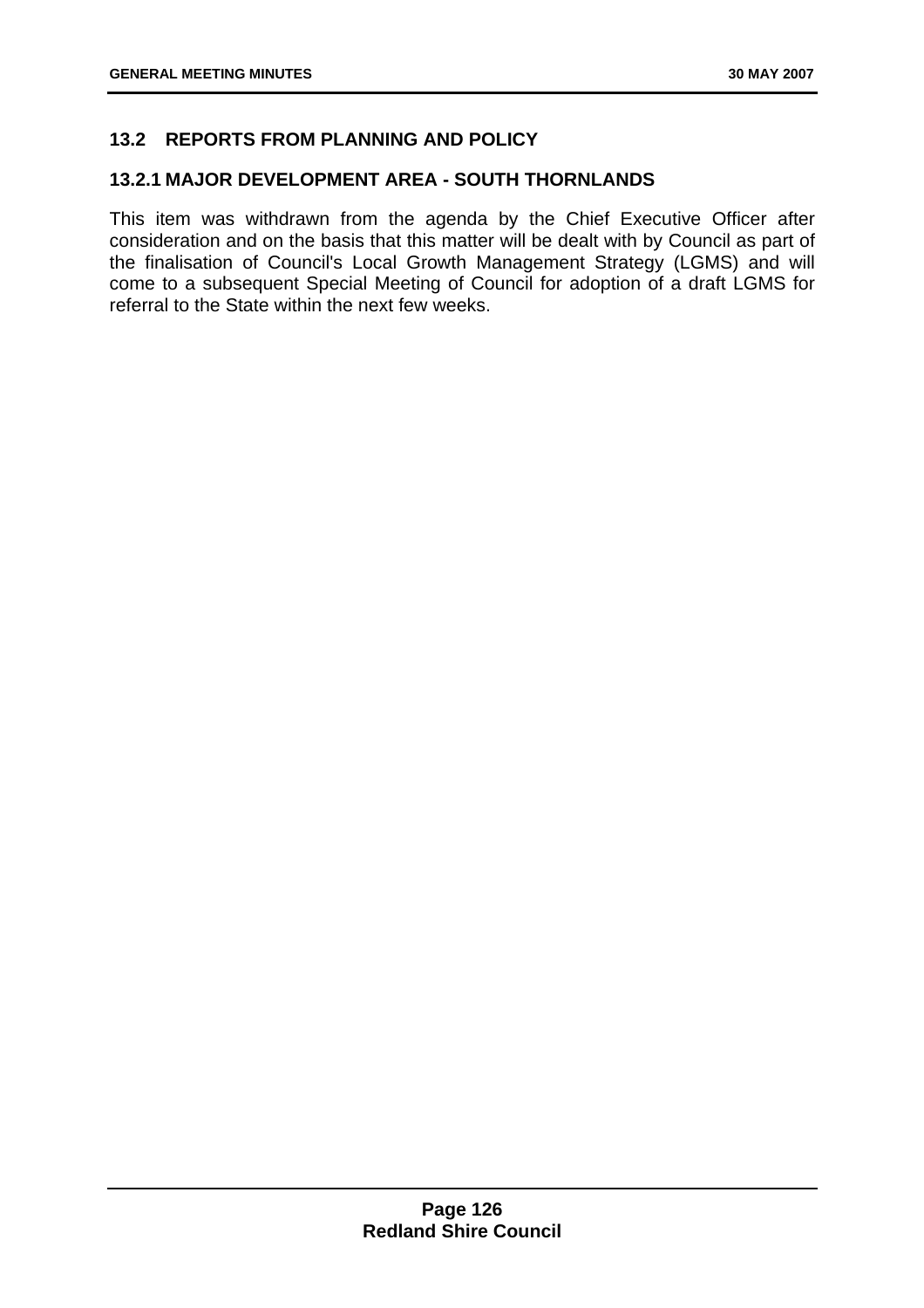## <span id="page-131-0"></span>**14 NOTICE OF MOTION UNDER SECTION 451 OF LOCAL GOVERNMENT ACT 1993**

# **14.1 NOTICE OF MOTION TO AMEND COUNCIL RESOLUTION OF 28 MARCH 2007- SOUTHERN MORETON BAY ISLANDS OPEN SPACE PLAN (MAYOR)**

### **BACKGROUND**

At the General Meeting of 28 March 2007, on item 10.4.4 Southern Moreton Bay Islands Open Space Plan 2, Council resolved as follows:

- *1. To proceed with negotiating the acquisition of all 71 privately owned lots or part lots recommended in the Confidential Southern Moreton Bay Island Open Space Plan 2006, through a land exchange program using Council owned SMBI Residential zoned lots;*
- *2. To proceed with investigating closing a section of the following roads as recommended in the Confidential Southern Moreton Bay Island Open Space Plan 2006 for sites identified in this report as 10, 11, 17, 18, 20, 21, 23, 28, 33 and 44;*
- *3. To proceed with investigating the amalgamation of 13 sites in the Confidential Southern Moreton Bay Island Open Space Plan 2006 where Council owns 100% of the land, into single lot parks;*
- *4. To initiate an amendment of the Redland Planning Scheme to include all lots or parts of lots identified in the Confidential Southern Moreton Bay Open Space Study within the Open Space Zone;*
- *5. To designate all privately owned lots or parts of lots currently zoned open space or proposed to be rezoned to open space as Community Infrastructure under the Integrated Planning Act;*
- *6. To delegate authority to the Chief Executive Officer to exchange vacant Council*  land of similar size and value suitable for residential purposes with land which *may involve considerable expenditure to Council to provide infrastructure, or for land which would be of benefit to Council for Town Planning reasons;*
- *7. That the Mayor and Chief Executive Officer be authorised to sign and seal all relevant documentation; and*
- *8. That the confidential report from Manager Environmental Management and the Southern Moreton Bay Island Open Space Plan 2 remain confidential.*

Officers have advised that no action will commence with any amendments or designations under the Redlands Planning Scheme until such time as the entire land exchange program has been fully exhausted and a subsequent assessment of the land acquired has been made.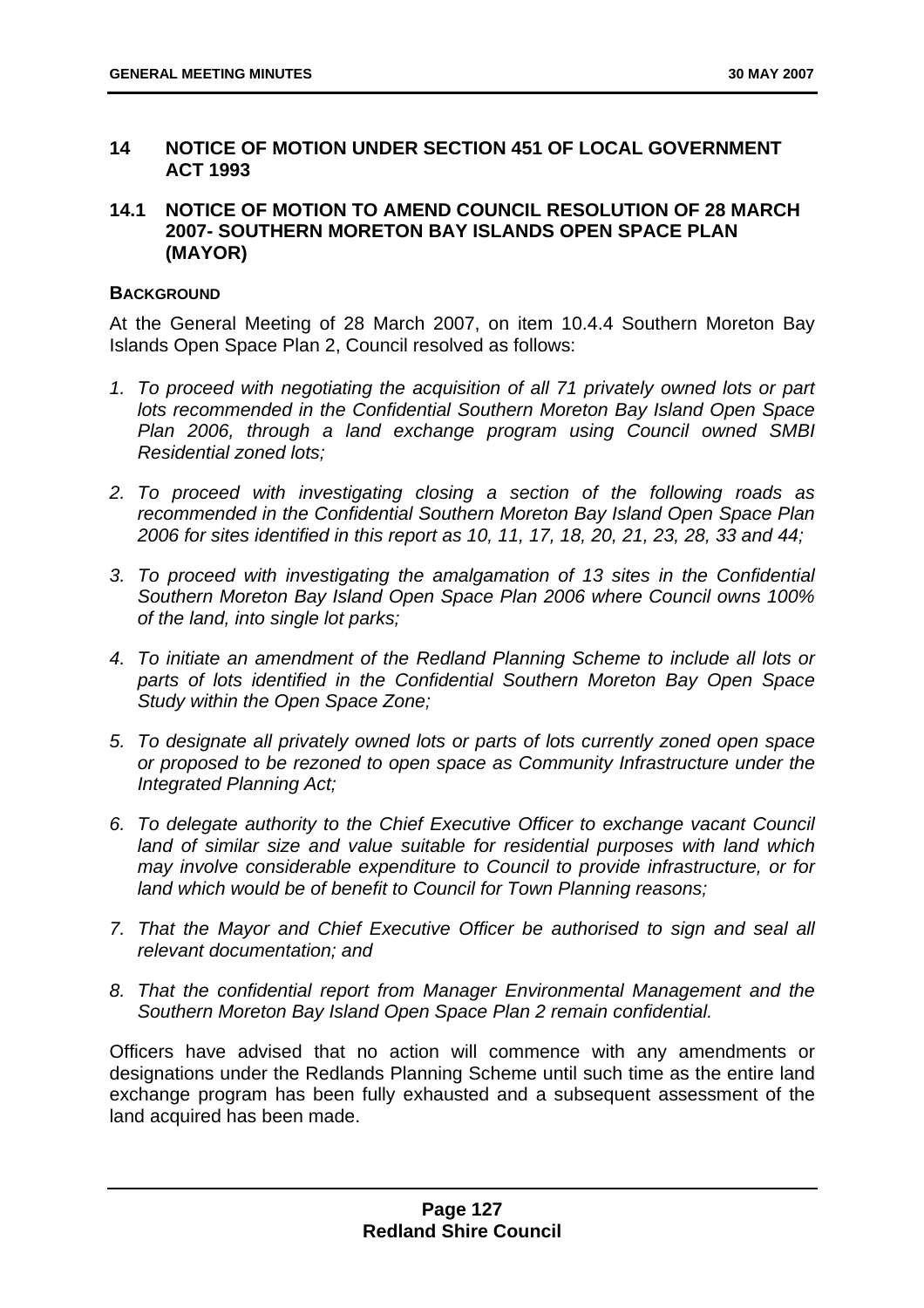Amendments to the scheme will only be undertaken where the opportunity exists with normal periodic reviews and only where the land exchange process has been successful in acquiring the necessary lands.

It is, therefore, considered premature to undertake any amendments or designations of the Planning Scheme at this time.

## **COUNCIL RESOLUTION**

Moved by: Cr Seccombe Seconded by: Cr Dowling

**That Council amend its decision of the General Meeting of 28 March 2007 on item 10.4.4** *Southern Moreton Bay Islands Open Space Plan 2* **by deleting resolutions 4 and 5.**